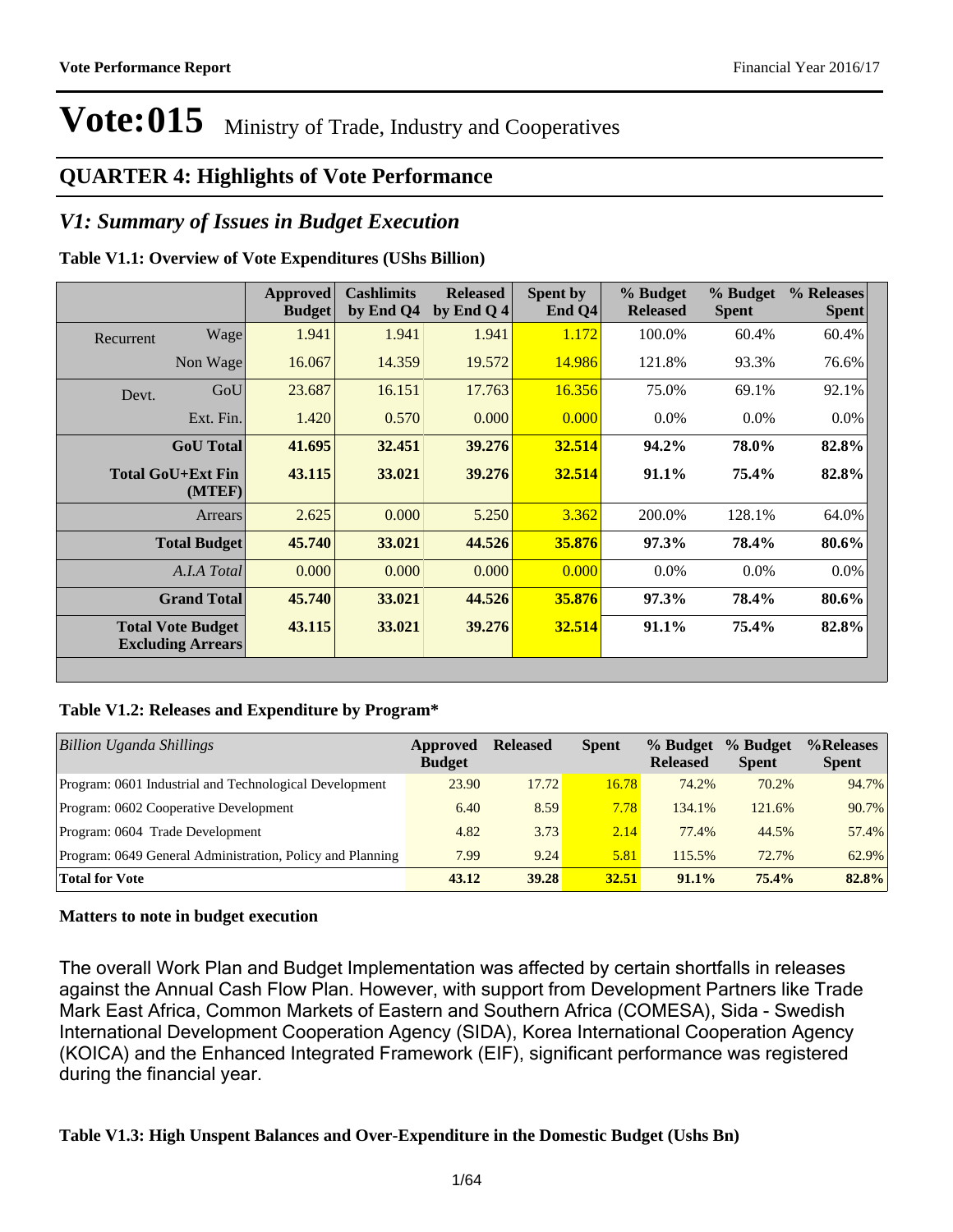| (i) Major unpsent balances |                     |                                                                                                                                                                                                                                                        |
|----------------------------|---------------------|--------------------------------------------------------------------------------------------------------------------------------------------------------------------------------------------------------------------------------------------------------|
| Programs, Projects         |                     |                                                                                                                                                                                                                                                        |
|                            |                     | Program 0601 Industrial and Technological Development                                                                                                                                                                                                  |
|                            | <b>0.580 Bn Shs</b> | SubProgram/Project :12 Industry and Technology                                                                                                                                                                                                         |
|                            | 2016/2017.          | Reason: There was an under expenditure on this budget line because the actual releases were not matching with the<br>budgeted amounts hence the expense line remained with funds on the budget un utilized as the end of quarter four FY               |
| <b>Items</b>               |                     |                                                                                                                                                                                                                                                        |
| 143,976,643.000 UShs       |                     | 222003 Information and communications technology (ICT)                                                                                                                                                                                                 |
|                            |                     | Reason: There was an under expenditure on this budget line because the actual releases were not matching<br>with the budgeted amounts hence the expense line remained with funds on the budget un utilized as the end<br>of quarter four FY 2016/2017. |
| 110,644,830.000 UShs       |                     | 221002 Workshops and Seminars                                                                                                                                                                                                                          |
|                            | Reason:             |                                                                                                                                                                                                                                                        |
| 103,103,093.000 UShs       |                     | 211103 Allowances                                                                                                                                                                                                                                      |
|                            |                     | Reason: This budget line was low because the actual releases were much less compared to what was<br>projected causing the indicated unspent balance.                                                                                                   |
| 99,753,192.000 UShs        |                     | 227001 Travel inland                                                                                                                                                                                                                                   |
|                            | Reason:             |                                                                                                                                                                                                                                                        |
| 64,600,000.000 UShs        |                     | 225001 Consultancy Services- Short term                                                                                                                                                                                                                |
|                            |                     | Reason: This budget line was low because the actual releases were much less compared to what was<br>projected causing the indicated unspent balance.                                                                                                   |
|                            | $0.154$ Bn Shs      | SubProgram/Project :1111 Soroti Fruit Factory                                                                                                                                                                                                          |
|                            |                     | Reason: Released funds were below the budgeted Funds for Quarter IV for FY 2016/17 and this impacted negatively on<br>the planned activities.                                                                                                          |
| <b>Items</b>               |                     |                                                                                                                                                                                                                                                        |
| 154,004,400.000 UShs       |                     | 281504 Monitoring, Supervision & Appraisal of capital works                                                                                                                                                                                            |
|                            |                     | Reason: Released funds were below the budgeted Funds for Quarter IV for FY 2016/17 and this impacted<br>negatively on the planned activities.                                                                                                          |
|                            | <b>0.124 Bn Shs</b> | SubProgram/Project :1164 One Village One Product Programme                                                                                                                                                                                             |
|                            |                     | Reason: The actual releases were much less compared to what was projected causing the indicated unspent balance.                                                                                                                                       |
| <b>Items</b>               |                     |                                                                                                                                                                                                                                                        |
| 104,270,000.000 UShs       |                     | 312202 Machinery and Equipment                                                                                                                                                                                                                         |
|                            |                     | Reason: This budget line was low because the actual releases were much less compared to what was<br>projected causing the indicated unspent balance.                                                                                                   |
| 7,219,869.000 UShs         |                     | 227001 Travel inland                                                                                                                                                                                                                                   |
|                            | Reason:             |                                                                                                                                                                                                                                                        |
| 5,308,216.000 UShs         |                     | 228002 Maintenance - Vehicles                                                                                                                                                                                                                          |
|                            | Reason:             |                                                                                                                                                                                                                                                        |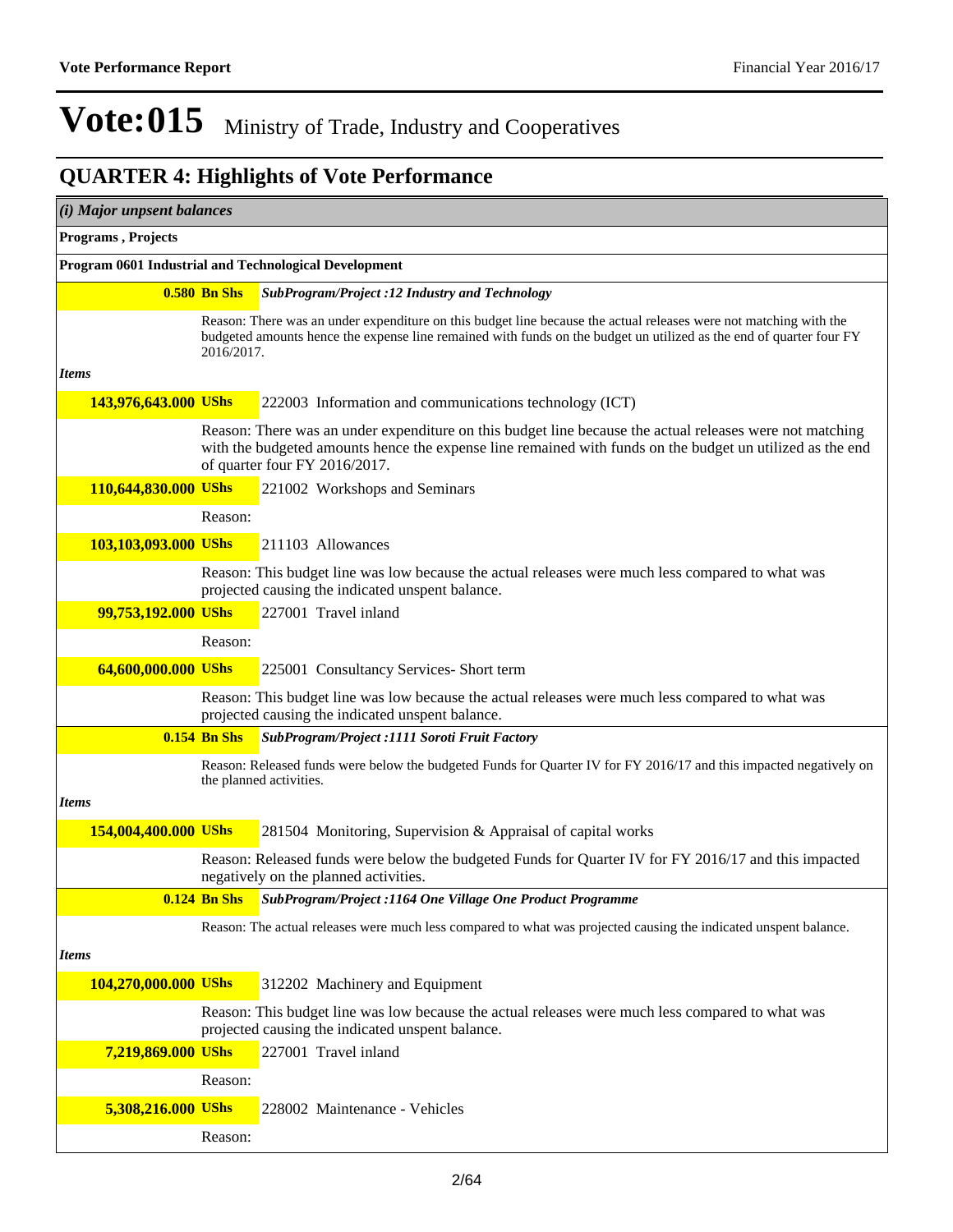| 4,041,086.000 UShs                   |                     | 221002 Workshops and Seminars                                                                                                                                                                                                                          |
|--------------------------------------|---------------------|--------------------------------------------------------------------------------------------------------------------------------------------------------------------------------------------------------------------------------------------------------|
|                                      | Reason:             |                                                                                                                                                                                                                                                        |
| 1,323,000.000 UShs                   |                     | 225001 Consultancy Services- Short term                                                                                                                                                                                                                |
|                                      | Reason:             |                                                                                                                                                                                                                                                        |
|                                      | <b>0.000 Bn Shs</b> | SubProgram/Project :1250 Support to Innovation - EV Car Project                                                                                                                                                                                        |
|                                      |                     |                                                                                                                                                                                                                                                        |
|                                      | activities.         | Reason: Released 16.3% of Budgeted Funds for Quarter IV FY 2016/17 and this impacted negatively on the planned                                                                                                                                         |
| <i>Items</i>                         |                     |                                                                                                                                                                                                                                                        |
| 15,800.000 UShs                      |                     | 221004 Recruitment Expenses                                                                                                                                                                                                                            |
|                                      |                     | Reason: Released 16.3% of Budgeted Funds for Quarter IV FY 2016/17 and this impacted negatively on the<br>planned activities.                                                                                                                          |
| Program 0602 Cooperative Development |                     |                                                                                                                                                                                                                                                        |
|                                      | <b>0.782 Bn Shs</b> | <b>SubProgram/Project :13 Cooperatives Development</b>                                                                                                                                                                                                 |
|                                      |                     | Reason: There was an under expenditure on this budget line because the actual releases were not matching with the<br>budgeted by end of quarter four FY 2016/2017.                                                                                     |
| <b>Items</b>                         |                     |                                                                                                                                                                                                                                                        |
| 494,744,971.000 UShs                 |                     | 264101 Contributions to Autonomous Institutions                                                                                                                                                                                                        |
|                                      |                     | Reason: This budget line was low because the actual releases as subversion to Uganda Warehouse Receipt<br>Systems Authority were much less compared to what was projected.                                                                             |
| 99,236,000.000 UShs                  |                     | 227001 Travel inland                                                                                                                                                                                                                                   |
|                                      | Reason:             |                                                                                                                                                                                                                                                        |
| 84,080,429.000 UShs                  |                     | 211103 Allowances                                                                                                                                                                                                                                      |
|                                      |                     | Reason: There was an under expenditure on this budget line because the actual releases were not matching<br>with the budgeted amounts hence the expense line remained with funds on the budget un utilized as the end<br>of quarter four FY 2016/2017. |
| 74,087,500.000 UShs                  |                     | 264102 Contributions to Autonomous Institutions (Wage Subventions)                                                                                                                                                                                     |
|                                      | Reason:             |                                                                                                                                                                                                                                                        |
| 12,762,586.000 UShs                  |                     | 221002 Workshops and Seminars                                                                                                                                                                                                                          |
|                                      | Reason:             |                                                                                                                                                                                                                                                        |
| Program 0604 Trade Development       |                     |                                                                                                                                                                                                                                                        |
|                                      | $0.745$ Bn Shs      | SubProgram/Project :07 External Trade                                                                                                                                                                                                                  |
|                                      |                     | Reason: This budget line was low because the actual releases were much less compared to what was projected causing the                                                                                                                                 |
|                                      |                     | indicated unspent balance.                                                                                                                                                                                                                             |
| <i>Items</i>                         |                     |                                                                                                                                                                                                                                                        |
| 422,754,763.000 UShs                 |                     | 264101 Contributions to Autonomous Institutions                                                                                                                                                                                                        |
|                                      |                     | Reason: This budget line was low because the actual releases as subversion to AGOA were much less<br>compared to what was projected.                                                                                                                   |
| 157,782,244.000 UShs                 |                     | 225002 Consultancy Services-Long-term                                                                                                                                                                                                                  |
|                                      | Reason:             |                                                                                                                                                                                                                                                        |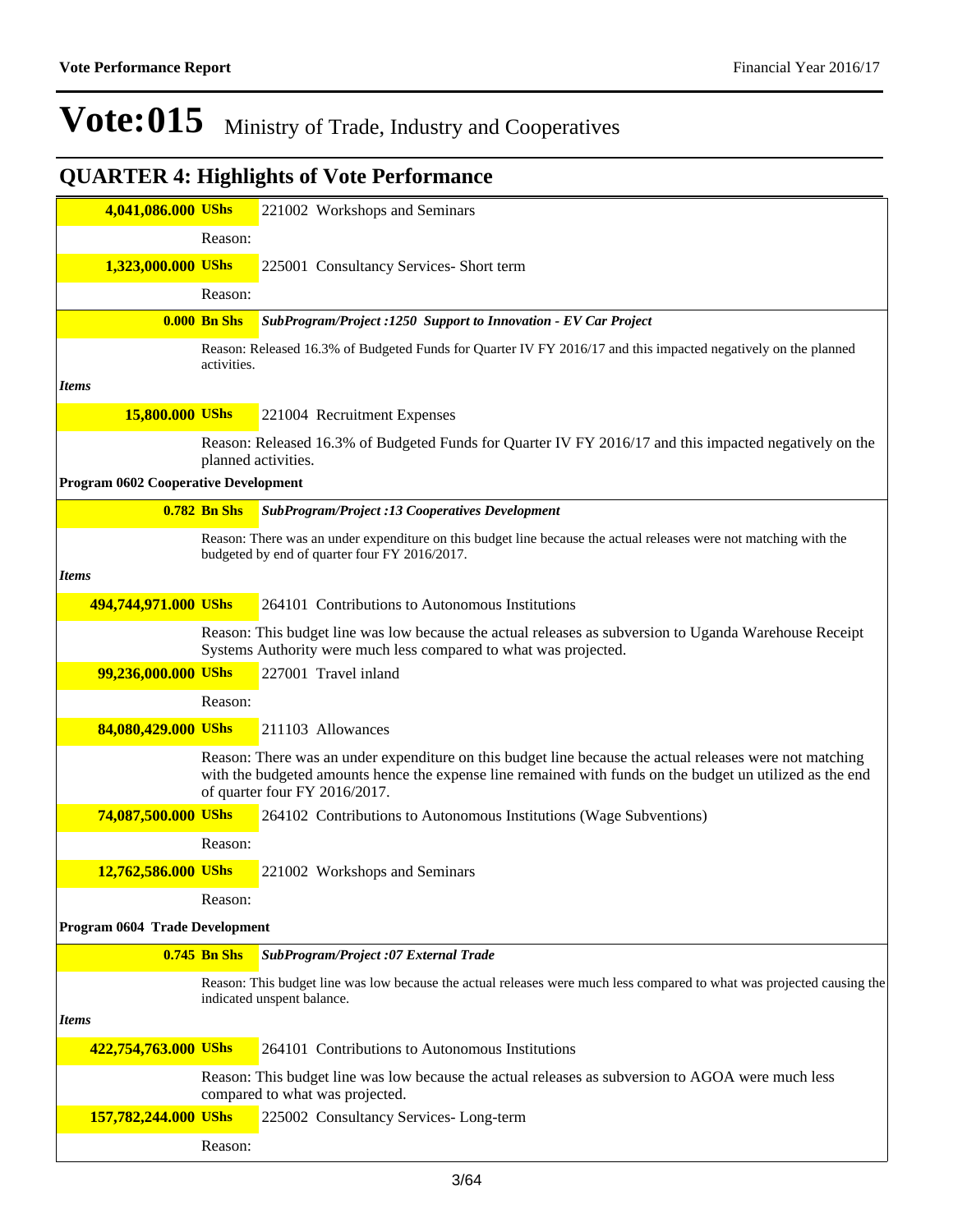| 69,131,268.000 UShs  |                     | 211103 Allowances                                                                                                                                                                                                                                      |
|----------------------|---------------------|--------------------------------------------------------------------------------------------------------------------------------------------------------------------------------------------------------------------------------------------------------|
|                      |                     | Reason: There was an under expenditure on this budget line because the actual releases were not matching<br>with the budgeted amounts hence the expense line remained with funds on the budget un utilized as the end<br>of quarter four FY 2016/2017. |
| 58,543,341.000 UShs  |                     | 227002 Travel abroad                                                                                                                                                                                                                                   |
|                      | Reason:             |                                                                                                                                                                                                                                                        |
| 34,085,015.000 UShs  |                     | 221002 Workshops and Seminars                                                                                                                                                                                                                          |
|                      | Reason:             |                                                                                                                                                                                                                                                        |
|                      | <b>0.163 Bn Shs</b> | SubProgram/Project :08 Internal Trade                                                                                                                                                                                                                  |
|                      |                     | Reason: This budget line was low because the actual releases were much less compared to what was projected causing the<br>indicated unspent balance.                                                                                                   |
| <b>Items</b>         |                     |                                                                                                                                                                                                                                                        |
| 100,850,156.000 UShs |                     | 211103 Allowances                                                                                                                                                                                                                                      |
|                      |                     | Reason: There was an under expenditure on this budget line because the actual releases were not matching<br>with the budgeted amounts hence the expense line remained with funds on the budget un utilized as the end<br>of quarter four FY 2016/2017. |
| 37,292,698.000 UShs  |                     | 227001 Travel inland                                                                                                                                                                                                                                   |
|                      | Reason:             |                                                                                                                                                                                                                                                        |
| 12,659,174.000 UShs  |                     | 221002 Workshops and Seminars                                                                                                                                                                                                                          |
|                      |                     | Reason: This budget line was low because the actual releases were much less compared to what was<br>projected causing the indicated unspent balance.                                                                                                   |
| 4,737,208.000 UShs   |                     | 221012 Small Office Equipment                                                                                                                                                                                                                          |
|                      | Reason:             |                                                                                                                                                                                                                                                        |
| 3,646,962.000 UShs   |                     | 228002 Maintenance - Vehicles                                                                                                                                                                                                                          |
|                      | Reason:             |                                                                                                                                                                                                                                                        |
|                      | <b>0.049 Bn Shs</b> | SubProgram/Project :16 Directorate of Trade, Industry and Cooperatives                                                                                                                                                                                 |
|                      | 2016/2017.          | Reason: There was an under expenditure on this budget line because the actual releases were not matching with the<br>budgeted amounts hence the expense line remained with funds on the budget un utilized as the end of quarter four FY               |
| <b>Items</b>         |                     |                                                                                                                                                                                                                                                        |
| 19,281,013.000 UShs  |                     | 211103 Allowances                                                                                                                                                                                                                                      |
|                      |                     | Reason: This budget line was low because the actual releases were much less compared to what was<br>projected causing the indicated unspent balance.                                                                                                   |
| 10,498,438.000 UShs  |                     | 227002 Travel abroad                                                                                                                                                                                                                                   |
|                      | Reason:             |                                                                                                                                                                                                                                                        |
| 4,673,450.000 UShs   |                     | 221002 Workshops and Seminars                                                                                                                                                                                                                          |
|                      | Reason:             |                                                                                                                                                                                                                                                        |
| 4,673,450.000 UShs   |                     | 227001 Travel inland                                                                                                                                                                                                                                   |
|                      | Reason:             |                                                                                                                                                                                                                                                        |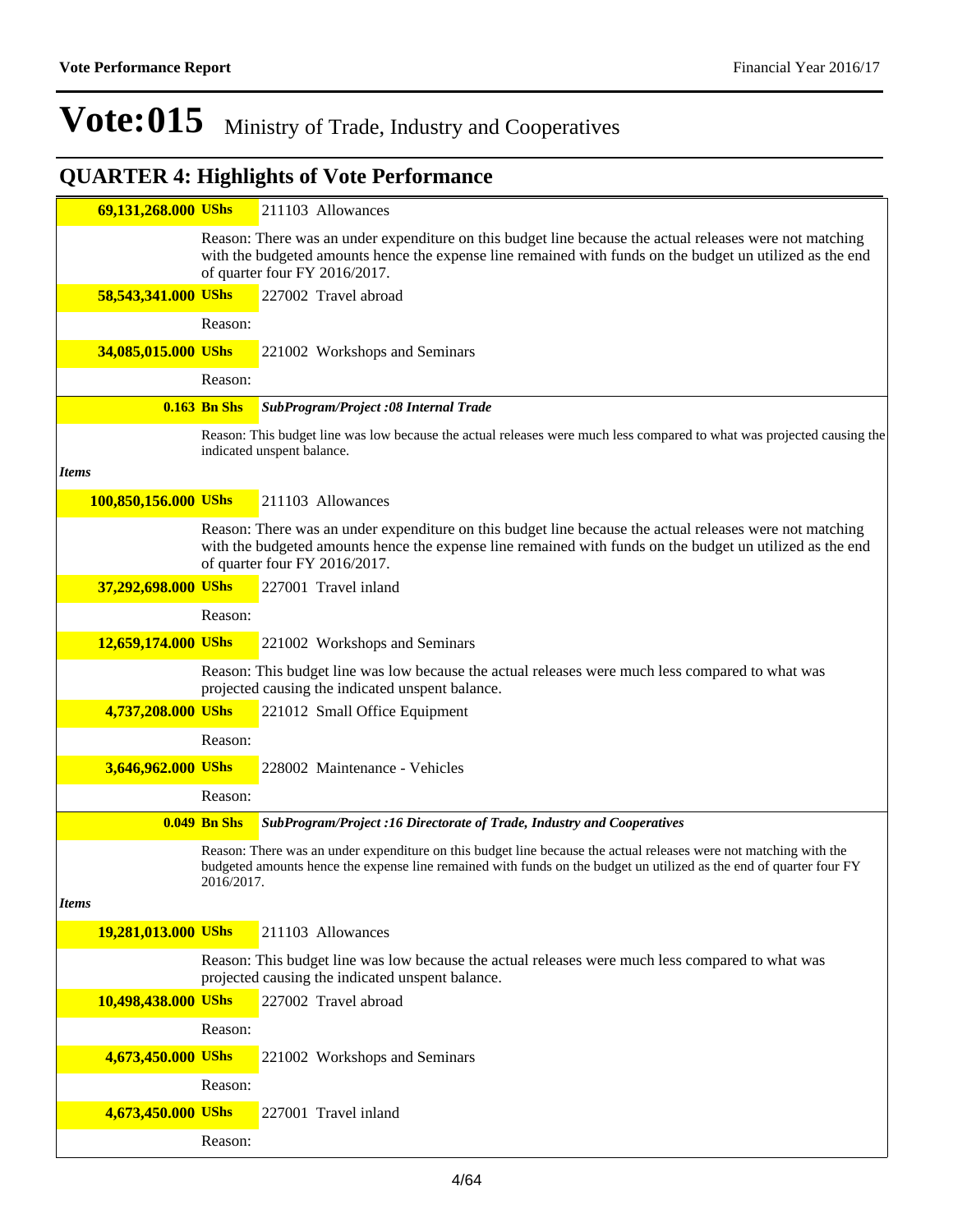| 3,942,084.000 UShs   |                     | 228002 Maintenance - Vehicles                                                                                                                                                                                                                                                   |
|----------------------|---------------------|---------------------------------------------------------------------------------------------------------------------------------------------------------------------------------------------------------------------------------------------------------------------------------|
|                      | Reason:             |                                                                                                                                                                                                                                                                                 |
|                      | <b>0.094 Bn Shs</b> | SubProgram/Project :1246 District Commercial Services Support Project                                                                                                                                                                                                           |
|                      | Reason:             |                                                                                                                                                                                                                                                                                 |
| <b>Items</b>         |                     |                                                                                                                                                                                                                                                                                 |
| 34,400,000.000 UShs  |                     | 221002 Workshops and Seminars                                                                                                                                                                                                                                                   |
|                      | Reason:             |                                                                                                                                                                                                                                                                                 |
| 24,670,747.000 UShs  |                     | 211103 Allowances                                                                                                                                                                                                                                                               |
|                      | Reason:             |                                                                                                                                                                                                                                                                                 |
| 19,800,000.000 UShs  |                     | 221001 Advertising and Public Relations                                                                                                                                                                                                                                         |
|                      | Reason:             |                                                                                                                                                                                                                                                                                 |
| 8,900,000.000 UShs   |                     | 221011 Printing, Stationery, Photocopying and Binding                                                                                                                                                                                                                           |
|                      | Reason:             |                                                                                                                                                                                                                                                                                 |
| 6,000,000.000 UShs   |                     | 227004 Fuel, Lubricants and Oils                                                                                                                                                                                                                                                |
|                      | Reason:             |                                                                                                                                                                                                                                                                                 |
|                      | <b>0.172 Bn Shs</b> | SubProgram/Project : 1306 National Response Strategy on Elimination of Non Tariff Barriers (NRSE-<br>NTB's)                                                                                                                                                                     |
|                      | Reason:             |                                                                                                                                                                                                                                                                                 |
| <b>Items</b>         |                     |                                                                                                                                                                                                                                                                                 |
| 68,789,000.000 UShs  |                     | 221001 Advertising and Public Relations                                                                                                                                                                                                                                         |
|                      | Reason:             |                                                                                                                                                                                                                                                                                 |
| 65,050,057.000 UShs  |                     | 221002 Workshops and Seminars                                                                                                                                                                                                                                                   |
|                      | Reason:             |                                                                                                                                                                                                                                                                                 |
| 23,213,817.000 UShs  |                     | 227002 Travel abroad                                                                                                                                                                                                                                                            |
|                      | Reason:             |                                                                                                                                                                                                                                                                                 |
| 7,000,000.000 UShs   |                     | 225001 Consultancy Services- Short term                                                                                                                                                                                                                                         |
|                      | Reason:             |                                                                                                                                                                                                                                                                                 |
| 4,000,000.000 UShs   |                     | 227001 Travel inland                                                                                                                                                                                                                                                            |
|                      | Reason:             |                                                                                                                                                                                                                                                                                 |
|                      |                     | Program 0649 General Administration, Policy and Planning                                                                                                                                                                                                                        |
|                      | <b>2.000 Bn Shs</b> | SubProgram/Project :01 HQs and Administration                                                                                                                                                                                                                                   |
|                      |                     | Reason: This budget line was low because the actual releases were much less compared to what was projected and the<br>projected Pension Bill was lower than what was approved due to the fact that some pensioners were not validated for<br>payment during the financial year. |
| <i>Items</i>         |                     |                                                                                                                                                                                                                                                                                 |
| 883,801,685.000 UShs |                     | 212102 Pension for General Civil Service                                                                                                                                                                                                                                        |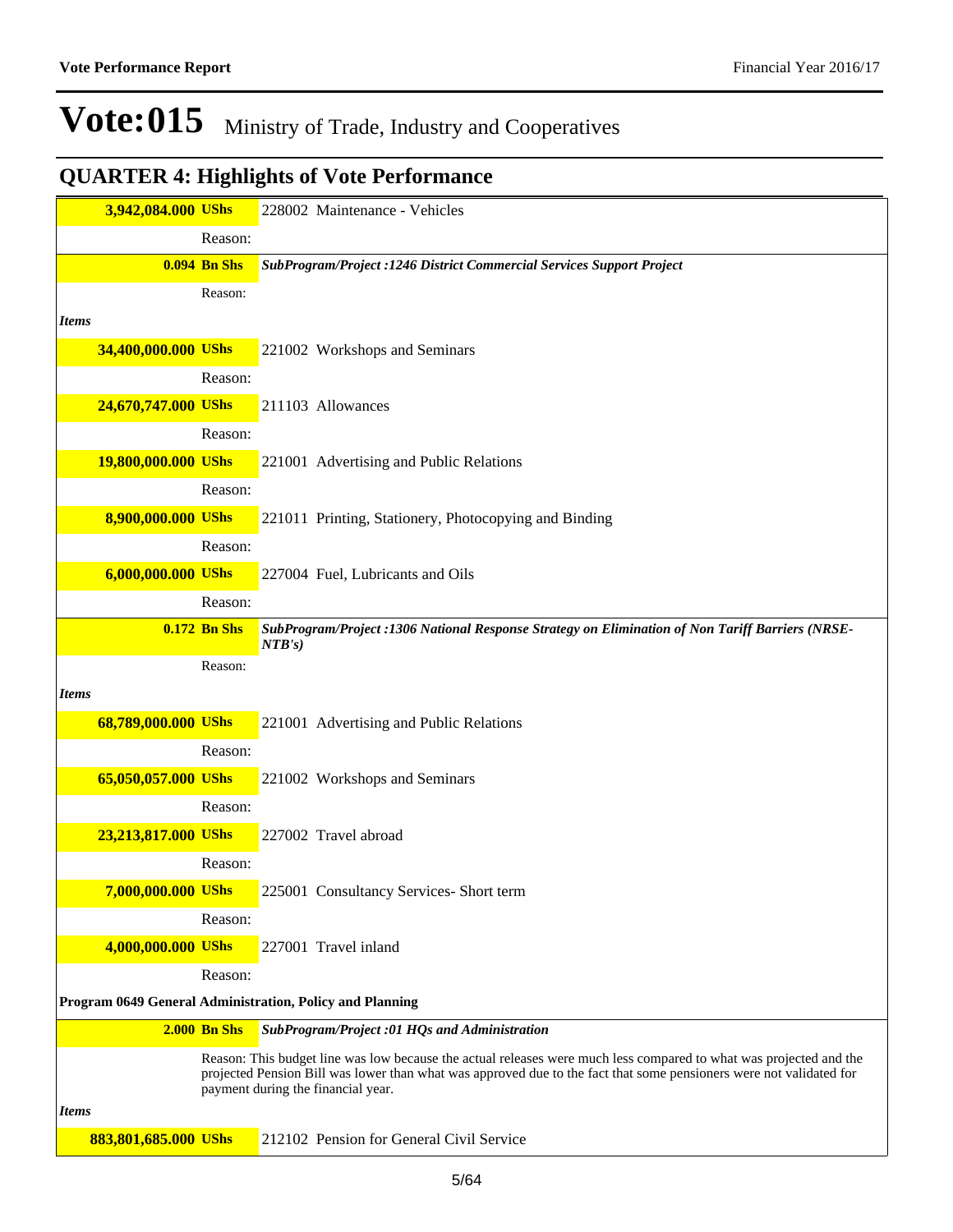|                      |                     | Reason: The projected Pension Bill was lower than what was approved due to the fact that some pensioners<br>were not validated for payment during the financial year.                                                                                  |
|----------------------|---------------------|--------------------------------------------------------------------------------------------------------------------------------------------------------------------------------------------------------------------------------------------------------|
| 423,000,000.000 UShs |                     | 262201 Contributions to International Organisations (Capital)                                                                                                                                                                                          |
|                      | projected.          | Reason: This budget line was low because the actual releases were much less compared to what was                                                                                                                                                       |
| 236,815,035.000 UShs |                     | 227002 Travel abroad                                                                                                                                                                                                                                   |
|                      | Reason:             |                                                                                                                                                                                                                                                        |
| 132,870,279.000 UShs |                     | 213004 Gratuity Expenses                                                                                                                                                                                                                               |
|                      | Reason:             |                                                                                                                                                                                                                                                        |
| 101,522,061.000 UShs |                     | 227001 Travel inland                                                                                                                                                                                                                                   |
|                      | Reason:             |                                                                                                                                                                                                                                                        |
|                      | <b>0.025 Bn Shs</b> | SubProgram/Project :15 Internal Audit                                                                                                                                                                                                                  |
|                      | 2016/2017.          | Reason: There was an under expenditure on this budget line because the actual releases were not matching with the<br>budgeted amounts hence the expense line remained with funds on the budget un utilized as the end of quarter four FY               |
| <b>Items</b>         |                     |                                                                                                                                                                                                                                                        |
| 7,476,760.000 UShs   |                     | 227001 Travel inland                                                                                                                                                                                                                                   |
|                      | Reason:             |                                                                                                                                                                                                                                                        |
| 6,843,862.000 UShs   |                     | 211103 Allowances                                                                                                                                                                                                                                      |
|                      |                     | Reason: There was an under expenditure on this budget line because the actual releases were not matching<br>with the budgeted amounts hence the expense line remained with funds on the budget un utilized as the end<br>of quarter four FY 2016/2017. |
| 4,825,698.000 UShs   |                     | 228002 Maintenance - Vehicles                                                                                                                                                                                                                          |
|                      | Reason:             |                                                                                                                                                                                                                                                        |
| 2,804,070.000 UShs   |                     | 227004 Fuel, Lubricants and Oils                                                                                                                                                                                                                       |
|                      | Reason:             |                                                                                                                                                                                                                                                        |
| 1,121,627.000 UShs   |                     | 221011 Printing, Stationery, Photocopying and Binding                                                                                                                                                                                                  |
|                      | Reason:             |                                                                                                                                                                                                                                                        |
|                      | $0.242$ Bn Shs      | <b>SubProgram/Project :17 Policy and Planning</b>                                                                                                                                                                                                      |
|                      | 2016/2017.          | Reason: There was an under expenditure on this budget line because the actual releases were not matching with the<br>budgeted amounts hence the expense line remained with funds on the budget un utilized as the end of quarter four FY               |
| <b>Items</b>         |                     |                                                                                                                                                                                                                                                        |
| 107,002,326.000 UShs |                     | 227001 Travel inland                                                                                                                                                                                                                                   |
|                      |                     | Reason: There was an under expenditure on this budget line because the actual releases mainly Q3 and Q4<br>were much less compared to what was projected.                                                                                              |
| 70,725,056.000 UShs  |                     | 221002 Workshops and Seminars                                                                                                                                                                                                                          |
|                      |                     | Reason: The funds released were not as had been projected.                                                                                                                                                                                             |
| 36,256,288.000 UShs  |                     | 211103 Allowances                                                                                                                                                                                                                                      |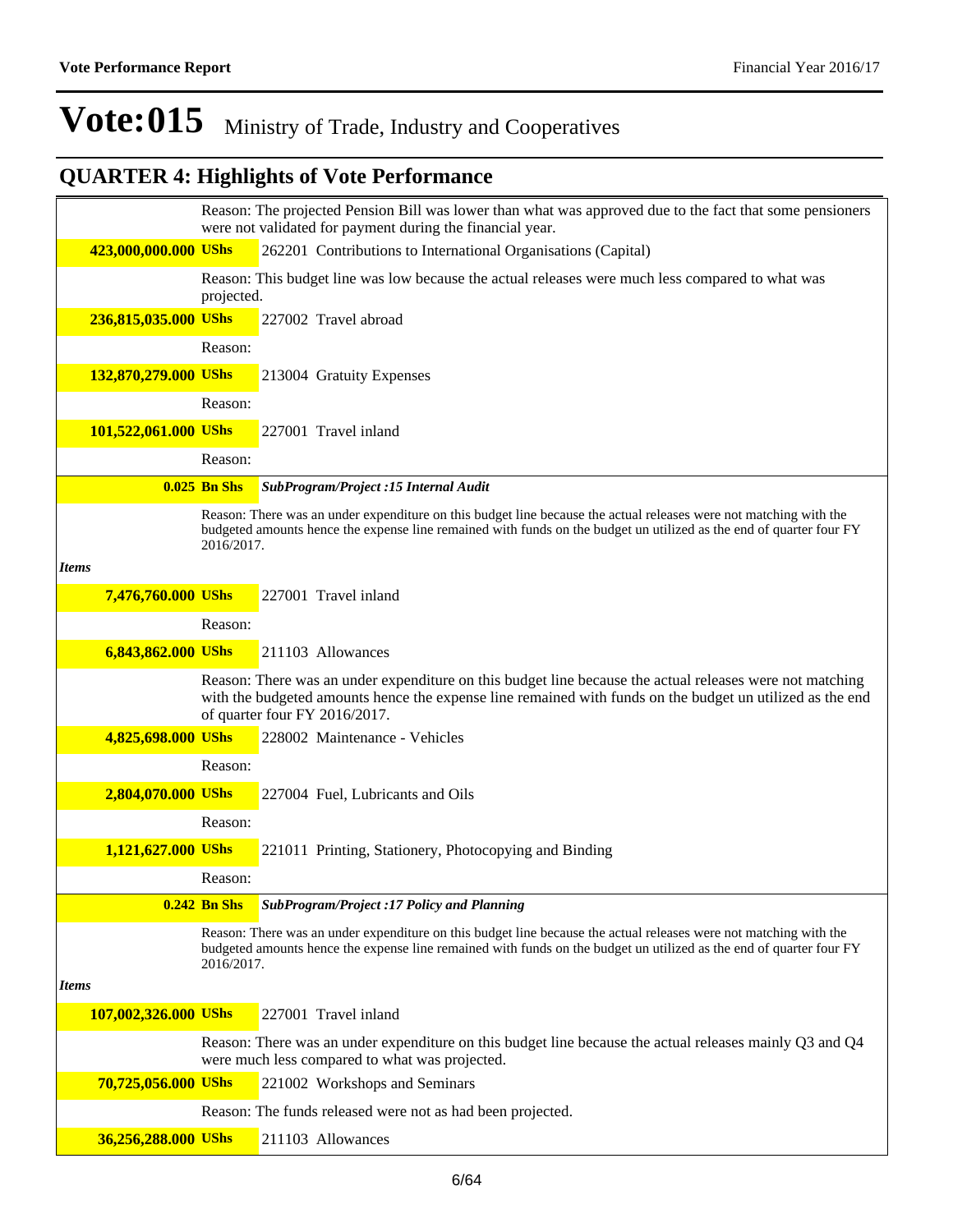## **QUARTER 4: Highlights of Vote Performance**

|                                      |                     | Reason: There was an under expenditure on this budget line because the actual releases mainly Q3 and Q4<br>were much less compared to what was projected. |
|--------------------------------------|---------------------|-----------------------------------------------------------------------------------------------------------------------------------------------------------|
| 9,253,431.000 UShs                   |                     | 221011 Printing, Stationery, Photocopying and Binding                                                                                                     |
|                                      | Reason:             |                                                                                                                                                           |
| 7,023,689.000 UShs                   |                     | 228002 Maintenance - Vehicles                                                                                                                             |
|                                      |                     | Reason: The funds released were not as had been projected.                                                                                                |
|                                      | <b>0.864 Bn Shs</b> | SubProgram/Project : 1408 Support to the Ministry of Trade, Industry and Cooperatives                                                                     |
|                                      | Reason:             |                                                                                                                                                           |
| <b>Items</b>                         |                     |                                                                                                                                                           |
| 312,842,906.000 UShs                 |                     | 312201 Transport Equipment                                                                                                                                |
|                                      | Reason:             |                                                                                                                                                           |
| 155,071,400.000 UShs                 |                     | 312202 Machinery and Equipment                                                                                                                            |
|                                      | Reason:             |                                                                                                                                                           |
| 152,994,900.000 UShs                 |                     | 221002 Workshops and Seminars                                                                                                                             |
|                                      | Reason:             |                                                                                                                                                           |
| 126,965,641.000 UShs                 |                     | 227001 Travel inland                                                                                                                                      |
|                                      | Reason:             |                                                                                                                                                           |
| 39,000,000.000 UShs                  |                     | 221003 Staff Training                                                                                                                                     |
|                                      | Reason:             |                                                                                                                                                           |
|                                      |                     | $(iii)$ Expenditures in excess of the original approved budget                                                                                            |
| Program 0602 Cooperative Development |                     |                                                                                                                                                           |
|                                      | <b>1.561 Bn Shs</b> | <b>SubProgram/Project :13 Cooperatives Development</b>                                                                                                    |
|                                      | for.                | Reason: There was a supplementary budget of compensation to Masaba Cooperative Union which had not been budgeted                                          |
| <b>Items</b>                         |                     |                                                                                                                                                           |
| 2,000,000,000.000 UShs               |                     | 282104 Compensation to 3rd Parties                                                                                                                        |
|                                      |                     | Reason: There was a supplementary budget of compensation to Masaba Cooperative Union.                                                                     |
| 255,750.000 UShs                     |                     | 221002 Workshops and Seminars                                                                                                                             |
|                                      | Reason:             |                                                                                                                                                           |
|                                      | $0.000$ UShs        | 225001 Consultancy Services- Short term                                                                                                                   |
|                                      | Reason:             |                                                                                                                                                           |

### *V2: Performance Highlights*

**Table V2.1: Key Vote Output Indicators and Expenditures\***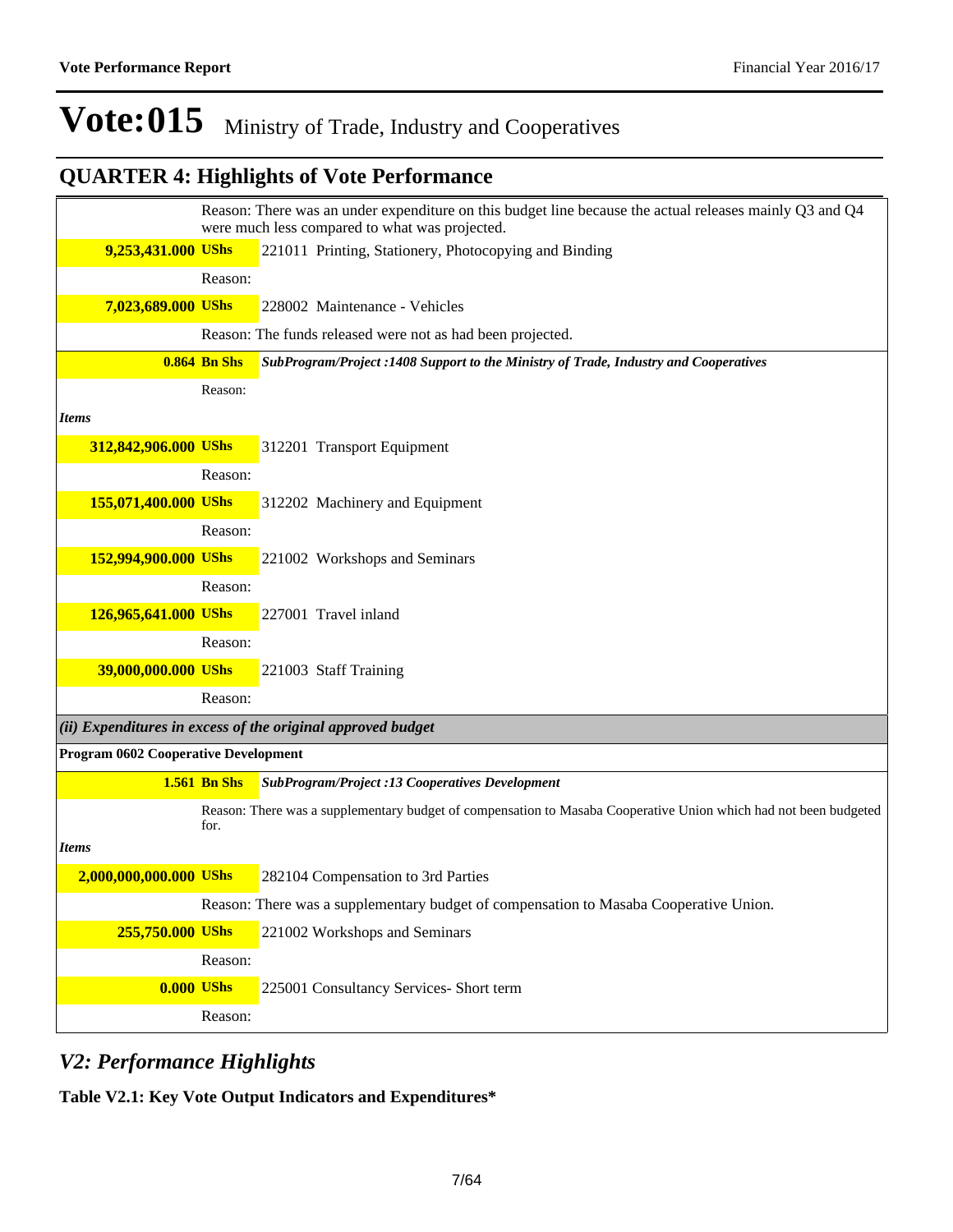| Vote, Vote Function<br><b>Key Output</b>                                                            | <b>Approved Budget and</b><br><b>Planned outputs</b>                                                                                                                                                                                                                             |      | <b>Cumulative Expenditure</b><br>and Performance                                                                                                                                                                      | <b>Status and Reasons for</b><br>any Variation from Plans                                                                            |  |
|-----------------------------------------------------------------------------------------------------|----------------------------------------------------------------------------------------------------------------------------------------------------------------------------------------------------------------------------------------------------------------------------------|------|-----------------------------------------------------------------------------------------------------------------------------------------------------------------------------------------------------------------------|--------------------------------------------------------------------------------------------------------------------------------------|--|
| Programme: 0601 Industrial and Technological Development                                            |                                                                                                                                                                                                                                                                                  |      |                                                                                                                                                                                                                       |                                                                                                                                      |  |
| Output: 060102 Capacity Building for Jua Kali and Private Sector                                    |                                                                                                                                                                                                                                                                                  |      |                                                                                                                                                                                                                       |                                                                                                                                      |  |
| Description of Performance:                                                                         | Guidelines and Roadmap<br>developed for the 2016 Regional<br>EAC Exhibition for Micro and<br>Small Enterprises;<br>Micro and Small Enterprises<br>exposed to Upgraded technologies,<br>with consideration of Gender<br>Balance (Atleast 50% of exhibitors<br>composed of women); |      | A Verification exercise of all<br>Sugar Companies across Uganda<br>was conducted, and subsequently<br>the Sugar Maps were updated and<br>printed; Uganda small scale                                                  | There was an under expenditure on<br>this budget line because the actual<br>releases were not matching with the<br>budgeted amounts. |  |
|                                                                                                     |                                                                                                                                                                                                                                                                                  |      | industries day commemorated; A 3<br>-day BUBU special;                                                                                                                                                                |                                                                                                                                      |  |
|                                                                                                     | 160                                                                                                                                                                                                                                                                              |      |                                                                                                                                                                                                                       |                                                                                                                                      |  |
| Performance Indicators:                                                                             |                                                                                                                                                                                                                                                                                  |      |                                                                                                                                                                                                                       |                                                                                                                                      |  |
| No. of Ugandan artisans 120<br>participating in exhibitions                                         |                                                                                                                                                                                                                                                                                  |      | 130                                                                                                                                                                                                                   |                                                                                                                                      |  |
| No. of participants trained in value 400<br>addition, business management &<br>marketing            |                                                                                                                                                                                                                                                                                  |      | 386                                                                                                                                                                                                                   |                                                                                                                                      |  |
| Output Cost: UShs Bn:                                                                               |                                                                                                                                                                                                                                                                                  |      | 0.178 UShs Bn:                                                                                                                                                                                                        | 63.2%<br>0.112 % Budget Spent:                                                                                                       |  |
| <b>Output: 060103 Industrial Information Services</b>                                               |                                                                                                                                                                                                                                                                                  |      |                                                                                                                                                                                                                       |                                                                                                                                      |  |
| Description of Performance:                                                                         | Commemoration of International<br><b>Industrial Days;</b>                                                                                                                                                                                                                        |      | Uganda small scale industries day<br>commemorated; A 3-day BUBU<br>special exhibition held                                                                                                                            | There was an under expenditure on<br>this budget line because the actual                                                             |  |
|                                                                                                     | Engineering Society Ethics and<br>latest Professional Standards<br>observed among the Ministry's<br>Team of Engineers;                                                                                                                                                           |      |                                                                                                                                                                                                                       | releases were not matching with the<br>budgeted amounts.                                                                             |  |
|                                                                                                     | Capacity building of MSMEs and<br>awareness creation on services of<br>the Ministry and affiliated In                                                                                                                                                                            |      |                                                                                                                                                                                                                       |                                                                                                                                      |  |
| <i>Performance Indicators:</i>                                                                      |                                                                                                                                                                                                                                                                                  |      |                                                                                                                                                                                                                       |                                                                                                                                      |  |
| Number of enterprises for whom 80<br>data is captured in the National<br><b>Industrial Database</b> |                                                                                                                                                                                                                                                                                  |      | 96                                                                                                                                                                                                                    |                                                                                                                                      |  |
| Output Cost: UShs Bn:                                                                               |                                                                                                                                                                                                                                                                                  |      | 0.065 UShs Bn:                                                                                                                                                                                                        | 51.2%<br><b>0.033</b> % Budget Spent:                                                                                                |  |
| <b>Output: 060104 Promotion of Value Addition and Cluster Development</b>                           |                                                                                                                                                                                                                                                                                  |      |                                                                                                                                                                                                                       |                                                                                                                                      |  |
| Description of Performance:                                                                         | Directorate of Micro, Small and<br>Medium Enterprises;                                                                                                                                                                                                                           |      | Directorate of MSMEs: Mobilised                                                                                                                                                                                       | There was an under expenditure on<br>and Organized MSMEs into formal this budget line because the actual                             |  |
|                                                                                                     | 16 Operational Cooperatives<br>selected for technical support by<br>March 2016 (4 cooperatives per<br>region);                                                                                                                                                                   |      | Associations/Cooperatives in<br>Mbarara, Isingiro, Kasese, Hoima,<br>Kamuli & Kaliro Districts in the<br>Sectors of Dairy, Metal Fabrication<br>and Agro-processing Sectors. 10<br>Groups were mobilized per District | releases were not matching with the<br>budgeted amounts.                                                                             |  |
|                                                                                                     | Products from 8 OVOP Model<br>Cooperatives Certified by June<br>2016;                                                                                                                                                                                                            | 8/64 | and Municipality; Monitored the<br>Planning and Implementation<br>Local Governments (District and<br>Municipality) Commercial                                                                                         |                                                                                                                                      |  |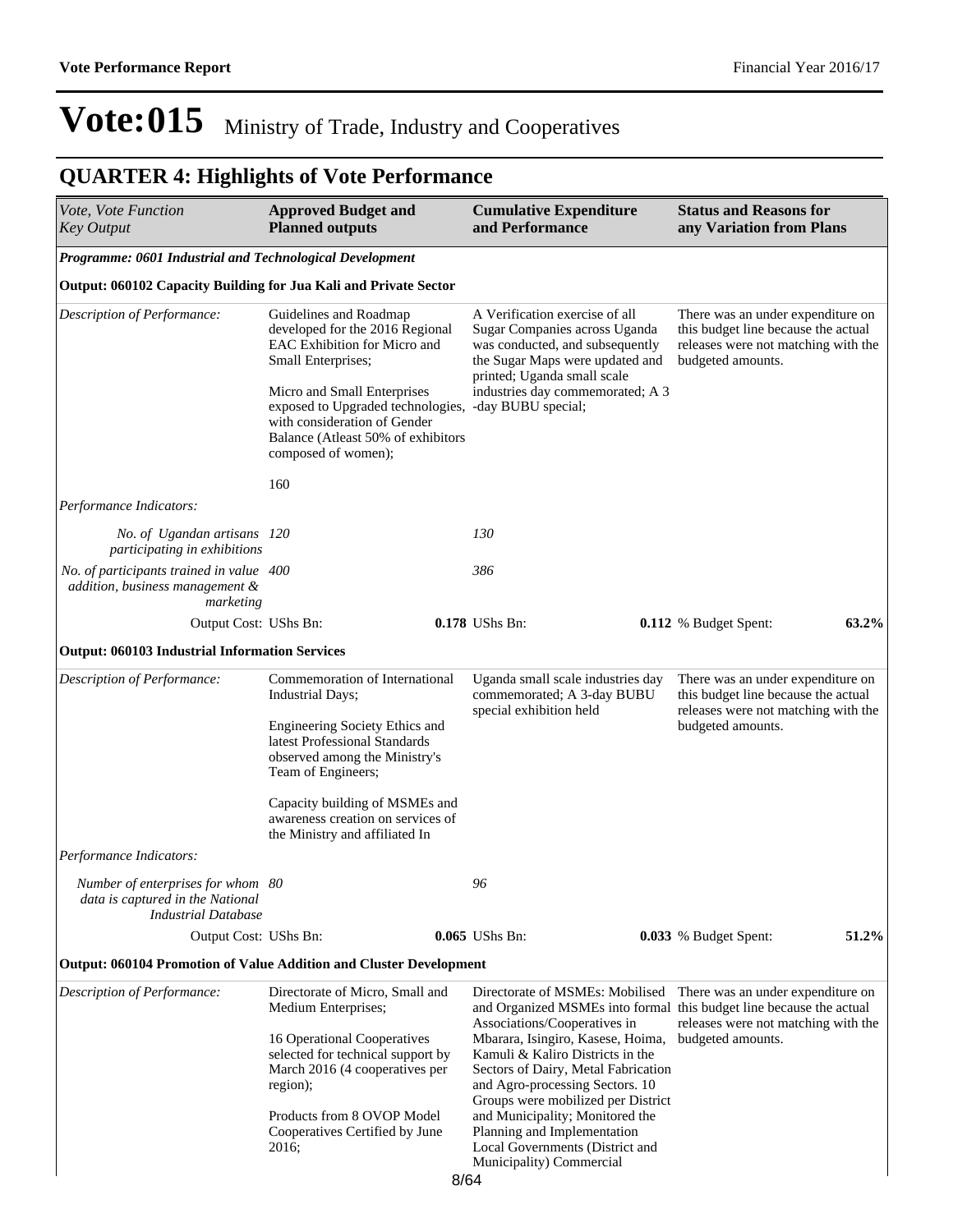|                                                                 | Advisory Centre (MTAC):<br>1. Engagement of the council on | Advisory Centre (MTAC): A total<br>of 870 Students graduated at the<br>level of Certificate and Diploma; | this budget line because the actual<br>releases were not matching with the<br>budgeted amounts. |       |
|-----------------------------------------------------------------|------------------------------------------------------------|----------------------------------------------------------------------------------------------------------|-------------------------------------------------------------------------------------------------|-------|
| Description of Performance:                                     | Management Training and                                    | Management Training and                                                                                  | There was an under expenditure on                                                               |       |
| Output: 060151 Management Training and Advisory Services (MTAC) |                                                            |                                                                                                          |                                                                                                 |       |
| value addition equipment<br>Output Cost: UShs Bn:               |                                                            | 11.144 UShs Bn:                                                                                          | 5.181 % Budget Spent:                                                                           | 46.5% |
| No. of enterprises supported with 10                            |                                                            | 8                                                                                                        |                                                                                                 |       |
| Performance Indicators:                                         |                                                            |                                                                                                          |                                                                                                 |       |
|                                                                 |                                                            | (Pneumatic System), Steering<br>Pump (Hydraulic System)                                                  |                                                                                                 |       |
|                                                                 |                                                            | Performance Optimization: DC-<br>DC Convertor, E-compressor                                              |                                                                                                 |       |
|                                                                 |                                                            | have been integrated into the<br>Kayoola Solar Bus for                                                   |                                                                                                 |       |
|                                                                 |                                                            | Developed the 1:7 Kayoola Solar<br>Bus Model 2. Several Systems                                          |                                                                                                 |       |
|                                                                 |                                                            | Innovation Programme: 1.                                                                                 |                                                                                                 |       |
|                                                                 |                                                            | Kayoola Solar Bus and Kiira EV<br><b>SMACK</b> as Kiira Vehicle                                          |                                                                                                 |       |
|                                                                 |                                                            | Boundary Wall, Gate(s) Facilities<br>& Annex Office; Roadworthy                                          |                                                                                                 |       |
|                                                                 |                                                            | KMC Site Servicing Plan, Design<br>and Construction Supervision of                                       |                                                                                                 |       |
|                                                                 |                                                            | Expression of Interest from Six<br>Firms for the Development of the                                      |                                                                                                 |       |
|                                                                 |                                                            | facilities: 1. Evaluated the                                                                             |                                                                                                 |       |
|                                                                 |                                                            | Jinja and Mbale; KMC Plant<br>Boundary Wall & Related                                                    |                                                                                                 |       |
|                                                                 |                                                            | standards and quality assurance.<br>This was done in Kabale, Mbarara,                                    |                                                                                                 |       |
|                                                                 |                                                            | Policy to 40 enterpreneurs; 47<br>SMES assessed on maintaince of                                         |                                                                                                 |       |
|                                                                 |                                                            | entrepreneurs in Lira district;<br>Awareness creation on MSME                                            |                                                                                                 |       |
|                                                                 |                                                            | Awareness creation on quality<br>maintenance and standards for                                           |                                                                                                 |       |
|                                                                 |                                                            | for agricultural production;                                                                             |                                                                                                 |       |
|                                                                 |                                                            | planning, cooperative model as an<br>enhancement to marketing system                                     |                                                                                                 |       |
|                                                                 |                                                            | Masindi and Hoima; 40<br>enterpreneurs trained on business                                               |                                                                                                 |       |
|                                                                 |                                                            | services offered for business<br>startups to enterpreneurs in                                            |                                                                                                 |       |
|                                                                 |                                                            | these enterprises; Advisory                                                                              |                                                                                                 |       |
|                                                                 |                                                            | entrepreneurs in Masindi and 45 in<br>Hoima district). Data collected on                                 |                                                                                                 |       |
|                                                                 |                                                            | plan development, marketing and<br>quality maintenance. (45                                              |                                                                                                 |       |
|                                                                 |                                                            | machinery; 90 entrepreneurs<br>trained in Record keeping, business                                       |                                                                                                 |       |
|                                                                 |                                                            | products, Dairy, Agro-processing<br>and Fabricators of food processing                                   |                                                                                                 |       |
|                                                                 |                                                            | chains of Leather and leather                                                                            |                                                                                                 |       |
|                                                                 |                                                            | districts through mobilisation of<br>entrepreneurs along the value                                       |                                                                                                 |       |
|                                                                 |                                                            | established in Mbarara, Kabale,<br>Kasese, Kabarole, Iganga, Soroti                                      |                                                                                                 |       |
|                                                                 |                                                            | Services Grants activities; 12<br>Processing and Marketing Clusters                                      |                                                                                                 |       |
|                                                                 |                                                            |                                                                                                          |                                                                                                 |       |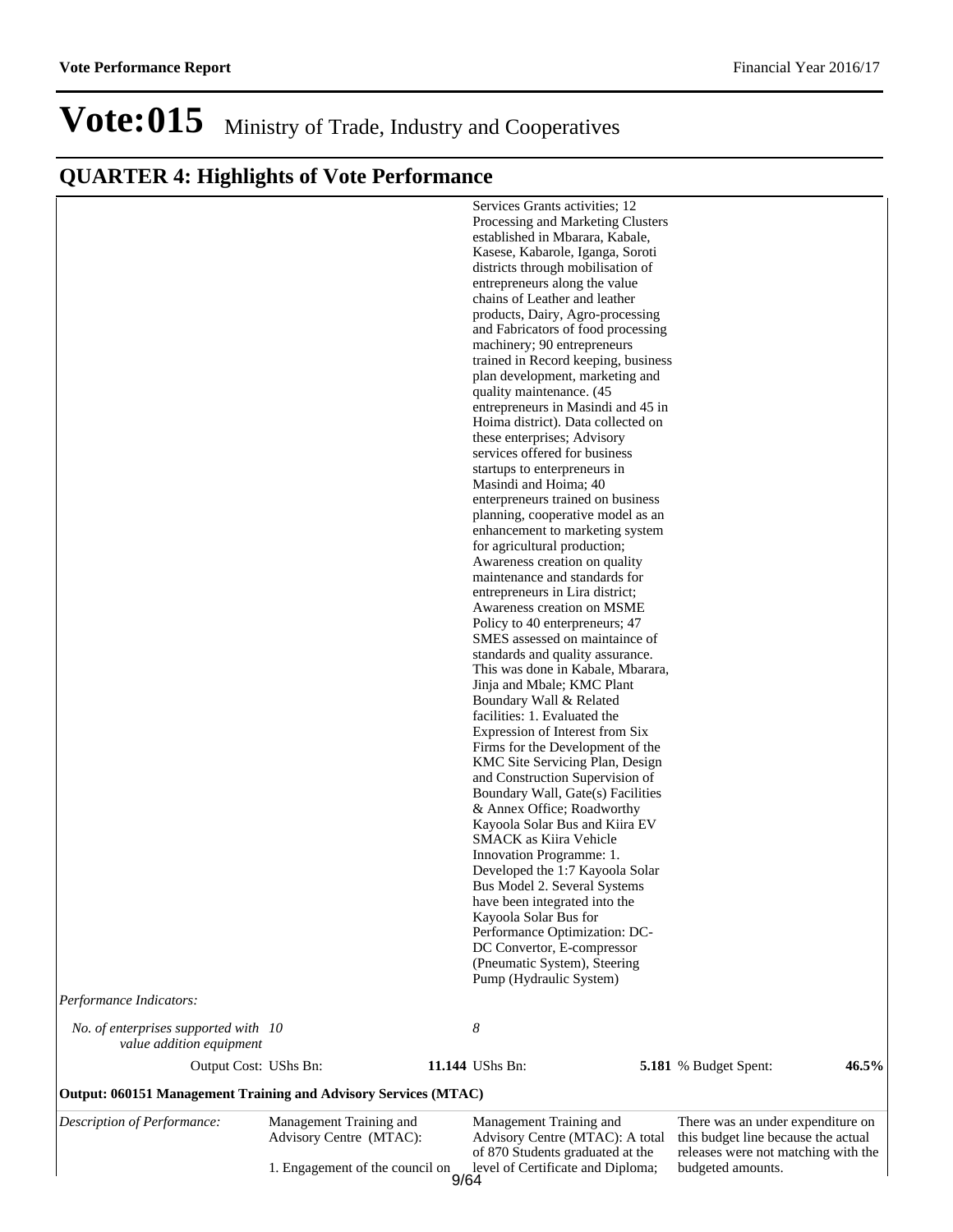## **QUARTER 4: Highlights of Vote Performance**

| matters pertaining to MTAC's     | Continuous assessment conducted;                                       |
|----------------------------------|------------------------------------------------------------------------|
| growth;                          | As part of marketing drives, the                                       |
|                                  | Centre participated in an                                              |
| 2. Development of internal audit | Exhibition for Institutions of                                         |
| strategies and audit executions; | Higher Learning organised by                                           |
|                                  | NSK Visual Marketing (U) Ltd,                                          |
| 3. Comprehensive risk            | and Television shows at 5 Stations,                                    |
| management framework             | UBC, STAR, UBC Channel One                                             |
| developed and implemen           | and Magic One; The Student Guild                                       |
|                                  | organised various events that drew                                     |
|                                  | participation as follows: • The                                        |
|                                  | mind education workshop $(212)$ , •                                    |
|                                  | The readers and Leaders                                                |
|                                  | convention $(07)$ , $\cdot$ The election of                            |
|                                  | new guiders leaders is on, • Ready                                     |
|                                  | to work Training $(144)$ , $\cdot$                                     |
|                                  | Orientation of Freshers (294) Other                                    |
|                                  | continuous activities undertaken                                       |
|                                  | included: A total of 482 Students                                      |
|                                  |                                                                        |
|                                  | were registered at the main campus<br>while 390 were registered at     |
|                                  |                                                                        |
|                                  | outreach centres; A total of 579                                       |
|                                  | transcripts, certificates and<br>testimonials were produced and        |
|                                  | distributed; A total of 137 students                                   |
|                                  |                                                                        |
|                                  | were supervised on preparation of<br>their Research Documents; A total |
|                                  |                                                                        |
|                                  | of 4544 participants were trained                                      |
|                                  | across the Country. The following                                      |
|                                  | short courses were conducted on                                        |
|                                  | open arrangement: • Computer                                           |
|                                  | Applications for 159 participants •                                    |
|                                  | Craftsmanship courses for 151                                          |
|                                  | participants • Computerized                                            |
|                                  | accounting using Tally ERP, Quick                                      |
|                                  | Books & Sage for 42 participants •                                     |
|                                  | <b>Effective Stores Management and</b>                                 |
|                                  | Inventory Control for 09                                               |
|                                  | Participants • Customer                                                |
|                                  | Relationship $(11) \cdot$ Project                                      |
|                                  | Planning $(20) \cdot$ Monitoring and                                   |
|                                  | Evaluation $(24)$ • Management                                         |
|                                  | Skills (44) • Occupational Safety                                      |
|                                  | and Health $(31) \cdot$ Curriculum                                     |
|                                  | review $(30) \cdot$ Forensic<br>Investigation $(12) \cdot$ Records     |
|                                  |                                                                        |
|                                  | Keeping and Information                                                |
|                                  | Management; • Leadership and                                           |
|                                  | Management Training for Heath                                          |
|                                  | workers 24; A total of 57 students                                     |
|                                  | on internship underwent training                                       |
|                                  | and they have undergone related                                        |
|                                  | courses; A total of 2319                                               |
|                                  | participants trained on job creation                                   |
|                                  | across the Country; A total of 28                                      |
|                                  | Computers procured and installed                                       |
|                                  | at the Main Center in Nakawa; A                                        |
|                                  | total of 12 proposals were made to                                     |
|                                  | prospective clients;                                                   |
|                                  |                                                                        |

*Performance Indicators:*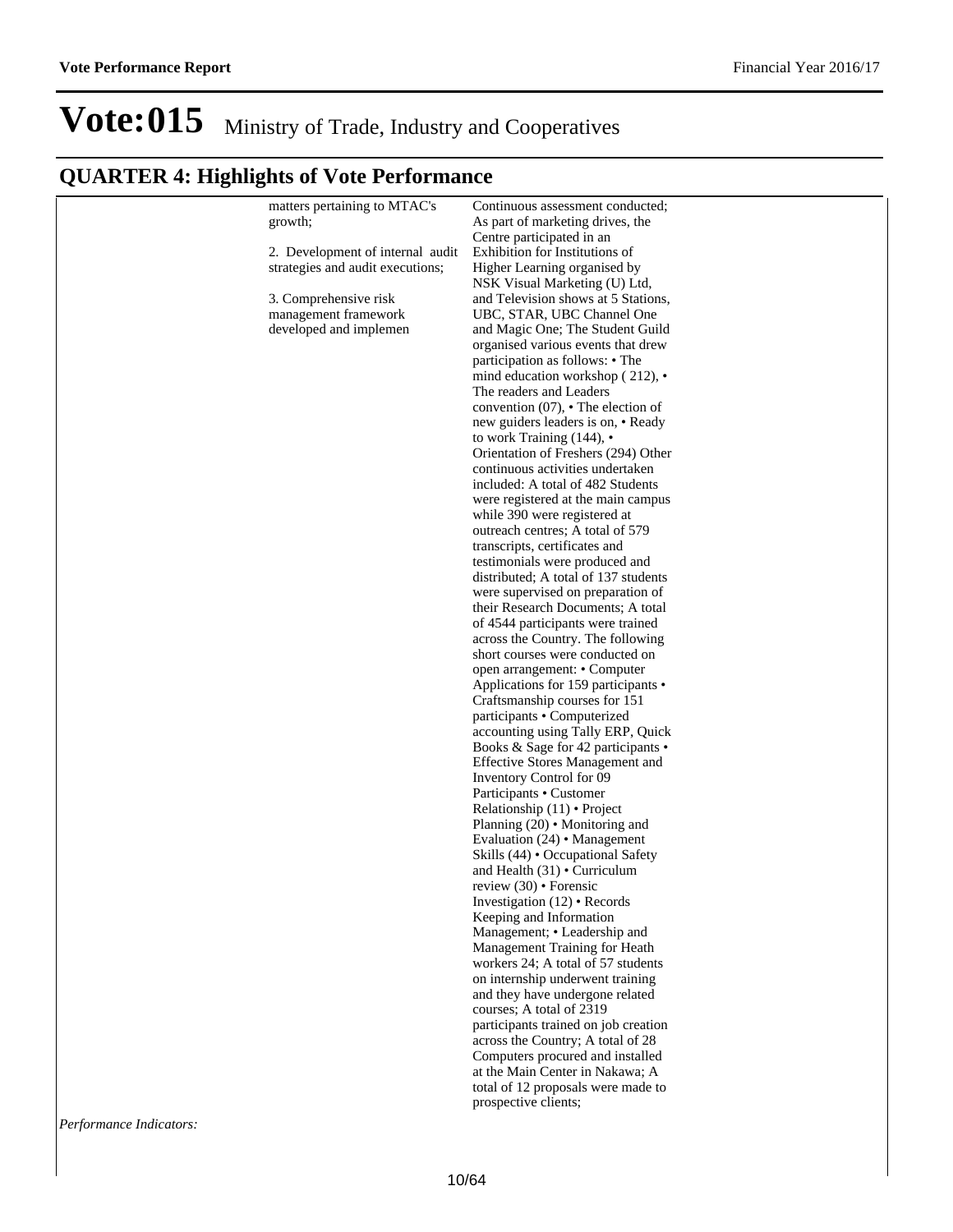| No. of students offering diploma & 2,023                                         |                                                                                                                                                                                                                                                                                      |                                                                                                                                                                                                                                                                                                                                                                                                                                                                                                                                           |                                                                                                                                                                                                                                           |                         |
|----------------------------------------------------------------------------------|--------------------------------------------------------------------------------------------------------------------------------------------------------------------------------------------------------------------------------------------------------------------------------------|-------------------------------------------------------------------------------------------------------------------------------------------------------------------------------------------------------------------------------------------------------------------------------------------------------------------------------------------------------------------------------------------------------------------------------------------------------------------------------------------------------------------------------------------|-------------------------------------------------------------------------------------------------------------------------------------------------------------------------------------------------------------------------------------------|-------------------------|
| certificate programmes in business<br>and ICT                                    |                                                                                                                                                                                                                                                                                      | 1988                                                                                                                                                                                                                                                                                                                                                                                                                                                                                                                                      |                                                                                                                                                                                                                                           |                         |
| No. of participants trained in 1,500<br>enterprenuership skills                  |                                                                                                                                                                                                                                                                                      | 1430                                                                                                                                                                                                                                                                                                                                                                                                                                                                                                                                      |                                                                                                                                                                                                                                           |                         |
|                                                                                  | Output Cost: UShs Bn:                                                                                                                                                                                                                                                                | 0.058 UShs Bn:                                                                                                                                                                                                                                                                                                                                                                                                                                                                                                                            | 0.058 % Budget Spent:                                                                                                                                                                                                                     | 100.0%                  |
| Output: 060152 Commercial and Economic Infrastructure Development (UDC)          |                                                                                                                                                                                                                                                                                      |                                                                                                                                                                                                                                                                                                                                                                                                                                                                                                                                           |                                                                                                                                                                                                                                           |                         |
| Description of Performance:<br>Performance Indicators:                           |                                                                                                                                                                                                                                                                                      | China; Quarterly Financial<br>Statements produced; Salaries and<br>allowances paid; Operations<br>Support (rent, utilities, security,<br>equipment maintenance etc) and<br>administrative services (welfare,<br>fuel & lubricants, vehicle<br>maintenance etc) provided;<br>Subscriptions were made, Firewall<br>licence renewed and paid for<br>Internet Services; Quarterly and<br>Annual Financial Reports; Staff<br>salaries, allowances and benefits<br>paid; Staff capacity built and<br>enhanced; Market Study Report<br>produced; | Uganda Development Corporation: There was an under expenditure on<br>Benchmarking visit undertaken on this budget line because the actual<br>the Salt manufacturing processes in releases were not matching with the<br>budgeted amounts. |                         |
|                                                                                  |                                                                                                                                                                                                                                                                                      |                                                                                                                                                                                                                                                                                                                                                                                                                                                                                                                                           |                                                                                                                                                                                                                                           |                         |
|                                                                                  | Output Cost: UShs Bn:                                                                                                                                                                                                                                                                | 1.179 UShs Bn:                                                                                                                                                                                                                                                                                                                                                                                                                                                                                                                            | 0.957 % Budget Spent:                                                                                                                                                                                                                     |                         |
| <b>Program Cost:</b>                                                             | UShs Bn:                                                                                                                                                                                                                                                                             | 23.896 UShs Bn:                                                                                                                                                                                                                                                                                                                                                                                                                                                                                                                           | <b>6.342</b> % Budget Spent:                                                                                                                                                                                                              |                         |
| Programme: 0602 Cooperative Development                                          |                                                                                                                                                                                                                                                                                      |                                                                                                                                                                                                                                                                                                                                                                                                                                                                                                                                           |                                                                                                                                                                                                                                           |                         |
| <b>Output: 060201 Cooperative Policies, Strategies and Monitoring services</b>   |                                                                                                                                                                                                                                                                                      |                                                                                                                                                                                                                                                                                                                                                                                                                                                                                                                                           |                                                                                                                                                                                                                                           |                         |
| Description of Performance:                                                      | Cooperative Societies Act gazetted Cooperative Societies Act is before<br>upon approval by Parliament;<br>The revised Co-operative Societies Industry; Stakeholder consultations<br>Regulations and byelaws presented are ongoing on the Agricultural<br>to Parliament for approval; | the Parliamentary Session<br>Committee on Tourism, Trade and<br>Produce Marketing Regulatory<br>Bill; Cabinet Memo on the transfer<br>of Uganda Cooperative College<br>and other Cooperative training<br>institutions from the Ministry of<br>Education and Sports to the<br>Ministry of Trade, Industry and<br>Cooperatives to offer professional<br>education was resubmitted to<br>Cabinet Secretariat;                                                                                                                                |                                                                                                                                                                                                                                           |                         |
| Performance Indicators:                                                          |                                                                                                                                                                                                                                                                                      |                                                                                                                                                                                                                                                                                                                                                                                                                                                                                                                                           |                                                                                                                                                                                                                                           |                         |
| Stage of Cooperative Societies Passed by Parliament<br>Amendment Act formulation |                                                                                                                                                                                                                                                                                      | <b>Before Parliament</b>                                                                                                                                                                                                                                                                                                                                                                                                                                                                                                                  |                                                                                                                                                                                                                                           | 81.2%<br>26.5%<br>45.5% |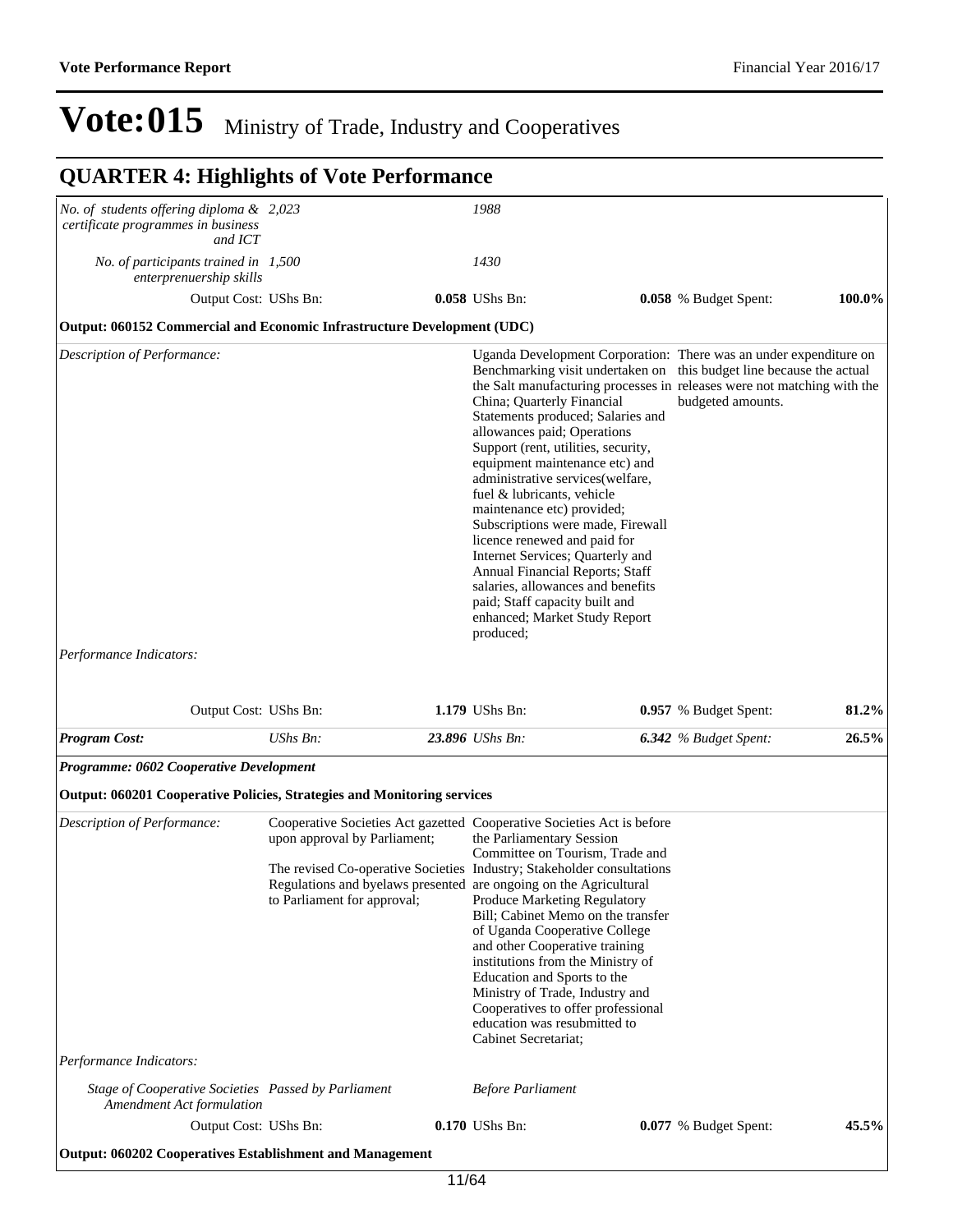| Vote, Vote Function<br><b>Key Output</b>                                    | <b>Approved Budget and</b><br><b>Planned outputs</b>                                                                                                                                                                                                                   |  | <b>Cumulative Expenditure</b><br>and Performance                                                                                                                                                                                                                                                                                             |                                                                                                                                      | <b>Status and Reasons for</b><br>any Variation from Plans |        |
|-----------------------------------------------------------------------------|------------------------------------------------------------------------------------------------------------------------------------------------------------------------------------------------------------------------------------------------------------------------|--|----------------------------------------------------------------------------------------------------------------------------------------------------------------------------------------------------------------------------------------------------------------------------------------------------------------------------------------------|--------------------------------------------------------------------------------------------------------------------------------------|-----------------------------------------------------------|--------|
| Description of Performance:                                                 | 1,000 Cooperative Societies<br>supervised to ensure compliance to<br>Cooperative Law;<br>25 Cooperatives audited to ensure<br>proper financial ability and<br>reporting;<br>24 Cooperatives inspected to<br>ensure proper management and<br>governance by the leaders; |  | 630 Cooperative Societies<br>supervised to ensure compliance to<br>the Cooperatives Law and<br>Regulations; 15 cooperatives<br>inspected to ensure compliance and<br>proper management and<br>governance; 13 Cooperatives<br>audited to ensure proper financial<br>ability and reporting;<br>Investigations undertaken on 4<br>cooperatives; | There was an under expenditure on<br>this budget line because the actual<br>releases were not matching with the<br>budgeted amounts. |                                                           |        |
|                                                                             |                                                                                                                                                                                                                                                                        |  |                                                                                                                                                                                                                                                                                                                                              |                                                                                                                                      |                                                           |        |
| Performance Indicators:                                                     | 10 investigat                                                                                                                                                                                                                                                          |  |                                                                                                                                                                                                                                                                                                                                              |                                                                                                                                      |                                                           |        |
| No. of cooperative Societies 50<br>audited                                  |                                                                                                                                                                                                                                                                        |  | 39                                                                                                                                                                                                                                                                                                                                           |                                                                                                                                      |                                                           |        |
| No. of cooperative Societies 120<br>inspected                               |                                                                                                                                                                                                                                                                        |  | 680                                                                                                                                                                                                                                                                                                                                          |                                                                                                                                      |                                                           |        |
| No. of cooperative Societies 20<br>investigated                             |                                                                                                                                                                                                                                                                        |  | 6                                                                                                                                                                                                                                                                                                                                            |                                                                                                                                      |                                                           |        |
| Output Cost: UShs Bn:                                                       |                                                                                                                                                                                                                                                                        |  | 5.208 UShs Bn:                                                                                                                                                                                                                                                                                                                               |                                                                                                                                      | 7.111 % Budget Spent:                                     | 136.5% |
| <b>Output: 060203 Cooperatives Skill Development and Awareness Creation</b> |                                                                                                                                                                                                                                                                        |  |                                                                                                                                                                                                                                                                                                                                              |                                                                                                                                      |                                                           |        |
| Description of Performance:                                                 | 180 farmers mobilized to form<br>horticulture cooperatives in<br>Central, Eastern and South West<br>Uganda for export purposes;<br>International Cooperative Day<br>Nationally commemorated;                                                                           |  | 7 Training sessions on<br>Cooperatives Governance, and<br>Leadership were conducted; 5<br>trainings held on Cooperatives<br>Enterprise Management;<br><b>International Cooperative Day</b><br>Nationally commemorated;                                                                                                                       |                                                                                                                                      |                                                           |        |
|                                                                             | Youth from 2 prominent<br>Universities sensitized and<br>mobilized to form investmen                                                                                                                                                                                   |  |                                                                                                                                                                                                                                                                                                                                              |                                                                                                                                      |                                                           |        |
| Performance Indicators:                                                     |                                                                                                                                                                                                                                                                        |  |                                                                                                                                                                                                                                                                                                                                              |                                                                                                                                      |                                                           |        |
| No. of cooperators sensitized on the $1,000$<br>Warehouse Receipt System    |                                                                                                                                                                                                                                                                        |  | 878                                                                                                                                                                                                                                                                                                                                          |                                                                                                                                      |                                                           |        |
| Output Cost: UShs Bn:                                                       |                                                                                                                                                                                                                                                                        |  | 0.119 UShs Bn:                                                                                                                                                                                                                                                                                                                               |                                                                                                                                      | 0.054 % Budget Spent:                                     | 45.0%  |
| <b>Program Cost:</b>                                                        | $UShs Bn$ :                                                                                                                                                                                                                                                            |  | 6.403 UShs Bn:                                                                                                                                                                                                                                                                                                                               |                                                                                                                                      | 7.242 $%$ Budget Spent:                                   | 113.1% |
| Programme: 0604 Trade Development                                           |                                                                                                                                                                                                                                                                        |  |                                                                                                                                                                                                                                                                                                                                              |                                                                                                                                      |                                                           |        |
| <b>Output: 060401 Trade Policies, Strategies and Monitoring Services</b>    |                                                                                                                                                                                                                                                                        |  |                                                                                                                                                                                                                                                                                                                                              |                                                                                                                                      |                                                           |        |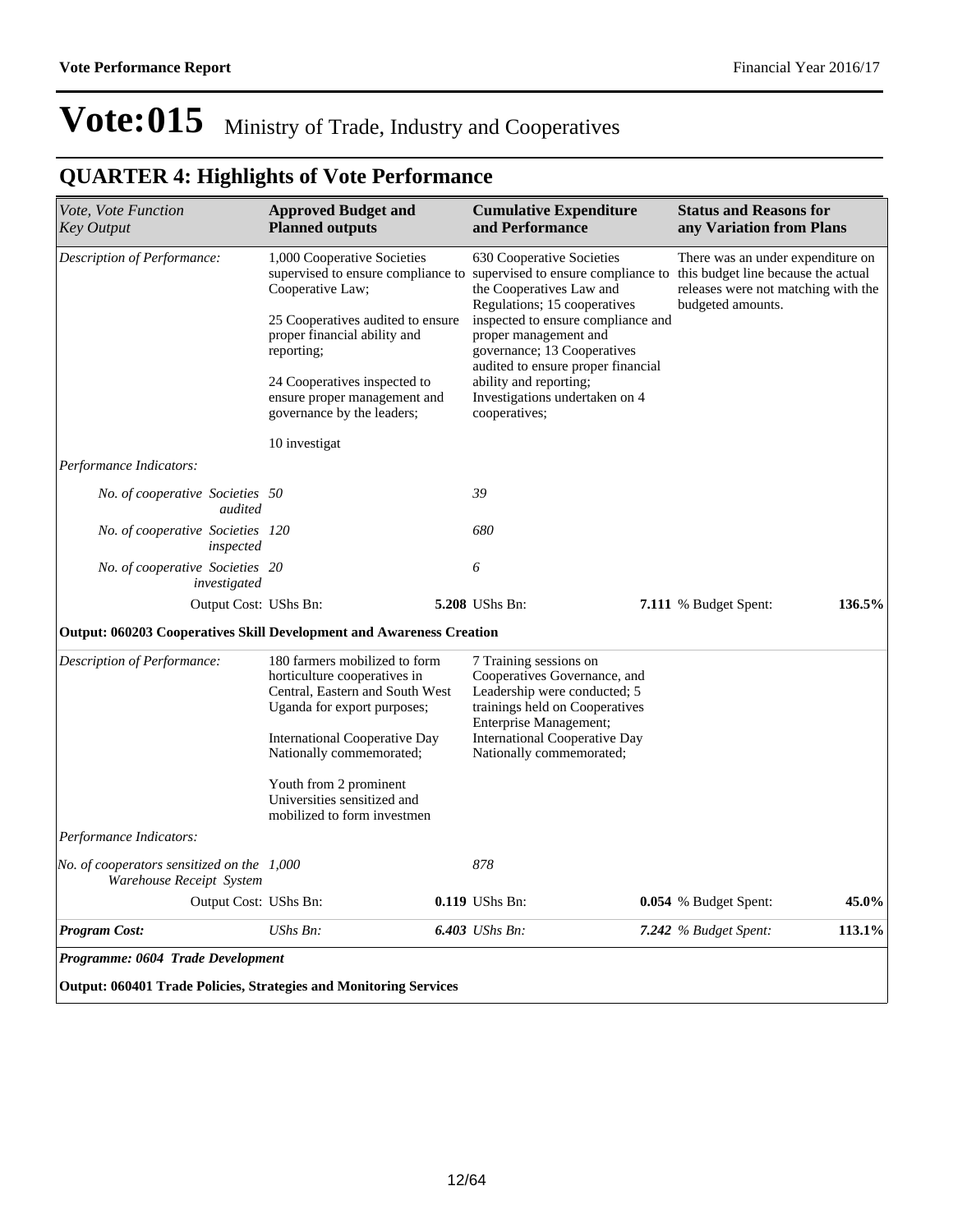| Vote, Vote Function<br><b>Key Output</b>                                                            | <b>Approved Budget and</b><br><b>Planned outputs</b>                                                                                                              |       | <b>Cumulative Expenditure</b><br>and Performance | <b>Status and Reasons for</b><br>any Variation from Plans |       |
|-----------------------------------------------------------------------------------------------------|-------------------------------------------------------------------------------------------------------------------------------------------------------------------|-------|--------------------------------------------------|-----------------------------------------------------------|-------|
| Description of Performance:                                                                         | Finalisation of the Consumer<br>Protection and Competition Bill;                                                                                                  |       | No Data                                          |                                                           |       |
|                                                                                                     | Operationalisation of the<br><b>COMESA Treaty Implementation</b><br>Bill;                                                                                         |       |                                                  |                                                           |       |
|                                                                                                     | Operationalisation of the to<br>Domestic the WTO Bill;                                                                                                            |       |                                                  |                                                           |       |
|                                                                                                     | Finalisation of Intellectual<br>Property Rights Policy;                                                                                                           |       |                                                  |                                                           |       |
|                                                                                                     | Implementation of th                                                                                                                                              |       |                                                  |                                                           |       |
| Performance Indicators:                                                                             |                                                                                                                                                                   |       |                                                  |                                                           |       |
| stage of Competition and Consumer Already passed by Cabinet<br><b>Protection Policy formulation</b> |                                                                                                                                                                   |       | No Data                                          |                                                           |       |
| Stage of the COMESA Treaty Passed by Parliament<br>Domestication Bill formulation                   |                                                                                                                                                                   |       | In process                                       |                                                           |       |
| Stage of Trade Licensing Passed by Parliament<br><b>Amendment Act formulation</b>                   |                                                                                                                                                                   |       | <b>Before Parliament</b>                         |                                                           |       |
| Output Cost: UShs Bn:                                                                               |                                                                                                                                                                   |       | 1.166 UShs Bn:                                   | 0.891 % Budget Spent:                                     | 76.4% |
| <b>Output: 060402 Trade Negotiation</b>                                                             |                                                                                                                                                                   |       |                                                  |                                                           |       |
| Description of Performance:                                                                         | Securing Market Access for goods No Data<br>through the Negotiations of the<br>COMESA - EAC-SADC Tripartite<br>Free Trade Area;                                   |       |                                                  |                                                           |       |
|                                                                                                     | Uganda's Interests at the WTO<br>catered for through participation at<br><b>WTO Negotiations Meetings</b><br>(TRIPS Council meetings, Council<br>for Trade in Goo |       |                                                  |                                                           |       |
| Performance Indicators:                                                                             |                                                                                                                                                                   |       |                                                  |                                                           |       |
| No. of consultations with 5<br>stakeholders on negotiations                                         |                                                                                                                                                                   |       | $\overline{4}$                                   |                                                           |       |
| No. of negotiations under US-EAC, 7<br>Tripartite, COMESA, EPAs & WTO<br>participated in            |                                                                                                                                                                   |       | 5                                                |                                                           |       |
| Uganda's Services Waiver request Yes<br>submitted to WTO after stakeholder<br>consultation          |                                                                                                                                                                   |       | Yes                                              |                                                           |       |
| Output Cost: UShs Bn:                                                                               |                                                                                                                                                                   |       | 0.420 UShs Bn:                                   | 0.219 % Budget Spent:                                     | 52.0% |
| <b>Output: 060404 Trade Information and Product Market Research</b>                                 |                                                                                                                                                                   |       |                                                  |                                                           |       |
| Description of Performance:                                                                         | Trade Licensing data collected<br>from 20 municipalities for<br>development of an Authentic<br>National Business Register;                                        |       | No Data                                          |                                                           |       |
| Performance Indicators:                                                                             |                                                                                                                                                                   |       |                                                  |                                                           |       |
|                                                                                                     |                                                                                                                                                                   |       |                                                  |                                                           |       |
|                                                                                                     |                                                                                                                                                                   | 10/01 |                                                  |                                                           |       |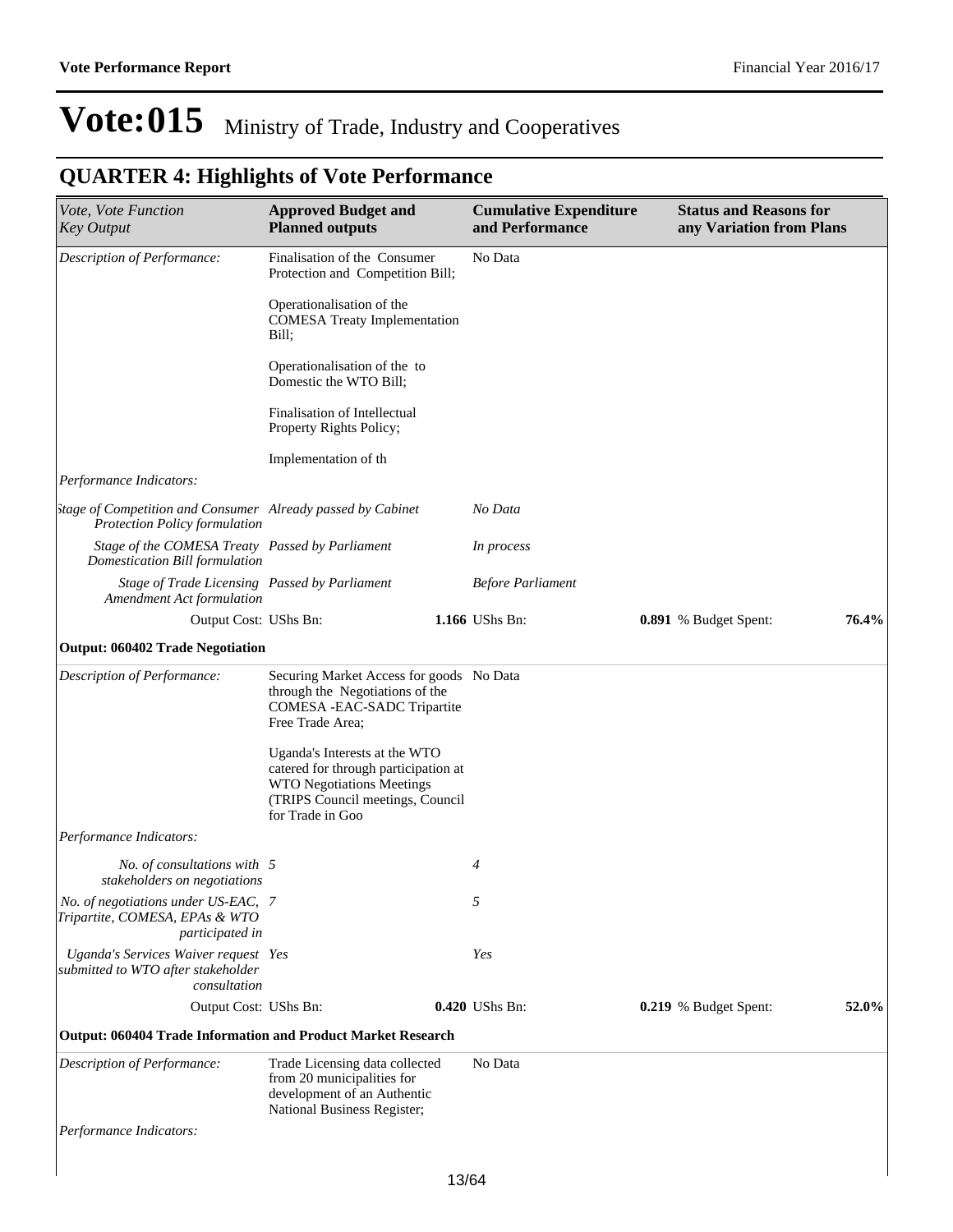### **QUARTER 4: Highlights of Vote Performance**

| No. of Municipalities from which 20                                                          |                                                                                                                                                                                                                                                | 20              |                         |         |
|----------------------------------------------------------------------------------------------|------------------------------------------------------------------------------------------------------------------------------------------------------------------------------------------------------------------------------------------------|-----------------|-------------------------|---------|
| trade licensing returns have been<br>collected                                               |                                                                                                                                                                                                                                                |                 |                         |         |
| Output Cost: UShs Bn:                                                                        |                                                                                                                                                                                                                                                | 0.423 UShs Bn:  | 0.118 % Budget Spent:   | 27.9%   |
| Output: 060405 Economic Integration and Market Access (Bilateral, Regional and Multilateral) |                                                                                                                                                                                                                                                |                 |                         |         |
| Description of Performance:                                                                  | Increased benefits from COMESA No Data<br>programmes and activities through<br>better coordination in the Country<br>and maintaining Subscription to<br>the COMESA Secretariat and<br><b>COMESA</b> Institutions;<br>Implementation of the WTO |                 |                         |         |
|                                                                                              | integration instruments -<br>(Consultations with sta                                                                                                                                                                                           |                 |                         |         |
| Performance Indicators:                                                                      |                                                                                                                                                                                                                                                |                 |                         |         |
| No. of Non-Tariff Barriers 10<br>addressed                                                   |                                                                                                                                                                                                                                                | $\overline{4}$  |                         |         |
| Output Cost: UShs Bn:                                                                        |                                                                                                                                                                                                                                                | 0.386 UShs Bn:  | 0.138 % Budget Spent:   | 35.8%   |
| <b>Output: 060451 Export Promotion Services (UEPB)</b>                                       |                                                                                                                                                                                                                                                |                 |                         |         |
| Description of Performance:                                                                  |                                                                                                                                                                                                                                                |                 |                         |         |
| Performance Indicators:                                                                      |                                                                                                                                                                                                                                                |                 |                         |         |
| No. of companies/firms supported 15<br>to participate in Trade fairs and<br>exhibitions      |                                                                                                                                                                                                                                                | No Data         |                         |         |
| Output Cost: UShs Bn:                                                                        |                                                                                                                                                                                                                                                | 0.000 UShs Bn:  | 0.000 % Budget Spent:   | $0.0\%$ |
| <b>Program Cost:</b>                                                                         | UShs Bn:                                                                                                                                                                                                                                       | 4.822 UShs Bn:  | 1.366 % Budget Spent:   | 28.3%   |
| Programme: 0649 General Administration, Policy and Planning                                  |                                                                                                                                                                                                                                                |                 |                         |         |
| <b>Program Cost:</b>                                                                         | $UShs Bn$ :                                                                                                                                                                                                                                    | 7.994 UShs Bn:  | $0.000\%$ Budget Spent: | $0.0\%$ |
| <b>Total Cost for Vote:</b>                                                                  | $UShs Bn$ :                                                                                                                                                                                                                                    | 43.115 UShs Bn: | 14.950 % Budget Spent:  | 34.7%   |

**Performance highlights for the Quarter**

### *V3: Details of Releases and Expenditure*

### **Table V3.1: GoU Releases and Expenditure by Output\***

| <b>Billion Uganda Shillings</b>                                   | Approved<br><b>Budget</b> | <b>Released</b> | <b>Spent</b> | $%$ GoU<br><b>Budget</b><br><b>Released</b> | $%$ GoU<br><b>Budget</b><br><b>Spent</b> | $%$ GoU<br><b>Releases</b><br><b>Spent</b> |
|-------------------------------------------------------------------|---------------------------|-----------------|--------------|---------------------------------------------|------------------------------------------|--------------------------------------------|
| <b>Program 0601 Industrial and Technological Development</b>      | 23.90                     | 17.72           | 16.78        | 74.2%                                       | $70.2\%$                                 | 94.7%                                      |
| <b>Class: Outputs Provided</b>                                    | 11.81                     | 6.30            | 5.64         | 53.4%                                       | 47.8%                                    | 89.5%                                      |
| 060101 Industrial Policies, Strategies and Monitoring<br>Services | 0.42                      | 0.49            | 0.32         | 115.2%                                      | 74.8%                                    | 64.9%                                      |
| 060102 Capacity Building for Jua Kali and Private Sector          | 0.18                      | 0.19            | 0.11         | 105.5%                                      | 63.2%                                    | 59.9%                                      |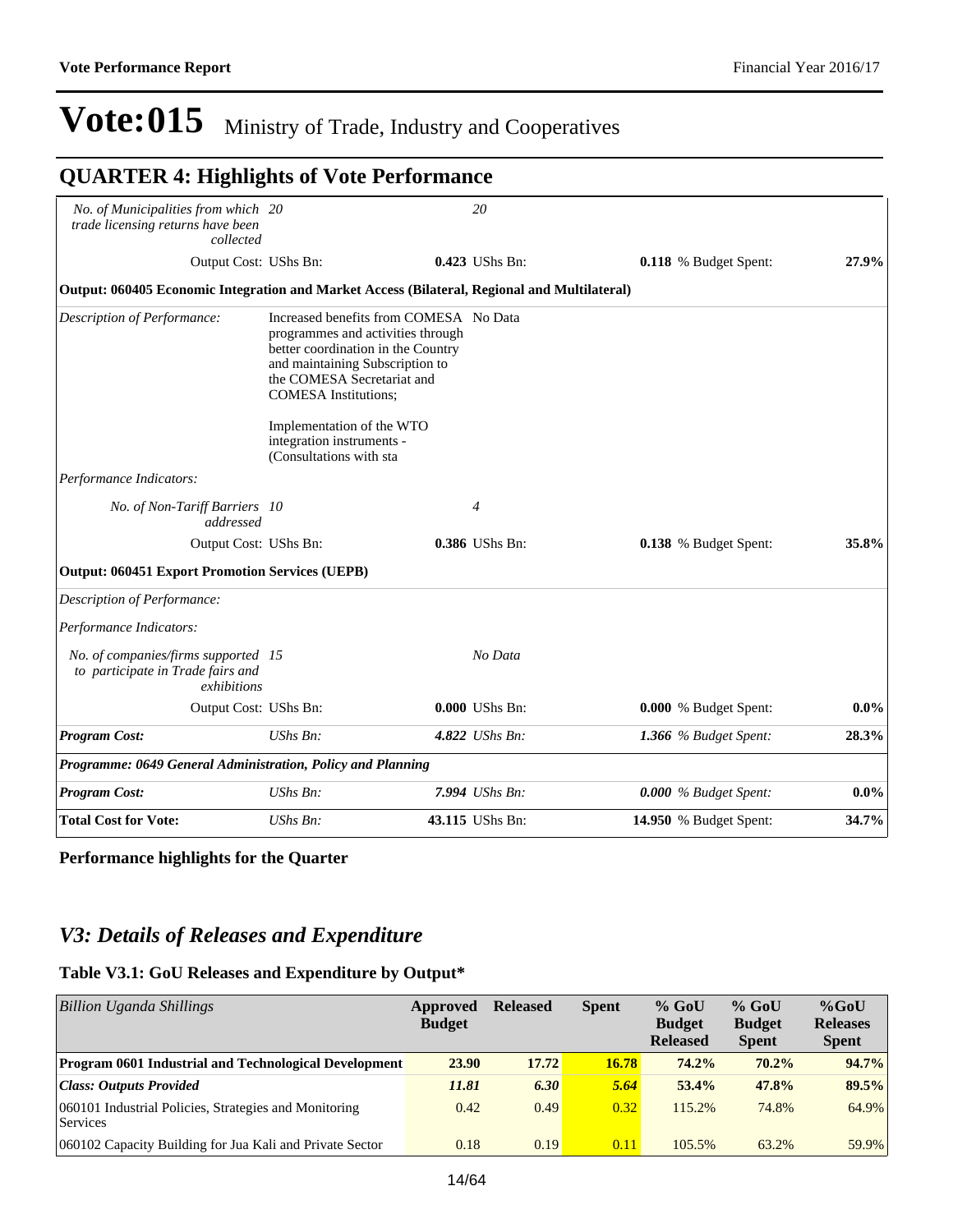| <b>Billion Uganda Shillings</b>                                                         | <b>Approved Released</b><br><b>Budget</b> |       | <b>Spent</b> | $%$ GoU<br><b>Budget</b><br><b>Released</b> | $%$ GoU<br><b>Budget</b><br><b>Spent</b> | $%$ GoU<br><b>Releases</b><br><b>Spent</b> |
|-----------------------------------------------------------------------------------------|-------------------------------------------|-------|--------------|---------------------------------------------|------------------------------------------|--------------------------------------------|
| 060103 Industrial Information Services                                                  | 0.07                                      | 0.06  | 0.03         | 91.8%                                       | 51.2%                                    | 55.7%                                      |
| 060104 Promotion of Value Addition and Cluster<br>Development                           | 11.14                                     | 5.57  | 5.18         | 50.0%                                       | 46.5%                                    | 93.1%                                      |
| <b>Class: Outputs Funded</b>                                                            | 1.24                                      | 1.04  | 1.02         | 84.3%                                       | 82.1%                                    | 97.4%                                      |
| 060151 Management Training and Advisory Services<br>(MTAC)                              | 0.06                                      | 0.09  | 0.06         | 146.7%                                      | 100.0%                                   | 68.2%                                      |
| 060152 Commercial and Economic Infrastructure<br>Development (UDC)                      | 1.18                                      | 0.96  | 0.96         | 81.2%                                       | 81.2%                                    | 100.0%                                     |
| <b>Class: Capital Purchases</b>                                                         | 10.85                                     | 10.37 | 10.12        | 95.6%                                       | 93.3%                                    | 97.5%                                      |
| 060177 Purchase of Specialised Machinery & Equipment                                    | 6.00                                      | 7.14  | 7.14         | 119.0%                                      | 119.0%                                   | 100.0%                                     |
| 060180 Construction of Common Industrial Facilities                                     | 4.85                                      | 3.23  | 2.97         | 66.7%                                       | 61.3%                                    | 92.0%                                      |
| <b>Program 0602 Cooperative Development</b>                                             | 6.40                                      | 8.59  | 7.78         | 134.1%                                      | 121.6%                                   | 90.7%                                      |
| <b>Class: Outputs Provided</b>                                                          | 5.50                                      | 7.47  | 7.24         | 136.0%                                      | 131.7%                                   | 96.9%                                      |
| 060201 Cooperative Policies, Strategies and Monitoring<br>services                      | 0.17                                      | 0.11  | 0.08         | 64.8%                                       | 45.5%                                    | 70.2%                                      |
| 060202 Cooperatives Establishment and Management                                        | 5.21                                      | 7.27  | 7.11         | 139.7%                                      | 136.5%                                   | 97.7%                                      |
| 060203 Cooperatives Skill Development and Awareness<br>Creation                         | 0.12                                      | 0.09  | 0.05         | 75.0%                                       | 45.0%                                    | 60.1%                                      |
| <b>Class: Outputs Funded</b>                                                            | 0.91                                      | 1.11  | 0.54         | 122.8%                                      | 59.9%                                    | 48.8%                                      |
| 060251 Regulation of Warehouse Receipt System (UCE)                                     | 0.91                                      | 1.11  | 0.54         | 122.8%                                      | 59.9%                                    | 48.8%                                      |
| Program 0604 Trade Development                                                          | 3.40                                      | 3.73  | 2.14         | 109.8%                                      | 63.0%                                    | 57.4%                                      |
| <b>Class: Outputs Provided</b>                                                          | 2.36                                      | 2.67  | 1.50         | 113.1%                                      | 63.6%                                    | 56.3%                                      |
| 060401 Trade Policies, Strategies and Monitoring Services                               | 1.07                                      | 1.26  | 0.89         | 118.1%                                      | 83.6%                                    | 70.8%                                      |
| 060402 Trade Negotiation                                                                | 0.32                                      | 0.39  | 0.22         | 123.2%                                      | 68.3%                                    | 55.4%                                      |
| 060403 Capacity Building for Trade Facilitating Institutions                            | 0.27                                      | 0.21  | 0.14         | 79.9%                                       | 51.2%                                    | 64.1%                                      |
| 060404 Trade Information and Product Market Research                                    | 0.32                                      | 0.26  | 0.12         | 79.9%                                       | 36.5%                                    | 45.8%                                      |
| 060405 Economic Integration and Market Access (Bilateral,<br>Regional and Multilateral) | 0.39                                      | 0.55  | 0.14         | 141.2%                                      | 35.8%                                    | 25.3%                                      |
| <b>Class: Outputs Funded</b>                                                            | 1.04                                      | 1.07  | 0.64         | 102.3%                                      | 61.7%                                    | 60.3%                                      |
| 060451 Export Promotion Services (UEPB)                                                 | 0.00                                      | 0.00  | 0.00         | 0.0%                                        | 0.0%                                     | 100.0%                                     |
| 060452 Support to AGOA Secretariat                                                      | 1.04                                      | 1.07  | 0.64         | 102.3%                                      | 61.7%                                    | 60.3%                                      |
| <b>Class: Capital Purchases</b>                                                         | 0.00                                      | 0.00  | 0.00         | $0.0\%$                                     | $0.0\%$                                  | 100.0%                                     |
| 060481 Trade Infrastructure Development                                                 | 0.00                                      | 0.00  | 0.00         | 0.0%                                        | 0.0%                                     | 100.0%                                     |
| Program 0649 General Administration, Policy and<br><b>Planning</b>                      | 10.62                                     | 14.49 | 9.17         | 136.4%                                      | 86.4%                                    | 63.3%                                      |
| <b>Class: Outputs Provided</b>                                                          | 6.81                                      | 7.54  | 5.01         | 110.6%                                      | 73.5%                                    | 66.5%                                      |
| 064901 Policy, consultation, planning and monitoring<br>services                        | 1.09                                      | 1.37  | 0.88         | 125.6%                                      | 81.3%                                    | 64.7%                                      |
| 064902 Sector Coordination and Administrative Services                                  | 1.30                                      | 1.58  | 1.09         | 121.4%                                      | 83.7%                                    | 69.0%                                      |
| 064903 Ministerial Support Services                                                     | 0.59                                      | 0.68  | 0.42         | 115.0%                                      | 70.7%                                    | 61.4%                                      |
| 064907 Human Resource Management Services                                               | 3.68                                      | 3.74  | 2.55         | 101.6%                                      | 69.2%                                    | 68.1%                                      |
| 064908 Research, Information and Statistical Services                                   | 0.15                                      | 0.17  | 0.07         | 112.2%                                      | 46.5%                                    | 41.4%                                      |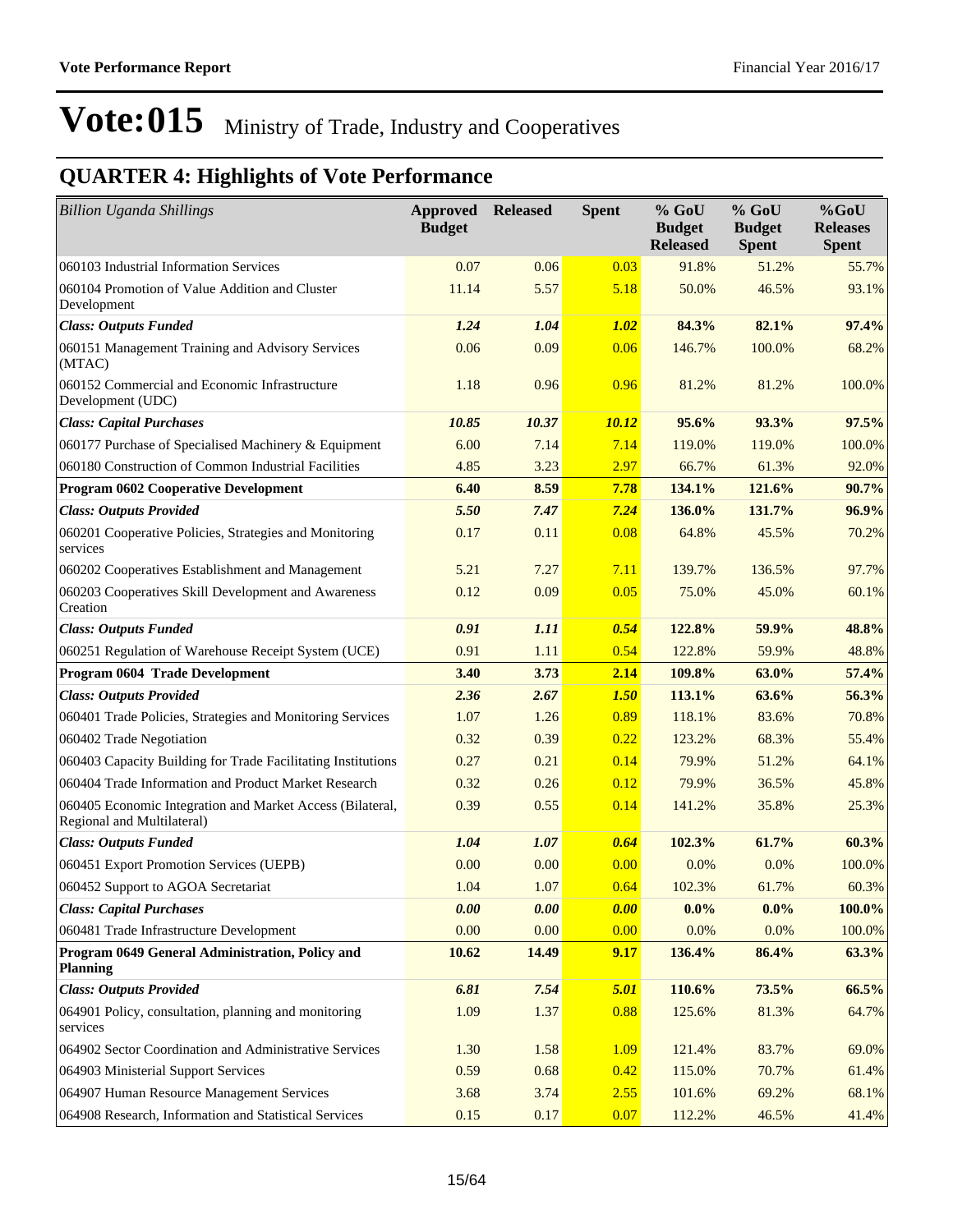## **QUARTER 4: Highlights of Vote Performance**

| <b>Billion Uganda Shillings</b>                                               | Approved<br><b>Budget</b> | <b>Released</b> | <b>Spent</b> | $%$ GoU<br><b>Budget</b><br><b>Released</b> | $%$ GoU<br><b>Budget</b><br><b>Spent</b> | $%$ GoU<br><b>Releases</b><br><b>Spent</b> |
|-------------------------------------------------------------------------------|---------------------------|-----------------|--------------|---------------------------------------------|------------------------------------------|--------------------------------------------|
| <b>Class: Outputs Funded</b>                                                  | 0.40                      | 0.60            | 0.18         | 150.0%                                      | 44.2%                                    | 29.5%                                      |
| 064951 Contributions and Memberships to International<br><b>Organisations</b> | 0.40                      | 0.60            | 0.18         | 150.0%                                      | 44.2%                                    | 29.5%                                      |
| <b>Class: Capital Purchases</b>                                               | 0.78                      | <i>1.10</i>     | 0.62         | 140.5%                                      | 79.8%                                    | 56.8%                                      |
| 064975 Purchase of Motor Vehicles and Other Transport<br>Equipment            | 0.51                      | 0.81            | 0.50         | 158.9%                                      | 97.5%                                    | 61.3%                                      |
| 064976 Purchase of Office and ICT Equipment, including<br>Software            | 0.26                      | 0.28            | 0.12         | 105.3%                                      | 46.0%                                    | 43.7%                                      |
| 064978 Purchase of Office and Residential Furniture and<br>Fittings           | 0.01                      | 0.01            | 0.01         | 120.0%                                      | 60.0%                                    | 50.0%                                      |
| <b>Class: Arrears</b>                                                         | 2.63                      | 5.25            | 3.36         | 200.0%                                      | 128.1%                                   | 64.0%                                      |
| 064999 Arrears                                                                | 2.63                      | 5.25            | 3.36         | 200.0%                                      | 128.1%                                   | 64.0%                                      |
| <b>Total for Vote</b>                                                         | 44.32                     | 44.53           | 35.88        | 100.5%                                      | 80.9%                                    | 80.6%                                      |

### **Table V3.2: 2016/17 GoU Expenditure by Item**

| <b>Billion Uganda Shillings</b>                           | Approved<br><b>Budget</b> | <b>Released</b> | <b>Spent</b> | % GoU<br><b>Budget</b><br><b>Released</b> | $%$ GoU<br><b>Budget</b><br><b>Spent</b> | %GoU<br><b>Releases</b><br><b>Spent</b> |
|-----------------------------------------------------------|---------------------------|-----------------|--------------|-------------------------------------------|------------------------------------------|-----------------------------------------|
| <b>Class: Outputs Provided</b>                            | 26.48                     | 23.99           | <b>19.40</b> | 90.6%                                     | 73.2%                                    | 80.9%                                   |
| 211101 General Staff Salaries                             | 1.94                      | 1.94            | 1.17         | 100.0%                                    | 60.4%                                    | 60.4%                                   |
| 211102 Contract Staff Salaries (Incl. Casuals, Temporary) | 0.00                      | 0.00            | 0.00         | 0.0%                                      | 0.0%                                     | 100.0%                                  |
| 211103 Allowances                                         | 1.14                      | 1.38            | 0.94         | 121.3%                                    | 82.3%                                    | 67.9%                                   |
| 212102 Pension for General Civil Service                  | 2.88                      | 2.92            | 2.04         | 101.4%                                    | 70.7%                                    | 69.8%                                   |
| 212106 Validation of old Pensioners                       | 0.04                      | 0.03            | 0.03         | 75.0%                                     | 74.4%                                    | 99.1%                                   |
| 213001 Medical expenses (To employees)                    | 0.02                      | 0.02            | 0.02         | 75.0%                                     | 75.0%                                    | 100.0%                                  |
| 213002 Incapacity, death benefits and funeral expenses    | 0.02                      | 0.02            | 0.01         | 75.0%                                     | 60.0%                                    | 80.0%                                   |
| 213004 Gratuity Expenses                                  | 0.27                      | 0.27            | 0.14         | 100.0%                                    | 50.5%                                    | 50.5%                                   |
| 221001 Advertising and Public Relations                   | 0.76                      | 0.42            | 0.33         | 55.0%                                     | 43.3%                                    | 78.8%                                   |
| 221002 Workshops and Seminars                             | 1.55                      | 1.91            | 1.41         | 123.2%                                    | 90.7%                                    | 73.6%                                   |
| 221003 Staff Training                                     | 1.62                      | 0.84            | 0.79         | 51.9%                                     | 48.8%                                    | 94.2%                                   |
| 221004 Recruitment Expenses                               | 7.60                      | 2.97            | 2.97         | 39.1%                                     | 39.1%                                    | 100.0%                                  |
| 221007 Books, Periodicals & Newspapers                    | 0.05                      | 0.05            | 0.02         | 112.5%                                    | 42.9%                                    | 38.1%                                   |
| 221008 Computer supplies and Information Technology (IT)  | 0.03                      | 0.02            | 0.01         | 77.6%                                     | 51.3%                                    | 66.1%                                   |
| 221009 Welfare and Entertainment                          | 0.08                      | 0.09            | 0.09         | 115.9%                                    | 115.6%                                   | 99.7%                                   |
| 221011 Printing, Stationery, Photocopying and Binding     | 0.16                      | 0.13            | 0.09         | 80.6%                                     | 57.8%                                    | 71.7%                                   |
| 221012 Small Office Equipment                             | 0.04                      | 0.04            | 0.01         | 85.8%                                     | 31.5%                                    | 36.7%                                   |
| 221016 IFMS Recurrent costs                               | 0.01                      | 0.01            | 0.01         | 118.5%                                    | 70.0%                                    | 59.1%                                   |
| 221017 Subscriptions                                      | 0.00                      | 0.00            | 0.00         | 118.5%                                    | 71.7%                                    | 60.6%                                   |
| 221020 IPPS Recurrent Costs                               | 0.03                      | 0.03            | 0.03         | 118.5%                                    | 118.4%                                   | 100.0%                                  |
| 222001 Telecommunications                                 | 0.05                      | 0.07            | 0.05         | 127.7%                                    | 94.0%                                    | 73.6%                                   |
| 222002 Postage and Courier                                | 0.02                      | 0.02            | 0.01         | 118.5%                                    | 60.7%                                    | 51.2%                                   |
| 222003 Information and communications technology (ICT)    | 0.34                      | 0.49            | 0.34         | 142.4%                                    | 100.4%                                   | 70.5%                                   |
| 223004 Guard and Security services                        | 0.03                      | 0.04            | 0.02         | 133.2%                                    | 71.7%                                    | 53.8%                                   |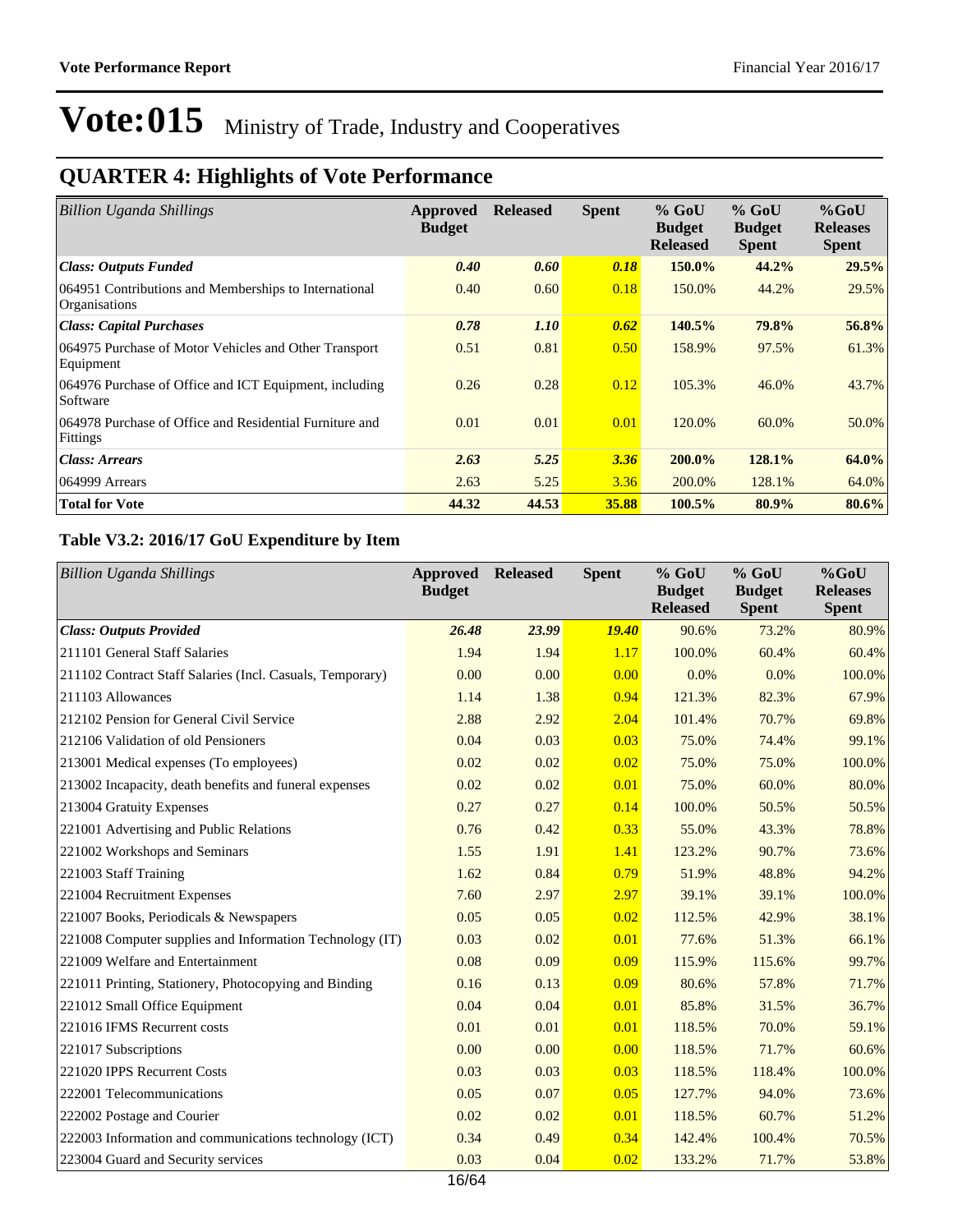## **QUARTER 4: Highlights of Vote Performance**

| 223005 Electricity                                                    | 0.10  | 0.10  | 0.05  | 100.0% | 50.0%  | 50.0%  |
|-----------------------------------------------------------------------|-------|-------|-------|--------|--------|--------|
| 223006 Water                                                          | 0.02  | 0.02  | 0.01  | 100.0% | 50.0%  | 50.0%  |
| 224004 Cleaning and Sanitation                                        | 0.06  | 0.06  | 0.04  | 100.0% | 66.4%  | 66.4%  |
| 225001 Consultancy Services- Short term                               | 0.13  | 0.15  | 0.08  | 114.5% | 60.1%  | 52.5%  |
| 225002 Consultancy Services-Long-term                                 | 0.09  | 0.17  | 0.02  | 200.0% | 18.5%  | 9.2%   |
| 227001 Travel inland                                                  | 0.99  | 1.35  | 0.75  | 135.2% | 75.4%  | 55.8%  |
| 227002 Travel abroad                                                  | 0.95  | 0.94  | 0.60  | 98.5%  | 63.5%  | 64.4%  |
| 227004 Fuel, Lubricants and Oils                                      | 0.23  | 0.25  | 0.21  | 107.5% | 92.0%  | 85.6%  |
| 228001 Maintenance - Civil                                            | 0.04  | 0.02  | 0.00  | 65.0%  | 14.0%  | 21.5%  |
| 228002 Maintenance - Vehicles                                         | 0.17  | 0.20  | 0.10  | 115.1% | 56.0%  | 48.6%  |
| 228003 Maintenance - Machinery, Equipment & Furniture                 | 0.02  | 0.03  | 0.00  | 118.5% | 15.0%  | 12.7%  |
| 282104 Compensation to 3rd Parties                                    | 5.00  | 7.00  | 7.00  | 140.0% | 140.0% | 100.0% |
| <b>Class: Outputs Funded</b>                                          | 3.58  | 3.82  | 2.38  | 106.6% | 66.3%  | 62.2%  |
| 262201 Contributions to International Organisations<br>(Capital)      | 0.40  | 0.60  | 0.18  | 150.0% | 44.2%  | 29.5%  |
| 264101 Contributions to Autonomous Institutions                       | 1.98  | 2.20  | 1.28  | 111.0% | 64.7%  | 58.3%  |
| 264102 Contributions to Autonomous Institutions (Wage<br>Subventions) | 1.20  | 1.02  | 0.92  | 84.7%  | 76.3%  | 90.1%  |
| <b>Class: Capital Purchases</b>                                       | 11.63 | 11.47 | 10.74 | 98.6%  | 92.4%  | 93.6%  |
| 281504 Monitoring, Supervision & Appraisal of capital<br>works        | 0.76  | 1.03  | 0.87  | 134.8% | 114.6% | 85.0%  |
| 312101 Non-Residential Buildings                                      | 0.00  | 0.00  | 0.00  | 0.0%   | 0.0%   | 100.0% |
| 312104 Other Structures                                               | 3.62  | 1.93  | 1.93  | 53.4%  | 53.4%  | 100.0% |
| 312201 Transport Equipment                                            | 0.51  | 0.81  | 0.50  | 158.9% | 97.5%  | 61.3%  |
| 312202 Machinery and Equipment                                        | 6.58  | 7.60  | 7.34  | 115.4% | 111.5% | 96.6%  |
| 312203 Furniture & Fixtures                                           | 0.05  | 0.04  | 0.03  | 76.2%  | 64.0%  | 83.9%  |
| 312213 ICT Equipment                                                  | 0.10  | 0.06  | 0.06  | 65.0%  | 65.0%  | 100.0% |
| 312302 Intangible Fixed Assets                                        | 0.00  | 0.00  | 0.00  | 0.0%   | 0.0%   | 100.0% |
| <b>Class: Arrears</b>                                                 | 2.63  | 5.25  | 3.36  | 200.0% | 128.1% | 64.0%  |
| 321605 Domestic arrears (Budgeting)                                   | 2.60  | 5.21  | 3.35  | 200.0% | 128.7% | 64.4%  |
| 321608 Pension arrears (Budgeting)                                    | 0.02  | 0.04  | 0.01  | 200.0% | 46.4%  | 23.2%  |
| <b>Total for Vote</b>                                                 | 44.32 | 44.53 | 35.88 | 100.5% | 80.9%  | 80.6%  |

### **Table V3.3: GoU Releases and Expenditure by Project and Programme\***

| Billion Uganda Shillings                              | Approved<br><b>Budget</b> | <b>Released</b> | <b>Spent</b> | $%$ GoU<br><b>Budget</b><br><b>Released</b> | $%$ GoU<br><b>Budget</b><br><b>Spent</b> | $%$ GoU<br><b>Releases</b><br><b>Spent</b> |
|-------------------------------------------------------|---------------------------|-----------------|--------------|---------------------------------------------|------------------------------------------|--------------------------------------------|
| Program 0601 Industrial and Technological Development | 23.90                     | 17.72           | 16.78        | 74.2%                                       | 70.2%                                    | 94.7%                                      |
| Recurrent SubProgrammes                               |                           |                 |              |                                             |                                          |                                            |
| 12 Industry and Technology                            | 2.93                      | 3.01            | 2.35         | 103.0%                                      | 80.2%                                    | 77.8%                                      |
| <b>Development Projects</b>                           |                           |                 |              |                                             |                                          |                                            |
| 1111 Soroti Fruit Factory                             | 10.48                     | 10.17           | 10.01        | 97.0%                                       | 95.5%                                    | 98.5%                                      |
| 1164 One Village One Product Programme                | 0.49                      | 0.29            | 0.17         | 59.6%                                       | 34.2%                                    | 57.4%                                      |
| 1250 Support to Innovation - EV Car Project           | 10.00                     | 4.25            | 4.25         | 42.5%                                       | 42.5%                                    | 100.0%                                     |
| <b>Program 0602 Cooperative Development</b>           | 6.40<br>オフカウオ             | 8.59            | 7.78         | 134.1%                                      | 121.6%                                   | 90.7%                                      |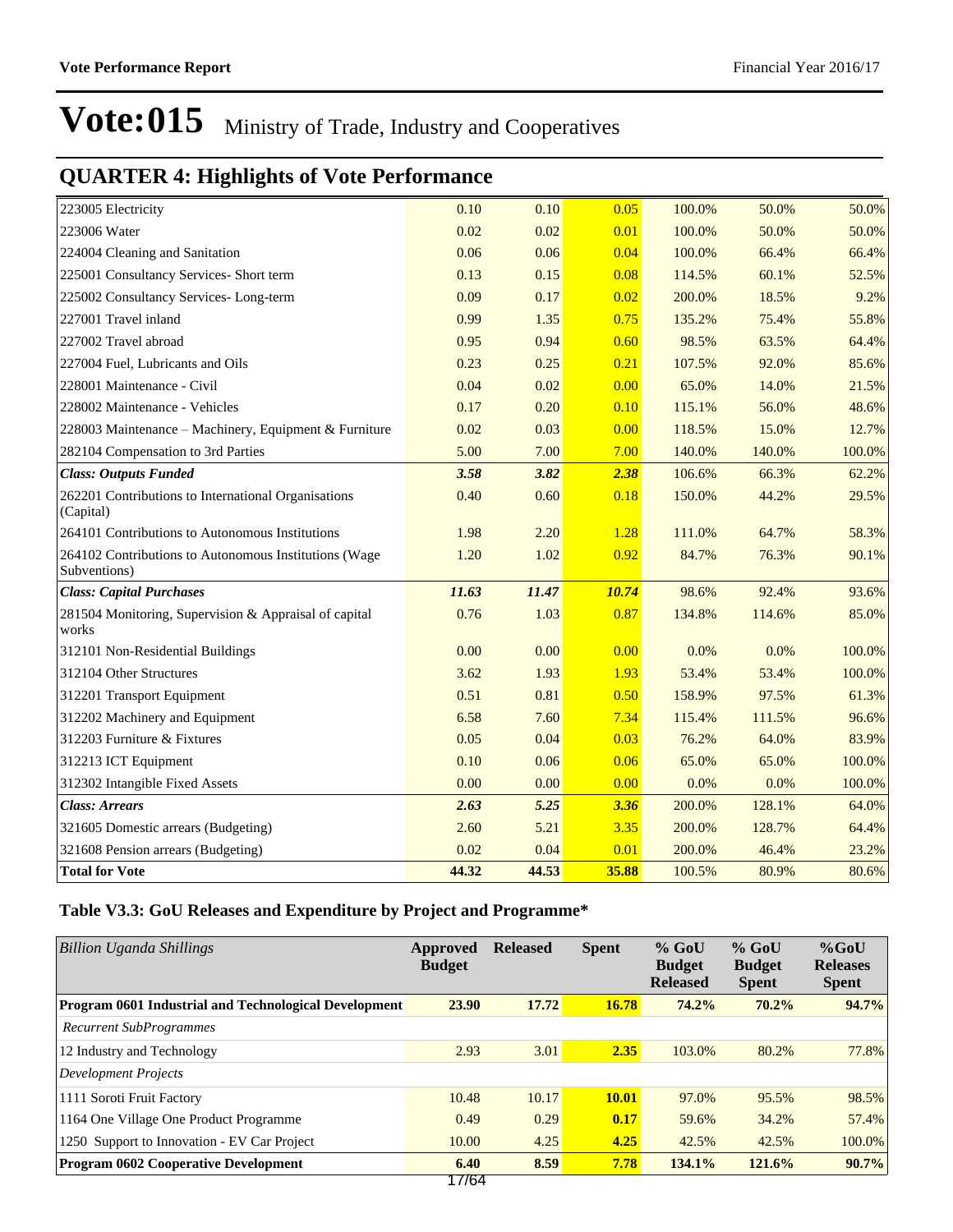## **QUARTER 4: Highlights of Vote Performance**

| <b>Recurrent SubProgrammes</b>                                                        |       |       |       |        |         |        |
|---------------------------------------------------------------------------------------|-------|-------|-------|--------|---------|--------|
| 13 Cooperatives Development                                                           | 6.40  | 8.59  | 7.78  | 134.1% | 121.6%  | 90.7%  |
| Program 0604 Trade Development                                                        | 3.40  | 3.73  | 2.14  | 109.8% | 63.0%   | 57.4%  |
| <b>Recurrent SubProgrammes</b>                                                        |       |       |       |        |         |        |
| 07 External Trade                                                                     | 1.70  | 2.00  | 1.04  | 117.5% | 61.1%   | 52.0%  |
| 08 Internal Trade                                                                     | 0.48  | 0.62  | 0.31  | 129.1% | 63.9%   | 49.5%  |
| 16 Directorate of Trade, Industry and Cooperatives                                    | 0.12  | 0.11  | 0.06  | 89.3%  | 47.0%   | 52.6%  |
| <b>Development Projects</b>                                                           |       |       |       |        |         |        |
| 1246 District Commercial Services Support Project                                     | 0.40  | 0.29  | 0.20  | 72.9%  | 49.5%   | 67.9%  |
| 1291 Regional Integration Implementation Programme<br>[RIIP] Support for Uganda       | 0.00  | 0.00  | 0.00  | 0.0%   | 0.0%    | 100.0% |
| 1306 National Response Strategy on Elimination of Non<br>Tariff Barriers (NRSE-NTB's) | 0.70  | 0.72  | 0.54  | 102.2% | 77.6%   | 76.0%  |
| Program 0649 General Administration, Policy and<br><b>Planning</b>                    | 10.62 | 14.49 | 9.17  | 136.4% | 86.4%   | 63.3%  |
| <b>Recurrent SubProgrammes</b>                                                        |       |       |       |        |         |        |
| 01 HQs and Administration                                                             | 8.47  | 11.82 | 7.64  | 139.5% | 90.2%   | 64.7%  |
| 15 Internal Audit                                                                     | 0.06  | 0.05  | 0.03  | 82.7%  | 44.1%   | 53.3%  |
| 17 Policy and Planning                                                                | 0.47  | 0.57  | 0.32  | 121.7% | 68.3%   | 56.1%  |
| <b>Development Projects</b>                                                           |       |       |       |        |         |        |
| 0248 Government Purchases and Taxes                                                   | 0.00  | 0.00  | 0.00  | 0.0%   | $0.0\%$ | 100.0% |
| 1408 Support to the Ministry of Trade, Industry and<br>Cooperatives                   | 1.62  | 2.05  | 1.18  | 126.8% | 73.3%   | 57.8%  |
| <b>Total for Vote</b>                                                                 | 44.32 | 44.53 | 35.88 | 100.5% | 80.9%   | 80.6%  |

### **Table V3.4: External Financing Releases and Expenditure by Sub Programme**

| Billion Uganda Shillings                                                              | Approved<br><b>Budget</b> | <b>Released</b> | <b>Spent</b>      | % Budget<br><b>Released</b> | % Budget<br><b>Spent</b> | %Releases<br><b>Spent</b> |
|---------------------------------------------------------------------------------------|---------------------------|-----------------|-------------------|-----------------------------|--------------------------|---------------------------|
| <b>Program: 0604 Trade Development</b>                                                | 1.18                      | 0.00            | 0.00              | $0.0\%$                     | $0.0\%$                  | $0.0\%$                   |
| Development Projects.                                                                 |                           |                 |                   |                             |                          |                           |
| 1246 District Commercial Services Support Project                                     | 0.88                      | 0.00            | 0.00              | $0.0\%$                     | $0.0\%$                  | $0.0\%$                   |
| 1306 National Response Strategy on Elimination of Non<br>Tariff Barriers (NRSE-NTB's) | 0.30                      | 0.00            | 0.00              | $0.0\%$                     | $0.0\%$                  | $0.0\%$                   |
| <b>Grand Total:</b>                                                                   | 1.18                      | 0.00            | 0.00 <sub>l</sub> | $0.0\%$                     | $0.0\%$                  | $0.0\%$                   |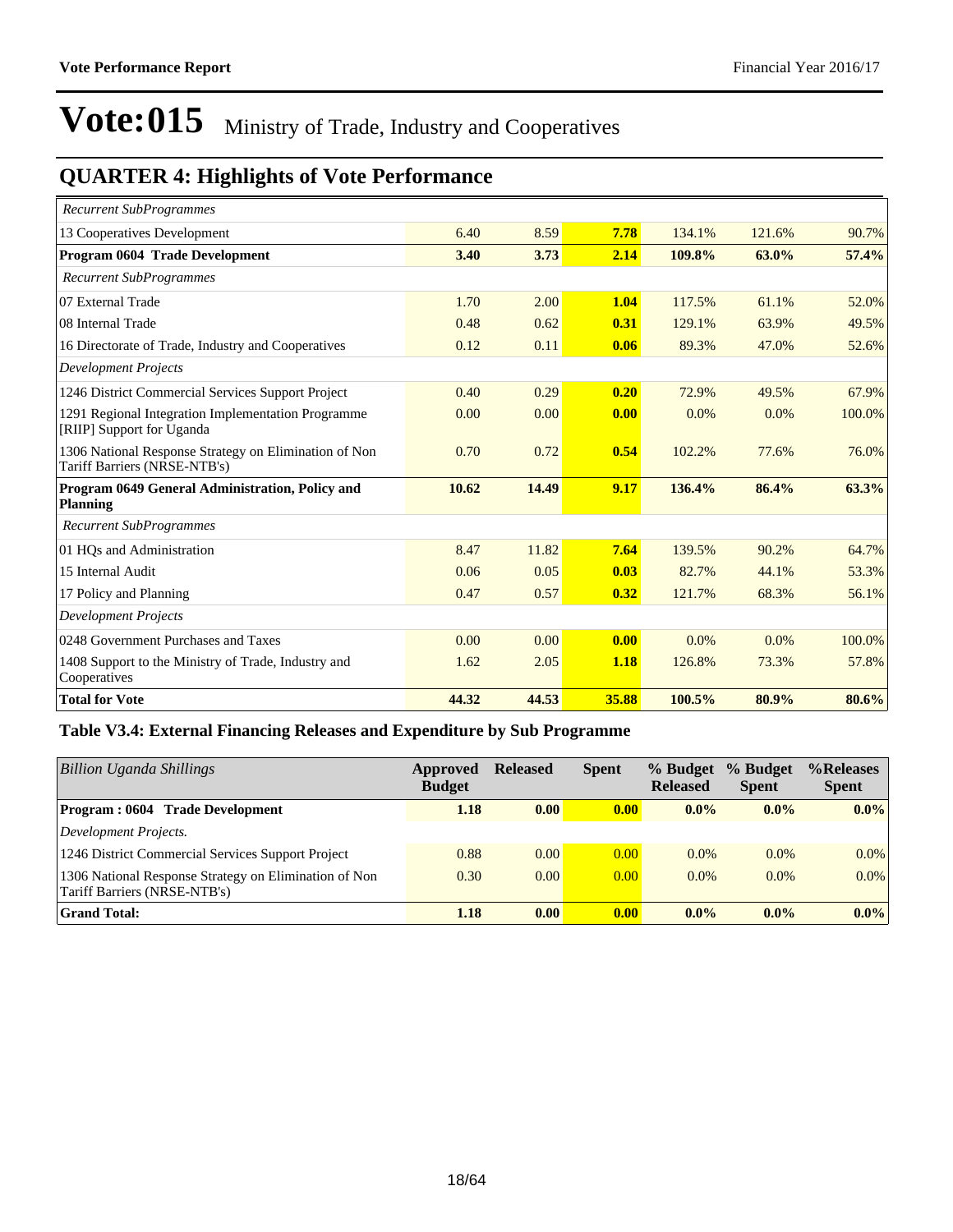### **QUARTER 4: Cumulative Outputs and Expenditure by End of Quarter**

| <b>Annual Planned Outputs</b>                                                                           | <b>Cumulative Outputs Achieved by</b><br><b>End of Quarter</b> | <b>Cumulative Expenditures made by</b><br>the End of the Quarter to<br><b>Deliver Cumulative Outputs</b> | <b>UShs</b><br><b>Thousand</b> |
|---------------------------------------------------------------------------------------------------------|----------------------------------------------------------------|----------------------------------------------------------------------------------------------------------|--------------------------------|
| Program: 01 Industrial and Technological Development                                                    |                                                                |                                                                                                          |                                |
| <b>Recurrent Programmes</b>                                                                             |                                                                |                                                                                                          |                                |
| <b>Subprogram: 12 Industry and Technology</b>                                                           |                                                                |                                                                                                          |                                |
| <b>Outputs Provided</b>                                                                                 |                                                                |                                                                                                          |                                |
| <b>Output: 01 Industrial Policies, Strategies and Monitoring Services</b>                               |                                                                |                                                                                                          |                                |
| Implementation of Sector Specific                                                                       |                                                                | <b>Item</b>                                                                                              | <b>Spent</b>                   |
| Strategies and interventions reviewed by<br>key Stakeholders;                                           |                                                                | 211101 General Staff Salaries                                                                            | 176,693                        |
|                                                                                                         |                                                                | 211103 Allowances                                                                                        | 14,416                         |
| Publication and wide Dissemination of                                                                   |                                                                | 221002 Workshops and Seminars                                                                            | 56,906                         |
| the National Leather and Leather<br>Products Policy                                                     |                                                                | 221008 Computer supplies and Information<br>Technology (IT)                                              | 861                            |
| Industrial Licensing Bill, draft Iron and                                                               |                                                                | 221009 Welfare and Entertainment                                                                         | 11,167                         |
| Steel Policy and Packaged Water                                                                         |                                                                | 221011 Printing, Stationery, Photocopying and<br><b>Binding</b>                                          | 9,290                          |
|                                                                                                         |                                                                | 222001 Telecommunications                                                                                | 5,257                          |
|                                                                                                         |                                                                | 227001 Travel inland                                                                                     | 17,783                         |
|                                                                                                         |                                                                | 227004 Fuel, Lubricants and Oils                                                                         | 8,608                          |
|                                                                                                         |                                                                | 228002 Maintenance - Vehicles                                                                            | 2,496                          |
| $\mathbf{r}$ $\mathbf{r}$ $\mathbf{r}$ $\mathbf{r}$ $\mathbf{r}$ $\mathbf{r}$ $\mathbf{r}$ $\mathbf{r}$ |                                                                |                                                                                                          |                                |

#### *Reasons for Variation in performance*

| <b>Total</b>                                                        | 303,476  |
|---------------------------------------------------------------------|----------|
| Wage Recurrent                                                      | 176,693  |
| Non Wage Recurrent                                                  | 126,783  |
| AIA                                                                 | $\Omega$ |
| <b>Output: 02 Capacity Building for Jua Kali and Private Sector</b> |          |

| Guidelines and Roadmap developed for<br>the 2016 Regional EAC Exhibition for<br>Micro and Small Enterprises;      | Item<br>211101 General Staff Salaries<br>211103 Allowances | <b>Spent</b><br>79,398<br>12,232 |
|-------------------------------------------------------------------------------------------------------------------|------------------------------------------------------------|----------------------------------|
| Micro and Small Enterprises exposed to<br>Upgraded technologies, with<br>consideration of Gender Balance (Atleast | 221002 Workshops and Seminars<br>221017 Subscriptions      | 12,101<br>1,757                  |
| 50% of exhibitors composed of women);<br><b>Reasons for Variation in performance</b>                              | 225001 Consultancy Services- Short term                    | $\Omega$                         |

| 105,489        | <b>Total</b>       |
|----------------|--------------------|
| 79,398         | Wage Recurrent     |
| 26,091         | Non Wage Recurrent |
| $\overline{0}$ | AIA                |
|                |                    |

#### **Output: 03 Industrial Information Services**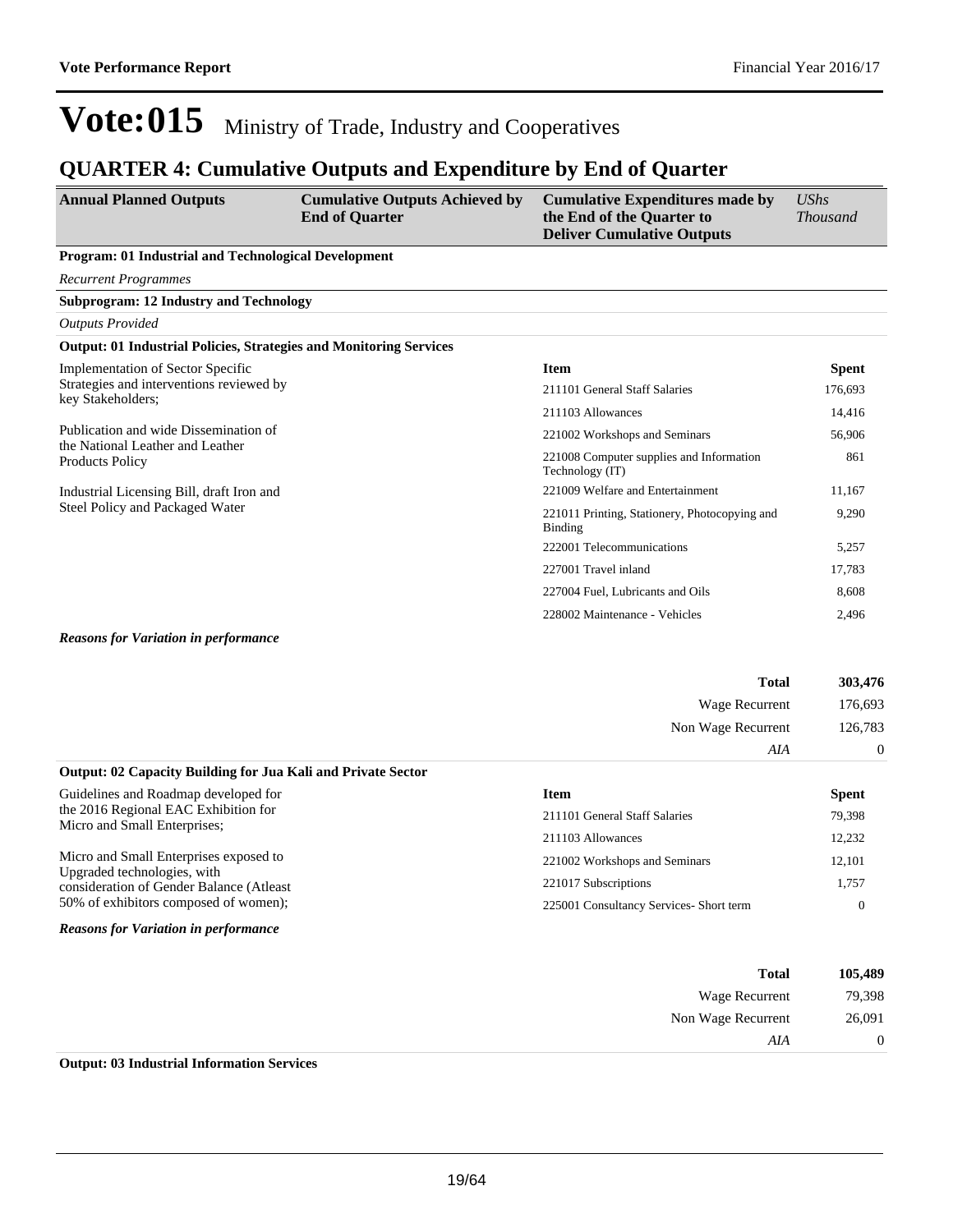### **QUARTER 4: Cumulative Outputs and Expenditure by End of Quarter**

| <b>Annual Planned Outputs</b>         | <b>Cumulative Outputs Achieved by</b><br><b>End of Quarter</b> | <b>Cumulative Expenditures made by</b><br>the End of the Quarter to<br><b>Deliver Cumulative Outputs</b> | $\mathit{UShs}$<br><i>Thousand</i> |
|---------------------------------------|----------------------------------------------------------------|----------------------------------------------------------------------------------------------------------|------------------------------------|
| Commemoration of International        |                                                                | <b>Item</b>                                                                                              | <b>Spent</b>                       |
| Industrial Days;                      |                                                                | 211101 General Staff Salaries                                                                            | 10,655                             |
| Engineering Society Ethics and latest |                                                                | 211103 Allowances                                                                                        | 21,592                             |
| Professional Standards observed among |                                                                | 221002 Workshops and Seminars                                                                            | 1,226                              |
| the Ministry's Team of Engineers;     |                                                                | 221017 Subscriptions                                                                                     | 0                                  |
| Capacity building of MSMEs and        |                                                                |                                                                                                          |                                    |

awareness creation on services of the Ministry and affiliated In

*Reasons for Variation in performance*

| 33,473   | <b>Total</b>       |
|----------|--------------------|
| 10,655   | Wage Recurrent     |
| 22,818   | Non Wage Recurrent |
| $\theta$ | AIA                |

| <b>Output: 04 Promotion of Value Addition and Cluster Development</b> |  |
|-----------------------------------------------------------------------|--|
|-----------------------------------------------------------------------|--|

| Directorate of Micro, Small and Medium                             | <b>Item</b>                                               | <b>Spent</b> |
|--------------------------------------------------------------------|-----------------------------------------------------------|--------------|
| Enterprises (MSME):                                                | 211101 General Staff Salaries                             | 58,232       |
| 1. Mapping of the identified 9 priority                            | 211103 Allowances                                         | 85,950       |
| sectors of MSME business clusters;                                 | 221002 Workshops and Seminars                             | 319,407      |
| 2.15 selected sample Industrial clusters<br>diagonised:            | 221011 Printing, Stationery, Photocopying and<br>Binding  | 2,565        |
|                                                                    | 222001 Telecommunications                                 | 1,165        |
| 3.5 Pilot plants established/refurbished to<br>enable them emerge, | 222003 Information and communications<br>technology (ICT) | 343,575      |
|                                                                    | 225001 Consultancy Services- Short term                   | 33.740       |
|                                                                    | 227001 Travel inland                                      | 44.061       |

#### *Reasons for Variation in performance*

| 888,696 | <b>Total</b>       |
|---------|--------------------|
| 58,232  | Wage Recurrent     |
| 830,464 | Non Wage Recurrent |
|         | AIA                |
|         |                    |

#### *Outputs Funded*

#### **Output: 51 Management Training and Advisory Services (MTAC)**

Management Training and Advisory Centre (MTAC):

1. Engagement of the council on matters pertaining to MTAC's growth;

2. Development of internal audit strategies and audit executions;

3. Comprehensive risk management framework developed and implemen

### **Item Spent**

| 264102 Contributions to Autonomous     | 58.219 |
|----------------------------------------|--------|
|                                        |        |
| <b>Institutions (Wage Subventions)</b> |        |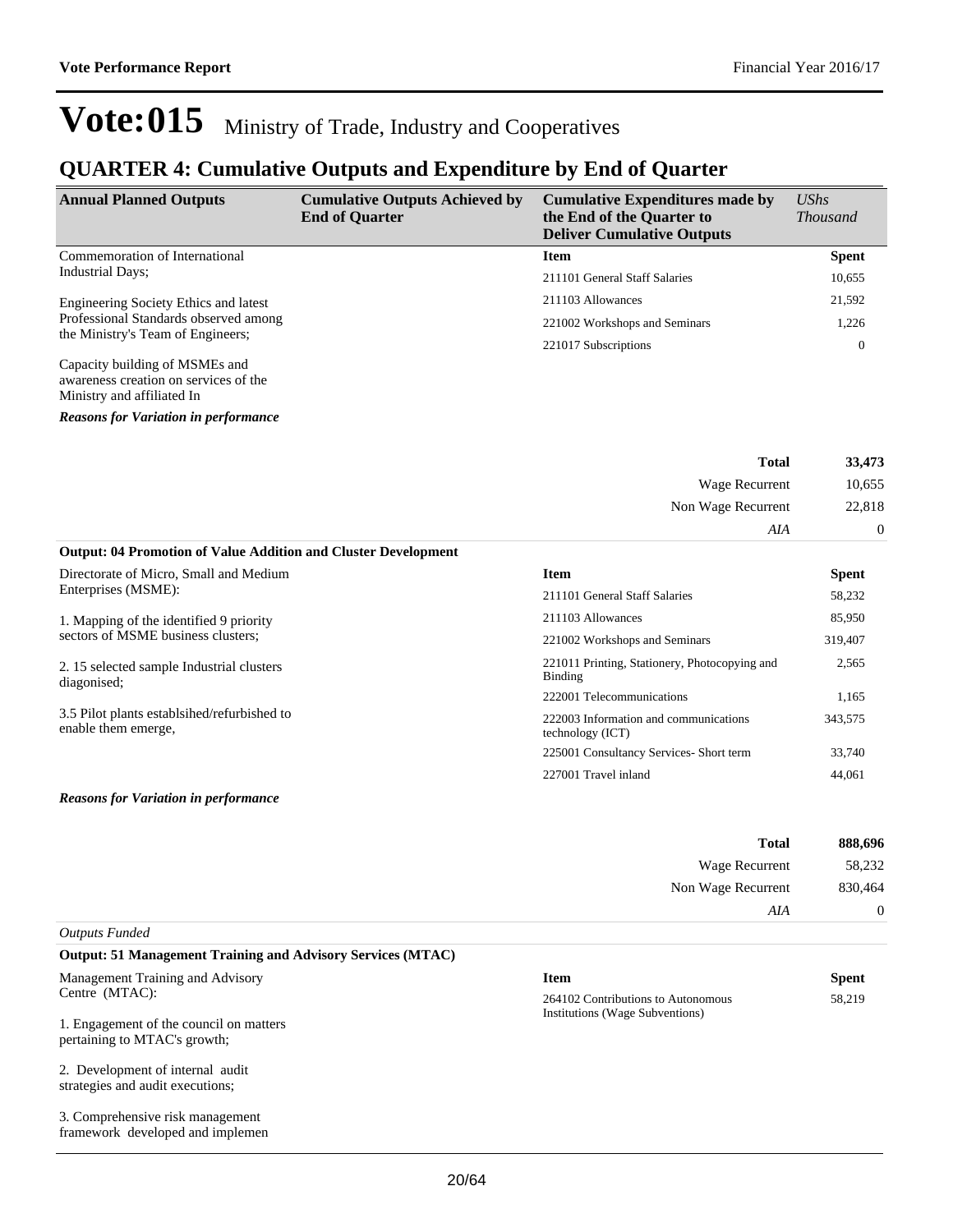### **QUARTER 4: Cumulative Outputs and Expenditure by End of Quarter**

| <b>Annual Planned Outputs</b>               | <b>Cumulative Outputs Achieved by</b><br><b>End of Quarter</b> | <b>Cumulative Expenditures made by</b><br>the End of the Quarter to<br><b>Deliver Cumulative Outputs</b> | <b>UShs</b><br><i>Thousand</i> |  |
|---------------------------------------------|----------------------------------------------------------------|----------------------------------------------------------------------------------------------------------|--------------------------------|--|
| <b>Reasons for Variation in performance</b> |                                                                | <b>Total</b>                                                                                             | 58,219                         |  |

|                                                                       | -----        |
|-----------------------------------------------------------------------|--------------|
| Wage Recurrent                                                        | $\theta$     |
| Non Wage Recurrent                                                    | 58,219       |
| AIA                                                                   | $\theta$     |
|                                                                       |              |
| <b>Item</b>                                                           | <b>Spent</b> |
| 264101 Contributions to Autonomous<br><b>Institutions</b>             | 213,777      |
| 264102 Contributions to Autonomous<br>Institutions (Wage Subventions) | 743.254      |
|                                                                       |              |

Monitoring reports for unfunded projects;

Quarterly and Annual Financial Reports;

Staff salaries, allowances and benefits paid;

Staff ca

*Reasons for Variation in performance*

| 957,031        | <b>Total</b>                  |  |
|----------------|-------------------------------|--|
| $\overline{0}$ | <b>Wage Recurrent</b>         |  |
| 957,031        | Non Wage Recurrent            |  |
| $\overline{0}$ | AIA                           |  |
| 2,346,384      | <b>Total For SubProgramme</b> |  |
| 324,979        | <b>Wage Recurrent</b>         |  |
| 2,021,405      | Non Wage Recurrent            |  |
| $\overline{0}$ | AIA                           |  |
|                |                               |  |

*Development Projects*

#### **Project: 1111 Soroti Fruit Factory**

*Capital Purchases*

**Output: 77 Purchase of Specialised Machinery & Equipment**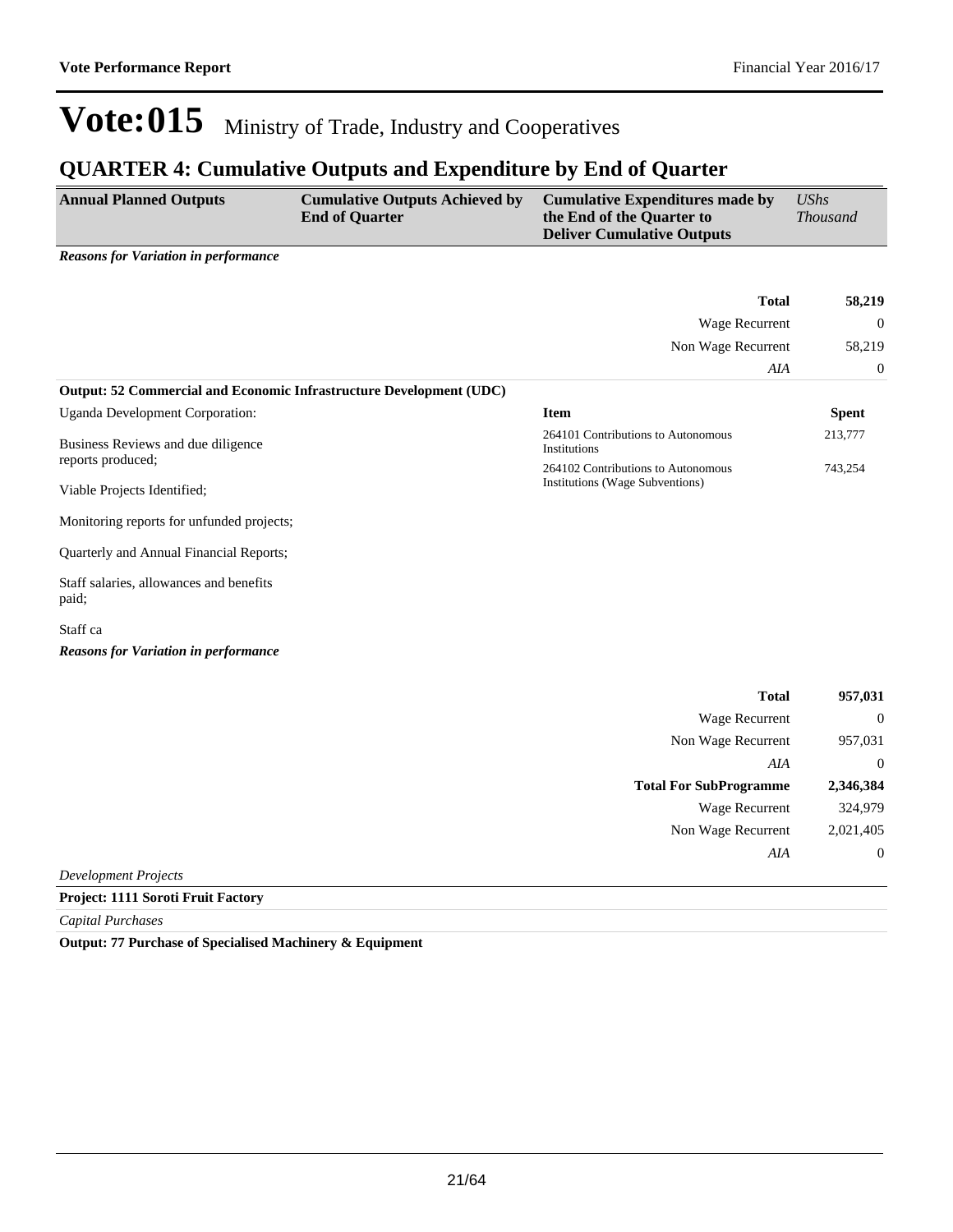### **QUARTER 4: Cumulative Outputs and Expenditure by End of Quarter**

| <b>Annual Planned Outputs</b>                                                                   | <b>Cumulative Outputs Achieved by</b><br><b>End of Quarter</b> | <b>Cumulative Expenditures made by</b><br>the End of the Quarter to<br><b>Deliver Cumulative Outputs</b> | <b>UShs</b><br><b>Thousand</b> |
|-------------------------------------------------------------------------------------------------|----------------------------------------------------------------|----------------------------------------------------------------------------------------------------------|--------------------------------|
| Advertise for a Supplier of machinery and                                                       |                                                                | <b>Item</b>                                                                                              | <b>Spent</b>                   |
| equipment for the Factories;                                                                    |                                                                | 312202 Machinery and Equipment                                                                           | 7,142,517                      |
| Machinery and equipment procured and<br>installed at both Mabaale and Kayonza<br>Tea Factories; |                                                                |                                                                                                          |                                |
| (Awaiting own project code):                                                                    |                                                                |                                                                                                          |                                |
| Two process flow lines commissioned for<br>operations                                           |                                                                |                                                                                                          |                                |
| Field repo                                                                                      |                                                                |                                                                                                          |                                |
| <b>Reasons for Variation in performance</b>                                                     |                                                                |                                                                                                          |                                |
|                                                                                                 |                                                                | <b>Total</b>                                                                                             | 7,142,517                      |
|                                                                                                 |                                                                | GoU Development                                                                                          | 7,142,517                      |
|                                                                                                 |                                                                | <b>External Financing</b>                                                                                | $\overline{0}$                 |
|                                                                                                 |                                                                | AIA                                                                                                      | $\boldsymbol{0}$               |
| <b>Output: 80 Construction of Common Industrial Facilities</b>                                  |                                                                |                                                                                                          |                                |
| Waste disposal facility set up;                                                                 |                                                                | <b>Item</b>                                                                                              | <b>Spent</b>                   |
| Contractor procured to install the ICT                                                          |                                                                | 281504 Monitoring, Supervision & Appraisal<br>of capital works                                           | 846,485                        |
| infrastructure;                                                                                 |                                                                | 312101 Non-Residential Buildings                                                                         | $\mathbf{0}$                   |
| ICT infrastructure installed;                                                                   |                                                                | 312104 Other Structures                                                                                  | 1,933,672                      |
| Project progress reports produced;                                                              |                                                                | 312201 Transport Equipment                                                                               | $\Omega$                       |
|                                                                                                 |                                                                | 312203 Furniture & Fixtures                                                                              | 25,350                         |
| Soroti fruit factory publicized;                                                                |                                                                | 312213 ICT Equipment                                                                                     | 64,350                         |
| benchmarking study reports produced;                                                            |                                                                | 312302 Intangible Fixed Assets                                                                           | $\Omega$                       |
| project Taskforce meetings                                                                      |                                                                |                                                                                                          |                                |
| <b>Reasons for Variation in performance</b>                                                     |                                                                |                                                                                                          |                                |
|                                                                                                 |                                                                | <b>Total</b>                                                                                             | 2.869.857                      |

| GoU Development               | 2,869,857      |
|-------------------------------|----------------|
| <b>External Financing</b>     | $\overline{0}$ |
| AIA                           | $\overline{0}$ |
| <b>Total For SubProgramme</b> | 10,012,375     |
| GoU Development               | 10,012,375     |
| <b>External Financing</b>     | $\overline{0}$ |
| AIA                           | $\overline{0}$ |
| Development Projects          |                |

**Project: 1164 One Village One Product Programme**

*Outputs Provided*

**Output: 01 Industrial Policies, Strategies and Monitoring Services**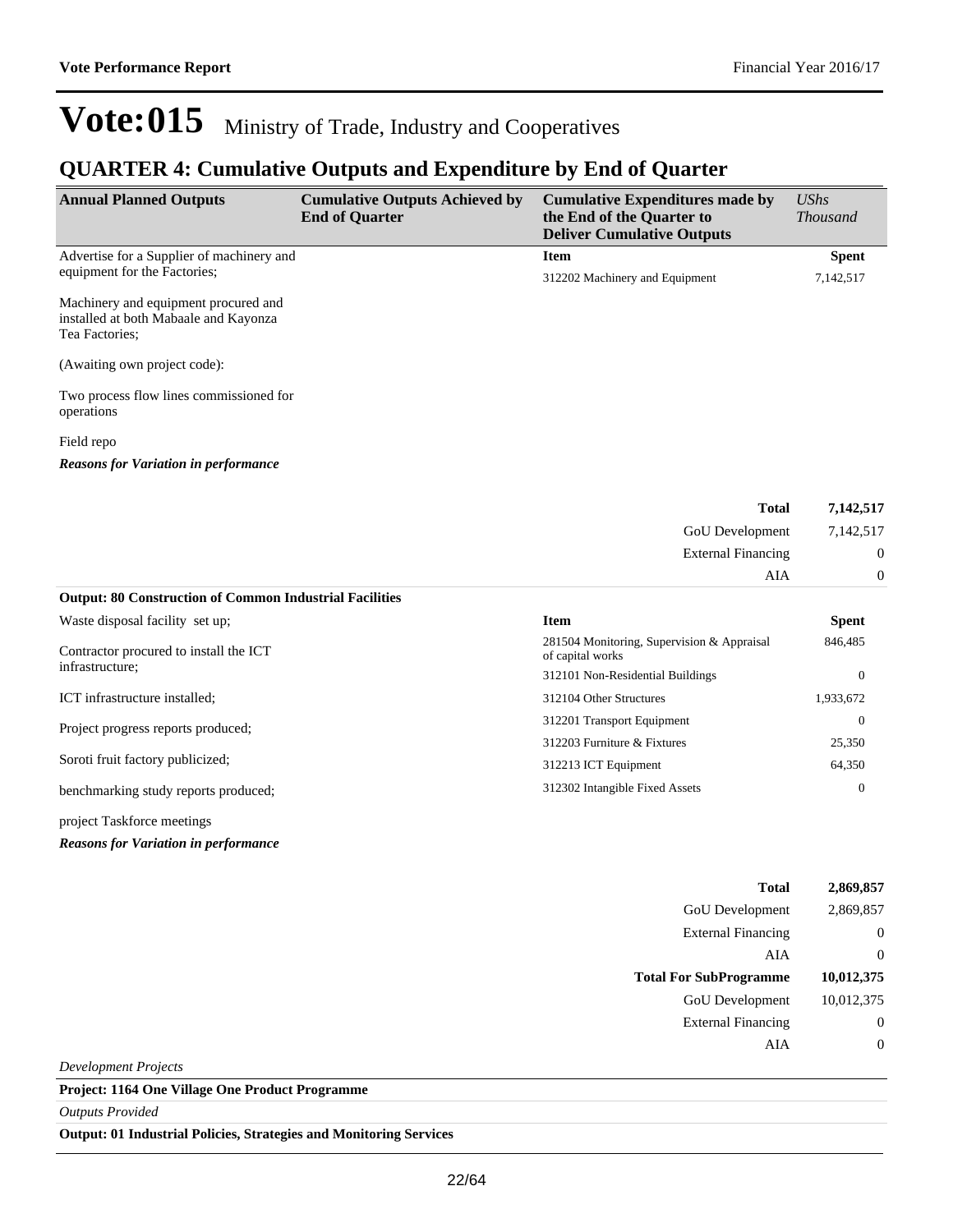*UShs* 

## Vote:015 Ministry of Trade, Industry and Cooperatives

### **QUARTER 4: Cumulative Outputs and Expenditure by End of Quarter**

| <b>Annual Planned Outputs</b>                                         | <b>Cumulative Outputs Achieved by</b><br><b>End of Quarter</b> | <b>Cumulative Expenditures made by</b><br>the End of the Quarter to<br><b>Deliver Cumulative Outputs</b> | <b>UShs</b><br><b>Thousand</b> |
|-----------------------------------------------------------------------|----------------------------------------------------------------|----------------------------------------------------------------------------------------------------------|--------------------------------|
| Efficient and Effective implementation of                             |                                                                | <b>Item</b>                                                                                              | <b>Spent</b>                   |
| the Programme;                                                        |                                                                | 221002 Workshops and Seminars                                                                            | 2,052                          |
| 4 Action Plans for improved<br>implementation of the OVOP program     |                                                                | 221008 Computer supplies and Information<br>Technology (IT)                                              | 1,882                          |
| developed and shared with key<br>stakeholders by June 2016;           |                                                                | 221011 Printing, Stationery, Photocopying and<br><b>Binding</b>                                          | $\mathbf{0}$                   |
|                                                                       |                                                                | 227001 Travel inland                                                                                     | 4,944                          |
|                                                                       |                                                                | 227004 Fuel, Lubricants and Oils                                                                         | 4,200                          |
|                                                                       |                                                                | 228002 Maintenance - Vehicles                                                                            | 932                            |
| <b>Reasons for Variation in performance</b>                           |                                                                |                                                                                                          |                                |
|                                                                       |                                                                | <b>Total</b>                                                                                             | 14,009                         |
|                                                                       |                                                                | GoU Development                                                                                          | 14,009                         |
|                                                                       |                                                                | <b>External Financing</b>                                                                                | $\boldsymbol{0}$               |
|                                                                       |                                                                | AIA                                                                                                      | $\boldsymbol{0}$               |
| Output: 02 Capacity Building for Jua Kali and Private Sector          |                                                                |                                                                                                          |                                |
| 160 OVOP Program beneficiaries from 8                                 |                                                                | <b>Item</b>                                                                                              | <b>Spent</b>                   |
| model model enterprises trained by June<br>2016                       |                                                                | 221002 Workshops and Seminars                                                                            | 6,985                          |
| <b>Reasons for Variation in performance</b>                           |                                                                |                                                                                                          |                                |
|                                                                       |                                                                | <b>Total</b>                                                                                             | 6,985                          |
|                                                                       |                                                                | GoU Development                                                                                          | 6,985                          |
|                                                                       |                                                                | <b>External Financing</b>                                                                                | $\boldsymbol{0}$               |
|                                                                       |                                                                | AIA                                                                                                      | $\boldsymbol{0}$               |
| <b>Output: 04 Promotion of Value Addition and Cluster Development</b> |                                                                |                                                                                                          |                                |
| 16 Operational Cooperatives selected for                              |                                                                | <b>Item</b>                                                                                              | <b>Spent</b>                   |
| technical support by March 2016 (4                                    |                                                                | 221001 Advertising and Public Relations                                                                  | $\mathbf{0}$                   |
| cooperatives per region);                                             |                                                                | 221002 Workshops and Seminars                                                                            | $\mathbf{0}$                   |
| Products from 8 OVOP Model                                            |                                                                | 225001 Consultancy Services- Short term                                                                  | 31,177                         |
| Cooperatives Certified by June 2016;                                  |                                                                | 227001 Travel inland                                                                                     | 11,301                         |
| <b>Reasons for Variation in performance</b>                           |                                                                |                                                                                                          |                                |
|                                                                       |                                                                | <b>Total</b>                                                                                             | 42,478                         |
|                                                                       |                                                                | <b>GoU</b> Development                                                                                   | 42,478                         |
|                                                                       |                                                                | <b>External Financing</b>                                                                                | $\boldsymbol{0}$               |
|                                                                       |                                                                | <b>AIA</b>                                                                                               | $\boldsymbol{0}$               |
| Capital Purchases                                                     |                                                                |                                                                                                          |                                |

**Output: 80 Construction of Common Industrial Facilities**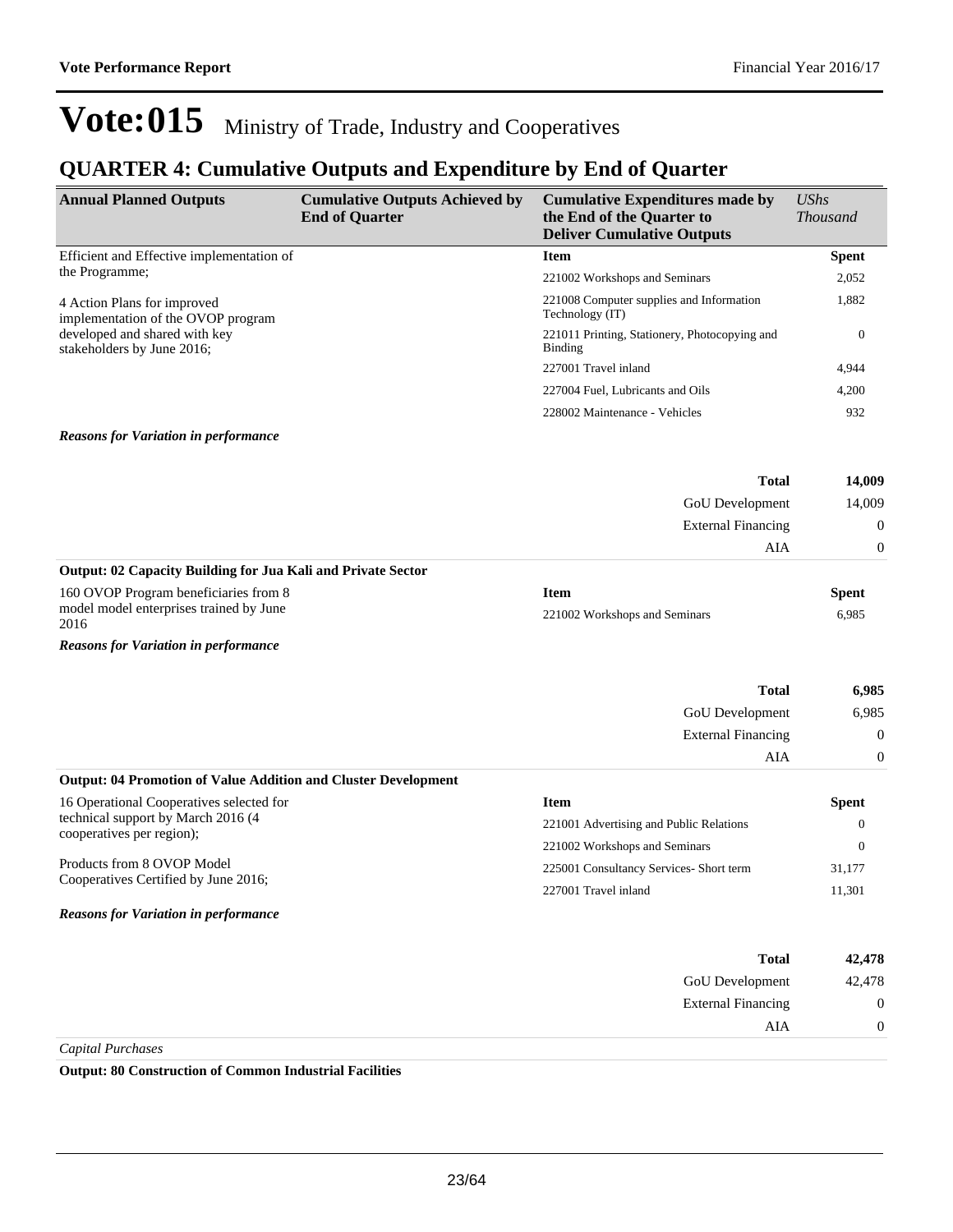### **QUARTER 4: Cumulative Outputs and Expenditure by End of Quarter**

| <b>Annual Planned Outputs</b>                                                  | <b>Cumulative Outputs Achieved by</b><br><b>End of Quarter</b> | <b>Cumulative Expenditures made by</b><br>the End of the Quarter to<br><b>Deliver Cumulative Outputs</b> | $\mathit{UShs}$<br><i>Thousand</i> |
|--------------------------------------------------------------------------------|----------------------------------------------------------------|----------------------------------------------------------------------------------------------------------|------------------------------------|
| 16 Functional Model Processing                                                 |                                                                | <b>Item</b>                                                                                              | <b>Spent</b>                       |
| Facilities established by June 2016;                                           |                                                                | 281504 Monitoring, Supervision & Appraisal<br>of capital works                                           | 27,277                             |
| Commissioning of the Value Addition<br>Equipment for the 4 Model Cooperatives; |                                                                | 312202 Machinery and Equipment                                                                           | 76,390                             |
| $\mathbf{r}$ . The state $\mathbf{r}$                                          |                                                                |                                                                                                          |                                    |

Equipment Installation & Training of Operators on maintenance and machinery operation;

*Reasons for Variation in performance*

| 103,667          | <b>Total</b>                  |
|------------------|-------------------------------|
| 103,667          | GoU Development               |
| $\boldsymbol{0}$ | <b>External Financing</b>     |
| $\overline{0}$   | AIA                           |
| 167,139          | <b>Total For SubProgramme</b> |
| 167,139          | GoU Development               |
| $\boldsymbol{0}$ | <b>External Financing</b>     |
| $\boldsymbol{0}$ | AIA                           |
|                  |                               |

*Development Projects*

#### **Project: 1250 Support to Innovation - EV Car Project**

*Outputs Provided*

#### **Output: 04 Promotion of Value Addition and Cluster Development**

| Kiira EV SMACK                                                                                       | <b>Item</b>                             | <b>Spent</b> |
|------------------------------------------------------------------------------------------------------|-----------------------------------------|--------------|
| (Development and Validation of<br>Production Intent)                                                 | 221001 Advertising and Public Relations | 217,000      |
|                                                                                                      | 221002 Workshops and Seminars           | 97,482       |
| Kayoola Bus                                                                                          | 221003 Staff Training                   | 769,600      |
| (Integration of Hybrid Technology $\&$<br>Feasibility Engineering)<br><b>CRTT</b> Infrastructure     | 221004 Recruitment Expenses             | 2,970,977    |
|                                                                                                      | 227001 Travel inland                    | 97,482       |
| The vision of the Kiira Motors Project<br>represents the commitment of Uganda to<br>develop indigeno | 227002 Travel abroad                    | 97,482       |

*Reasons for Variation in performance*

|                               | <b>Total</b> | 4,250,022 |
|-------------------------------|--------------|-----------|
| <b>GoU</b> Development        |              | 4,250,022 |
| <b>External Financing</b>     |              | 0         |
|                               | AIA          | 0         |
|                               |              |           |
| <b>Total For SubProgramme</b> |              | 4,250,022 |
| <b>GoU</b> Development        |              | 4,250,022 |
| <b>External Financing</b>     |              | $\theta$  |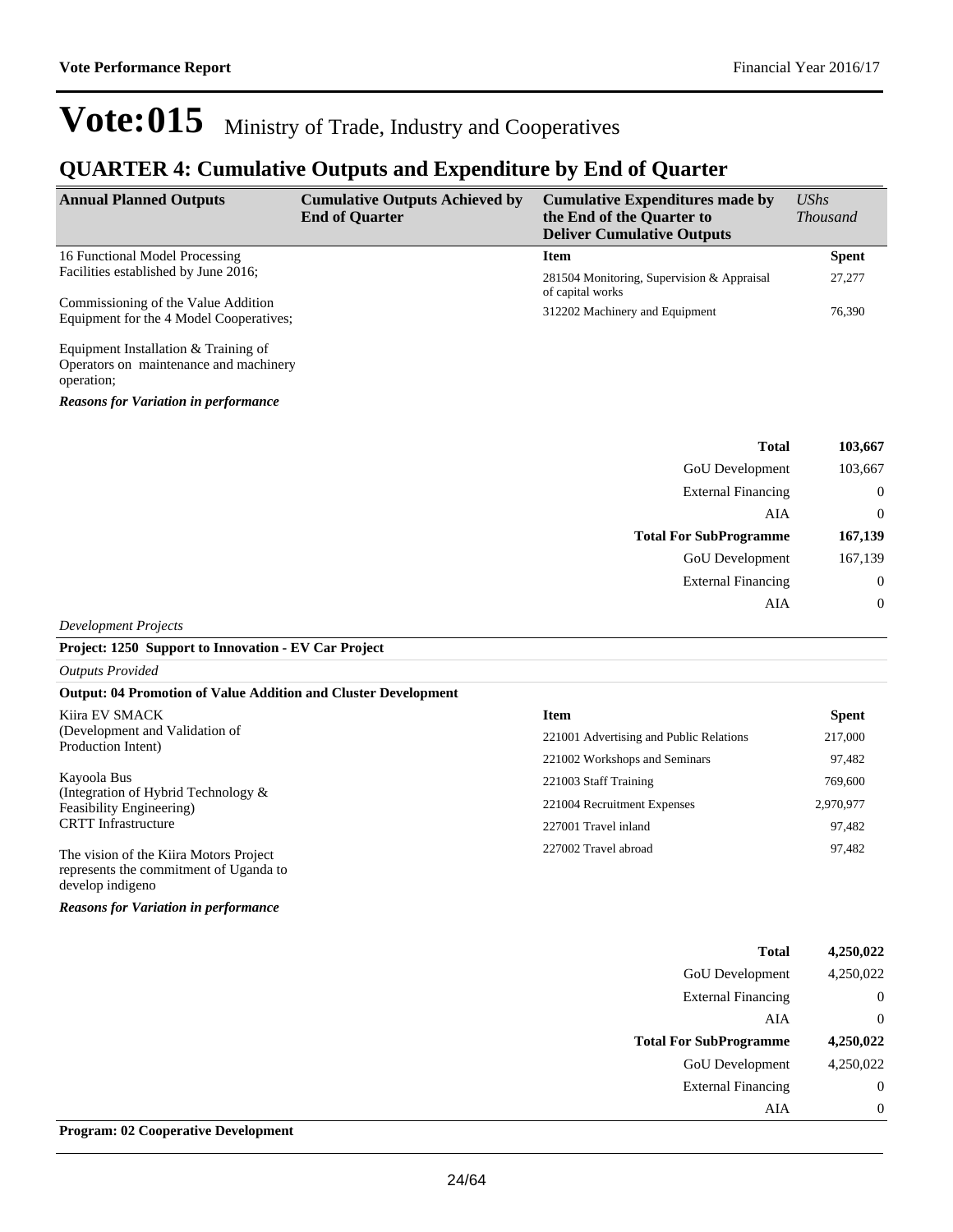### **QUARTER 4: Cumulative Outputs and Expenditure by End of Quarter**

| <b>Annual Planned Outputs</b>                                              | <b>Cumulative Outputs Achieved by</b><br><b>End of Quarter</b> | <b>Cumulative Expenditures made by</b><br>the End of the Quarter to<br><b>Deliver Cumulative Outputs</b> | $\mathit{UShs}$<br><b>Thousand</b> |
|----------------------------------------------------------------------------|----------------------------------------------------------------|----------------------------------------------------------------------------------------------------------|------------------------------------|
| <b>Recurrent Programmes</b>                                                |                                                                |                                                                                                          |                                    |
| <b>Subprogram: 13 Cooperatives Development</b>                             |                                                                |                                                                                                          |                                    |
| <b>Outputs Provided</b>                                                    |                                                                |                                                                                                          |                                    |
| <b>Output: 01 Cooperative Policies, Strategies and Monitoring services</b> |                                                                |                                                                                                          |                                    |
| Cooperative Societies Act gazetted upon                                    |                                                                | <b>Item</b>                                                                                              | <b>Spent</b>                       |
| approval by Parliament;                                                    |                                                                | 211101 General Staff Salaries                                                                            | 23,550                             |
| The revised Co-operative Societies                                         |                                                                | 211103 Allowances                                                                                        | 21,535                             |
| Regulations and byelaws presented to<br>Parliament for approval;           |                                                                | 221002 Workshops and Seminars                                                                            | 4,777                              |
|                                                                            |                                                                | 221008 Computer supplies and Information<br>Technology (IT)                                              | 861                                |
|                                                                            |                                                                | 221009 Welfare and Entertainment                                                                         | 9,642                              |
|                                                                            |                                                                | 221011 Printing, Stationery, Photocopying and<br><b>Binding</b>                                          | 3,156                              |
|                                                                            |                                                                | 222001 Telecommunications                                                                                | 1,443                              |
|                                                                            |                                                                | 227004 Fuel, Lubricants and Oils                                                                         | 8,608                              |
|                                                                            |                                                                | 228002 Maintenance - Vehicles                                                                            | 3,861                              |

*Reasons for Variation in performance*

| 77,434         | <b>Total</b>       |
|----------------|--------------------|
| 23,550         | Wage Recurrent     |
| 53,884         | Non Wage Recurrent |
| $\overline{0}$ | AIA                |

| <b>Output: 02 Cooperatives Establishment and Management</b> |                                         |              |
|-------------------------------------------------------------|-----------------------------------------|--------------|
| 1,000 Cooperative Societies supervised to                   | Item                                    | <b>Spent</b> |
| ensure compliance to Cooperative Law;                       | 211101 General Staff Salaries           | 5,225        |
| 25 Cooperatives audited to ensure proper                    | 211103 Allowances                       | 70,435       |
| financial ability and reporting;                            | 225001 Consultancy Services- Short term | $\Omega$     |
| 24 Cooperatives inspected to ensure                         | 227001 Travel inland                    | 34,914       |
| proper management and governance by<br>the leaders;         | 282104 Compensation to 3rd Parties      | 7,000,000    |

10 investigat

*Reasons for Variation in performance*

| 7,110,574      | <b>Total</b>       |
|----------------|--------------------|
| 5,225          | Wage Recurrent     |
| 7,105,349      | Non Wage Recurrent |
| $\overline{0}$ | AIA                |
|                | .<br>________      |

**Output: 03 Cooperatives Skill Development and Awareness Creation**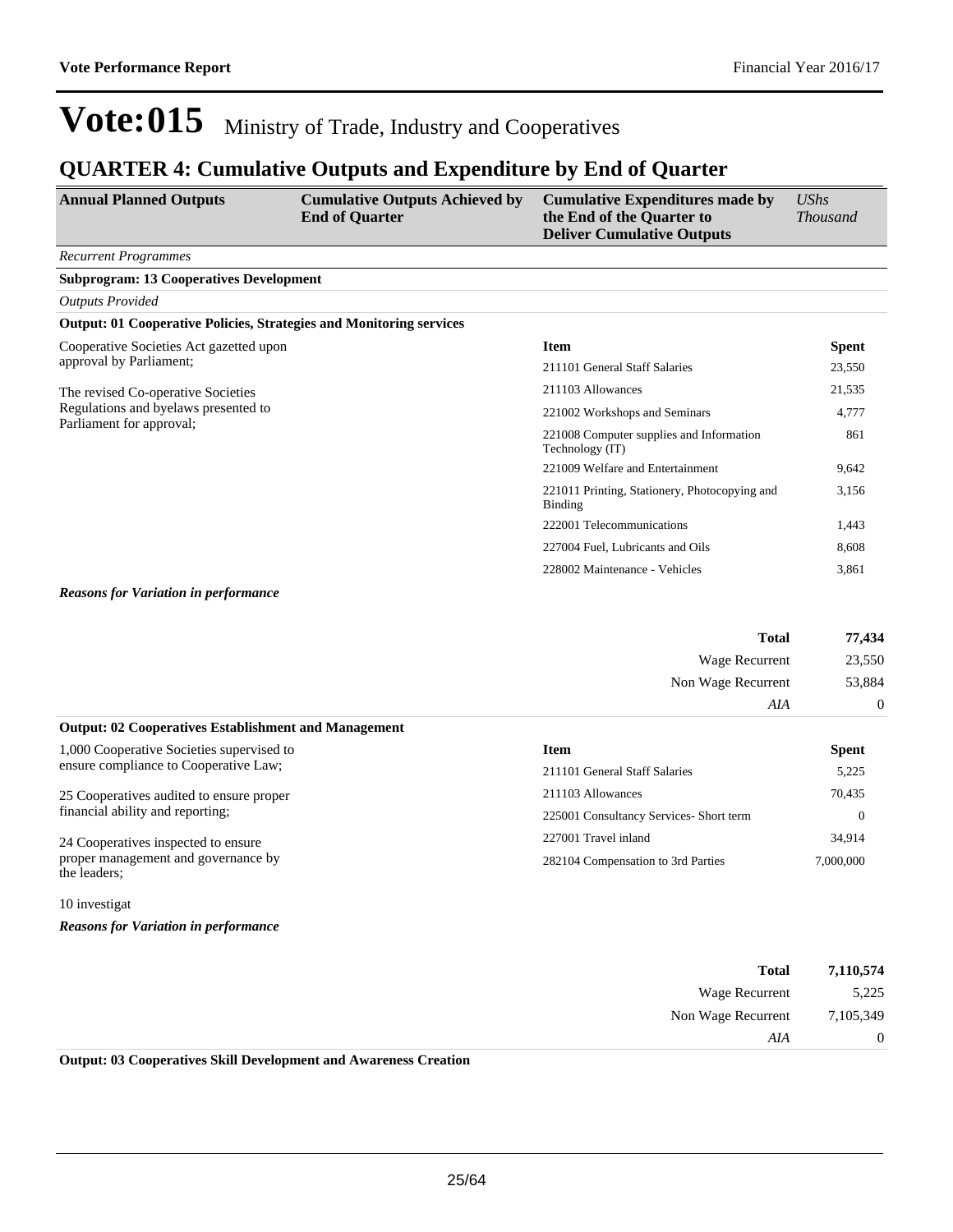### **QUARTER 4: Cumulative Outputs and Expenditure by End of Quarter**

| <b>Annual Planned Outputs</b>                                                                  | <b>Cumulative Outputs Achieved by</b><br><b>End of Quarter</b> | <b>Cumulative Expenditures made by</b><br>the End of the Quarter to<br><b>Deliver Cumulative Outputs</b> | $\mathit{UShs}$<br><i>Thousand</i> |
|------------------------------------------------------------------------------------------------|----------------------------------------------------------------|----------------------------------------------------------------------------------------------------------|------------------------------------|
| 180 farmers mobilized to form                                                                  |                                                                | <b>Item</b>                                                                                              | <b>Spent</b>                       |
| horticulture cooperatives in Central,<br>Eastern and South West Uganda for<br>export purposes; |                                                                | 211101 General Staff Salaries                                                                            | 5,692                              |
|                                                                                                |                                                                | 211103 Allowances                                                                                        | 21,535                             |
| <b>International Cooperative Day Nationally</b><br>commemorated;                               |                                                                | 221002 Workshops and Seminars                                                                            | 26,403                             |

Youth from 2 prominent Universities sensitized and mobilized to form investmen

*Reasons for Variation in performance*

| 53,630         | <b>Total</b>       |
|----------------|--------------------|
| 5,692          | Wage Recurrent     |
| 47,938         | Non Wage Recurrent |
| $\overline{0}$ | AIA                |
|                |                    |

#### *Outputs Funded*

#### **Output: 51 Regulation of Warehouse Receipt System (UCE)**

| Uganda Warehouse Receipt System                                                                             | <b>Item</b>                                                           | <b>Spent</b> |
|-------------------------------------------------------------------------------------------------------------|-----------------------------------------------------------------------|--------------|
| Authority (UWRSA):                                                                                          | 264101 Contributions to Autonomous<br>Institutions                    | 426,172      |
| A. Facilitation of the Board of Directors<br>(9 members) to undertake oversight<br>duties of the Authority; | 264102 Contributions to Autonomous<br>Institutions (Wage Subventions) | 116,038      |
| B. Staff structure establishment for the<br>Authority:                                                      |                                                                       |              |
| C. Facilitation of Operational Costs,<br>Overheads                                                          |                                                                       |              |
| <b>Reasons for Variation in performance</b>                                                                 |                                                                       |              |
|                                                                                                             |                                                                       | ____         |

| <b>Total</b>                  | 542,209        |
|-------------------------------|----------------|
| <b>Wage Recurrent</b>         | $\overline{0}$ |
| Non Wage Recurrent            | 542,209        |
| AIA                           | $\overline{0}$ |
| <b>Total For SubProgramme</b> | 7,783,847      |
| Wage Recurrent                | 34,467         |
| Non Wage Recurrent            | 7,749,380      |
| AIA                           | $\overline{0}$ |
| Program: 04 Trade Development |                |

*Recurrent Programmes*

**Subprogram: 07 External Trade**

*Outputs Provided*

 $\overline{a}$ 

**Output: 01 Trade Policies, Strategies and Monitoring Services**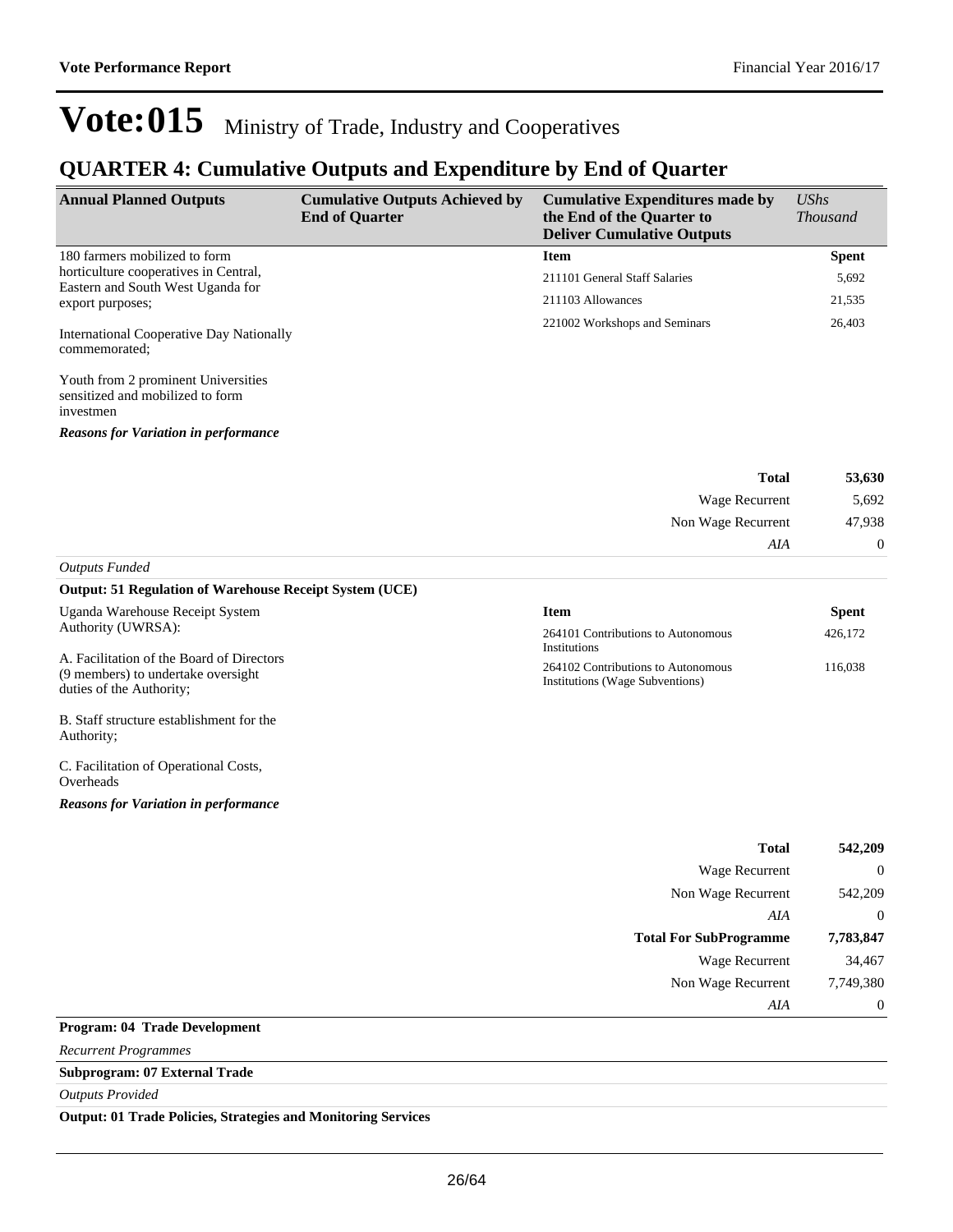*AIA* 0

## Vote:015 Ministry of Trade, Industry and Cooperatives

### **QUARTER 4: Cumulative Outputs and Expenditure by End of Quarter**

| <b>Annual Planned Outputs</b>                           | <b>Cumulative Outputs Achieved by</b><br><b>End of Quarter</b> | <b>Cumulative Expenditures made by</b><br>the End of the Quarter to<br><b>Deliver Cumulative Outputs</b> | <b>UShs</b><br><i>Thousand</i> |
|---------------------------------------------------------|----------------------------------------------------------------|----------------------------------------------------------------------------------------------------------|--------------------------------|
| Finalisation of the Consumer Protection                 |                                                                | <b>Item</b>                                                                                              | <b>Spent</b>                   |
| and Competition Bill;                                   |                                                                | 211101 General Staff Salaries                                                                            | 100,036                        |
| Operationalisation of the COMESA                        |                                                                | 211103 Allowances                                                                                        | 32,005                         |
| Treaty Implementation Bill;                             |                                                                | 221002 Workshops and Seminars                                                                            | 34,068                         |
| Operationalisation of the to Domestic the<br>WTO Bill:  |                                                                | 221008 Computer supplies and Information<br>Technology (IT)                                              | 861                            |
|                                                         |                                                                | 221009 Welfare and Entertainment                                                                         | 10,236                         |
| Finalisation of Intellectual Property<br>Rights Policy; |                                                                | 221011 Printing, Stationery, Photocopying and<br>Binding                                                 | 1,722                          |
| Implementation of th                                    |                                                                | 222001 Telecommunications                                                                                | 5,687                          |
|                                                         |                                                                | 227004 Fuel, Lubricants and Oils                                                                         | 14,216                         |
| <b>Reasons for Variation in performance</b>             |                                                                |                                                                                                          |                                |

| 198,830 | <b>Total</b>       |
|---------|--------------------|
| 100,036 | Wage Recurrent     |
| 98,794  | Non Wage Recurrent |

| <b>Output: 02 Trade Negotiation</b>                                                |                                         |              |
|------------------------------------------------------------------------------------|-----------------------------------------|--------------|
| Securing Market Access for goods                                                   | <b>Item</b>                             | <b>Spent</b> |
| through the Negotiations of the<br>COMESA - EAC-SADC Tripartite Free               | 211101 General Staff Salaries           | 34,486       |
| Trade Area:                                                                        | 211103 Allowances                       | 43,844       |
|                                                                                    | 221002 Workshops and Seminars           |              |
| Uganda's Interests at the WTO catered for<br>through participation at WTO          | 225001 Consultancy Services- Short term |              |
| <b>Negotiations Meetings (TRIPS Council)</b><br>meetings, Council for Trade in Goo | 227002 Travel abroad                    | 19.422       |

*Reasons for Variation in performance*

|                                                                                          | <b>Total</b>                  | 97.752       |
|------------------------------------------------------------------------------------------|-------------------------------|--------------|
|                                                                                          | Wage Recurrent                | 34,486       |
|                                                                                          | Non Wage Recurrent<br>AIA     | 63,266       |
|                                                                                          |                               |              |
| Output: 05 Economic Integration and Market Access (Bilateral, Regional and Multilateral) |                               |              |
| Increased benefits from COMESA                                                           | Item                          | <b>Spent</b> |
| programmes and activities through better                                                 | 211101 General Staff Salaries | 4.609        |

coordination in the Country and maintaining Subscription to the COMESA Secretariat and COMESA Institutions;

Implementation of the WTO integration instruments -(Consultations with sta

*Reasons for Variation in performance*

**Total 98,190**

221002 Workshops and Seminars 20,125 225002 Consultancy Services- Long-term 16,068 227002 Travel abroad 57,388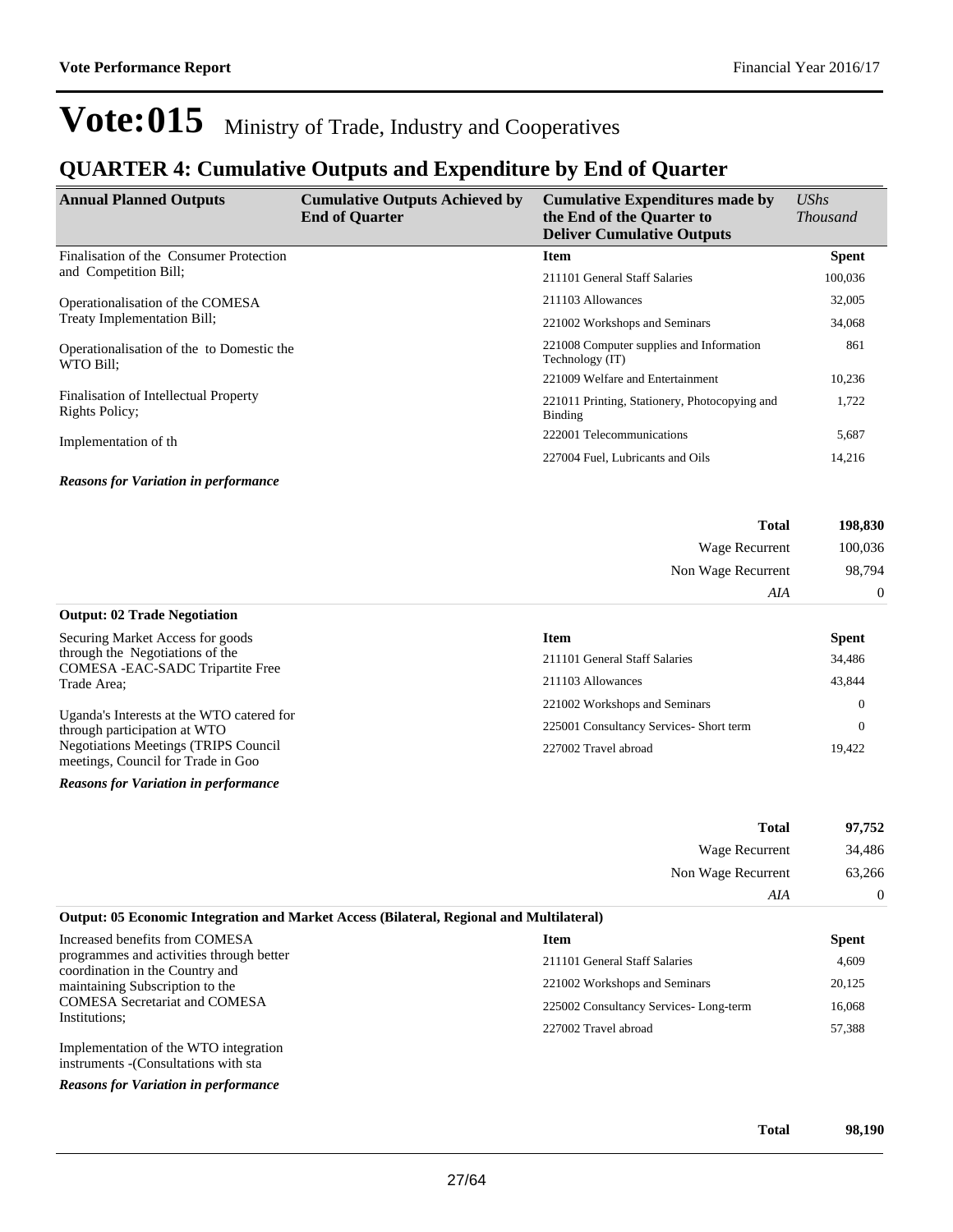### **QUARTER 4: Cumulative Outputs and Expenditure by End of Quarter**

| <b>Annual Planned Outputs</b>                                                 | <b>Cumulative Outputs Achieved by</b><br><b>End of Quarter</b> | <b>Cumulative Expenditures made by</b><br>the End of the Quarter to<br><b>Deliver Cumulative Outputs</b> | <b>UShs</b><br>Thousand |
|-------------------------------------------------------------------------------|----------------------------------------------------------------|----------------------------------------------------------------------------------------------------------|-------------------------|
|                                                                               |                                                                | Wage Recurrent                                                                                           | 4,609                   |
|                                                                               |                                                                | Non Wage Recurrent                                                                                       | 93,581                  |
|                                                                               |                                                                | AIA                                                                                                      | $\mathbf{0}$            |
| <b>Outputs Funded</b>                                                         |                                                                |                                                                                                          |                         |
| <b>Output: 51 Export Promotion Services (UEPB)</b>                            |                                                                |                                                                                                          |                         |
|                                                                               |                                                                | <b>Item</b>                                                                                              | <b>Spent</b>            |
|                                                                               |                                                                | 264101 Contributions to Autonomous<br>Institutions                                                       | 0                       |
|                                                                               |                                                                | 264102 Contributions to Autonomous<br>Institutions (Wage Subventions)                                    | $\mathbf{0}$            |
| <b>Reasons for Variation in performance</b>                                   |                                                                |                                                                                                          |                         |
|                                                                               |                                                                | <b>Total</b>                                                                                             | $\bf{0}$                |
|                                                                               |                                                                | Wage Recurrent                                                                                           | $\mathbf{0}$            |
|                                                                               |                                                                | Non Wage Recurrent                                                                                       | $\boldsymbol{0}$        |
|                                                                               |                                                                | AIA                                                                                                      | $\boldsymbol{0}$        |
| <b>Output: 52 Support to AGOA Secretariat</b>                                 |                                                                |                                                                                                          |                         |
| Guidance to local manufacturers on how<br>best to benefit from AGOA provided; |                                                                | <b>Item</b><br>264101 Contributions to Autonomous                                                        | <b>Spent</b><br>642,498 |
| Monitoring and Evaluation of AGOA<br>Programmes and Interventions;            |                                                                | Institutions                                                                                             |                         |
| Public Awareness created;                                                     |                                                                |                                                                                                          |                         |
| Knowledge and skills of relevant<br>technical officers enhanced;              |                                                                |                                                                                                          |                         |
| Conducive environment fo                                                      |                                                                |                                                                                                          |                         |
| <b>Reasons for Variation in performance</b>                                   |                                                                |                                                                                                          |                         |
|                                                                               |                                                                | <b>Total</b>                                                                                             | 642,498                 |
|                                                                               |                                                                | Wage Recurrent                                                                                           | $\theta$                |
|                                                                               |                                                                | Non Wage Recurrent                                                                                       | 642,498                 |
|                                                                               |                                                                | AIA                                                                                                      | $\boldsymbol{0}$        |
|                                                                               |                                                                | <b>Total For SubProgramme</b>                                                                            | 1,037,269               |
|                                                                               |                                                                | Wage Recurrent                                                                                           | 139,131                 |
|                                                                               |                                                                | Non Wage Recurrent                                                                                       | 898,138                 |
|                                                                               |                                                                | AIA                                                                                                      | $\boldsymbol{0}$        |
| <b>Recurrent Programmes</b>                                                   |                                                                |                                                                                                          |                         |
| Subprogram: 08 Internal Trade                                                 |                                                                |                                                                                                          |                         |
| <b>Outputs Provided</b>                                                       |                                                                |                                                                                                          |                         |

**Output: 01 Trade Policies, Strategies and Monitoring Services**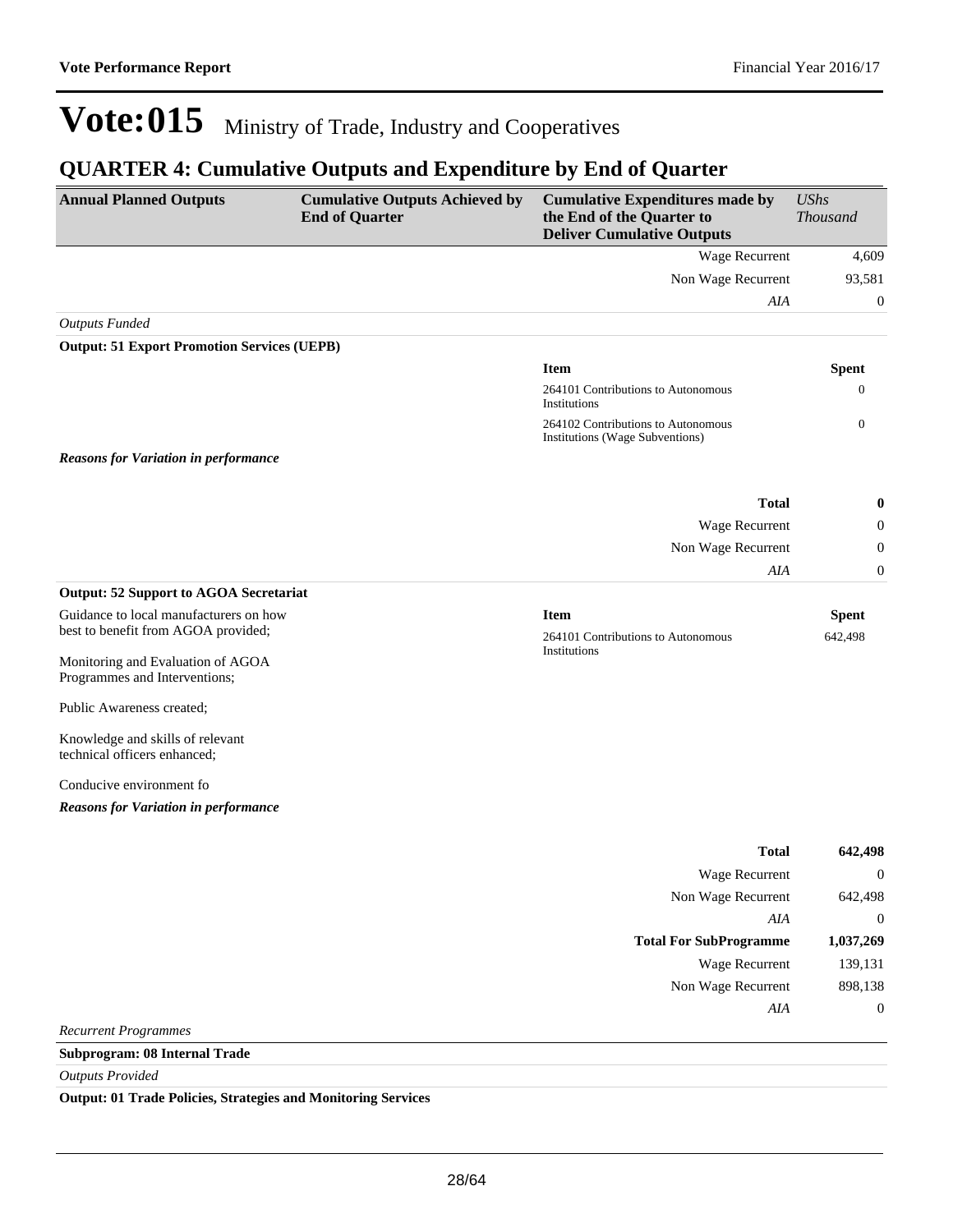### **QUARTER 4: Cumulative Outputs and Expenditure by End of Quarter**

| <b>Annual Planned Outputs</b>                                                                                                        | <b>Cumulative Outputs Achieved by</b><br><b>End of Quarter</b> | <b>Cumulative Expenditures made by</b><br>the End of the Quarter to<br><b>Deliver Cumulative Outputs</b> | <b>UShs</b><br><i>Thousand</i> |
|--------------------------------------------------------------------------------------------------------------------------------------|----------------------------------------------------------------|----------------------------------------------------------------------------------------------------------|--------------------------------|
| 1. Draft Gift Policy, Market and                                                                                                     |                                                                | <b>Item</b>                                                                                              | <b>Spent</b>                   |
| Supermarket guidelines prepared and<br>submitted to Cabinet:                                                                         |                                                                | 211101 General Staff Salaries                                                                            | 96,692                         |
|                                                                                                                                      |                                                                | 211103 Allowances                                                                                        | 10,000                         |
| 2. Inventory of locally produced goods                                                                                               |                                                                | 221002 Workshops and Seminars                                                                            | 18,202                         |
| and services conducted [BUBU];<br>3.30 stakeholders from MDAs sensitized<br>on their roles in implementation of the<br>BUBU:<br>4.5, |                                                                | 221008 Computer supplies and Information<br>Technology (IT)                                              | 860                            |
|                                                                                                                                      |                                                                | 221009 Welfare and Entertainment                                                                         | 10,235                         |
|                                                                                                                                      |                                                                | 221011 Printing, Stationery, Photocopying and<br>Binding                                                 | 26,787                         |
|                                                                                                                                      |                                                                | 221012 Small Office Equipment                                                                            | 5,522                          |
|                                                                                                                                      |                                                                | 222001 Telecommunications                                                                                | 5,687                          |
|                                                                                                                                      |                                                                | 227001 Travel inland                                                                                     | 31,296                         |
|                                                                                                                                      |                                                                | 227004 Fuel, Lubricants and Oils                                                                         | 30,715                         |
|                                                                                                                                      |                                                                | 228002 Maintenance - Vehicles                                                                            | 1,635                          |

*Reasons for Variation in performance*

| 237,632 | <b>Total</b>       |
|---------|--------------------|
| 96,692  | Wage Recurrent     |
| 140,940 | Non Wage Recurrent |
| AIA     |                    |

#### **Output: 04 Trade Information and Product Market Research**

| 1. Trade Licensing data collected from 20                                            | Item                          | <b>Spent</b> |
|--------------------------------------------------------------------------------------|-------------------------------|--------------|
| municipalities for development of an<br><b>Authentic National Business Register:</b> | 211101 General Staff Salaries | 17.538       |
|                                                                                      | 211103 Allowances             | 10.000       |
| Local Government Grant for commercial<br>services.                                   | 227001 Travel inland          | 7.166        |

*Reasons for Variation in performance*

|                                                                                                                              | <b>Total</b>                  | 34,704       |
|------------------------------------------------------------------------------------------------------------------------------|-------------------------------|--------------|
|                                                                                                                              | Wage Recurrent                | 17,538       |
|                                                                                                                              | Non Wage Recurrent            | 17,166       |
|                                                                                                                              | AIA                           | $\theta$     |
| Output: 05 Economic Integration and Market Access (Bilateral, Regional and Multilateral)                                     |                               |              |
| 1. Non-Tariff Barriers to Trade identified,<br>monitored and verified for redress at 6<br>border posts on a Quarterly basis; | <b>Item</b>                   | <b>Spent</b> |
|                                                                                                                              | 211101 General Staff Salaries | 18,887       |
|                                                                                                                              | 211103 Allowances             | 10,757       |
| 2. Uganda's position presented to the<br>EAC Technical, Sectoral and Summit<br>meetings;                                     | 227001 Travel inland          | 2,182        |
|                                                                                                                              | 227002 Travel abroad          | 3,587        |
| <b>Reasons for Variation in performance</b>                                                                                  |                               |              |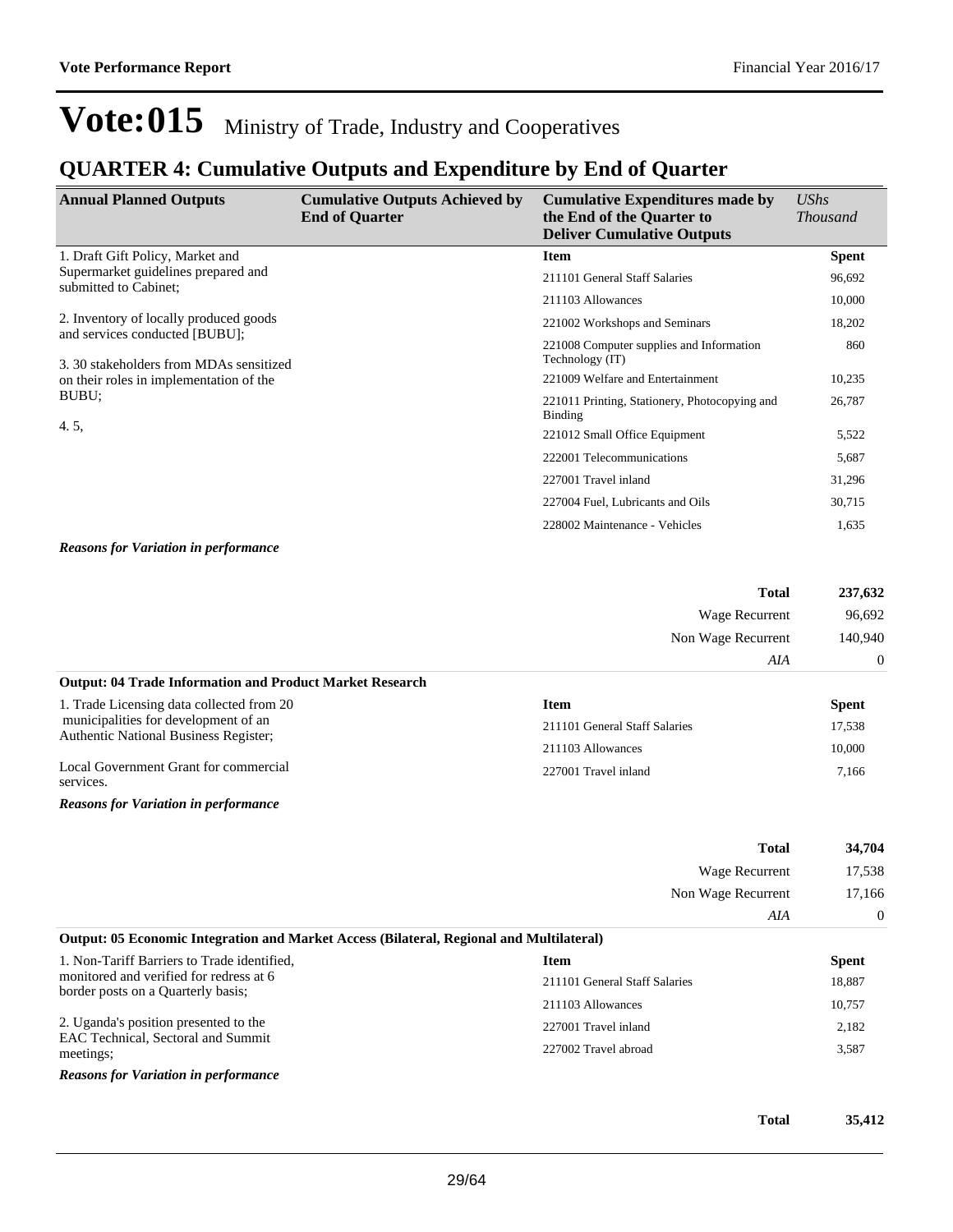### **QUARTER 4: Cumulative Outputs and Expenditure by End of Quarter**

| <b>Annual Planned Outputs</b>                                                     | <b>Cumulative Outputs Achieved by</b><br><b>End of Quarter</b> | <b>Cumulative Expenditures made by</b><br>the End of the Quarter to<br><b>Deliver Cumulative Outputs</b> | UShs<br><b>Thousand</b> |
|-----------------------------------------------------------------------------------|----------------------------------------------------------------|----------------------------------------------------------------------------------------------------------|-------------------------|
|                                                                                   |                                                                | Wage Recurrent                                                                                           | 18,887                  |
|                                                                                   |                                                                | Non Wage Recurrent                                                                                       | 16,525                  |
|                                                                                   |                                                                | AIA                                                                                                      | $\Omega$                |
|                                                                                   |                                                                | <b>Total For SubProgramme</b>                                                                            | 307,748                 |
|                                                                                   |                                                                | <b>Wage Recurrent</b>                                                                                    | 133,117                 |
|                                                                                   |                                                                | Non Wage Recurrent                                                                                       | 174,631                 |
|                                                                                   |                                                                | AIA                                                                                                      | $\theta$                |
| <b>Recurrent Programmes</b>                                                       |                                                                |                                                                                                          |                         |
| Subprogram: 16 Directorate of Trade, Industry and Cooperatives                    |                                                                |                                                                                                          |                         |
| <b>Outputs Provided</b>                                                           |                                                                |                                                                                                          |                         |
| <b>Output: 01 Trade Policies, Strategies and Monitoring Services</b>              |                                                                |                                                                                                          |                         |
| 1. Coordinated formulation,                                                       |                                                                | <b>Item</b>                                                                                              | <b>Spent</b>            |
| implementation and monitoring of<br>Government Policies, Programmes and           |                                                                | 211101 General Staff Salaries                                                                            | 6.637                   |
| Strategies according to Sector<br>Workplans;                                      |                                                                | 211102 Contract Staff Salaries (Incl. Casuals,<br>Temporary)                                             | $\mathbf{0}$            |
|                                                                                   |                                                                | 211103 Allowances                                                                                        | 10,431                  |
| 2. Performance management of Technical<br>Departments of Internal Trade, External |                                                                | 221002 Workshops and Seminars                                                                            | 7,173                   |
| Trade, Cooperatives Development and                                               |                                                                | 221008 Computer supplies and Information<br>Technology (IT)                                              | 861                     |
|                                                                                   |                                                                | 221009 Welfare and Entertainment                                                                         | 947                     |
|                                                                                   |                                                                | 221011 Printing, Stationery, Photocopying and<br>Binding                                                 | 1,722                   |
|                                                                                   |                                                                | 222001 Telecommunications                                                                                | 1,722                   |
|                                                                                   |                                                                | 227001 Travel inland                                                                                     | 7,173                   |
|                                                                                   |                                                                | 227002 Travel abroad                                                                                     | 16,114                  |
|                                                                                   |                                                                | 227004 Fuel. Lubricants and Oils                                                                         | 4,304                   |
|                                                                                   |                                                                | 228002 Maintenance - Vehicles                                                                            | 323                     |
| <b>Reasons for Variation in performance</b>                                       |                                                                |                                                                                                          |                         |

| Total                         | 57,407 |
|-------------------------------|--------|
| Wage Recurrent                | 6,637  |
| Non Wage Recurrent            | 50,770 |
| AIA                           | 0      |
|                               |        |
| <b>Total For SubProgramme</b> | 57,407 |
| Wage Recurrent                | 6,637  |
| Non Wage Recurrent            | 50,770 |

*Development Projects*

**Project: 1246 District Commercial Services Support Project**

*Outputs Provided*

**Output: 01 Trade Policies, Strategies and Monitoring Services**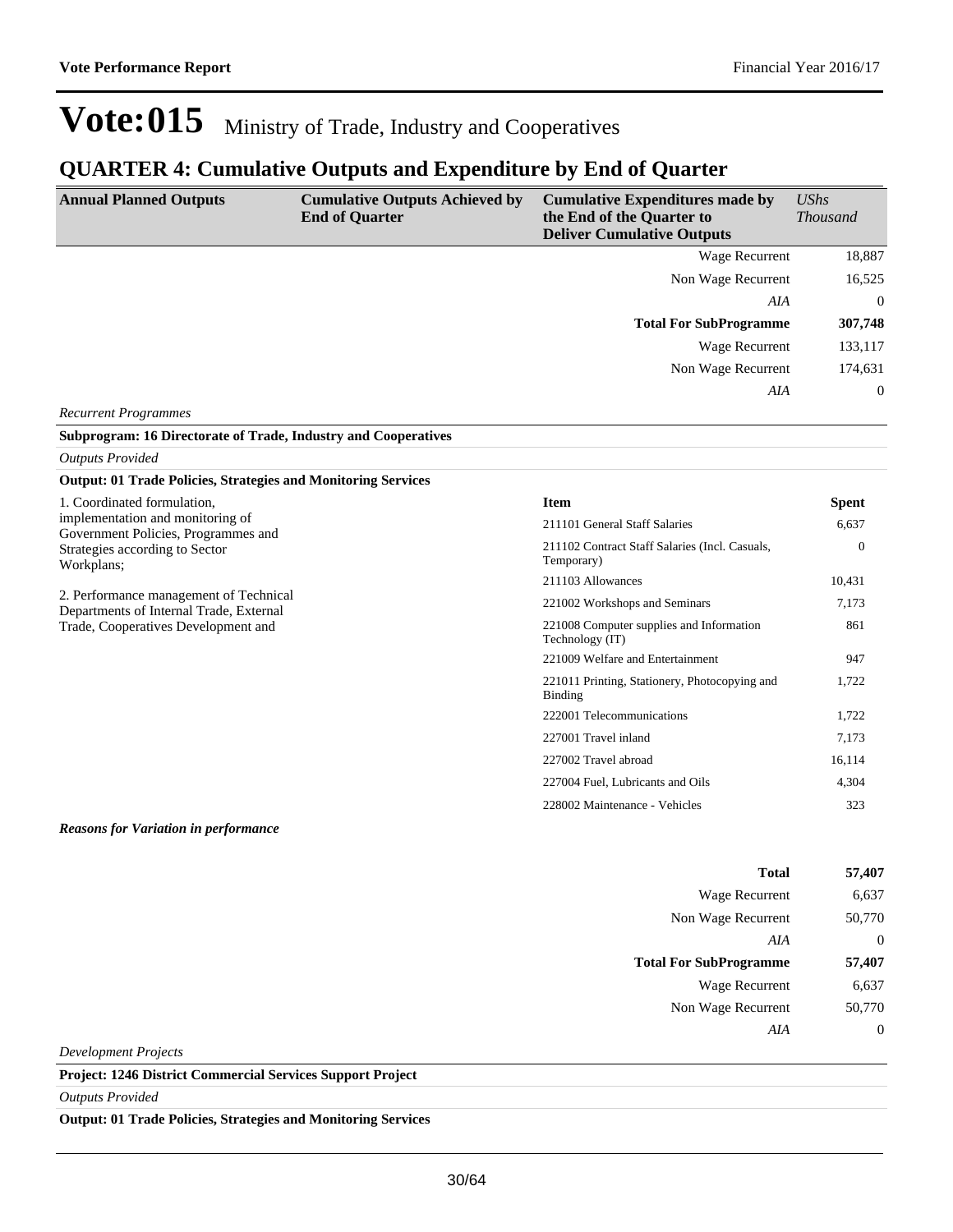### **QUARTER 4: Cumulative Outputs and Expenditure by End of Quarter**

| <b>Annual Planned Outputs</b>                                          | <b>Cumulative Outputs Achieved by</b><br><b>End of Quarter</b> | <b>Cumulative Expenditures made by</b><br>the End of the Quarter to<br><b>Deliver Cumulative Outputs</b> | $\mathit{UShs}$<br><i>Thousand</i> |
|------------------------------------------------------------------------|----------------------------------------------------------------|----------------------------------------------------------------------------------------------------------|------------------------------------|
| <b>Project Steering Committee meetings</b>                             |                                                                | <b>Item</b>                                                                                              | <b>Spent</b>                       |
| facilitated for effective and efficient<br>project management support; |                                                                | 211103 Allowances                                                                                        | 48,339                             |
|                                                                        |                                                                | 227001 Travel inland                                                                                     | $\theta$                           |
| Project Administration and Staff<br>facilitated to deliver;            |                                                                | 227004 Fuel. Lubricants and Oils                                                                         | 5,960                              |
| Mid-term Evaluation Report;                                            |                                                                |                                                                                                          |                                    |
| The 25 selected Local Governments                                      |                                                                |                                                                                                          |                                    |

monitored on the effective ut

*Reasons for Variation in performance*

| <b>Total</b>                                                            | 54,299   |
|-------------------------------------------------------------------------|----------|
| <b>GoU</b> Development                                                  | 54,299   |
| <b>External Financing</b>                                               | $\theta$ |
| AIA                                                                     | $\Omega$ |
| <b>Output: 03 Capacity Building for Trade Facilitating Institutions</b> |          |

| The Local Government Commercial        | Item                          | Spent  |
|----------------------------------------|-------------------------------|--------|
| Offices across the country followed up | 221002 Workshops and Seminars | 86.850 |
| for tooling and equipping to deliver   |                               |        |

The District Commercial Offices networked to key stakeholders for the coordinated implementation of Government Poli

Commercial Extension Services;

*Reasons for Variation in performance*

| 86,850   | <b>Total</b>                                             |
|----------|----------------------------------------------------------|
| 86,850   | <b>GoU</b> Development                                   |
| $\theta$ | <b>External Financing</b>                                |
| $\theta$ | AIA                                                      |
|          | Outpute 04 Trade Information and Draduat Morket Deceanak |

#### **Output: 04 Trade Information and Product Market Research**

Information Centres and Publicity support for DCOs

*Reasons for Variation in performance*

| <b>Item</b>                                                     | <b>Spent</b> |
|-----------------------------------------------------------------|--------------|
| 221001 Advertising and Public Relations                         | 35,200       |
| 221011 Printing, Stationery, Photocopying and<br><b>Binding</b> | 21,600       |

| <b>Total</b>                  | 56,800   |
|-------------------------------|----------|
| <b>GoU</b> Development        | 56,800   |
| <b>External Financing</b>     |          |
| AIA                           | $\theta$ |
| <b>Total For SubProgramme</b> | 197,949  |
| <b>GoU</b> Development        | 197,949  |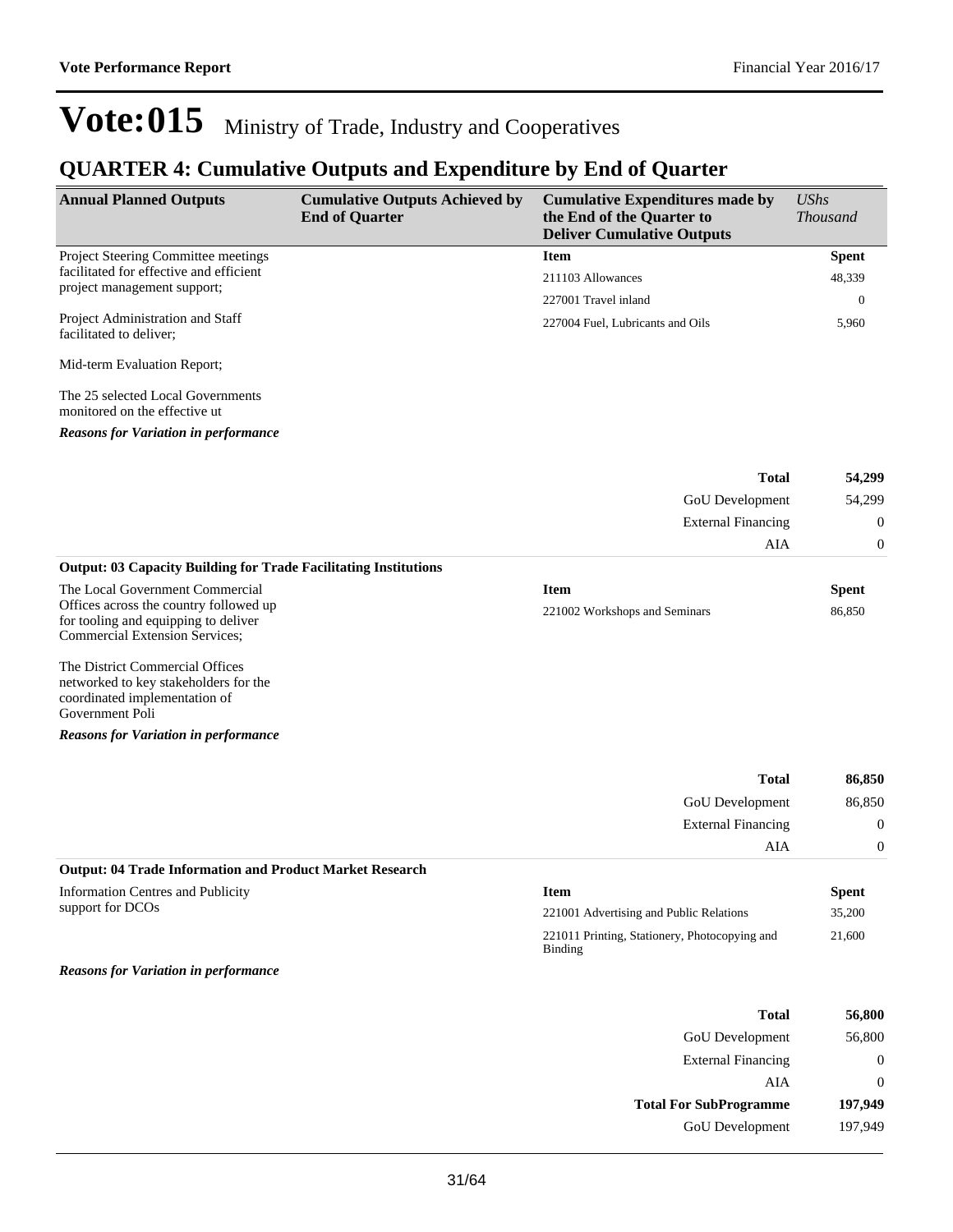AIA 0

## Vote:015 Ministry of Trade, Industry and Cooperatives

### **QUARTER 4: Cumulative Outputs and Expenditure by End of Quarter**

| <b>Annual Planned Outputs</b>                                        | <b>Cumulative Outputs Achieved by</b><br><b>End of Quarter</b>                              | <b>Cumulative Expenditures made by</b><br>the End of the Quarter to<br><b>Deliver Cumulative Outputs</b> | $\mathit{UShs}$<br><b>Thousand</b> |
|----------------------------------------------------------------------|---------------------------------------------------------------------------------------------|----------------------------------------------------------------------------------------------------------|------------------------------------|
|                                                                      |                                                                                             | <b>External Financing</b>                                                                                | $\mathbf{0}$                       |
|                                                                      |                                                                                             | AIA                                                                                                      | $\mathbf{0}$                       |
| <b>Development Projects</b>                                          |                                                                                             |                                                                                                          |                                    |
|                                                                      | Project: 1306 National Response Strategy on Elimination of Non Tariff Barriers (NRSE-NTB's) |                                                                                                          |                                    |
| <b>Outputs Provided</b>                                              |                                                                                             |                                                                                                          |                                    |
| <b>Output: 01 Trade Policies, Strategies and Monitoring Services</b> |                                                                                             |                                                                                                          |                                    |
| Task Force to assist MTIC on the                                     |                                                                                             | <b>Item</b>                                                                                              | <b>Spent</b>                       |
| Institutional Structure of NMC<br>established;                       |                                                                                             | 211103 Allowances                                                                                        | $\Omega$                           |
|                                                                      |                                                                                             | 221002 Workshops and Seminars                                                                            | 158,000                            |
| Draft Structure for Establishment of<br>NMC Prepared;                |                                                                                             | 221008 Computer supplies and Information<br>Technology (IT)                                              | $\mathbf{0}$                       |
| Prioritization of NTB for removal from                               |                                                                                             | 221011 Printing, Stationery, Photocopying and<br>Binding                                                 | $\Omega$                           |
| the EAC Time Bound Programme<br>reviewed;                            |                                                                                             | 227001 Travel inland                                                                                     | $\theta$                           |
| Decease & Studies on NTD estageny                                    |                                                                                             | 227002 Travel abroad                                                                                     | 184,586                            |

|                                               | <i>22/002</i> Travel aproad      | 184,580  |
|-----------------------------------------------|----------------------------------|----------|
| Research & Studies on NTB category<br>specifi | 227004 Fuel, Lubricants and Oils | 0        |
| <b>Reasons for Variation in performance</b>   |                                  |          |
|                                               | <b>Total</b>                     | 342,586  |
|                                               | <b>GoU</b> Development           | 342,586  |
|                                               | <b>External Financing</b>        | $\Omega$ |

| <b>Output: 02 Trade Negotiation</b>                        |                                                          |              |
|------------------------------------------------------------|----------------------------------------------------------|--------------|
| Internal Conferences and Meetings on                       | <b>Item</b>                                              | <b>Spent</b> |
| NTB Elimination advocacy Conducted;                        | 211103 Allowances                                        |              |
| Meetings of MTIC in bilateral & regional                   | 221001 Advertising and Public Relations                  | 38,091       |
| negotiations for elimination of priority<br>NTBs attended; | 221002 Workshops and Seminars                            | 76,150       |
| Meetings of EAC Secretariat and other                      | 221011 Printing, Stationery, Photocopying and<br>Binding | $\Omega$     |
| EAC Institutions on EAC legally binding                    | 225001 Consultancy Services- Short term                  | 6.750        |
| mecha                                                      | 227002 Travel abroad                                     |              |
| <b>Reasons for Variation in performance</b>                |                                                          |              |

| 120,991          | <b>Total</b>              |
|------------------|---------------------------|
| 120,991          | <b>GoU</b> Development    |
| $\boldsymbol{0}$ | <b>External Financing</b> |
| $\Omega$         | AIA                       |

**Output: 03 Capacity Building for Trade Facilitating Institutions**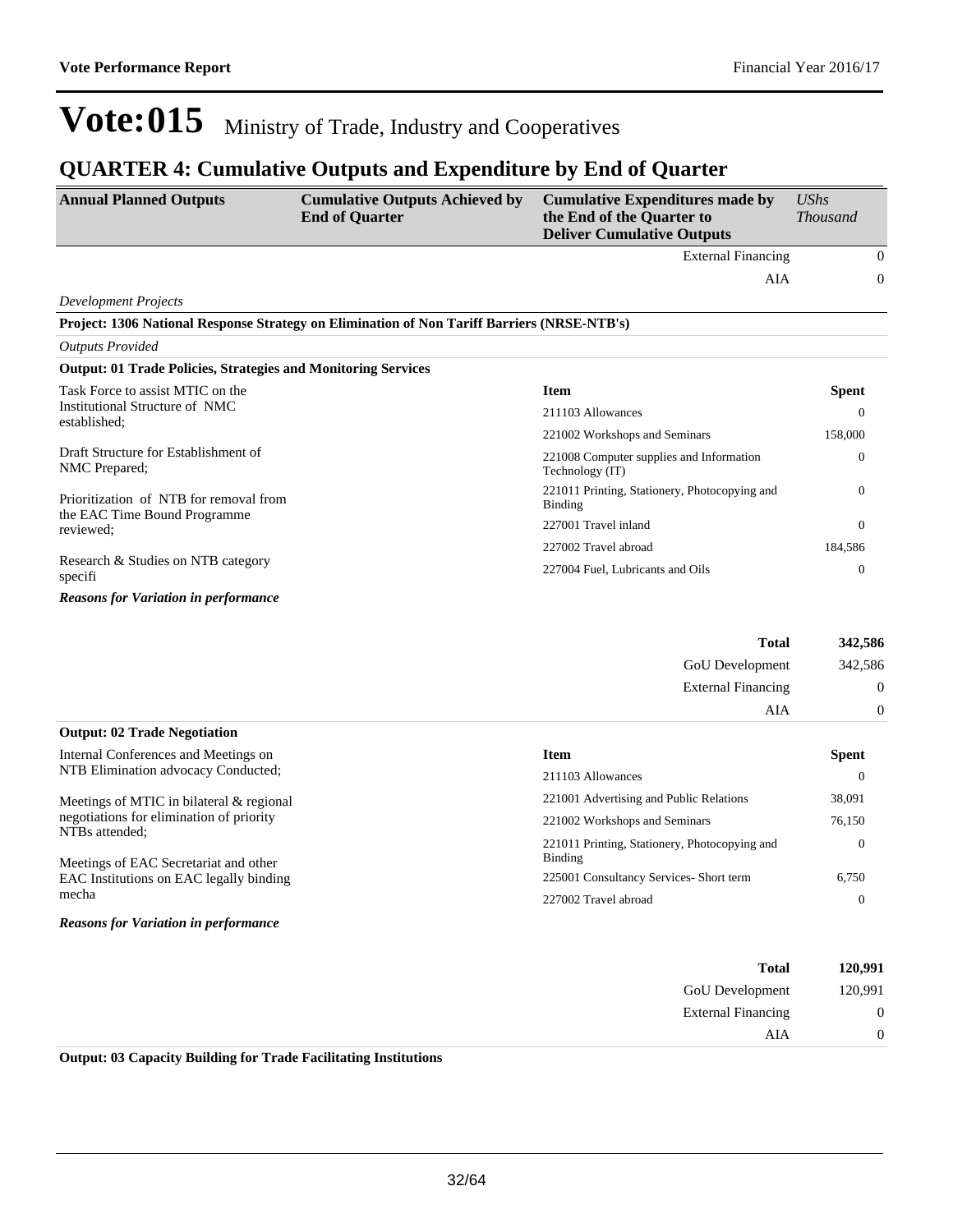### **QUARTER 4: Cumulative Outputs and Expenditure by End of Quarter**

| <b>Annual Planned Outputs</b>                                   | <b>Cumulative Outputs Achieved by</b><br><b>End of Quarter</b> | <b>Cumulative Expenditures made by</b><br>the End of the Quarter to<br><b>Deliver Cumulative Outputs</b> | $\mathit{UShs}$<br><i>Thousand</i> |
|-----------------------------------------------------------------|----------------------------------------------------------------|----------------------------------------------------------------------------------------------------------|------------------------------------|
| NMC institutions trained on IEF                                 |                                                                | <b>Item</b>                                                                                              | <b>Spent</b>                       |
| reporting Mechanism;                                            |                                                                | 211103 Allowances                                                                                        | $\theta$                           |
| Private Sector & Stakeholders trained on<br>utilization of IEF; |                                                                | 221001 Advertising and Public Relations                                                                  | 26,520                             |
|                                                                 |                                                                | 221002 Workshops and Seminars                                                                            | 22,400                             |
| Stakeholder Trained on the EAC<br>Reporting System;             |                                                                | 227001 Travel inland                                                                                     | $\overline{0}$                     |
|                                                                 |                                                                | 227002 Travel abroad                                                                                     | $\Omega$                           |
|                                                                 |                                                                | 227004 Fuel, Lubricants and Oils                                                                         | 0                                  |
| <b>Reasons for Variation in performance</b>                     |                                                                |                                                                                                          |                                    |

| 48,920           | <b>Total</b>              |  |
|------------------|---------------------------|--|
| 48,920           | GoU Development           |  |
| $\boldsymbol{0}$ | <b>External Financing</b> |  |
| $\Omega$         | AIA                       |  |

#### **Output: 04 Trade Information and Product Market Research**

| Equipment Procured:                                        | <b>Item</b>                                              | <b>Spent</b> |
|------------------------------------------------------------|----------------------------------------------------------|--------------|
| MoU between MTIC & User Institutions                       | 211103 Allowances                                        | $\Omega$     |
| signed;                                                    | 221001 Advertising and Public Relations                  | 8,000        |
|                                                            | 221002 Workshops and Seminars                            | $\Omega$     |
| Performance of NTB Reporting System<br>monitored;          | 221011 Printing, Stationery, Photocopying and<br>Binding | $\theta$     |
| <b>Baseline Survey for Monitoring</b>                      | 225001 Consultancy Services- Short term                  | 9,000        |
| Indicators conducted<br>Stakeholder workshop on NTBs held; | 227001 Travel inland                                     | 6,500        |
|                                                            | 227004 Fuel. Lubricants and Oils                         | 3.000        |
| Media training workshops held<br>Promotional materials     |                                                          |              |

*Reasons for Variation in performance*

|                                                                                             | Total                                   | 26,500       |
|---------------------------------------------------------------------------------------------|-----------------------------------------|--------------|
|                                                                                             | <b>GoU</b> Development                  | 26,500       |
|                                                                                             | <b>External Financing</b>               | $\Omega$     |
|                                                                                             | AIA                                     | $\Omega$     |
| Output: 05 Economic Integration and Market Access (Bilateral, Regional and Multilateral)    |                                         |              |
| Popularize the national Response Strategy                                                   | <b>Item</b>                             | <b>Spent</b> |
| on Elimination of NTBs, EAC Common<br>Market and COMESA FTA among the<br>business community | 221001 Advertising and Public Relations | 4,400        |

*Reasons for Variation in performance*

| Total                     | 4,400             |
|---------------------------|-------------------|
| <b>GoU</b> Development    | 4,400             |
| <b>External Financing</b> | $\mathbf{\Omega}$ |
| AIA                       | $\mathbf{\Omega}$ |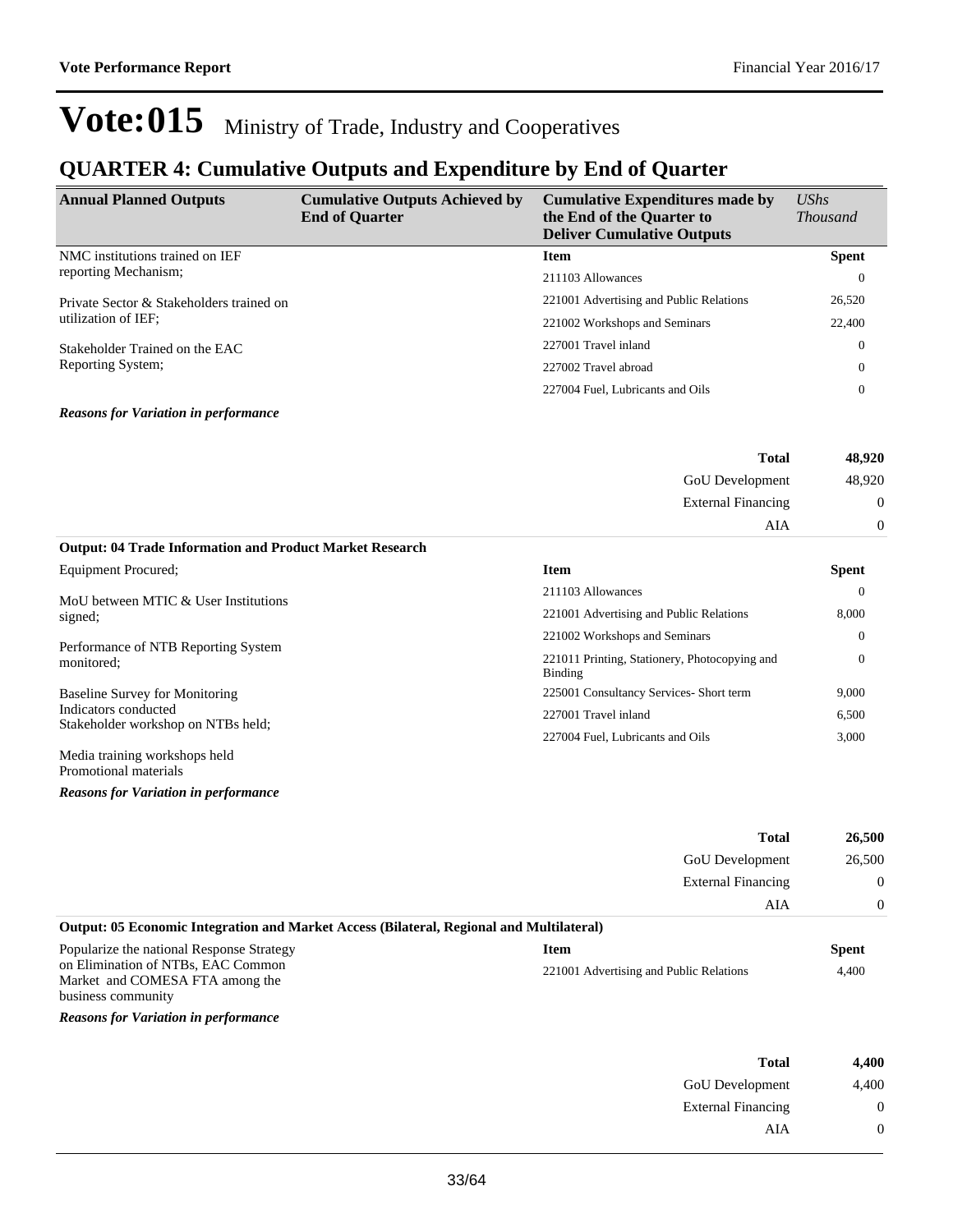### **QUARTER 4: Cumulative Outputs and Expenditure by End of Quarter**

| <b>Annual Planned Outputs</b>                                                                                                                                                                                                                              | <b>Cumulative Outputs Achieved by</b><br><b>End of Quarter</b> | <b>Cumulative Expenditures made by</b><br>the End of the Quarter to<br><b>Deliver Cumulative Outputs</b> | <b>UShs</b><br><b>Thousand</b> |
|------------------------------------------------------------------------------------------------------------------------------------------------------------------------------------------------------------------------------------------------------------|----------------------------------------------------------------|----------------------------------------------------------------------------------------------------------|--------------------------------|
| <b>Capital Purchases</b>                                                                                                                                                                                                                                   |                                                                |                                                                                                          |                                |
|                                                                                                                                                                                                                                                            |                                                                | <b>Total For SubProgramme</b>                                                                            | 543,397                        |
|                                                                                                                                                                                                                                                            |                                                                | <b>GoU</b> Development                                                                                   | 543,397                        |
|                                                                                                                                                                                                                                                            |                                                                | <b>External Financing</b>                                                                                | $\theta$                       |
|                                                                                                                                                                                                                                                            |                                                                | AIA                                                                                                      | 0                              |
| Program: 49 General Administration, Policy and Planning                                                                                                                                                                                                    |                                                                |                                                                                                          |                                |
| <b>Recurrent Programmes</b>                                                                                                                                                                                                                                |                                                                |                                                                                                          |                                |
| <b>Subprogram: 01 HQs and Administration</b>                                                                                                                                                                                                               |                                                                |                                                                                                          |                                |
| <b>Outputs Provided</b>                                                                                                                                                                                                                                    |                                                                |                                                                                                          |                                |
| Output: 01 Policy, consultation, planning and monitoring services                                                                                                                                                                                          |                                                                |                                                                                                          |                                |
| Office of the PS:                                                                                                                                                                                                                                          |                                                                | <b>Item</b>                                                                                              | <b>Spent</b>                   |
| 1. Strategic Policy Guidance provided to<br>the Ministry and Sector Institutions;<br>2. As Leader of Government's Trade<br>Negotiating Team; Uganda's trade and<br>industrialisation interests represented at<br>International and inland meetings organis |                                                                | 211101 General Staff Salaries                                                                            | 214,700                        |
|                                                                                                                                                                                                                                                            |                                                                | 211103 Allowances                                                                                        | 7,108                          |
|                                                                                                                                                                                                                                                            |                                                                | 221008 Computer supplies and Information<br>Technology (IT)                                              | 861                            |
|                                                                                                                                                                                                                                                            |                                                                | 221009 Welfare and Entertainment                                                                         | 4,265                          |
|                                                                                                                                                                                                                                                            |                                                                | 221011 Printing, Stationery, Photocopying and<br>Binding                                                 | 1,722                          |
|                                                                                                                                                                                                                                                            |                                                                | 222001 Telecommunications                                                                                | 3,600                          |
|                                                                                                                                                                                                                                                            |                                                                | 223004 Guard and Security services                                                                       | 861                            |
|                                                                                                                                                                                                                                                            |                                                                | 227001 Travel inland                                                                                     | 40,342                         |
|                                                                                                                                                                                                                                                            |                                                                | 227002 Travel abroad                                                                                     | 54,476                         |
|                                                                                                                                                                                                                                                            |                                                                | 227004 Fuel, Lubricants and Oils                                                                         | 17,060                         |
|                                                                                                                                                                                                                                                            |                                                                | 228002 Maintenance - Vehicles                                                                            | 1,088                          |
| <b>Reasons for Variation in performance</b>                                                                                                                                                                                                                |                                                                |                                                                                                          |                                |

| 346,083  | <b>Total</b>       |
|----------|--------------------|
| 214,700  | Wage Recurrent     |
| 131,383  | Non Wage Recurrent |
| $\theta$ | AIA                |

**Output: 02 Sector Coordination and Administrative Services**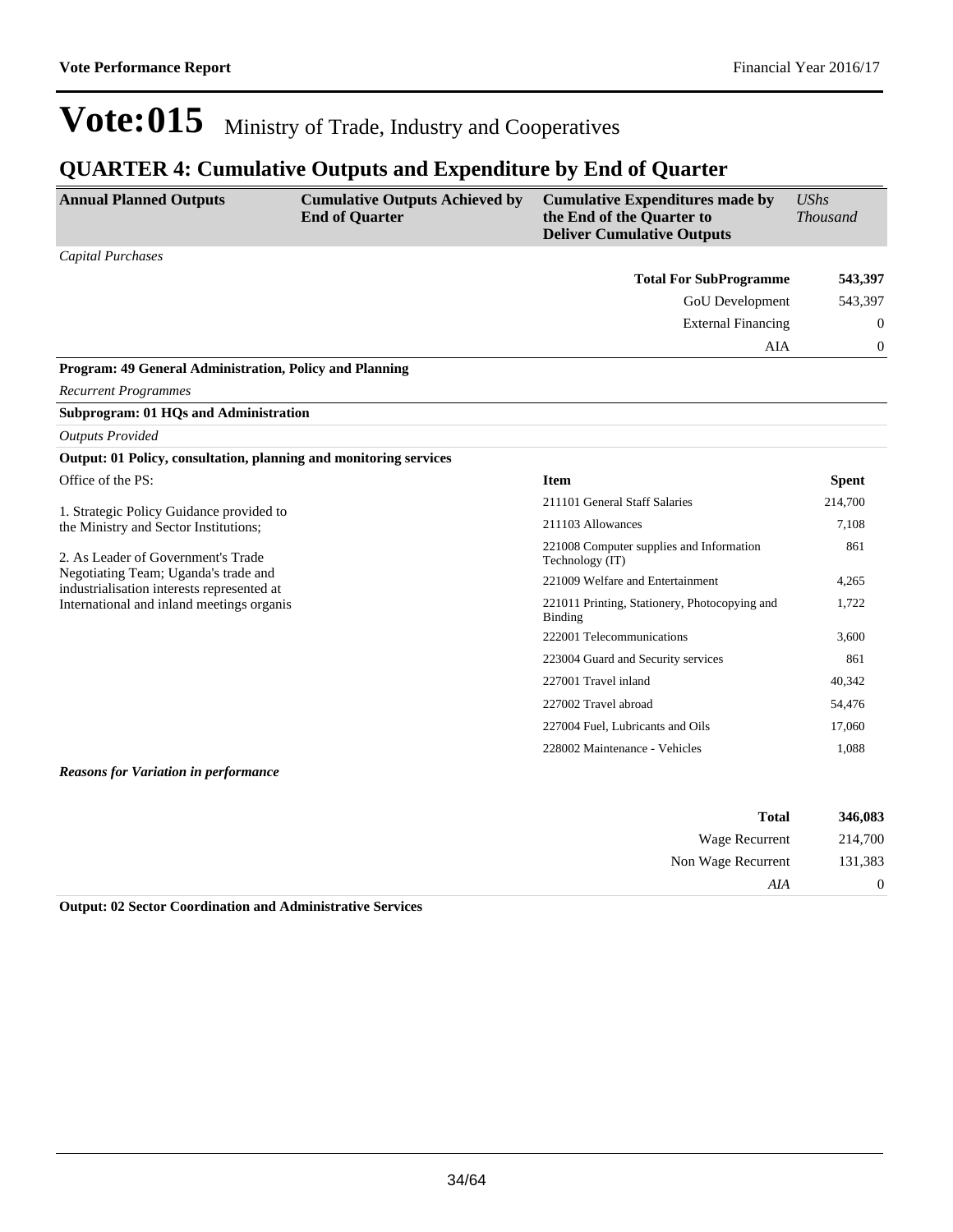### **QUARTER 4: Cumulative Outputs and Expenditure by End of Quarter**

| <b>Annual Planned Outputs</b>                                             | <b>Cumulative Outputs Achieved by</b><br><b>End of Quarter</b> | <b>Cumulative Expenditures made by</b><br>the End of the Quarter to<br><b>Deliver Cumulative Outputs</b> | <b>UShs</b><br><b>Thousand</b> |
|---------------------------------------------------------------------------|----------------------------------------------------------------|----------------------------------------------------------------------------------------------------------|--------------------------------|
| A) Administrative Secretaries+Office                                      |                                                                | <b>Item</b>                                                                                              | <b>Spent</b>                   |
| Supervision:<br>1. Administrative support provided to the                 |                                                                | 211101 General Staff Salaries                                                                            | 184,504                        |
| Ministry and logistical management;                                       |                                                                | 211103 Allowances                                                                                        | 301,022                        |
| 2. Fleet register maintained;<br>3. Ministry fleet maintained with 95% of |                                                                | 221002 Workshops and Seminars                                                                            | 57,607                         |
| fleet in good working condition;                                          |                                                                | 221007 Books, Periodicals & Newspapers                                                                   | 20,596                         |
| 4. Ministry events orga                                                   |                                                                | 221008 Computer supplies and Information<br>Technology (IT)                                              | 1,600                          |
|                                                                           |                                                                | 221009 Welfare and Entertainment                                                                         | 18,976                         |
|                                                                           |                                                                | 221011 Printing, Stationery, Photocopying and<br><b>Binding</b>                                          | 1,400                          |
|                                                                           |                                                                | 221012 Small Office Equipment                                                                            | 5,102                          |
|                                                                           |                                                                | 221016 IFMS Recurrent costs                                                                              | 7,000                          |
|                                                                           |                                                                | 222001 Telecommunications                                                                                | 17,608                         |
|                                                                           |                                                                | 222003 Information and communications<br>technology (ICT)                                                | $\theta$                       |
|                                                                           |                                                                | 223004 Guard and Security services                                                                       | 8,608                          |
|                                                                           |                                                                | 223005 Electricity                                                                                       | 50,000                         |
|                                                                           |                                                                | 223006 Water                                                                                             | 8,000                          |
|                                                                           |                                                                | 224004 Cleaning and Sanitation                                                                           | 37,157                         |
|                                                                           |                                                                | 225001 Consultancy Services- Short term                                                                  | $\overline{0}$                 |
|                                                                           |                                                                | 227001 Travel inland                                                                                     | 82,532                         |
|                                                                           |                                                                | 227002 Travel abroad                                                                                     | 20,393                         |
|                                                                           |                                                                | 227004 Fuel, Lubricants and Oils                                                                         | 21,324                         |
|                                                                           |                                                                | 228002 Maintenance - Vehicles                                                                            | 16,970                         |
|                                                                           |                                                                | 228003 Maintenance – Machinery, Equipment<br>& Furniture                                                 | 3,600                          |

#### *Reasons for Variation in performance*

| 863,999        | <b>Total</b>          |
|----------------|-----------------------|
| 184,504        | <b>Wage Recurrent</b> |
| 679,495        | Non Wage Recurrent    |
| $\overline{0}$ | AIA                   |

**Output: 03 Ministerial Support Services**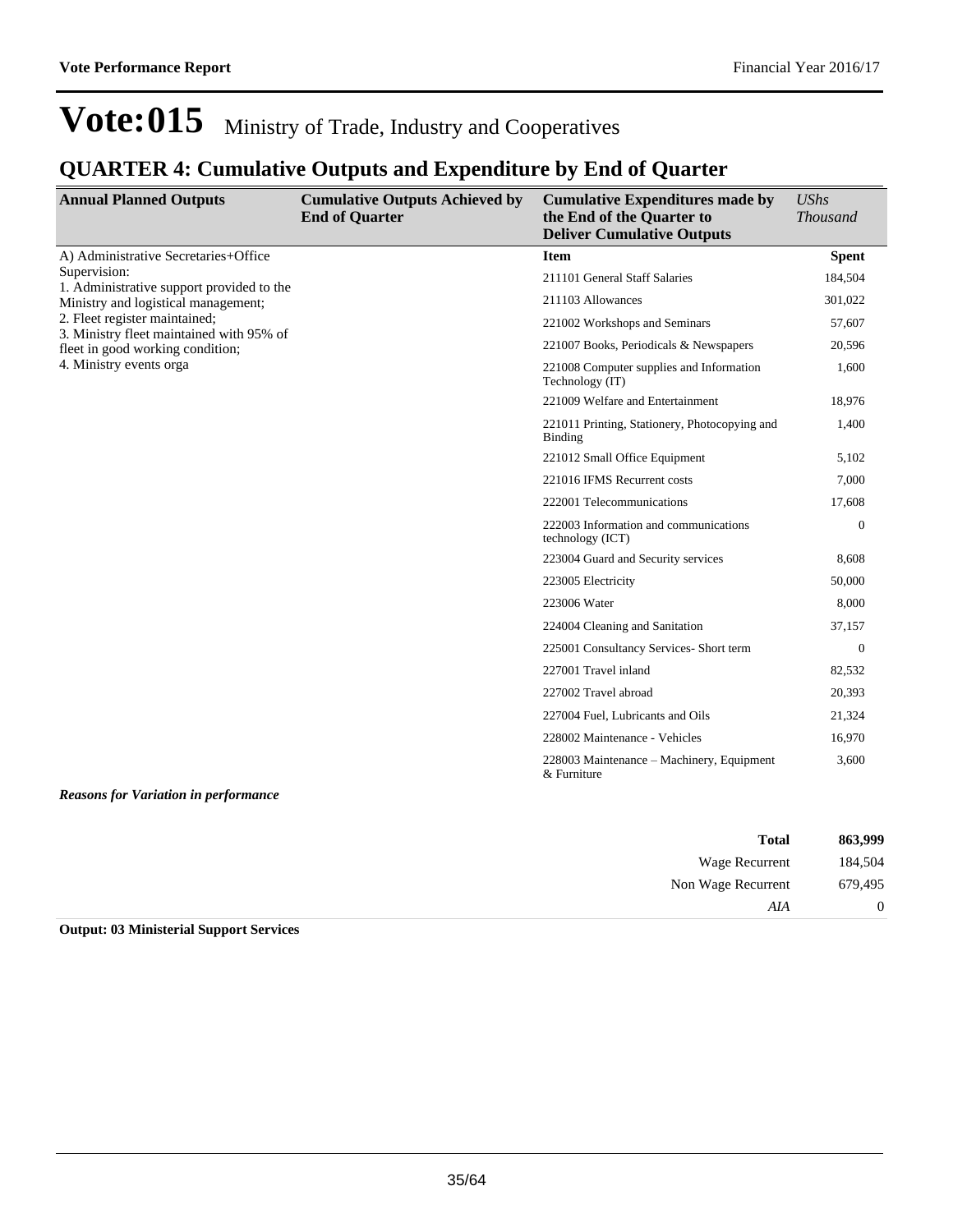### **QUARTER 4: Cumulative Outputs and Expenditure by End of Quarter**

| <b>Annual Planned Outputs</b>                                  | <b>Cumulative Outputs Achieved by</b><br><b>End of Quarter</b> | <b>Cumulative Expenditures made by</b><br>the End of the Quarter to<br><b>Deliver Cumulative Outputs</b> | <b>UShs</b><br><i>Thousand</i> |
|----------------------------------------------------------------|----------------------------------------------------------------|----------------------------------------------------------------------------------------------------------|--------------------------------|
| 1. Strategic policy guidance                                   |                                                                | Item                                                                                                     | <b>Spent</b>                   |
| provided:                                                      |                                                                | 211101 General Staff Salaries                                                                            | 23,697                         |
| 2. Inland and                                                  |                                                                | 211103 Allowances                                                                                        | 50,684                         |
| international meetings attended;<br>3. Ministry events hosted; |                                                                | 221008 Computer supplies and Information<br>Technology (IT)                                              | 600                            |
|                                                                |                                                                | 221009 Welfare and Entertainment                                                                         | 12,795                         |
| 4. Emoluments provided for Ministers;                          |                                                                | 221011 Printing, Stationery, Photocopying and<br>Binding                                                 | 4,713                          |
|                                                                |                                                                | 223004 Guard and Security services                                                                       | 10,330                         |
|                                                                |                                                                | 227001 Travel inland                                                                                     | 88,544                         |
|                                                                |                                                                | 227002 Travel abroad                                                                                     | 147,200                        |
|                                                                |                                                                | 227004 Fuel, Lubricants and Oils                                                                         | 74,579                         |
|                                                                |                                                                | 228002 Maintenance - Vehicles                                                                            | 2,677                          |
|                                                                |                                                                |                                                                                                          |                                |

*Reasons for Variation in performance*

**Output: 07 Human Resource Management Services**

| 415,817        | <b>Total</b>       |
|----------------|--------------------|
| 23,697         | Wage Recurrent     |
| 392,120        | Non Wage Recurrent |
| $\overline{0}$ | AIA                |

| Human Resource and Security Registry:                           | <b>Item</b>                                                 | <b>Spent</b> |
|-----------------------------------------------------------------|-------------------------------------------------------------|--------------|
| 1. Staff sensitised on HIV/AIDS and                             | 211101 General Staff Salaries                               | 82,214       |
| other health issues;                                            | 211103 Allowances                                           | 83,520       |
|                                                                 | 212102 Pension for General Civil Service                    | 2,040,604    |
| 2. Conducive working<br>environment, well facilitated staff and | 212106 Validation of old Pensioners                         | 29,743       |
| well coordinated workforce;                                     | 213001 Medical expenses (To employees)                      | 15,000       |
| 3. Team spirit built and harnessed<br>amongst staff;            | 213002 Incapacity, death benefits and funeral<br>expenses   | 12,000       |
|                                                                 | 213004 Gratuity Expenses                                    | 135,590      |
| 4. Training and D                                               | 221002 Workshops and Seminars                               | $\theta$     |
|                                                                 | 221003 Staff Training                                       | 19,910       |
|                                                                 | 221008 Computer supplies and Information<br>Technology (IT) | 861          |
|                                                                 | 221009 Welfare and Entertainment                            | 4,094        |
|                                                                 | 221011 Printing, Stationery, Photocopying and<br>Binding    | 1,722        |
|                                                                 | 221020 IPPS Recurrent Costs                                 | 29,610       |
|                                                                 | 222001 Telecommunications                                   | 2,921        |
|                                                                 | 222002 Postage and Courier                                  | 12,135       |
|                                                                 | 227001 Travel inland                                        | $\Omega$     |
|                                                                 | 227004 Fuel. Lubricants and Oils                            | 5.683        |

#### *Reasons for Variation in performance*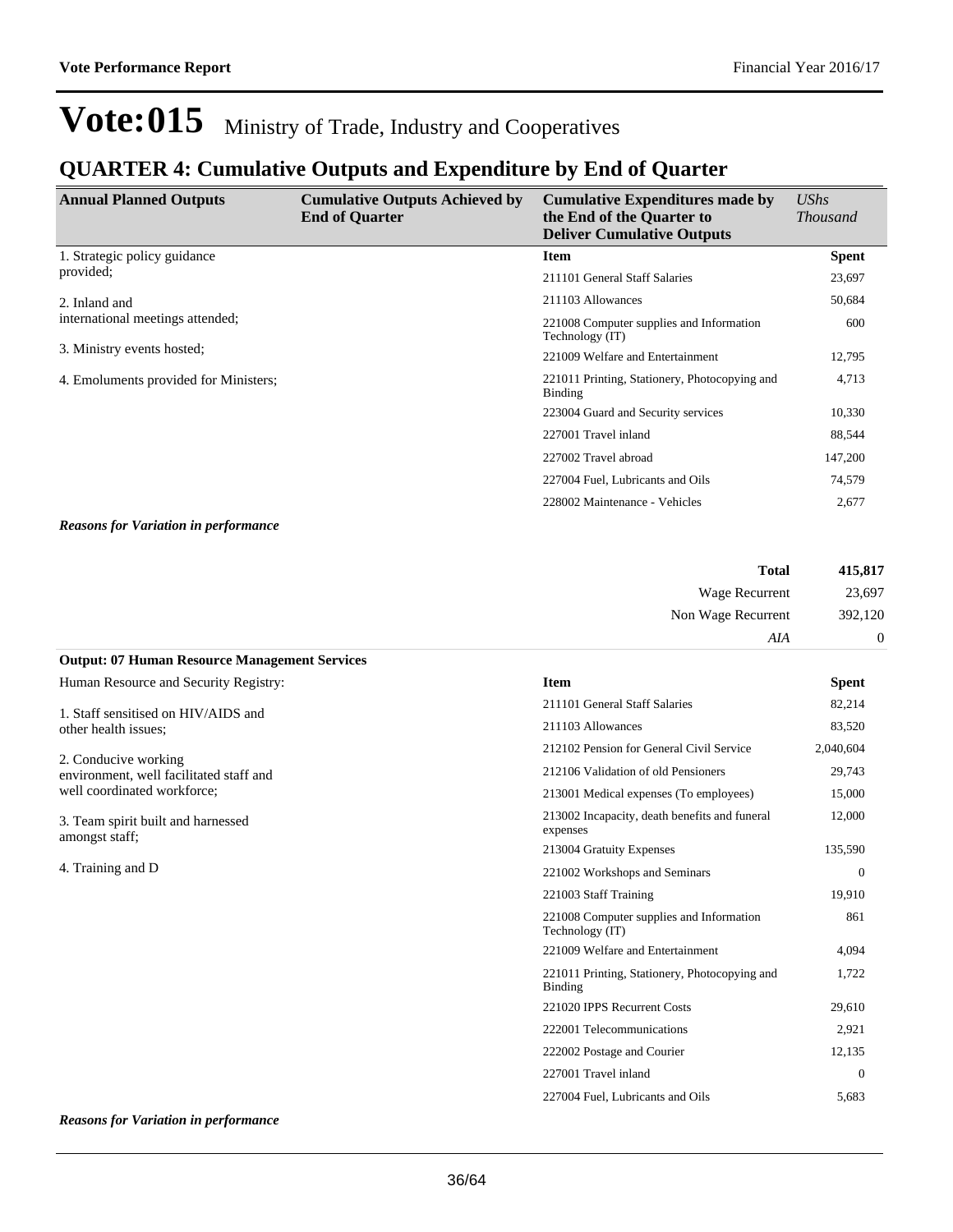### **QUARTER 4: Cumulative Outputs and Expenditure by End of Quarter**

| <b>Annual Planned Outputs</b>                                                                                                                                                                                                                      | <b>Cumulative Outputs Achieved by</b><br><b>End of Quarter</b> | <b>Cumulative Expenditures made by</b><br>the End of the Quarter to<br><b>Deliver Cumulative Outputs</b> | <b>UShs</b><br><b>Thousand</b> |
|----------------------------------------------------------------------------------------------------------------------------------------------------------------------------------------------------------------------------------------------------|----------------------------------------------------------------|----------------------------------------------------------------------------------------------------------|--------------------------------|
|                                                                                                                                                                                                                                                    |                                                                | <b>Total</b>                                                                                             | 2,475,607                      |
|                                                                                                                                                                                                                                                    |                                                                | Wage Recurrent                                                                                           | 82,214                         |
|                                                                                                                                                                                                                                                    |                                                                | Non Wage Recurrent                                                                                       | 2,393,393                      |
|                                                                                                                                                                                                                                                    |                                                                | AIA                                                                                                      | $\boldsymbol{0}$               |
| <b>Outputs Funded</b>                                                                                                                                                                                                                              |                                                                |                                                                                                          |                                |
| <b>Output: 51 Contributions and Memberships to International Organisations</b>                                                                                                                                                                     |                                                                |                                                                                                          |                                |
| Uganda's Membership subscriptions and                                                                                                                                                                                                              |                                                                | <b>Item</b>                                                                                              | <b>Spent</b>                   |
| Contributions made to International<br>Organisations such as the World Trade<br>Organisation (WTO), the Common<br>Market for Eastern and Southern Africa<br>(COMESA), the United Nations<br><b>Industrial Development Organisation</b><br>(UNIDO), |                                                                | 262201 Contributions to International<br>Organisations (Capital)                                         | 177,000                        |
| <b>Reasons for Variation in performance</b>                                                                                                                                                                                                        |                                                                |                                                                                                          |                                |
|                                                                                                                                                                                                                                                    |                                                                | <b>Total</b>                                                                                             | 177,000                        |
|                                                                                                                                                                                                                                                    |                                                                | Wage Recurrent                                                                                           | $\boldsymbol{0}$               |
|                                                                                                                                                                                                                                                    |                                                                | Non Wage Recurrent                                                                                       | 177,000                        |
|                                                                                                                                                                                                                                                    |                                                                | AIA                                                                                                      | $\boldsymbol{0}$               |
| Arrears                                                                                                                                                                                                                                            |                                                                |                                                                                                          |                                |
| <b>Output: 99 Arrears</b>                                                                                                                                                                                                                          |                                                                |                                                                                                          |                                |
| <b>Reasons for Variation in performance</b>                                                                                                                                                                                                        |                                                                | <b>Item</b>                                                                                              | <b>Spent</b>                   |
|                                                                                                                                                                                                                                                    |                                                                | <b>Total</b>                                                                                             | $\bf{0}$                       |
|                                                                                                                                                                                                                                                    |                                                                | Wage Recurrent                                                                                           | $\boldsymbol{0}$               |
|                                                                                                                                                                                                                                                    |                                                                | Non Wage Recurrent                                                                                       | $\boldsymbol{0}$               |
|                                                                                                                                                                                                                                                    |                                                                | AIA                                                                                                      | $\mathbf{0}$                   |
|                                                                                                                                                                                                                                                    |                                                                | <b>Total For SubProgramme</b>                                                                            | 4,278,506                      |
|                                                                                                                                                                                                                                                    |                                                                | Wage Recurrent                                                                                           | 505,115                        |
|                                                                                                                                                                                                                                                    |                                                                | Non Wage Recurrent                                                                                       | 3,773,391                      |
|                                                                                                                                                                                                                                                    |                                                                | AIA                                                                                                      | $\boldsymbol{0}$               |
| <b>Recurrent Programmes</b>                                                                                                                                                                                                                        |                                                                |                                                                                                          |                                |
| <b>Subprogram: 15 Internal Audit</b>                                                                                                                                                                                                               |                                                                |                                                                                                          |                                |

*Outputs Provided*

**Output: 01 Policy, consultation, planning and monitoring services**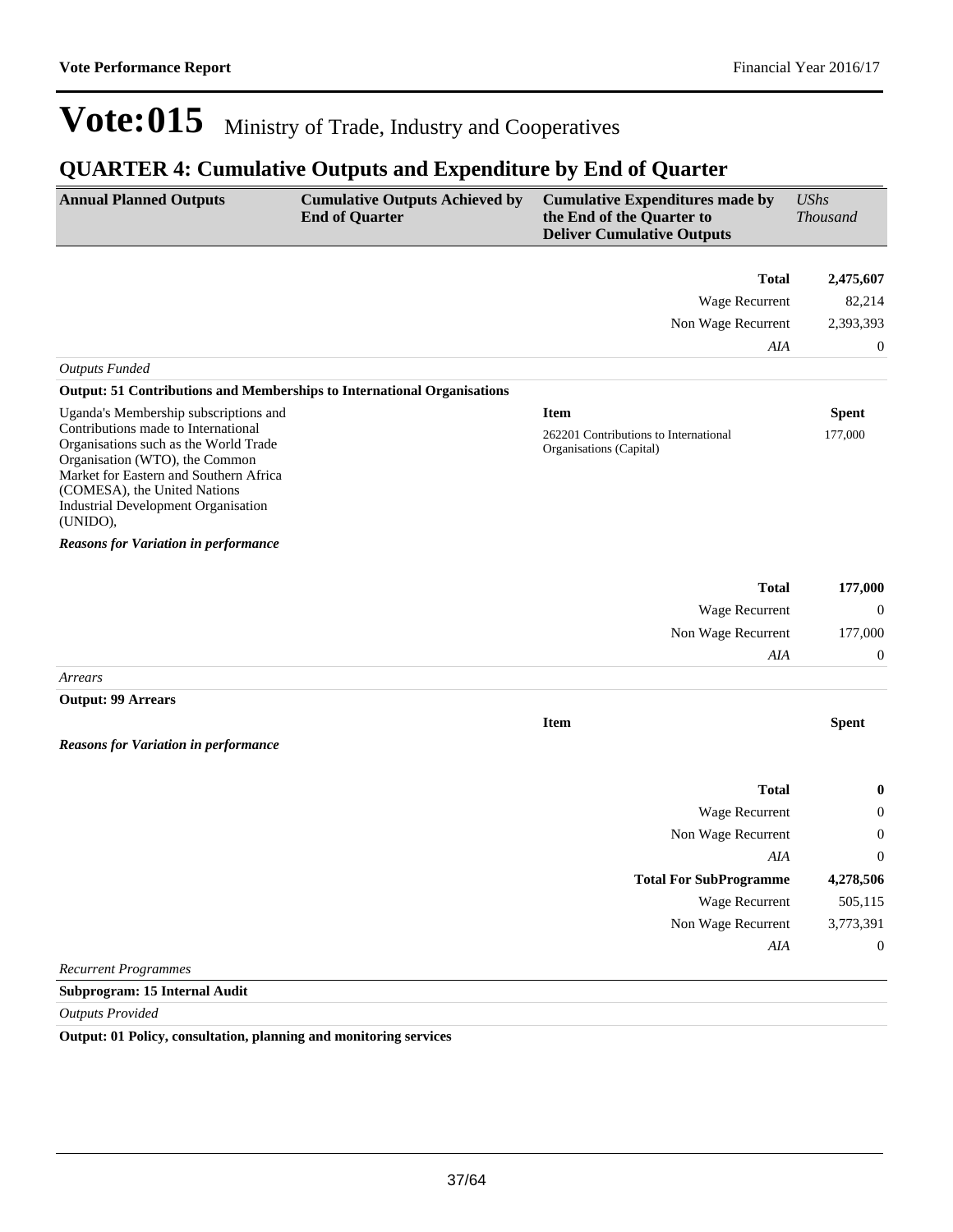### **QUARTER 4: Cumulative Outputs and Expenditure by End of Quarter**

| <b>Annual Planned Outputs</b>                                                                                          | <b>Cumulative Outputs Achieved by</b><br><b>End of Quarter</b> | <b>Cumulative Expenditures made by</b><br>the End of the Quarter to<br><b>Deliver Cumulative Outputs</b> | $\mathit{UShs}$<br><i>Thousand</i> |
|------------------------------------------------------------------------------------------------------------------------|----------------------------------------------------------------|----------------------------------------------------------------------------------------------------------|------------------------------------|
| Risk Profile report;                                                                                                   |                                                                | <b>Item</b>                                                                                              | <b>Spent</b>                       |
| Management letters on:                                                                                                 |                                                                | 211101 General Staff Salaries                                                                            | 6,039                              |
| 1. The Accounting systems and<br>preparation of Financial statements;                                                  |                                                                | 211102 Contract Staff Salaries (Incl. Casuals,<br>Temporary)                                             | $\mathbf{0}$                       |
| 2. The financial and operational                                                                                       |                                                                | 211103 Allowances                                                                                        | 10,500                             |
| procedures and the effectiveness of<br>internal controls;<br>3. Procurement procedures;<br>4. Review of donor aided pr |                                                                | 221002 Workshops and Seminars                                                                            | 1,435                              |
|                                                                                                                        |                                                                | 221008 Computer supplies and Information<br>Technology (IT)                                              | 150                                |
|                                                                                                                        |                                                                | 221009 Welfare and Entertainment                                                                         | 1,024                              |
|                                                                                                                        |                                                                | 221011 Printing, Stationery, Photocopying and<br><b>Binding</b>                                          | 1,722                              |
|                                                                                                                        |                                                                | 222001 Telecommunications                                                                                | 861                                |
|                                                                                                                        |                                                                | 227001 Travel inland                                                                                     | 2,001                              |
|                                                                                                                        |                                                                | 227004 Fuel, Lubricants and Oils                                                                         | 4,304                              |
|                                                                                                                        |                                                                | 228002 Maintenance - Vehicles                                                                            | $\overline{0}$                     |

*Reasons for Variation in performance*

| <b>Total</b>                                         | 28,034           |
|------------------------------------------------------|------------------|
| Wage Recurrent                                       | 6,039            |
| Non Wage Recurrent                                   | 21,995           |
| AIA                                                  | $\theta$         |
| <b>Total For SubProgramme</b>                        | 28,034           |
| Wage Recurrent                                       | 6,039            |
| Non Wage Recurrent                                   | 21,995           |
| AIA                                                  | $\boldsymbol{0}$ |
| $\overline{D}$ command $\overline{D}$ is a common on |                  |

*Recurrent Programmes*

**Subprogram: 17 Policy and Planning**

*Outputs Provided*

**Output: 01 Policy, consultation, planning and monitoring services**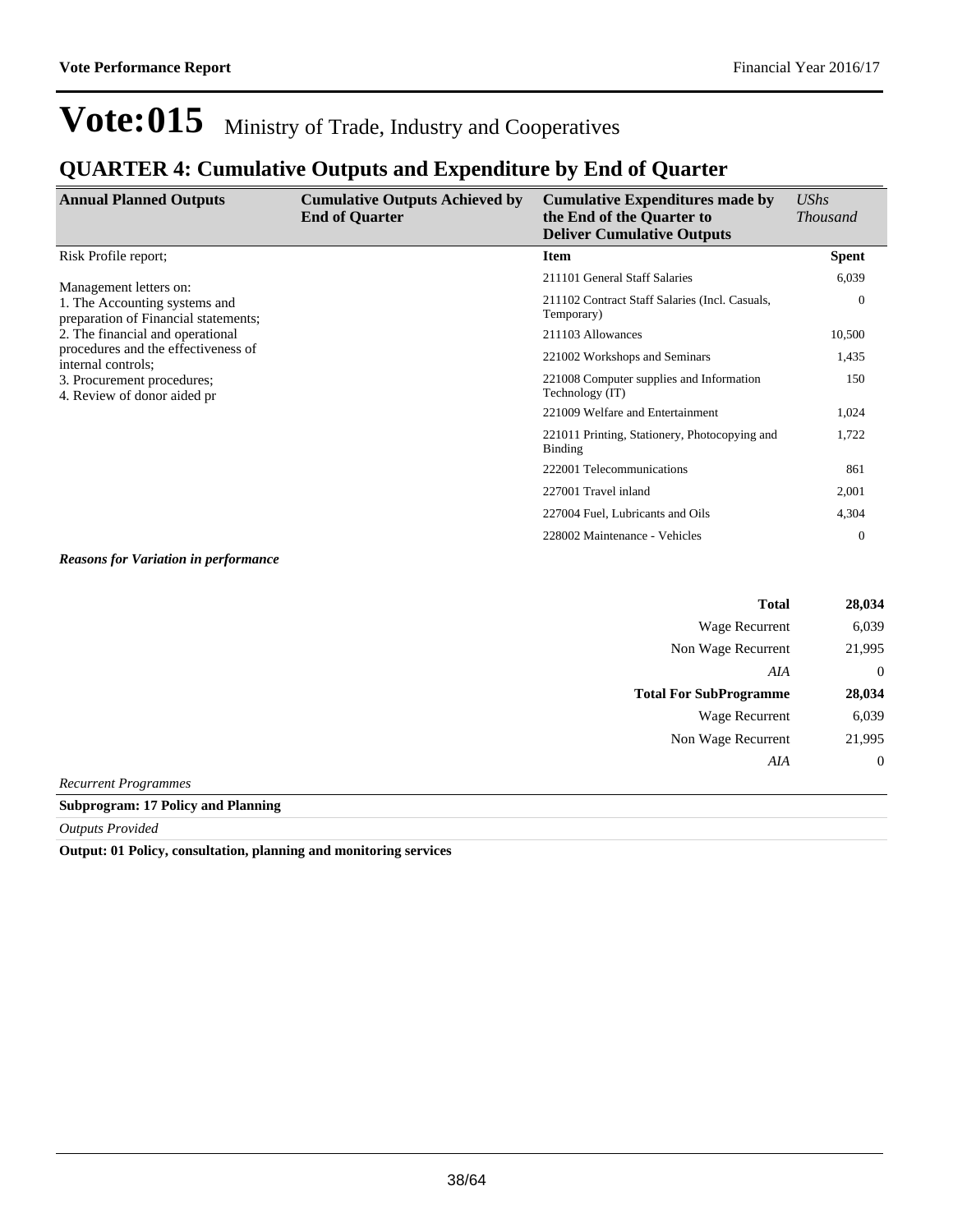### **QUARTER 4: Cumulative Outputs and Expenditure by End of Quarter**

| <b>Annual Planned Outputs</b>                                                     | <b>Cumulative Outputs Achieved by</b><br><b>End of Quarter</b> | <b>Cumulative Expenditures made by</b><br>the End of the Quarter to<br><b>Deliver Cumulative Outputs</b> | <b>UShs</b><br><b>Thousand</b> |
|-----------------------------------------------------------------------------------|----------------------------------------------------------------|----------------------------------------------------------------------------------------------------------|--------------------------------|
| Sector Budget Framework Paper                                                     |                                                                | <b>Item</b>                                                                                              | <b>Spent</b>                   |
| submitted by 15th November 2016;                                                  |                                                                | 211101 General Staff Salaries                                                                            | 21,655                         |
| Ministerial Policy Statement prepared<br>and submitted to Parliament by 10th June |                                                                | 211102 Contract Staff Salaries (Incl. Casuals,<br>Temporary)                                             | $\mathbf{0}$                   |
| 2017:                                                                             |                                                                | 211103 Allowances                                                                                        | 73,795                         |
| Annual Joint Trade, Industry and                                                  |                                                                | 221002 Workshops and Seminars                                                                            | 104,042                        |
| <b>Cooperatives Sector Review Conference</b>                                      |                                                                | 221003 Staff Training                                                                                    | $\theta$                       |
| organised and Conference report pr                                                |                                                                | 221008 Computer supplies and Information<br>Technology (IT)                                              | 2,582                          |
|                                                                                   |                                                                | 221009 Welfare and Entertainment                                                                         | 6,141                          |
|                                                                                   |                                                                | 221011 Printing, Stationery, Photocopying and<br>Binding                                                 | 14,203                         |
|                                                                                   |                                                                | 222001 Telecommunications                                                                                | 2,531                          |
|                                                                                   |                                                                | 227001 Travel inland                                                                                     | 40,620                         |
|                                                                                   |                                                                | 227002 Travel abroad                                                                                     | 2,504                          |
|                                                                                   |                                                                | 227004 Fuel, Lubricants and Oils                                                                         | 10,330                         |
|                                                                                   |                                                                | 228002 Maintenance - Vehicles                                                                            | 1.506                          |

#### *Reasons for Variation in performance*

| <b>Total</b>                                                     | 279,910  |
|------------------------------------------------------------------|----------|
| Wage Recurrent                                                   | 21,655   |
| Non Wage Recurrent                                               | 258,255  |
| AIA                                                              | $\theta$ |
| <b>Output: 08 Research, Information and Statistical Services</b> |          |

| MoTIC Statistical Abstract 2015;                                            | Item                          | Spent  |
|-----------------------------------------------------------------------------|-------------------------------|--------|
| Guidelines on compilation of Business<br>profiles at the Local Governments; | 211101 General Staff Salaries | 950    |
|                                                                             | 221002 Workshops and Seminars | 14.589 |
| Sector Strategic Plan for Statistics (2013 -                                | 227001 Travel inland          | 23,728 |

Coordinated Sector Statistical Development activities;

2018);

(Comment: Funds inadequate to facilit

*Reasons for Variation in performance*

| 39,267   | <b>Total</b>                  |
|----------|-------------------------------|
| 950      | Wage Recurrent                |
| 38,317   | Non Wage Recurrent            |
| $\theta$ | AIA                           |
| 319,178  | <b>Total For SubProgramme</b> |
| 22,606   | Wage Recurrent                |
| 296,572  | Non Wage Recurrent            |
|          |                               |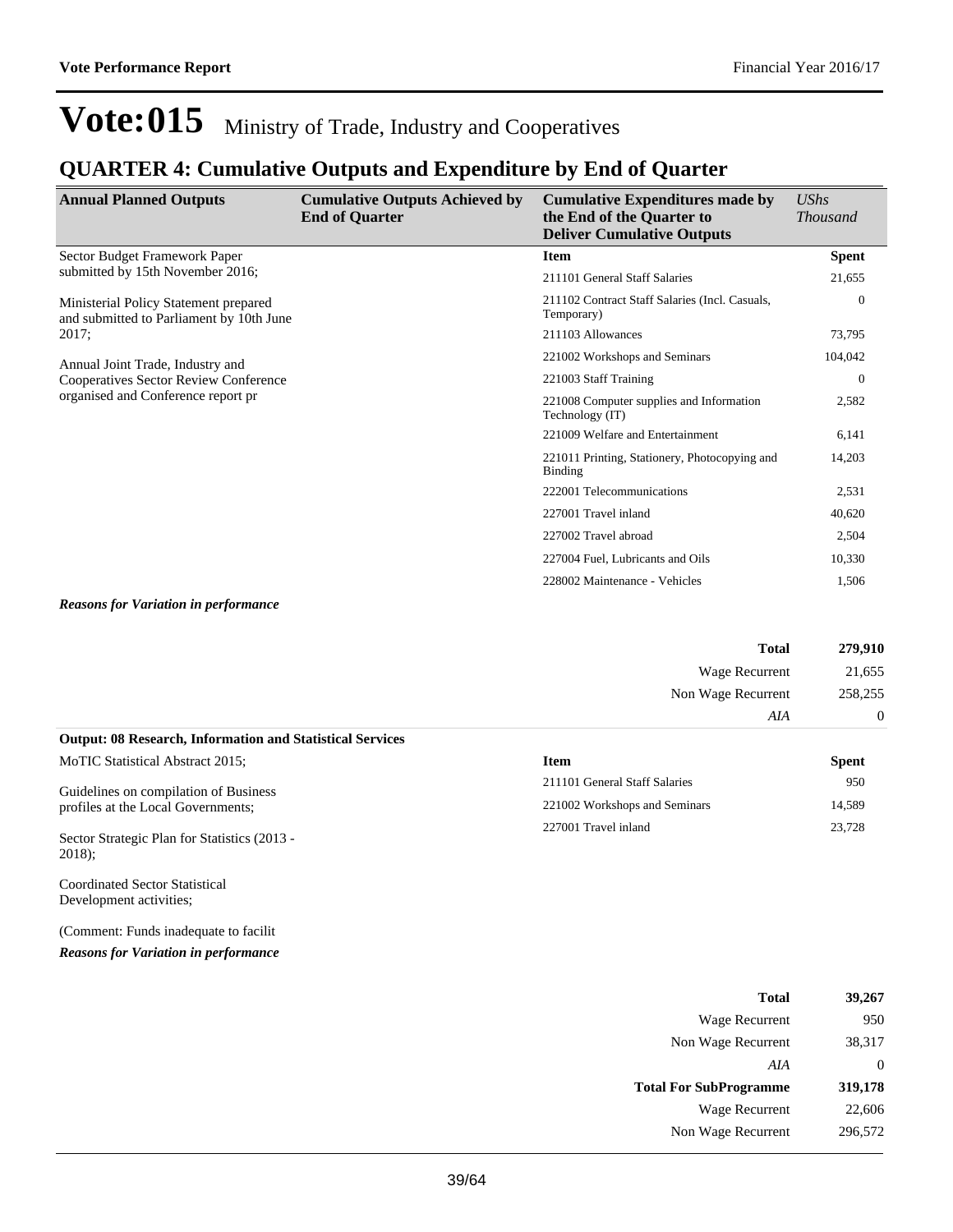AIA 0

## Vote:015 Ministry of Trade, Industry and Cooperatives

### **QUARTER 4: Cumulative Outputs and Expenditure by End of Quarter**

| <b>Annual Planned Outputs</b>                                                      | <b>Cumulative Outputs Achieved by</b><br><b>End of Quarter</b> | <b>Cumulative Expenditures made by</b><br>the End of the Quarter to<br><b>Deliver Cumulative Outputs</b> | <b>UShs</b><br><b>Thousand</b> |
|------------------------------------------------------------------------------------|----------------------------------------------------------------|----------------------------------------------------------------------------------------------------------|--------------------------------|
|                                                                                    |                                                                | AIA                                                                                                      | $\Omega$                       |
| Development Projects                                                               |                                                                |                                                                                                          |                                |
| Project: 1408 Support to the Ministry of Trade, Industry and Cooperatives          |                                                                |                                                                                                          |                                |
| <b>Outputs Provided</b>                                                            |                                                                |                                                                                                          |                                |
| Output: 01 Policy, consultation, planning and monitoring services                  |                                                                |                                                                                                          |                                |
| Facilitation of TIC-SWG Secretariatein                                             |                                                                | <b>Item</b>                                                                                              | <b>Spent</b>                   |
| Policy oversight and cordination                                                   |                                                                | 221002 Workshops and Seminars                                                                            | 60,167                         |
| Sensitization of Stakeholders on changes<br>in Policy and Legal Framework          |                                                                | 227001 Travel inland                                                                                     | 170,004                        |
| Stakeholder engagment on key policy<br>implementation measures                     |                                                                |                                                                                                          |                                |
| Development of Bankable Projects for<br>Policy Imp                                 |                                                                |                                                                                                          |                                |
| <b>Reasons for Variation in performance</b>                                        |                                                                |                                                                                                          |                                |
|                                                                                    |                                                                | <b>Total</b>                                                                                             | 230,171                        |
|                                                                                    |                                                                | GoU Development                                                                                          | 230,171                        |
|                                                                                    |                                                                | <b>External Financing</b>                                                                                | $\boldsymbol{0}$               |
|                                                                                    |                                                                | AIA                                                                                                      | $\overline{0}$                 |
| <b>Output: 02 Sector Coordination and Administrative Services</b>                  |                                                                |                                                                                                          |                                |
| The Ministry's Office premises and other                                           |                                                                | <b>Item</b>                                                                                              | <b>Spent</b>                   |
| physical assets maintained;                                                        |                                                                | 221002 Workshops and Seminars                                                                            | 134,838                        |
| Facilitation for development and                                                   |                                                                | 221012 Small Office Equipment                                                                            | 2,250                          |
| establishment of M&E Systems and                                                   |                                                                | 227001 Travel inland                                                                                     | 19,930                         |
| Tools                                                                              |                                                                | 228001 Maintenance - Civil                                                                               | 4,985                          |
| Facilitation for development and<br>establishment of Sector Statistical<br>Systems |                                                                | 228002 Maintenance - Vehicles                                                                            | 66,169                         |
| <b>Strengthening Financial Management</b>                                          |                                                                |                                                                                                          |                                |
| <b>Reasons for Variation in performance</b>                                        |                                                                |                                                                                                          |                                |
|                                                                                    |                                                                | <b>Total</b>                                                                                             | 228,172                        |
|                                                                                    |                                                                | GoU Development                                                                                          | 228,172                        |
|                                                                                    |                                                                | <b>External Financing</b>                                                                                | $\boldsymbol{0}$               |

**Output: 07 Human Resource Management Services**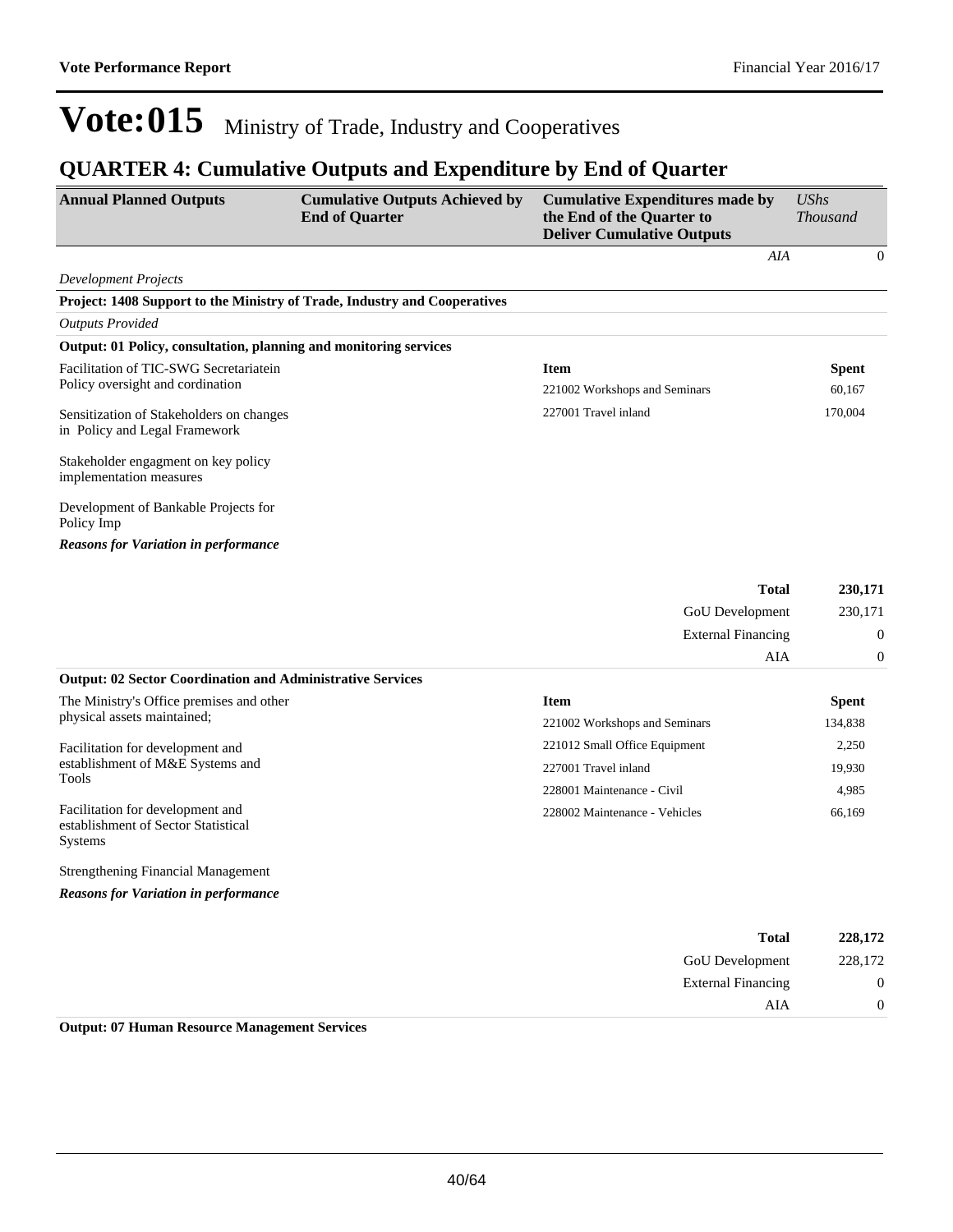### **QUARTER 4: Cumulative Outputs and Expenditure by End of Quarter**

| <b>Annual Planned Outputs</b>                                                            | <b>Cumulative Outputs Achieved by</b><br><b>End of Quarter</b> | <b>Cumulative Expenditures made by</b><br>the End of the Quarter to<br><b>Deliver Cumulative Outputs</b> | <b>UShs</b><br><b>Thousand</b> |
|------------------------------------------------------------------------------------------|----------------------------------------------------------------|----------------------------------------------------------------------------------------------------------|--------------------------------|
| Staff training in Monitoring and                                                         |                                                                | <b>Item</b>                                                                                              | <b>Spent</b>                   |
| Evaluation                                                                               |                                                                | 221002 Workshops and Seminars                                                                            | 72,500                         |
| Staff training in Output Budgeting Tool                                                  |                                                                | 221003 Staff Training                                                                                    | 1,000                          |
| Staff training in Integrated Financial<br>Management System                              |                                                                |                                                                                                          |                                |
| Staff training in Best Practices in<br>Financial Systems and Operations                  |                                                                |                                                                                                          |                                |
| Staff training in Statistical Systems, Me<br><b>Reasons for Variation in performance</b> |                                                                |                                                                                                          |                                |
|                                                                                          |                                                                | <b>Total</b>                                                                                             | 73,500                         |
|                                                                                          |                                                                | GoU Development                                                                                          | 73,500                         |
|                                                                                          |                                                                | <b>External Financing</b>                                                                                | $\boldsymbol{0}$               |
|                                                                                          |                                                                | AIA                                                                                                      | $\boldsymbol{0}$               |
| <b>Output: 08 Research, Information and Statistical Services</b>                         |                                                                |                                                                                                          |                                |
| Facilitation for development and                                                         |                                                                | <b>Item</b>                                                                                              | <b>Spent</b>                   |
| establishment of Sector Statistical<br><b>Systems</b>                                    |                                                                | 221002 Workshops and Seminars                                                                            | 13,000                         |
|                                                                                          |                                                                | 227001 Travel inland                                                                                     | 17,475                         |
| <b>Reasons for Variation in performance</b>                                              |                                                                |                                                                                                          |                                |
|                                                                                          |                                                                | <b>Total</b>                                                                                             | 30,475                         |
|                                                                                          |                                                                | GoU Development                                                                                          | 30,475                         |
|                                                                                          |                                                                | <b>External Financing</b>                                                                                | $\boldsymbol{0}$               |
|                                                                                          |                                                                | AIA                                                                                                      | $\mathbf{0}$                   |
| Capital Purchases                                                                        |                                                                |                                                                                                          |                                |
| Output: 75 Purchase of Motor Vehicles and Other Transport Equipment                      |                                                                |                                                                                                          |                                |
| 3 Motor Vehicles procured to facilitate                                                  |                                                                | <b>Item</b>                                                                                              | <b>Spent</b>                   |
| transport for Field Exercises;                                                           |                                                                | 312201 Transport Equipment                                                                               | 496,157                        |
| Procure Motor Vehicle - Pickup Trucks                                                    |                                                                |                                                                                                          |                                |
| Procure Motor Vehicle - Station Wagons                                                   |                                                                |                                                                                                          |                                |
| Procure Motor Vehicle - Saloon Cars                                                      |                                                                |                                                                                                          |                                |
| Procure Motorcycles                                                                      |                                                                |                                                                                                          |                                |
| <b>Reasons for Variation in performance</b>                                              |                                                                |                                                                                                          |                                |
|                                                                                          |                                                                | <b>Total</b>                                                                                             | 496,157                        |

| <b>GoU</b> Development    | 496,157 |
|---------------------------|---------|
| <b>External Financing</b> | 0       |
| AIA                       | 0       |
|                           |         |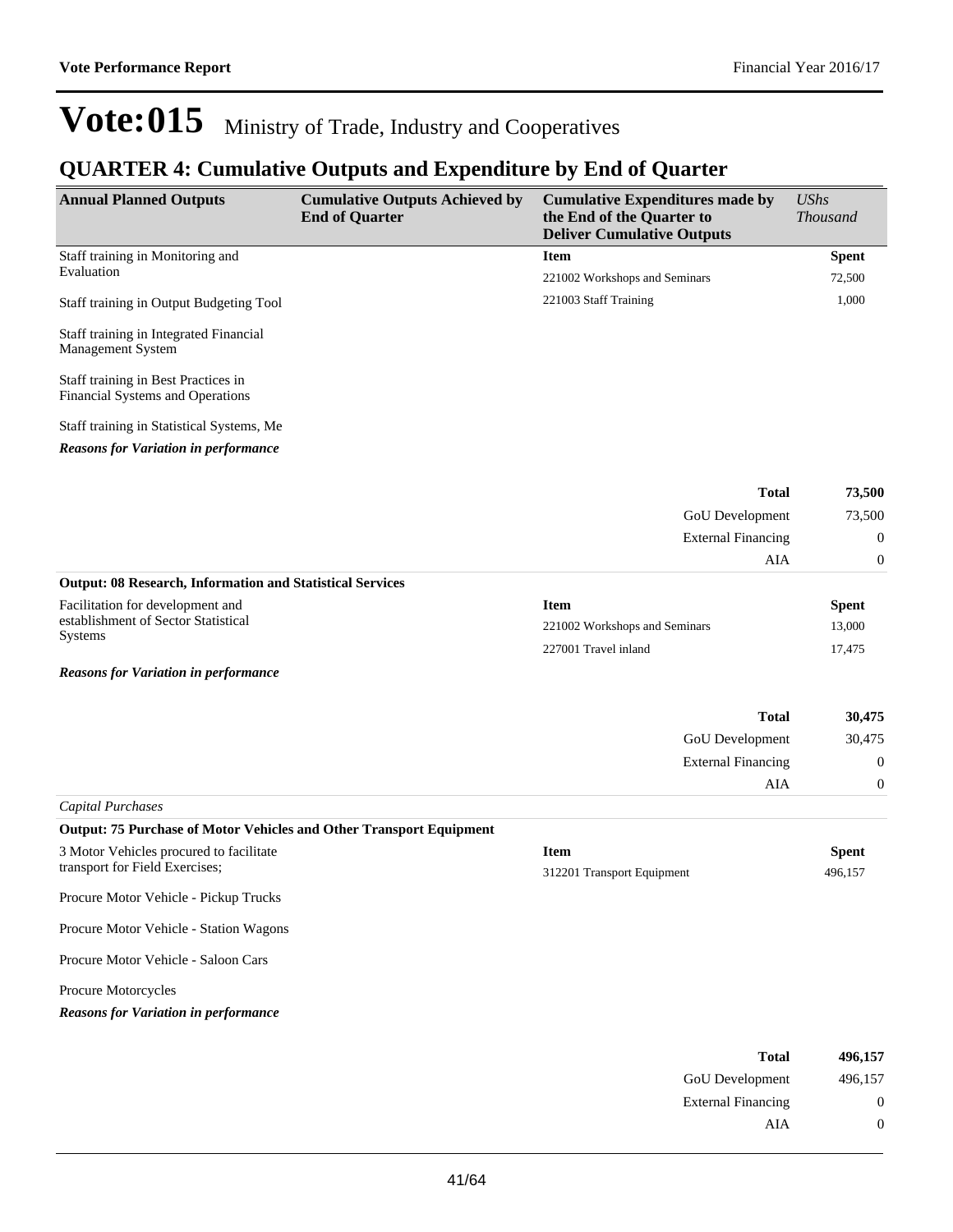### **QUARTER 4: Cumulative Outputs and Expenditure by End of Quarter**

| <b>Annual Planned Outputs</b>                                        | <b>Cumulative Outputs Achieved by</b><br><b>End of Quarter</b> | <b>Cumulative Expenditures made by</b><br>the End of the Quarter to<br><b>Deliver Cumulative Outputs</b> | <b>UShs</b><br><b>Thousand</b> |
|----------------------------------------------------------------------|----------------------------------------------------------------|----------------------------------------------------------------------------------------------------------|--------------------------------|
| Output: 76 Purchase of Office and ICT Equipment, including Software  |                                                                |                                                                                                          |                                |
| Power Backups (Service Free Batteries,<br>6pcs) Procured;            |                                                                | <b>Item</b><br>312202 Machinery and Equipment                                                            | <b>Spent</b><br>120,279        |
| Desktop Computers Procured;                                          |                                                                |                                                                                                          |                                |
| Tiling Office Premises - 3 Floors                                    |                                                                |                                                                                                          |                                |
| Repair and Maintenance of Office<br>Facilities                       |                                                                |                                                                                                          |                                |
| Heavy Duty Photocopier                                               |                                                                |                                                                                                          |                                |
| <b>Desktop Computers</b>                                             |                                                                |                                                                                                          |                                |
| Furniture and Fittings                                               |                                                                |                                                                                                          |                                |
| Maintenance of Motor Ve                                              |                                                                |                                                                                                          |                                |
| <b>Reasons for Variation in performance</b>                          |                                                                |                                                                                                          |                                |
|                                                                      |                                                                | <b>Total</b>                                                                                             | 120,279                        |
|                                                                      |                                                                | GoU Development                                                                                          | 120,279                        |
|                                                                      |                                                                | <b>External Financing</b>                                                                                | $\boldsymbol{0}$               |
|                                                                      |                                                                | <b>AIA</b>                                                                                               | $\boldsymbol{0}$               |
| Output: 78 Purchase of Office and Residential Furniture and Fittings |                                                                |                                                                                                          |                                |
| Furniture and Fittings procured for new                              |                                                                | <b>Item</b>                                                                                              | <b>Spent</b>                   |
| staff and their offices;                                             |                                                                | 312203 Furniture & Fixtures                                                                              | 6,000                          |
| <b>Reasons for Variation in performance</b>                          |                                                                |                                                                                                          |                                |
|                                                                      |                                                                | <b>Total</b>                                                                                             | 6,000                          |
|                                                                      |                                                                | GoU Development                                                                                          | 6,000                          |
|                                                                      |                                                                | <b>External Financing</b>                                                                                | $\boldsymbol{0}$               |
|                                                                      |                                                                | <b>AIA</b>                                                                                               | $\boldsymbol{0}$               |
|                                                                      |                                                                | <b>Total For SubProgramme</b>                                                                            | 1,184,754                      |
|                                                                      |                                                                | <b>GoU</b> Development                                                                                   | 1,184,754                      |
|                                                                      |                                                                | <b>External Financing</b>                                                                                | $\boldsymbol{0}$               |
|                                                                      |                                                                | ${\rm AIA}$                                                                                              | $\boldsymbol{0}$               |
|                                                                      |                                                                | <b>GRAND TOTAL</b>                                                                                       | 32,514,010                     |
|                                                                      |                                                                | <b>Wage Recurrent</b>                                                                                    | 1,172,090                      |
|                                                                      |                                                                | Non Wage Recurrent                                                                                       | 14,986,283                     |
|                                                                      |                                                                | GoU Development                                                                                          | 16,355,637                     |
|                                                                      |                                                                | <b>External Financing</b>                                                                                | $\boldsymbol{0}$               |
|                                                                      |                                                                | AIA                                                                                                      | $\boldsymbol{0}$               |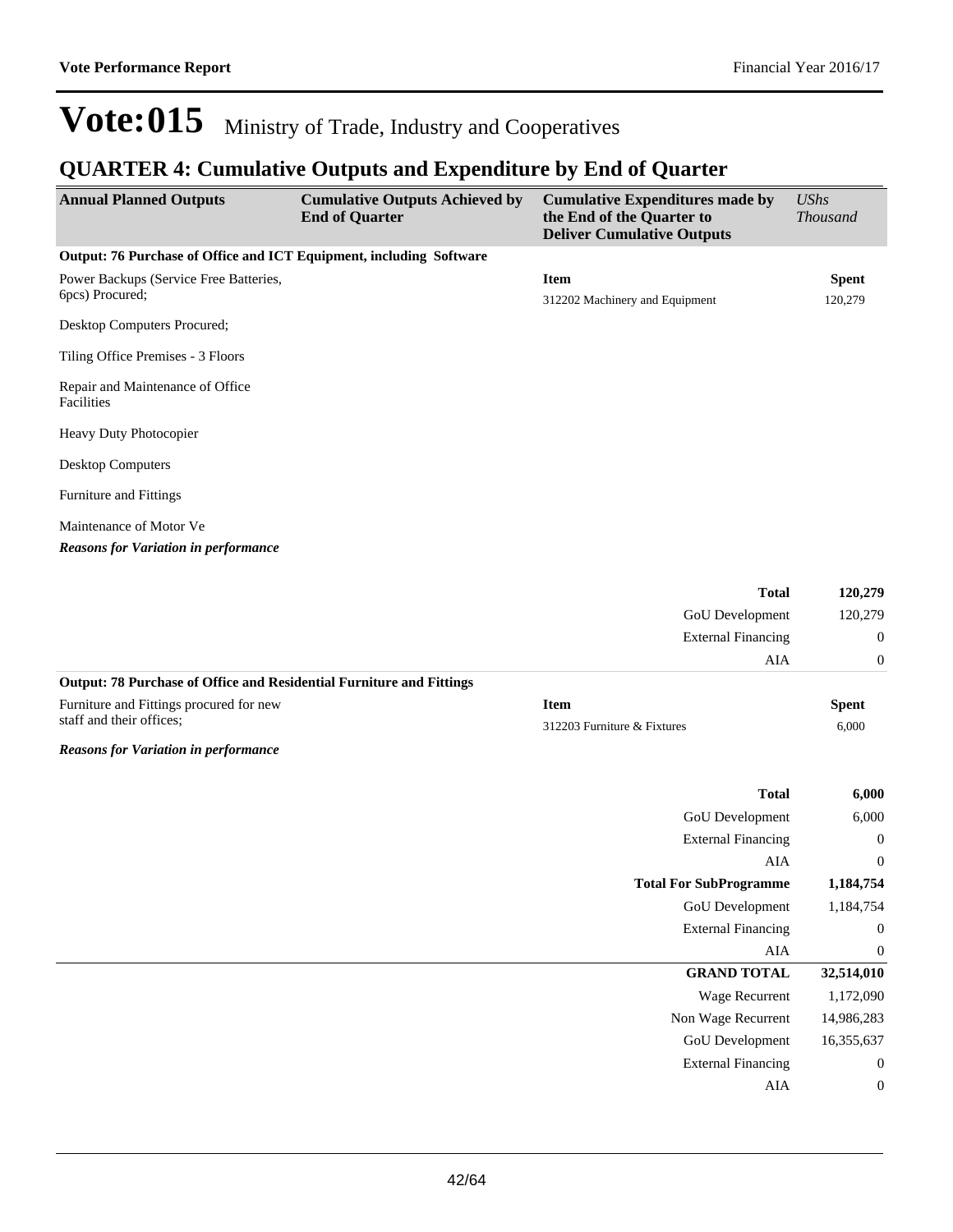## **QUARTER 4: Outputs and Expenditure in Quarter**

| <b>Outputs Planned in Quarter</b>                                                                                                            | <b>Actual Outputs Achieved in</b><br><b>Quarter</b>                                                                                                                  | <b>Expenditures incurred in the</b><br><b>Quarter to deliver outputs</b> | <b>UShs</b><br><b>Thousand</b> |
|----------------------------------------------------------------------------------------------------------------------------------------------|----------------------------------------------------------------------------------------------------------------------------------------------------------------------|--------------------------------------------------------------------------|--------------------------------|
| <b>Program: 01 Industrial and Technological Development</b>                                                                                  |                                                                                                                                                                      |                                                                          |                                |
| <b>Recurrent Programmes</b>                                                                                                                  |                                                                                                                                                                      |                                                                          |                                |
| <b>Subprogram: 12 Industry and Technology</b>                                                                                                |                                                                                                                                                                      |                                                                          |                                |
| <b>Outputs Provided</b>                                                                                                                      |                                                                                                                                                                      |                                                                          |                                |
| <b>Output: 01 Industrial Policies, Strategies and Monitoring Services</b>                                                                    |                                                                                                                                                                      |                                                                          |                                |
| Industrial Licensing Bill, Cabinet                                                                                                           | Industrial Licensing Bill was presented to                                                                                                                           | <b>Item</b>                                                              | Spent                          |
| 15 Technical Guidance and Inspection                                                                                                         | Top Management at the Ministry and the<br>process is still continuing.                                                                                               | 221009 Welfare and Entertainment                                         | 4,442                          |
| Field Visits aimed at enhancing<br>implementaion of Industrial Development<br>Initiatives, Policy Oversight and<br>Environmental monitoring; | Carried out inspection Field Visits aimed<br>at enhancing implementation of Industrial<br>Development Initiatives, Policy Oversight<br>and Environmental monitoring. | 222001 Telecommunications                                                | 1,814                          |
| <b>Reasons for Variation in performance</b>                                                                                                  |                                                                                                                                                                      |                                                                          |                                |
|                                                                                                                                              |                                                                                                                                                                      |                                                                          |                                |
|                                                                                                                                              |                                                                                                                                                                      | <b>Total</b>                                                             | 6,255                          |
|                                                                                                                                              |                                                                                                                                                                      | Wage Recurrent                                                           | $\boldsymbol{0}$               |
|                                                                                                                                              |                                                                                                                                                                      | Non Wage Recurrent                                                       | 6,255                          |
| Output: 02 Capacity Building for Jua Kali and Private Sector                                                                                 |                                                                                                                                                                      | AIA                                                                      | 0                              |
| Guidelines and Roadmap developed for<br>the 2015 Regional EAC Exhibition for<br>Micro and Small Enterprises;                                 | Not applicable for this quarter.                                                                                                                                     | <b>Item</b>                                                              | <b>Spent</b>                   |
| <b>Reasons for Variation in performance</b>                                                                                                  |                                                                                                                                                                      |                                                                          |                                |
|                                                                                                                                              |                                                                                                                                                                      | <b>Total</b>                                                             | $\bf{0}$                       |
|                                                                                                                                              |                                                                                                                                                                      | Wage Recurrent                                                           | 0                              |
|                                                                                                                                              |                                                                                                                                                                      | Non Wage Recurrent                                                       | 0                              |
|                                                                                                                                              |                                                                                                                                                                      | AIA                                                                      | $\boldsymbol{0}$               |
| <b>Output: 03 Industrial Information Services</b>                                                                                            |                                                                                                                                                                      |                                                                          |                                |
| Capacity building of MSMEs and<br>awareness creation on services of the<br>Ministry and affiliated Institutions;                             |                                                                                                                                                                      | <b>Item</b>                                                              | <b>Spent</b>                   |
| <b>Reasons for Variation in performance</b>                                                                                                  |                                                                                                                                                                      |                                                                          |                                |
|                                                                                                                                              |                                                                                                                                                                      |                                                                          |                                |
|                                                                                                                                              |                                                                                                                                                                      | <b>Total</b>                                                             | 0                              |
|                                                                                                                                              |                                                                                                                                                                      | <b>Wage Recurrent</b>                                                    | 0                              |
|                                                                                                                                              |                                                                                                                                                                      | Non Wage Recurrent                                                       | 0                              |
| <b>Output: 04 Promotion of Value Addition and Cluster Development</b>                                                                        |                                                                                                                                                                      | AIA                                                                      | 0                              |
| Directorate of Micro, Small and Medium                                                                                                       | Stakeholder consultative meetings held                                                                                                                               | <b>Item</b>                                                              | <b>Spent</b>                   |
| Enterprises                                                                                                                                  | and several trainings for MSMEs                                                                                                                                      | 221002 Workshops and Seminars                                            | 69,590                         |
|                                                                                                                                              |                                                                                                                                                                      | 222003 Information and communications                                    | 86,135                         |
| <b>Reasons for Variation in performance</b>                                                                                                  |                                                                                                                                                                      | technology (ICT)                                                         |                                |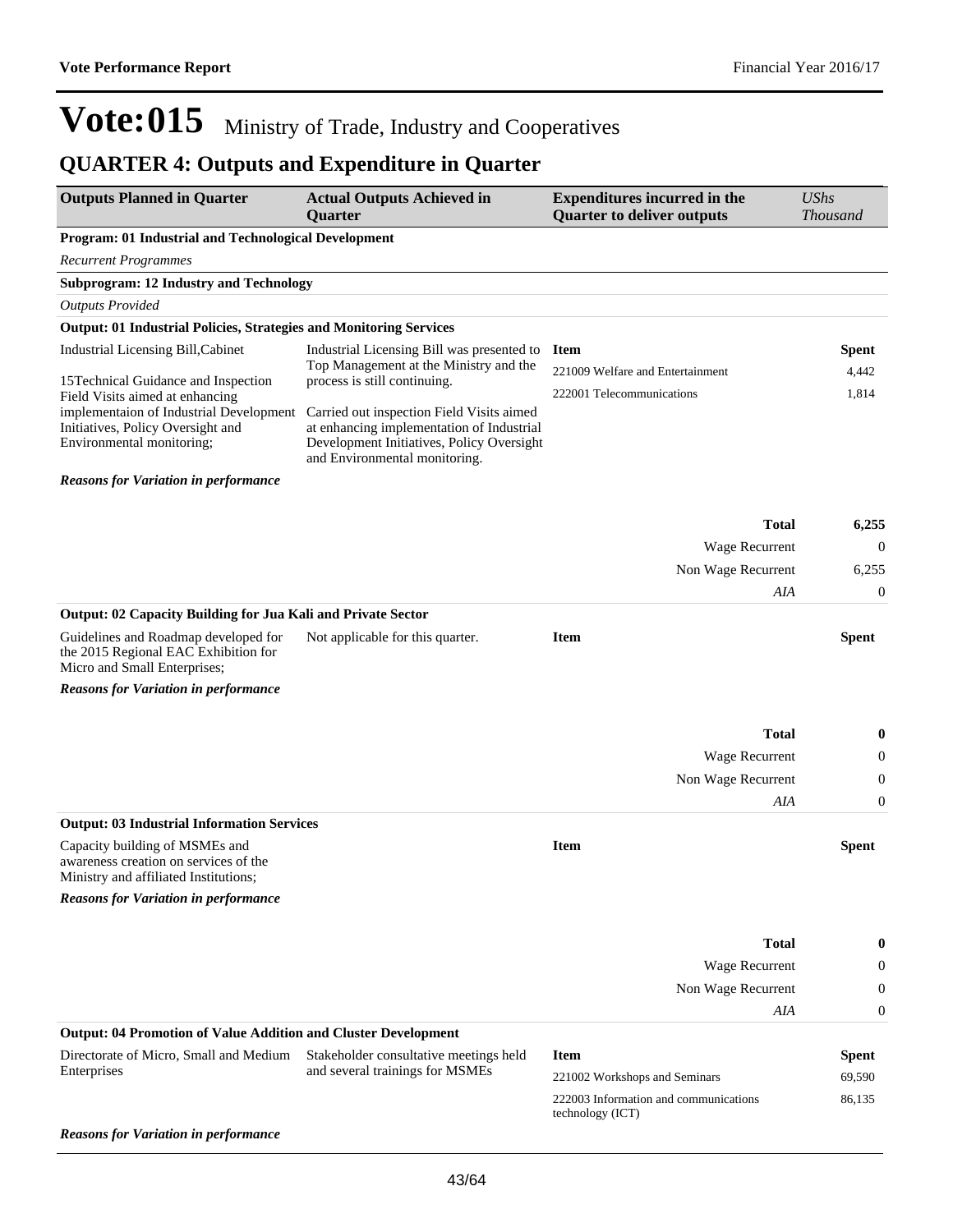## **QUARTER 4: Outputs and Expenditure in Quarter**

| <b>Outputs Planned in Quarter</b>                                                                                                            | <b>Actual Outputs Achieved in</b><br>Quarter                                                                                                                                                                                                                                                     | <b>Expenditures incurred in the</b><br><b>Quarter to deliver outputs</b> | <b>UShs</b><br><b>Thousand</b> |
|----------------------------------------------------------------------------------------------------------------------------------------------|--------------------------------------------------------------------------------------------------------------------------------------------------------------------------------------------------------------------------------------------------------------------------------------------------|--------------------------------------------------------------------------|--------------------------------|
|                                                                                                                                              |                                                                                                                                                                                                                                                                                                  | Total                                                                    | 155,725                        |
|                                                                                                                                              |                                                                                                                                                                                                                                                                                                  | <b>Wage Recurrent</b>                                                    | 0                              |
|                                                                                                                                              |                                                                                                                                                                                                                                                                                                  | Non Wage Recurrent                                                       | 155,725                        |
|                                                                                                                                              |                                                                                                                                                                                                                                                                                                  | AIA                                                                      | 0                              |
| <b>Outputs Funded</b>                                                                                                                        |                                                                                                                                                                                                                                                                                                  |                                                                          |                                |
| <b>Output: 51 Management Training and Advisory Services (MTAC)</b>                                                                           |                                                                                                                                                                                                                                                                                                  |                                                                          |                                |
| Engagement of the council on matters<br>pertaining to MTAC's growth;<br>2. Development of internal audit<br>strategies and audit executions; | 286 Students registered on Certificate and Item<br>Diploma courses for March 2017 Intake,<br>205 Students admitted for Diploma and<br>Certificate Courses for Weekend 2017<br>Intake.                                                                                                            |                                                                          | <b>Spent</b>                   |
| 3. Comprehensive risk management<br>ensure risk effectiveness;<br>4. Provision of                                                            | On Teaching and conducting<br>framework developed and implemented to Examinations, A total of 1758 hours were<br>allocated to students facilitation for the<br>period 3months; Conducted exams for all<br>continuing students (1947).                                                            |                                                                          |                                |
|                                                                                                                                              | On Marketing Drives; Exhibition at<br>Lugazi Mixed School Naalya Career's<br>Day where institutions of higher learning<br>were showcased; Advertising , electronic<br>and print media (On radio On FM 90,<br>Akabiizi, Radion West, Faith FM<br>Mbale, Star TV, KFM Iganga and Luo<br>FM, Pader. |                                                                          |                                |
|                                                                                                                                              | 423 Registered at the main campus and<br>390 Registered at outreach centres while<br>453 transcripts/certificates and<br>testimonials were produced and Issued to<br>students. 525 Students are being<br>supervised.                                                                             |                                                                          |                                |
|                                                                                                                                              | On Skills and Performance Improvement<br>Short courses; The following short courses<br>were conducted on open arrangement:<br>Computerized Accounting 8 participants,<br>CCA 32 participants and Managing<br>Security at the work place (BOU) 14<br>participants.                                |                                                                          |                                |
| <b>Reasons for Variation in performance</b>                                                                                                  |                                                                                                                                                                                                                                                                                                  |                                                                          |                                |
|                                                                                                                                              |                                                                                                                                                                                                                                                                                                  |                                                                          |                                |
|                                                                                                                                              |                                                                                                                                                                                                                                                                                                  | <b>Total</b>                                                             | 0                              |

| Total              |                   |
|--------------------|-------------------|
| Wage Recurrent     | $\mathbf{\Omega}$ |
| Non Wage Recurrent | $\mathbf{\Omega}$ |
| A I A              |                   |

**Output: 52 Commercial and Economic Infrastructure Development (UDC)**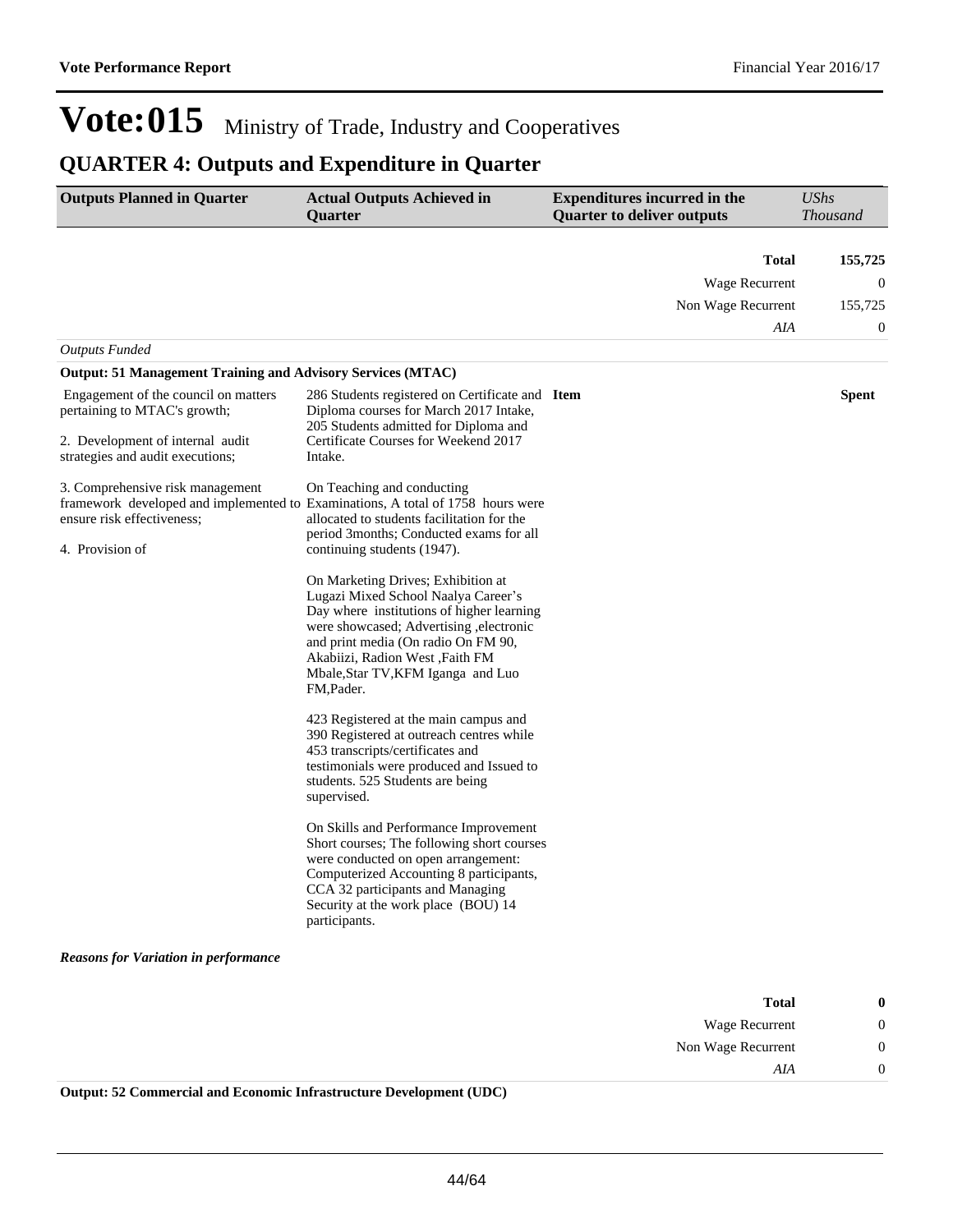### **QUARTER 4: Outputs and Expenditure in Quarter**

| <b>Outputs Planned in Quarter</b>                | <b>Actual Outputs Achieved in</b><br><b>Ouarter</b>                                         | <b>Expenditures incurred in the</b><br><b>Quarter to deliver outputs</b> | <b>UShs</b><br><i>Thousand</i> |
|--------------------------------------------------|---------------------------------------------------------------------------------------------|--------------------------------------------------------------------------|--------------------------------|
| Business Reviews and due diligence               | Uganda Development Corporation:                                                             | <b>Item</b>                                                              | <b>Spent</b>                   |
| reports produced;                                | <b>Quarterly Financial Statements produced;</b><br>Salaries and allowances paid; Operations | 264101 Contributions to Autonomous<br>Institutions                       | 70,000                         |
| Viable Projects Identified:                      | Support (rent, utilities, security, equipment<br>maintenance etc) and administrative        | 264102 Contributions to Autonomous<br>Institutions (Wage Subventions)    | 230,000                        |
| Monitoring reports for unfunded projects;        | services (welfare, fuel & lubricants,<br>vehicle maintenance etc) provided;                 |                                                                          |                                |
| <b>Ouarterly and Annual Financial Reports;</b>   | Subscriptions were made, Firewall licence<br>renewed and paid for Internet Services.        |                                                                          |                                |
| Staff salaries, allowances and benefits<br>paid; |                                                                                             |                                                                          |                                |
| Staff capacity built and enhanced;               |                                                                                             |                                                                          |                                |

#### Publi

*Reasons for Variation in performance*

|                             | <b>Total</b>                  | 300,000        |
|-----------------------------|-------------------------------|----------------|
|                             | <b>Wage Recurrent</b>         | $\overline{0}$ |
|                             | Non Wage Recurrent            | 300,000        |
|                             | AIA                           | $\overline{0}$ |
|                             | <b>Total For SubProgramme</b> | 461,980        |
|                             | Wage Recurrent                | $\overline{0}$ |
|                             | Non Wage Recurrent            | 461,980        |
|                             | AIA                           | $\theta$       |
| <b>Development Projects</b> |                               |                |

**Project: 1111 Soroti Fruit Factory**

*Capital Purchases*

**Output: 77 Purchase of Specialised Machinery & Equipment**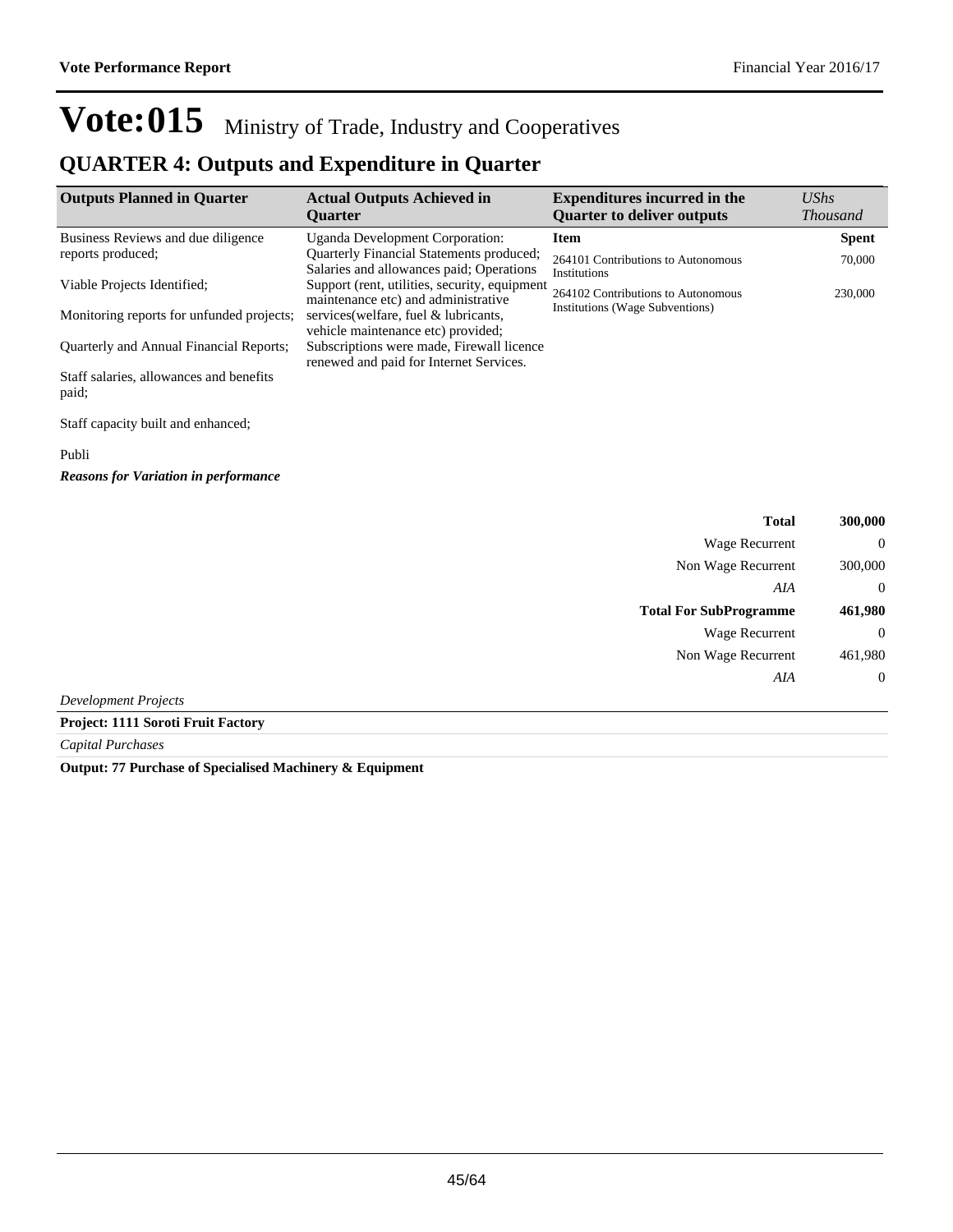## **QUARTER 4: Outputs and Expenditure in Quarter**

| <b>Outputs Planned in Quarter</b>                                               | <b>Actual Outputs Achieved in</b><br><b>Ouarter</b>                            | <b>Expenditures incurred in the</b><br><b>Quarter to deliver outputs</b> | UShs<br><b>Thousand</b> |
|---------------------------------------------------------------------------------|--------------------------------------------------------------------------------|--------------------------------------------------------------------------|-------------------------|
| UDC Value Addition Projects for Tea in                                          | A review of the TORs that had been                                             | <b>Item</b>                                                              | <b>Spent</b>            |
| Kabale and Kisoro                                                               | provided to bidders was undertaken to<br>eliminate the design for methane and  | 312202 Machinery and Equipment                                           | 1,200,000               |
| (Awaiting own project code):                                                    | equipment which had been part of the<br>previous TORs. A fresh procurement has |                                                                          |                         |
| Formation and facilitation of a multi                                           | commence.                                                                      |                                                                          |                         |
| sectoral technical working group                                                | Four (4) staff were trained in Human                                           |                                                                          |                         |
| (taskforce);                                                                    | resource, Effective Records Management                                         |                                                                          |                         |
|                                                                                 | skills, legal contracts in Public, Private                                     |                                                                          |                         |
| Empowerment of the key players along                                            | partnerships and; office Administration                                        |                                                                          |                         |
| the sector specific agro-industry value chai and Business methods to be able to |                                                                                |                                                                          |                         |
|                                                                                 | enhance their skills.                                                          |                                                                          |                         |
|                                                                                 | Ready to drink juice products were                                             |                                                                          |                         |
|                                                                                 | developed that suit the customers' tastes,<br>color.                           |                                                                          |                         |
|                                                                                 | An assessment was carried out to ascertain                                     |                                                                          |                         |
|                                                                                 | the extent to which the defects have been                                      |                                                                          |                         |
|                                                                                 | rectified and only a small percentage of                                       |                                                                          |                         |
|                                                                                 | the defects had been rectified. However                                        |                                                                          |                         |
|                                                                                 | more defects arose eg more cracks in the                                       |                                                                          |                         |
|                                                                                 | factory ceilings, leakages in the ceiling,                                     |                                                                          |                         |
|                                                                                 | uneven drainage gradient at the fruit                                          |                                                                          |                         |
|                                                                                 | receiving area.                                                                |                                                                          |                         |

#### *Reasons for Variation in performance*

|                                                                |                                                                                                                                                                                                                                                                                                                                                                                                                                                                                 | <b>Total</b><br><b>GoU</b> Development                         | 1,200,000<br>1,200,000 |
|----------------------------------------------------------------|---------------------------------------------------------------------------------------------------------------------------------------------------------------------------------------------------------------------------------------------------------------------------------------------------------------------------------------------------------------------------------------------------------------------------------------------------------------------------------|----------------------------------------------------------------|------------------------|
|                                                                |                                                                                                                                                                                                                                                                                                                                                                                                                                                                                 | <b>External Financing</b>                                      | $\boldsymbol{0}$       |
|                                                                |                                                                                                                                                                                                                                                                                                                                                                                                                                                                                 | AIA                                                            | $\mathbf 0$            |
| <b>Output: 80 Construction of Common Industrial Facilities</b> |                                                                                                                                                                                                                                                                                                                                                                                                                                                                                 |                                                                |                        |
| Project progress reports produced;                             | Server was supplied and the procurement                                                                                                                                                                                                                                                                                                                                                                                                                                         | <b>Item</b>                                                    | Spent                  |
| Soroti fruit factory publicized;                               | process for fixed lines is on-going,<br>Furniture for the factory was procured                                                                                                                                                                                                                                                                                                                                                                                                  | 281504 Monitoring, Supervision & Appraisal<br>of capital works | 180,098                |
| benchmarking reports produced;                                 | except the lockers for the workers, water<br>line has been constructed from the                                                                                                                                                                                                                                                                                                                                                                                                 | 312104 Other Structures                                        | 500,000                |
|                                                                | borehole to the pump house, Contract was                                                                                                                                                                                                                                                                                                                                                                                                                                        | 312203 Furniture & Fixtures                                    | 7,800                  |
| project Administrative expense;                                | signed between UDC and Rock Trust<br>contractors (U) Ltd for carry out earthing<br>and substation upgrade and 80% of the                                                                                                                                                                                                                                                                                                                                                        | 312213 ICT Equipment                                           | 19,800                 |
| factory operations commenced                                   | works had been completed; Blink logistics<br>Ltd was contracted to clear machinery and<br>equipment for the factory; Complete the<br>Terms of Reference for the design and<br>build of the solid waste facility.<br>Saracen security group was contracted to<br>provide security services at the factory.<br>Maintenance and electrical tools for the<br>factory were supplied. Best Evaluated<br>Bidder was identified (Keiba Ltd) and the<br>best Evaluated notice published. |                                                                |                        |

#### *Reasons for Variation in performance*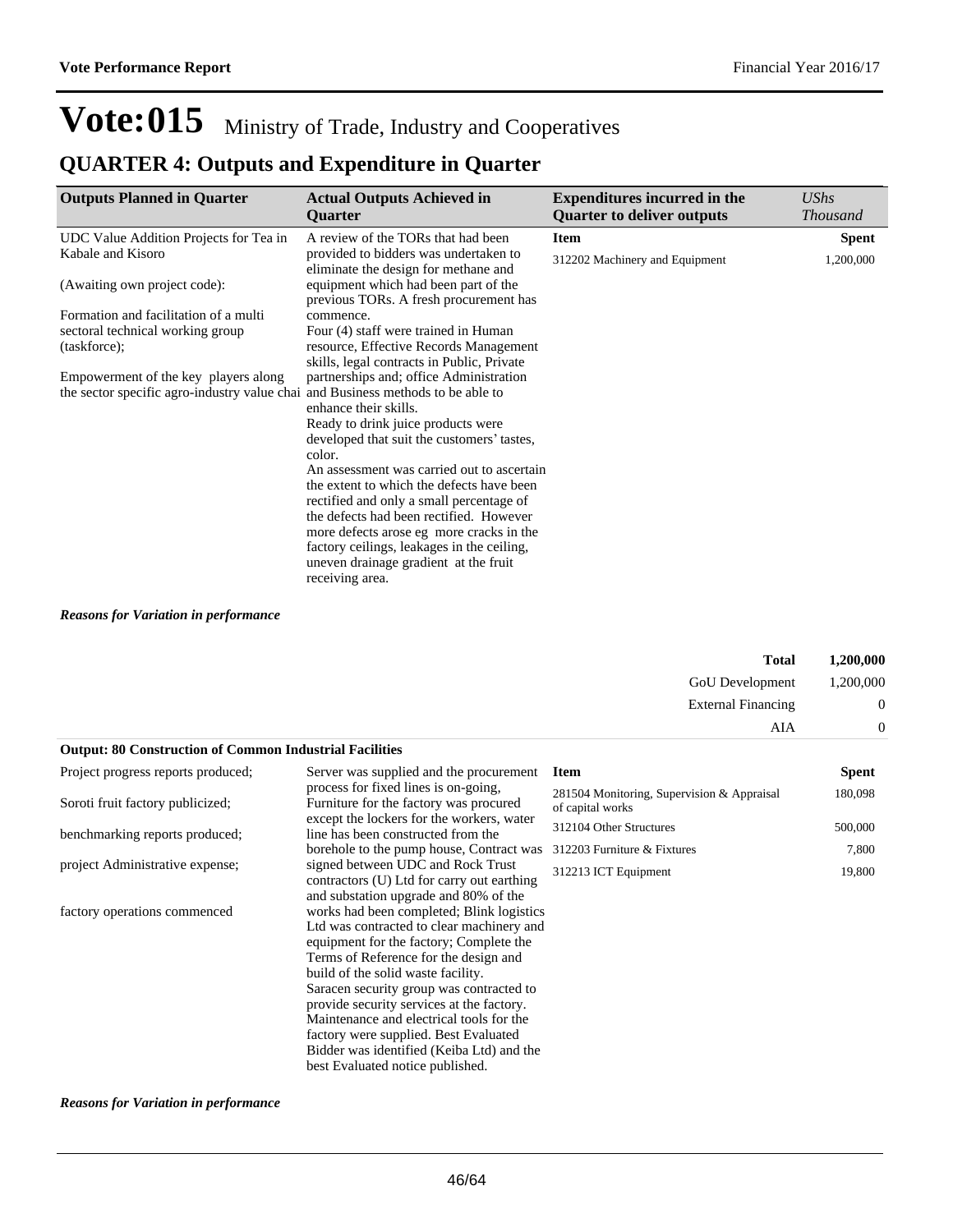## **QUARTER 4: Outputs and Expenditure in Quarter**

| <b>Outputs Planned in Quarter</b>                                                                                                | <b>Actual Outputs Achieved in</b><br>Quarter | <b>Expenditures incurred in the</b><br><b>Quarter to deliver outputs</b> | <b>UShs</b><br><b>Thousand</b> |
|----------------------------------------------------------------------------------------------------------------------------------|----------------------------------------------|--------------------------------------------------------------------------|--------------------------------|
|                                                                                                                                  |                                              | <b>Total</b>                                                             | 707,698                        |
|                                                                                                                                  |                                              | GoU Development                                                          | 707,698                        |
|                                                                                                                                  |                                              | <b>External Financing</b>                                                | $\boldsymbol{0}$               |
|                                                                                                                                  |                                              | AIA                                                                      | $\boldsymbol{0}$               |
|                                                                                                                                  |                                              | <b>Total For SubProgramme</b>                                            | 1,907,698                      |
|                                                                                                                                  |                                              | GoU Development                                                          | 1,907,698                      |
|                                                                                                                                  |                                              | <b>External Financing</b>                                                | $\boldsymbol{0}$               |
|                                                                                                                                  |                                              | AIA                                                                      | $\boldsymbol{0}$               |
| <b>Development Projects</b>                                                                                                      |                                              |                                                                          |                                |
| Project: 1164 One Village One Product Programme                                                                                  |                                              |                                                                          |                                |
| <b>Outputs Provided</b>                                                                                                          |                                              |                                                                          |                                |
| <b>Output: 01 Industrial Policies, Strategies and Monitoring Services</b>                                                        |                                              |                                                                          |                                |
| Efficient and Effective implementation of N/A<br>the Programme;                                                                  |                                              | <b>Item</b>                                                              | <b>Spent</b>                   |
| 4 Action Plans for improved<br>implementation of the OVOP program<br>developed and shared with key<br>stakeholders by June 2016; |                                              |                                                                          |                                |
| <b>Reasons for Variation in performance</b>                                                                                      |                                              |                                                                          |                                |
|                                                                                                                                  |                                              |                                                                          |                                |
|                                                                                                                                  |                                              | <b>Total</b>                                                             | $\bf{0}$                       |
|                                                                                                                                  |                                              | GoU Development                                                          | $\boldsymbol{0}$               |
|                                                                                                                                  |                                              | <b>External Financing</b>                                                | $\boldsymbol{0}$               |
|                                                                                                                                  |                                              | AIA                                                                      | $\mathbf{0}$                   |
| Output: 02 Capacity Building for Jua Kali and Private Sector                                                                     |                                              |                                                                          |                                |
| 40 OVOP Program beneficiaries from 2<br>model model enterprises trained by June<br>2015                                          | N/A                                          | <b>Item</b>                                                              | <b>Spent</b>                   |
| <b>Reasons for Variation in performance</b>                                                                                      |                                              |                                                                          |                                |
|                                                                                                                                  |                                              | <b>Total</b>                                                             | $\boldsymbol{0}$               |
|                                                                                                                                  |                                              | GoU Development                                                          | $\mathbf{0}$                   |
|                                                                                                                                  |                                              | <b>External Financing</b>                                                | $\mathbf{0}$                   |
|                                                                                                                                  |                                              | AIA                                                                      | $\mathbf{0}$                   |
| <b>Output: 04 Promotion of Value Addition and Cluster Development</b>                                                            |                                              |                                                                          |                                |
| 4 Operational Cooperatives selected for                                                                                          | N/A                                          | <b>Item</b>                                                              | <b>Spent</b>                   |
| technical support by March 2016 (4<br>cooperatives per region);                                                                  |                                              | 225001 Consultancy Services- Short term                                  | 8,677                          |
| Products from 2 OVOP Model<br>Cooperatives Certified by June 2016;                                                               |                                              |                                                                          |                                |
| <b>Reasons for Variation in performance</b>                                                                                      |                                              |                                                                          |                                |
|                                                                                                                                  |                                              |                                                                          |                                |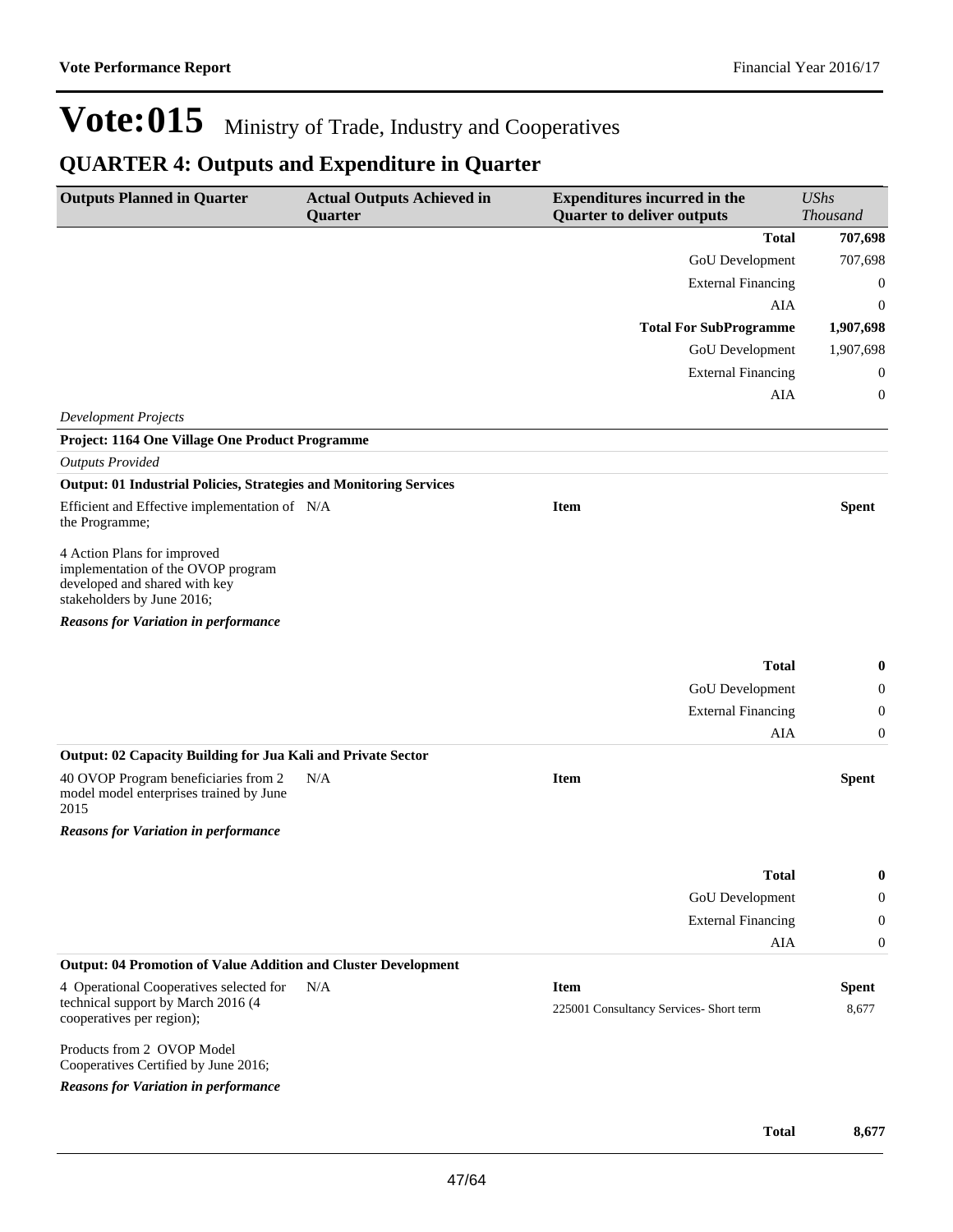## **QUARTER 4: Outputs and Expenditure in Quarter**

| <b>Outputs Planned in Quarter</b>                                     | <b>Actual Outputs Achieved in</b><br><b>Quarter</b>                                                                                                                 | <b>Expenditures incurred in the</b><br><b>Quarter to deliver outputs</b> | <b>UShs</b><br><b>Thousand</b> |
|-----------------------------------------------------------------------|---------------------------------------------------------------------------------------------------------------------------------------------------------------------|--------------------------------------------------------------------------|--------------------------------|
|                                                                       |                                                                                                                                                                     | GoU Development                                                          | 8,677                          |
|                                                                       |                                                                                                                                                                     | <b>External Financing</b>                                                | $\boldsymbol{0}$               |
|                                                                       |                                                                                                                                                                     | AIA                                                                      | $\boldsymbol{0}$               |
| Capital Purchases                                                     |                                                                                                                                                                     |                                                                          |                                |
| <b>Output: 80 Construction of Common Industrial Facilities</b>        |                                                                                                                                                                     |                                                                          |                                |
| 4 unctional Model Processing Facilities                               | N/A                                                                                                                                                                 | <b>Item</b>                                                              | <b>Spent</b>                   |
| established by June 2016                                              |                                                                                                                                                                     | 281504 Monitoring, Supervision & Appraisal<br>of capital works           | 8,393                          |
| <b>Reasons for Variation in performance</b>                           |                                                                                                                                                                     |                                                                          |                                |
|                                                                       |                                                                                                                                                                     | <b>Total</b>                                                             | 8,393                          |
|                                                                       |                                                                                                                                                                     | GoU Development                                                          | 8,393                          |
|                                                                       |                                                                                                                                                                     | <b>External Financing</b>                                                | $\boldsymbol{0}$               |
|                                                                       |                                                                                                                                                                     | AIA                                                                      | $\boldsymbol{0}$               |
|                                                                       |                                                                                                                                                                     | <b>Total For SubProgramme</b>                                            | 17,070                         |
|                                                                       |                                                                                                                                                                     | GoU Development                                                          | 17,070                         |
|                                                                       |                                                                                                                                                                     | <b>External Financing</b>                                                | $\boldsymbol{0}$               |
|                                                                       |                                                                                                                                                                     | AIA                                                                      | $\boldsymbol{0}$               |
| <b>Development Projects</b>                                           |                                                                                                                                                                     |                                                                          |                                |
| Project: 1250 Support to Innovation - EV Car Project                  |                                                                                                                                                                     |                                                                          |                                |
| <b>Outputs Provided</b>                                               |                                                                                                                                                                     |                                                                          |                                |
| <b>Output: 04 Promotion of Value Addition and Cluster Development</b> |                                                                                                                                                                     |                                                                          |                                |
|                                                                       | The statement of requirements for the                                                                                                                               | <b>Item</b>                                                              | Spent                          |
| Kiira EV SMACK<br>(Development and Validation of                      | connection of the Kiira Motors vehicle<br>Plant site at the Jinja Industrial and                                                                                    | 221001 Advertising and Public Relations                                  | 50,000                         |
| Production Intent) Centre for Research in                             | Business Park to the Municipal Water                                                                                                                                | 221002 Workshops and Seminars                                            | 30,000                         |
| <b>Transportation Technologies</b>                                    | Supply System has been developed and<br>procurement initiated.                                                                                                      | 221003 Staff Training                                                    | 200,000                        |
| Kayoola Bus                                                           |                                                                                                                                                                     | 221004 Recruitment Expenses                                              | 1,000,000                      |
| (Integration of Hybrid Technology &<br>Feasibility Engineering)       | The statement of requirements for design<br>and install the 33KV power line                                                                                         | 227001 Travel inland                                                     | 30,000                         |
| Centre for Research in Transportation<br>Technologies CRTT            | connection of the KMC plant site to the<br>National power grid along with the<br>installation of the 500KVA transformer<br>were developed and procurement initiated | 227002 Travel abroad                                                     | 30,000                         |
|                                                                       | KMC Back-bone route survey was<br>completed (along A109, 2miles from Jinja<br>town round about along Jinja Tororo<br>highway).                                      |                                                                          |                                |
|                                                                       | Draft Joint Memorandum of<br>Understanding among KMC, CHTC and<br>CYTS was submitted to Solicitor General<br>for clearance.                                         |                                                                          |                                |
|                                                                       | A Delegation of Prospective OEM &<br>Financing Partners CHTC, CYTS was<br>hosted and formally introduced to UDC,                                                    |                                                                          |                                |

MOFPED and MTIC.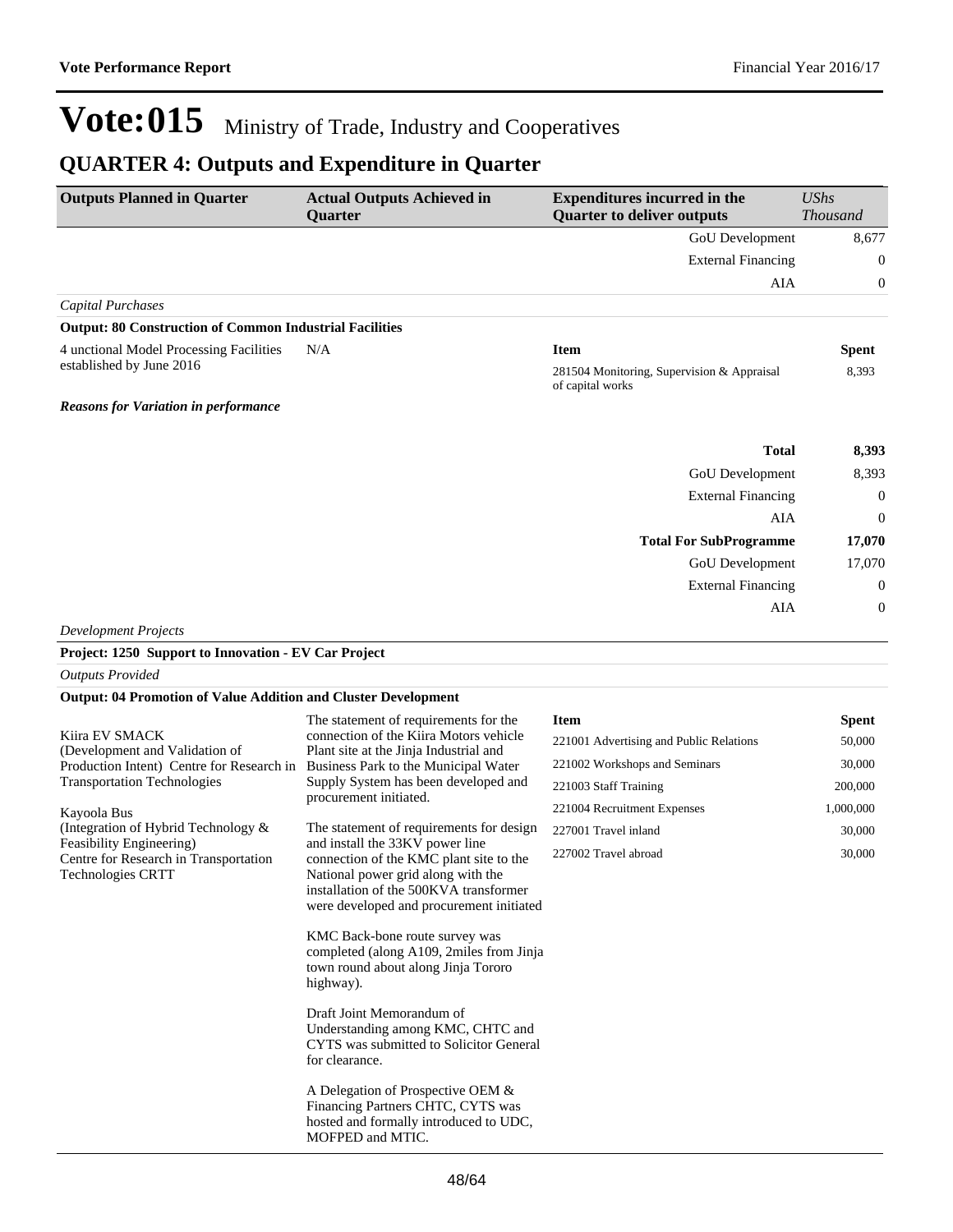## Vote: 015 Ministry of Trade, Industry and Cooperatives **QUARTER 4: Outputs and Expenditure in Quarter**

Concept paper for Tyre Assembly in Uganda was developed.

A consultative Seminar was held with a delegation from Tata Motors Limited. Redesign of the Kiira Motors Corporation Website was completed

Gap Analysis for the KMC Human Resource Hand Book was completed

In-house Development of the Document Management System, HRM Systems and KMC organizational Handbook (Work in Progress)

Tool for KMC Staff Performance Appraisal was developed. Tests for systems re-integration of the Kiira EV SMACK are on-going

CNN Edition International through the Marketplace Africa segment profiled the Kayoola Solar Bus

KMC was visited by the advisor to Bureau of Deputy Chairperson of AU Commission, Bridgestone Middle East & Africa (MEA) officials

One (1) interview was conducted with Take5 Production, an audio-visual production agency

#### *Reasons for Variation in performance*

| <b>Total</b>                  | 1,340,000      |
|-------------------------------|----------------|
| GoU Development               | 1,340,000      |
| <b>External Financing</b>     | $\overline{0}$ |
| AIA                           | $\overline{0}$ |
| <b>Total For SubProgramme</b> | 1,340,000      |
| GoU Development               | 1,340,000      |
| <b>External Financing</b>     | $\overline{0}$ |
| AIA                           | $\overline{0}$ |

#### **Program: 02 Cooperative Development**

*Recurrent Programmes*

#### **Subprogram: 13 Cooperatives Development**

*Outputs Provided*

#### **Output: 01 Cooperative Policies, Strategies and Monitoring services**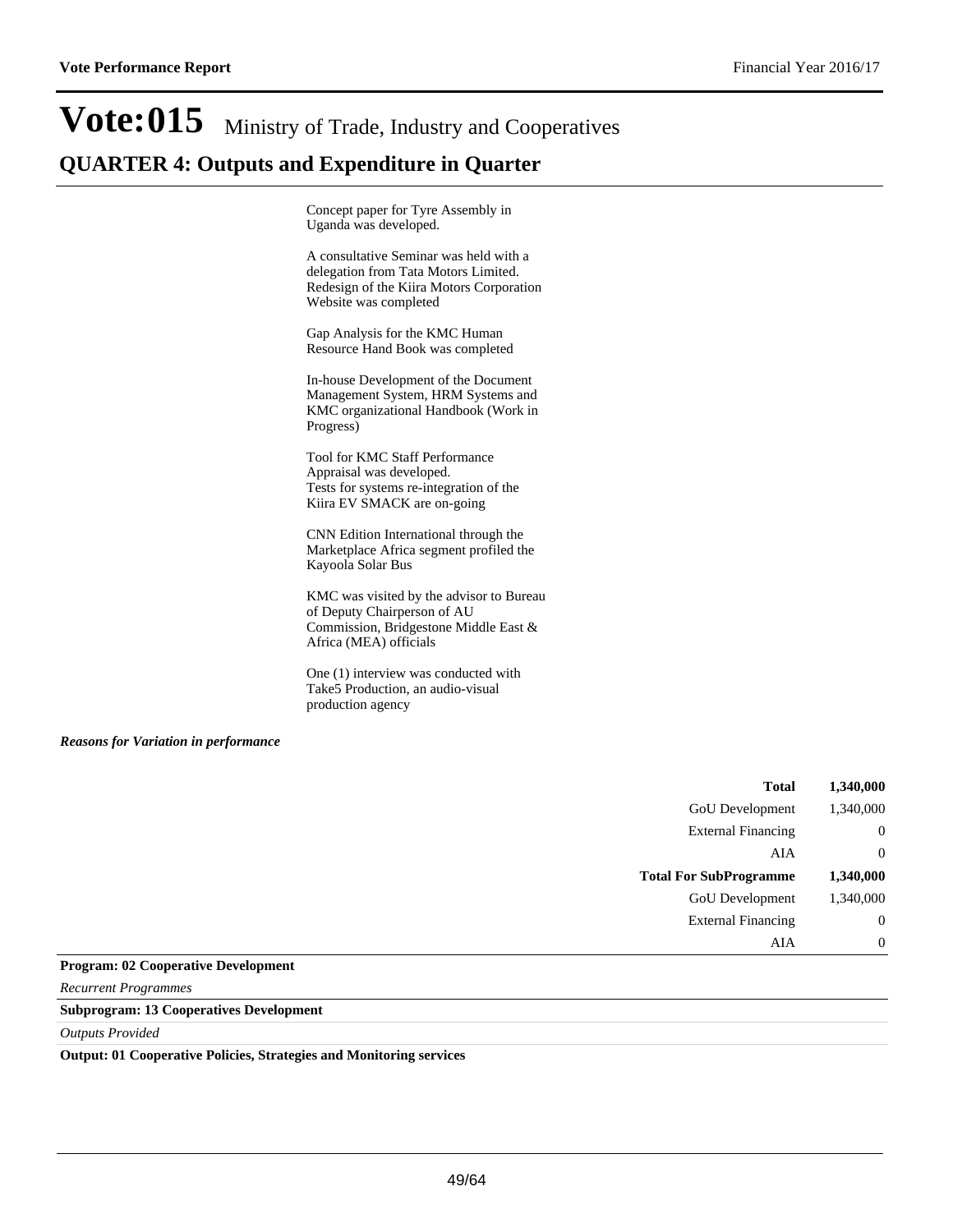Wage Recurrent 0 Non Wage Recurrent 554

## Vote:015 Ministry of Trade, Industry and Cooperatives

## **QUARTER 4: Outputs and Expenditure in Quarter**

| <b>Outputs Planned in Quarter</b>                                                                                       | <b>Actual Outputs Achieved in</b>                                                                                                                                                                                                                                                                                                                                                                                                                                                 | <b>Expenditures incurred in the</b>                        | <b>UShs</b>        |
|-------------------------------------------------------------------------------------------------------------------------|-----------------------------------------------------------------------------------------------------------------------------------------------------------------------------------------------------------------------------------------------------------------------------------------------------------------------------------------------------------------------------------------------------------------------------------------------------------------------------------|------------------------------------------------------------|--------------------|
|                                                                                                                         | Quarter                                                                                                                                                                                                                                                                                                                                                                                                                                                                           | <b>Quarter to deliver outputs</b>                          | <b>Thousand</b>    |
|                                                                                                                         | Cooperative Societies Act is before the                                                                                                                                                                                                                                                                                                                                                                                                                                           | <b>Item</b>                                                | <b>Spent</b>       |
|                                                                                                                         | Parliamentary Session Committee on<br>Tourism, Trade and Industry; Stakeholder<br>consultations are ongoing on the<br><b>Agricultural Produce Marketing</b><br>Regulatory Bill; Cabinet Memo on the<br>transfer of Uganda Cooperative College<br>and other Cooperative training institutions<br>from the Ministry of Education and Sports<br>to the Ministry of Trade, Industry and<br>Cooperatives to offer professional<br>education was resubmitted to Cabinet<br>Secretariat. | 221002 Workshops and Seminars                              | 1,164              |
|                                                                                                                         |                                                                                                                                                                                                                                                                                                                                                                                                                                                                                   | 221009 Welfare and Entertainment                           | 3,643              |
| <b>Reasons for Variation in performance</b>                                                                             |                                                                                                                                                                                                                                                                                                                                                                                                                                                                                   |                                                            |                    |
|                                                                                                                         |                                                                                                                                                                                                                                                                                                                                                                                                                                                                                   | <b>Total</b>                                               | 4,807              |
|                                                                                                                         |                                                                                                                                                                                                                                                                                                                                                                                                                                                                                   | Wage Recurrent                                             | $\mathbf 0$        |
|                                                                                                                         |                                                                                                                                                                                                                                                                                                                                                                                                                                                                                   | Non Wage Recurrent                                         | 4,807              |
|                                                                                                                         |                                                                                                                                                                                                                                                                                                                                                                                                                                                                                   | AIA                                                        | $\mathbf 0$        |
| <b>Output: 02 Cooperatives Establishment and Management</b>                                                             |                                                                                                                                                                                                                                                                                                                                                                                                                                                                                   |                                                            |                    |
| 250 Cooperative Societies supervised to                                                                                 | Cooperative Societies supervised to ensure Item<br>compliance to the Cooperatives Law and                                                                                                                                                                                                                                                                                                                                                                                         |                                                            | <b>Spent</b>       |
| ensure compliance to Cooperative Law;<br>7 Cooperatives audited to ensure proper<br>financial ability<br>and reporting; | Regulations; 3 cooperatives inspected to<br>ensure compliance and proper<br>management and governance; 3<br>Cooperatives audited to ensure proper<br>financial ability and reporting.                                                                                                                                                                                                                                                                                             | 227001 Travel inland<br>282104 Compensation to 3rd Parties | 8,435<br>2,000,000 |
| 6Cooperatives inspected to ensure proper<br>management and governance by the<br>leaders                                 |                                                                                                                                                                                                                                                                                                                                                                                                                                                                                   |                                                            |                    |
| 2 investigation                                                                                                         |                                                                                                                                                                                                                                                                                                                                                                                                                                                                                   |                                                            |                    |
| <b>Reasons for Variation in performance</b>                                                                             |                                                                                                                                                                                                                                                                                                                                                                                                                                                                                   |                                                            |                    |
|                                                                                                                         |                                                                                                                                                                                                                                                                                                                                                                                                                                                                                   | <b>Total</b>                                               | 2,008,435          |
|                                                                                                                         |                                                                                                                                                                                                                                                                                                                                                                                                                                                                                   | Wage Recurrent                                             | $\boldsymbol{0}$   |
|                                                                                                                         |                                                                                                                                                                                                                                                                                                                                                                                                                                                                                   | Non Wage Recurrent                                         | 2,008,435          |
|                                                                                                                         |                                                                                                                                                                                                                                                                                                                                                                                                                                                                                   | AIA                                                        | $\boldsymbol{0}$   |
| <b>Output: 03 Cooperatives Skill Development and Awareness Creation</b>                                                 |                                                                                                                                                                                                                                                                                                                                                                                                                                                                                   |                                                            |                    |
| <b>International Cooperative Day Nationally</b>                                                                         | Training sessions on Cooperatives                                                                                                                                                                                                                                                                                                                                                                                                                                                 | <b>Item</b>                                                | <b>Spent</b>       |
| commemorated;                                                                                                           | Governance, and Leadership were<br>conducted.                                                                                                                                                                                                                                                                                                                                                                                                                                     | 221002 Workshops and Seminars                              | 554                |
| <b>Reasons for Variation in performance</b>                                                                             |                                                                                                                                                                                                                                                                                                                                                                                                                                                                                   |                                                            |                    |
|                                                                                                                         |                                                                                                                                                                                                                                                                                                                                                                                                                                                                                   |                                                            |                    |
|                                                                                                                         |                                                                                                                                                                                                                                                                                                                                                                                                                                                                                   | <b>Total</b>                                               | 554                |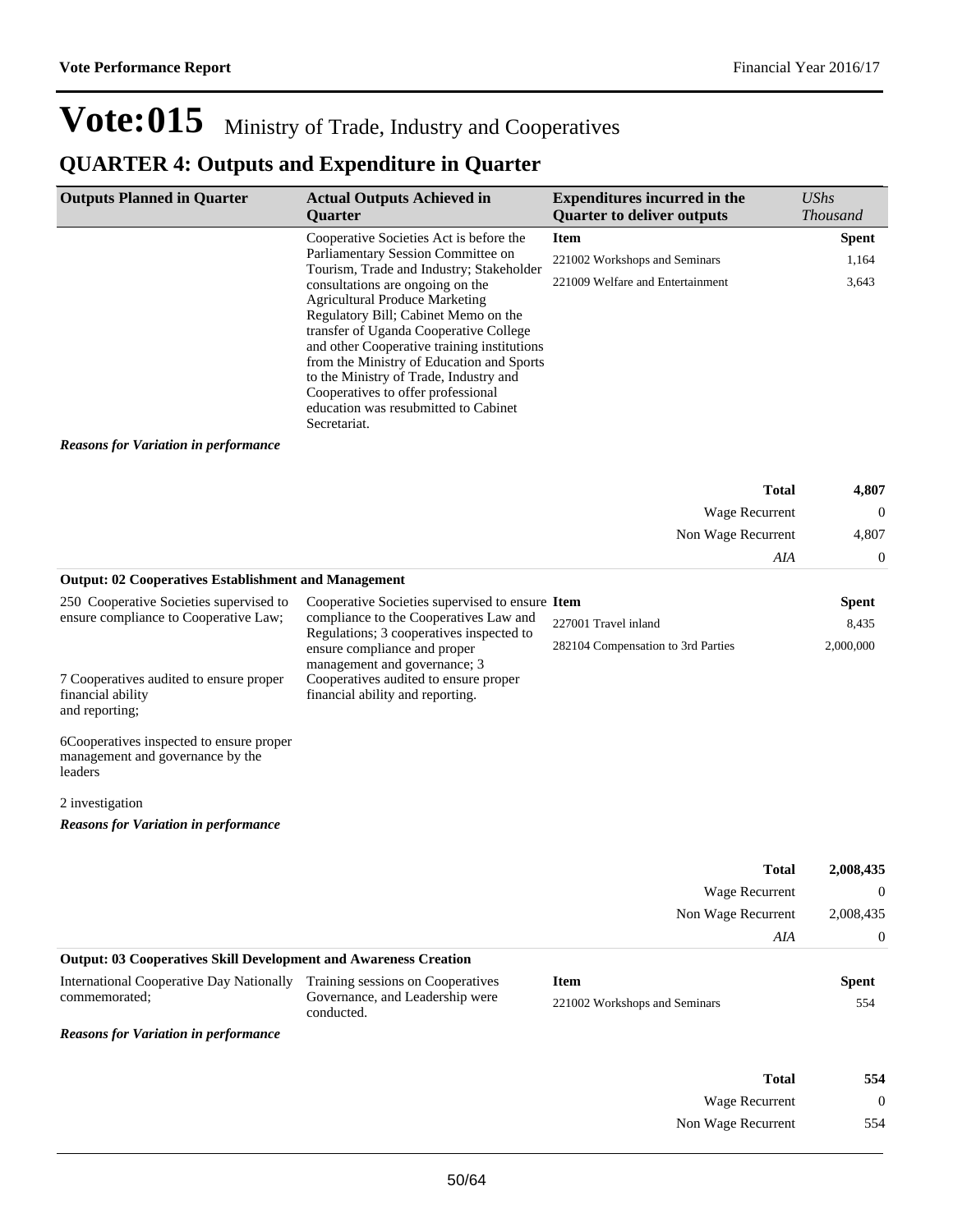### **QUARTER 4: Outputs and Expenditure in Quarter**

| <b>Outputs Planned in Quarter</b>                                                                                                                                                                                                                                                                                       | <b>Actual Outputs Achieved in</b><br><b>Ouarter</b>                                                                                                                                                                                                                                                                                                                                                                                                                                                                                                                                                                                                                                                                                                                                                                                                                                                                         | <b>Expenditures incurred in the</b><br><b>Quarter to deliver outputs</b>             | <b>UShs</b> | <b>Thousand</b>        |
|-------------------------------------------------------------------------------------------------------------------------------------------------------------------------------------------------------------------------------------------------------------------------------------------------------------------------|-----------------------------------------------------------------------------------------------------------------------------------------------------------------------------------------------------------------------------------------------------------------------------------------------------------------------------------------------------------------------------------------------------------------------------------------------------------------------------------------------------------------------------------------------------------------------------------------------------------------------------------------------------------------------------------------------------------------------------------------------------------------------------------------------------------------------------------------------------------------------------------------------------------------------------|--------------------------------------------------------------------------------------|-------------|------------------------|
|                                                                                                                                                                                                                                                                                                                         |                                                                                                                                                                                                                                                                                                                                                                                                                                                                                                                                                                                                                                                                                                                                                                                                                                                                                                                             |                                                                                      | <b>AIA</b>  | 0                      |
| <b>Outputs Funded</b>                                                                                                                                                                                                                                                                                                   |                                                                                                                                                                                                                                                                                                                                                                                                                                                                                                                                                                                                                                                                                                                                                                                                                                                                                                                             |                                                                                      |             |                        |
| <b>Output: 51 Regulation of Warehouse Receipt System (UCE)</b>                                                                                                                                                                                                                                                          |                                                                                                                                                                                                                                                                                                                                                                                                                                                                                                                                                                                                                                                                                                                                                                                                                                                                                                                             |                                                                                      |             |                        |
| A. Facilitation of the Board of Directors<br>(9 members) to undertake oversight duties facilitated; UWRSA Staff salaries and<br>of the Authority;<br>B. Staff structure establishment for the<br>Authority;<br>C. Facilitation of Operational Costs,<br>Overheads and Utilities for the Authority;<br>D. Regulation and | UWRSA Board and Statutory meetings<br>other benefits were met/paid; Contracts<br>Committee met on the Terms of Reference<br>for the re-instatement of the Delivery<br>UWRSA Staff salaries and other benefits<br>were met/paid; Contracts Committee met<br>on the Terms of Reference for the re-<br>instatement of the Delivery Assurance<br>Mechanism and deferred procurement due<br>to lack of funds; A Board of Directors<br>meeting was held to provide oversight on<br>the Authority's operations.<br>Sensitisation workshops in the four (4)<br>regions were conducted in collaboration<br>with TMEA and TGCU on the UWRSA<br>Licensing Criteria as a Code of Conduct<br>for Private Sector Warehouse Operators.<br>Developed the Simplified Version of<br>Warehouse and Warehousing Standard for<br>Bagged Grains and Pulses in collaboration<br>with USAID Enabling Environment for<br>Agriculture Activity & UNBS | <b>Item</b><br>264102 Contributions to Autonomous<br>Institutions (Wage Subventions) |             | <b>Spent</b><br>13,475 |
| <b>Reasons for Variation in performance</b>                                                                                                                                                                                                                                                                             | Inspected 2 Storage facilities in<br>Collaboration with the Private sector thru<br>The Grain Council of Uganda.                                                                                                                                                                                                                                                                                                                                                                                                                                                                                                                                                                                                                                                                                                                                                                                                             |                                                                                      |             |                        |

| <b>Total</b>                  | 13,475         |
|-------------------------------|----------------|
| Wage Recurrent                | $\overline{0}$ |
| Non Wage Recurrent            | 13,475         |
| AIA                           | $\overline{0}$ |
| <b>Total For SubProgramme</b> | 2,027,271      |
| <b>Wage Recurrent</b>         | $\overline{0}$ |
| Non Wage Recurrent            | 2,027,271      |
| AIA                           | $\overline{0}$ |

#### **Program: 04 Trade Development**

*Recurrent Programmes*

**Subprogram: 07 External Trade**

#### *Outputs Provided*

**Output: 01 Trade Policies, Strategies and Monitoring Services**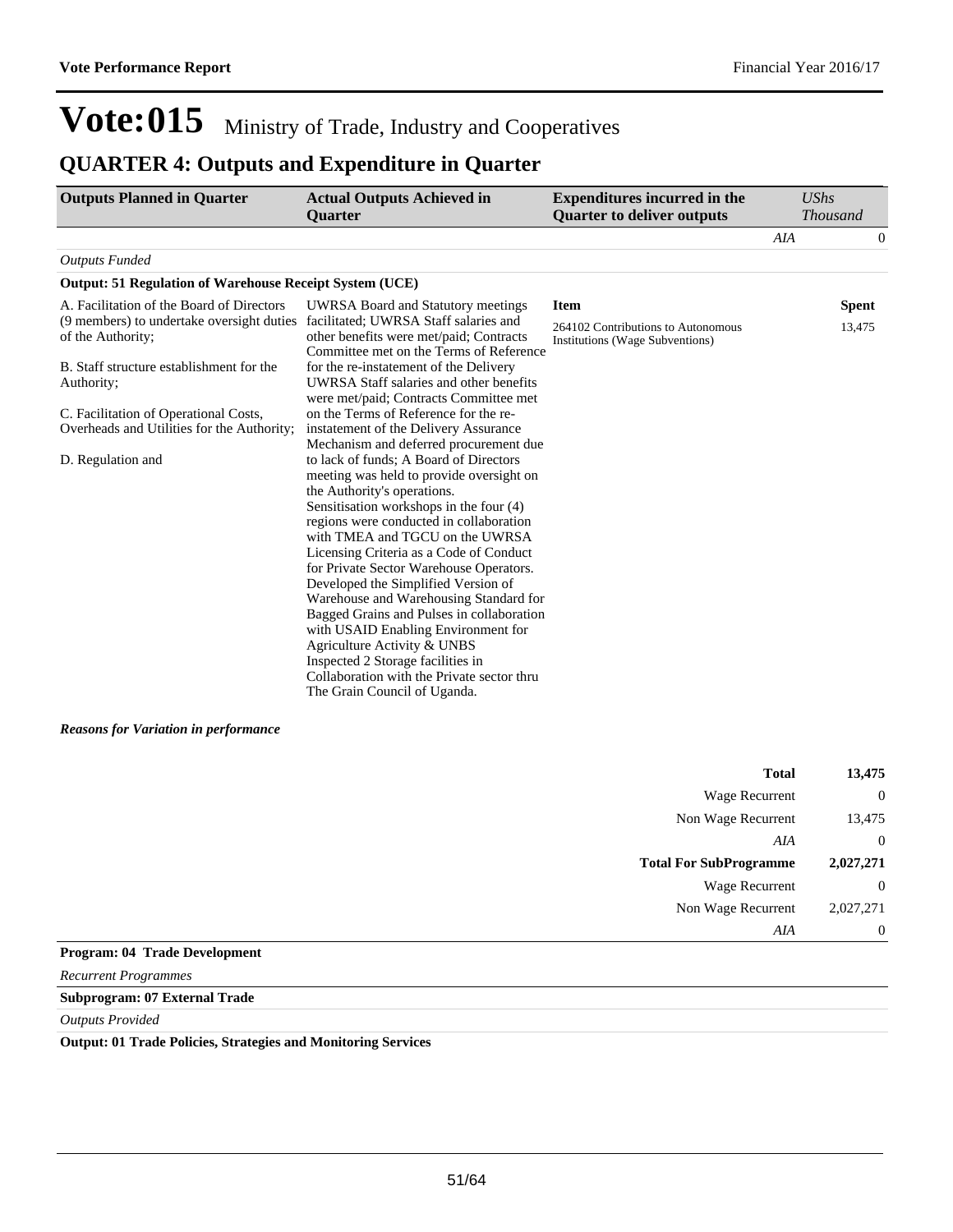## **QUARTER 4: Outputs and Expenditure in Quarter**

| <b>Outputs Planned in Quarter</b>                                              | <b>Actual Outputs Achieved in</b>                                                                                       | <b>Expenditures incurred in the</b>              | <b>UShs</b>                  |
|--------------------------------------------------------------------------------|-------------------------------------------------------------------------------------------------------------------------|--------------------------------------------------|------------------------------|
|                                                                                | Quarter<br>The National Tea policy and RIA have                                                                         | <b>Quarter to deliver outputs</b><br><b>Item</b> | Thousand                     |
|                                                                                | been presented to Top Management for                                                                                    | 211101 General Staff Salaries                    | <b>Spent</b><br>13,340       |
|                                                                                | comments.                                                                                                               | 211103 Allowances                                | 7,185                        |
|                                                                                | Cabinet number of the National policy on                                                                                | 221002 Workshops and Seminars                    | 13,265                       |
|                                                                                | Services Trade was issued and the policy                                                                                | 221009 Welfare and Entertainment                 | 4,038                        |
|                                                                                | awaits printing.                                                                                                        | 222001 Telecommunications                        | 2,243                        |
|                                                                                |                                                                                                                         | 227004 Fuel, Lubricants and Oils                 | 5,608                        |
|                                                                                |                                                                                                                         |                                                  |                              |
| <b>Reasons for Variation in performance</b>                                    |                                                                                                                         |                                                  |                              |
|                                                                                |                                                                                                                         | <b>Total</b>                                     | 45,679                       |
|                                                                                |                                                                                                                         | Wage Recurrent                                   | 13,340                       |
|                                                                                |                                                                                                                         | Non Wage Recurrent                               | 32,339                       |
|                                                                                |                                                                                                                         | AIA                                              | $\mathbf{0}$                 |
| <b>Output: 02 Trade Negotiation</b>                                            |                                                                                                                         |                                                  |                              |
| Finalisation of the Negotiation for the<br>US-EAC Trade and Investment Treaty; | The countries position became clear of<br>what we need in relation to our regional<br>markets on the CFTA Negotiations. | <b>Item</b>                                      | <b>Spent</b>                 |
| <b>Reasons for Variation in performance</b>                                    |                                                                                                                         |                                                  |                              |
|                                                                                |                                                                                                                         |                                                  |                              |
|                                                                                |                                                                                                                         | <b>Total</b>                                     | $\bf{0}$                     |
|                                                                                |                                                                                                                         | Wage Recurrent                                   | $\mathbf{0}$                 |
|                                                                                |                                                                                                                         | Non Wage Recurrent                               | $\mathbf{0}$                 |
|                                                                                |                                                                                                                         | AIA                                              | $\mathbf{0}$                 |
|                                                                                | Output: 05 Economic Integration and Market Access (Bilateral, Regional and Multilateral)                                |                                                  |                              |
|                                                                                | Ongoing activities on the Ratification of Item<br>the Tripartite Free Trade Area                                        |                                                  | <b>Spent</b>                 |
| <b>Reasons for Variation in performance</b>                                    |                                                                                                                         |                                                  |                              |
|                                                                                |                                                                                                                         | <b>Total</b>                                     | $\boldsymbol{0}$             |
|                                                                                |                                                                                                                         | Wage Recurrent                                   | $\mathbf{0}$                 |
|                                                                                |                                                                                                                         | Non Wage Recurrent                               | $\boldsymbol{0}$             |
|                                                                                |                                                                                                                         | AIA                                              | $\mathbf{0}$                 |
| <b>Outputs Funded</b>                                                          |                                                                                                                         |                                                  |                              |
| <b>Output: 51 Export Promotion Services (UEPB)</b>                             |                                                                                                                         |                                                  |                              |
|                                                                                |                                                                                                                         | Item                                             | <b>Spent</b>                 |
| <b>Reasons for Variation in performance</b>                                    |                                                                                                                         |                                                  |                              |
|                                                                                |                                                                                                                         | <b>Total</b>                                     |                              |
|                                                                                |                                                                                                                         |                                                  | $\bf{0}$                     |
|                                                                                |                                                                                                                         | Wage Recurrent<br>Non Wage Recurrent             | $\theta$<br>$\boldsymbol{0}$ |
|                                                                                |                                                                                                                         | AIA                                              | $\boldsymbol{0}$             |
| <b>Output: 52 Support to AGOA Secretariat</b>                                  |                                                                                                                         |                                                  |                              |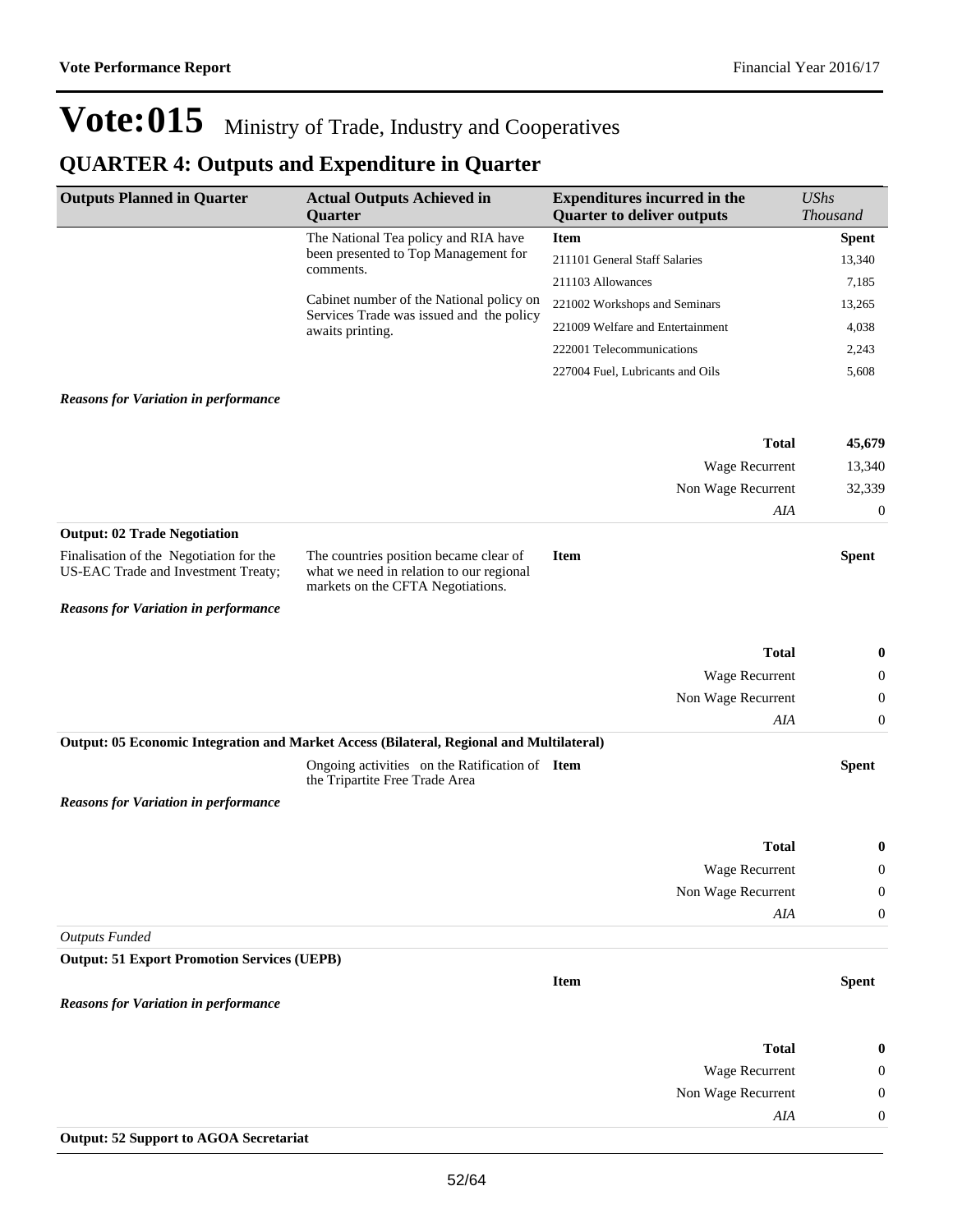### **QUARTER 4: Outputs and Expenditure in Quarter**

| <b>Outputs Planned in Quarter</b>           | <b>Actual Outputs Achieved in</b> | <b>Expenditures incurred in the</b>                | <b>UShs</b>     |
|---------------------------------------------|-----------------------------------|----------------------------------------------------|-----------------|
|                                             | Quarter                           | <b>Quarter to deliver outputs</b>                  | <b>Thousand</b> |
|                                             |                                   | <b>Item</b>                                        | <b>Spent</b>    |
|                                             |                                   | 264101 Contributions to Autonomous<br>Institutions | 43,975          |
| <b>Reasons for Variation in performance</b> |                                   |                                                    |                 |
|                                             |                                   | <b>Total</b>                                       | 43,975          |
|                                             |                                   | <b>Wage Recurrent</b>                              | $\overline{0}$  |
|                                             |                                   | Non Wage Recurrent                                 | 43,975          |
|                                             |                                   | AIA                                                | $\overline{0}$  |
|                                             |                                   | <b>Total For SubProgramme</b>                      | 89,654          |
|                                             |                                   | Wage Recurrent                                     | 13,340          |
|                                             |                                   | Non Wage Recurrent                                 | 76,314          |
|                                             |                                   | AIA                                                | 0               |

*Recurrent Programmes*

### **Subprogram: 08 Internal Trade**

*Outputs Provided*

#### **Output: 01 Trade Policies, Strategies and Monitoring Services**

|                                                                                 | <b>Reviewed Draft Trading Licence</b>                                            | <b>Item</b>                      | <b>Spent</b> |
|---------------------------------------------------------------------------------|----------------------------------------------------------------------------------|----------------------------------|--------------|
| 1250 Application Forms and Certificates<br>printed and issued for Non-Citizens, | <b>Amendments Act Regulations</b><br>(Classification of Trade and conditions for | 211101 General Staff Salaries    | 15,408       |
| Tobacco and Travelling Wholesalers                                              | granting a trading license, form of                                              | 221009 Welfare and Entertainment | 4.038        |
| Licences countrywide;                                                           | submission of returns and appeal<br>mechanism)                                   | 222001 Telecommunications        | 2.243        |
| The Buy Uganda Build Uganda Policy                                              |                                                                                  | 227004 Fuel, Lubricants and Oils | 12.151       |
| implemented                                                                     | Review of Buy Uganda Build Uganda<br>(BUBU) implementation strategy.             |                                  |              |
| Verification Mission for Tobacco<br>undertaken;                                 |                                                                                  |                                  |              |

*Reasons for Variation in performance*

|                                                                                                                               |     |             | <b>Total</b><br>Wage Recurrent | 33,840<br>15,408 |
|-------------------------------------------------------------------------------------------------------------------------------|-----|-------------|--------------------------------|------------------|
|                                                                                                                               |     |             |                                |                  |
|                                                                                                                               |     |             | Non Wage Recurrent             | 18,432           |
|                                                                                                                               |     |             | AIA                            | $\Omega$         |
| <b>Output: 04 Trade Information and Product Market Research</b>                                                               |     |             |                                |                  |
| Trade Licensing data collected from 5<br>municipalities for development of an<br><b>Authentic National Business Register;</b> | N/A | <b>Item</b> |                                | <b>Spent</b>     |
| <b>Reasons for Variation in performance</b>                                                                                   |     |             |                                |                  |

| 0 | <b>Total</b>       |  |
|---|--------------------|--|
|   | Wage Recurrent     |  |
|   | Non Wage Recurrent |  |
|   | AIA                |  |
|   |                    |  |

**Output: 05 Economic Integration and Market Access (Bilateral, Regional and Multilateral)**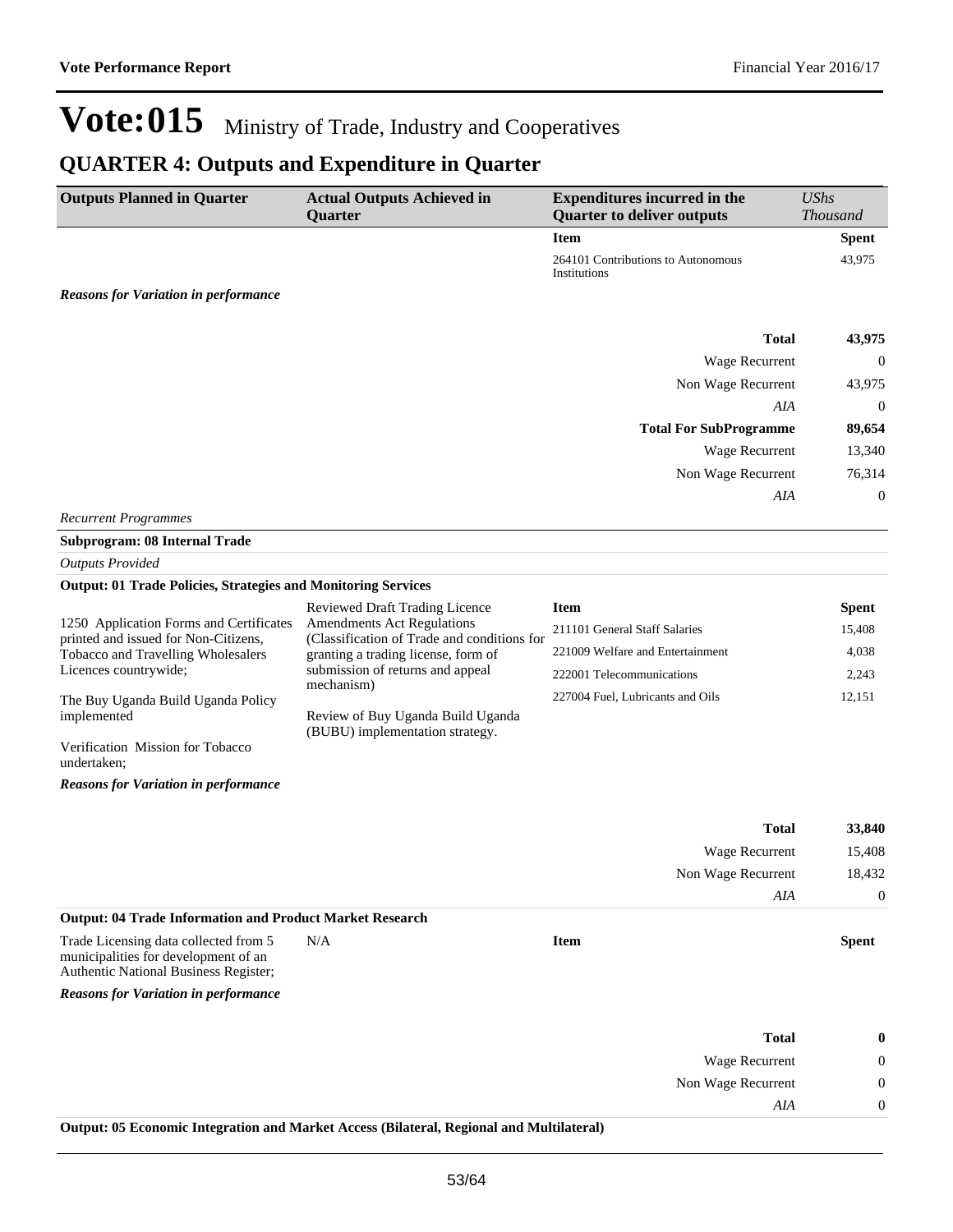## **QUARTER 4: Outputs and Expenditure in Quarter**

| <b>Outputs Planned in Quarter</b>                                                                                                                                                                                                    | <b>Actual Outputs Achieved in</b><br>Quarter                                                                                                                                                                                                                                                                                                                                                               | <b>Expenditures incurred in the</b><br><b>Quarter to deliver outputs</b> | <b>UShs</b><br>Thousand              |
|--------------------------------------------------------------------------------------------------------------------------------------------------------------------------------------------------------------------------------------|------------------------------------------------------------------------------------------------------------------------------------------------------------------------------------------------------------------------------------------------------------------------------------------------------------------------------------------------------------------------------------------------------------|--------------------------------------------------------------------------|--------------------------------------|
| Non-Tariff Barriers to Trade identified,<br>monitored and verified for redress at 1<br>border posts on a Quarterly basis;                                                                                                            | N/A                                                                                                                                                                                                                                                                                                                                                                                                        | <b>Item</b>                                                              | <b>Spent</b>                         |
| Uganda's position presented to the EAC<br>Technical, Sectoral and Summit meetings;                                                                                                                                                   |                                                                                                                                                                                                                                                                                                                                                                                                            |                                                                          |                                      |
| <b>Reasons for Variation in performance</b>                                                                                                                                                                                          |                                                                                                                                                                                                                                                                                                                                                                                                            |                                                                          |                                      |
|                                                                                                                                                                                                                                      |                                                                                                                                                                                                                                                                                                                                                                                                            |                                                                          |                                      |
|                                                                                                                                                                                                                                      |                                                                                                                                                                                                                                                                                                                                                                                                            | <b>Total</b>                                                             | $\boldsymbol{0}$                     |
|                                                                                                                                                                                                                                      |                                                                                                                                                                                                                                                                                                                                                                                                            | Wage Recurrent                                                           | 0                                    |
|                                                                                                                                                                                                                                      |                                                                                                                                                                                                                                                                                                                                                                                                            | Non Wage Recurrent                                                       | $\boldsymbol{0}$<br>$\boldsymbol{0}$ |
|                                                                                                                                                                                                                                      |                                                                                                                                                                                                                                                                                                                                                                                                            | AIA                                                                      | 33,840                               |
|                                                                                                                                                                                                                                      |                                                                                                                                                                                                                                                                                                                                                                                                            | <b>Total For SubProgramme</b>                                            |                                      |
|                                                                                                                                                                                                                                      |                                                                                                                                                                                                                                                                                                                                                                                                            | Wage Recurrent                                                           | 15,408<br>18,432                     |
|                                                                                                                                                                                                                                      |                                                                                                                                                                                                                                                                                                                                                                                                            | Non Wage Recurrent<br>AIA                                                | $\boldsymbol{0}$                     |
| <b>Recurrent Programmes</b>                                                                                                                                                                                                          |                                                                                                                                                                                                                                                                                                                                                                                                            |                                                                          |                                      |
| Subprogram: 16 Directorate of Trade, Industry and Cooperatives                                                                                                                                                                       |                                                                                                                                                                                                                                                                                                                                                                                                            |                                                                          |                                      |
| <b>Outputs Provided</b>                                                                                                                                                                                                              |                                                                                                                                                                                                                                                                                                                                                                                                            |                                                                          |                                      |
| <b>Output: 01 Trade Policies, Strategies and Monitoring Services</b>                                                                                                                                                                 |                                                                                                                                                                                                                                                                                                                                                                                                            |                                                                          |                                      |
| and monitoring of Government Policies,<br>Programmes and Strategies according to<br>Sector Workplans;<br>2. Performance management of Technical<br>Departments of Internal Trade, External<br>Trade, Cooperatives Development and In | Coordinated formulation, implementation Coordinated formulation, implementation<br>and monitoring of Government Policies,<br>Programmes and Strategies according to<br>Sector Workplans; Performance<br>management of Technical Departments of<br>Internal Trade, External Trade, and<br>Cooperatives Development; Oversight and<br>Policy guidance provided for Project<br>Implementation of QUISP, RIIP, | <b>Item</b><br>221009 Welfare and Entertainment                          | Spent<br>404                         |
| <b>Reasons for Variation in performance</b>                                                                                                                                                                                          | DICOSS, TRACE II and NRSE-NTBs;                                                                                                                                                                                                                                                                                                                                                                            |                                                                          |                                      |
|                                                                                                                                                                                                                                      |                                                                                                                                                                                                                                                                                                                                                                                                            | <b>Total</b>                                                             | 404                                  |
|                                                                                                                                                                                                                                      |                                                                                                                                                                                                                                                                                                                                                                                                            | Wage Recurrent                                                           | $\boldsymbol{0}$                     |
|                                                                                                                                                                                                                                      |                                                                                                                                                                                                                                                                                                                                                                                                            | Non Wage Recurrent                                                       | 404                                  |
|                                                                                                                                                                                                                                      |                                                                                                                                                                                                                                                                                                                                                                                                            | AIA                                                                      | $\mathbf{0}$                         |
|                                                                                                                                                                                                                                      |                                                                                                                                                                                                                                                                                                                                                                                                            | <b>Total For SubProgramme</b>                                            | 404                                  |
|                                                                                                                                                                                                                                      |                                                                                                                                                                                                                                                                                                                                                                                                            | Wage Recurrent                                                           | $\boldsymbol{0}$                     |
|                                                                                                                                                                                                                                      |                                                                                                                                                                                                                                                                                                                                                                                                            | Non Wage Recurrent                                                       | 404                                  |
|                                                                                                                                                                                                                                      |                                                                                                                                                                                                                                                                                                                                                                                                            | AIA                                                                      | $\boldsymbol{0}$                     |
| <b>Development Projects</b>                                                                                                                                                                                                          |                                                                                                                                                                                                                                                                                                                                                                                                            |                                                                          |                                      |
| Project: 1246 District Commercial Services Support Project                                                                                                                                                                           |                                                                                                                                                                                                                                                                                                                                                                                                            |                                                                          |                                      |
| <b>Outputs Provided</b>                                                                                                                                                                                                              |                                                                                                                                                                                                                                                                                                                                                                                                            |                                                                          |                                      |

**Output: 01 Trade Policies, Strategies and Monitoring Services**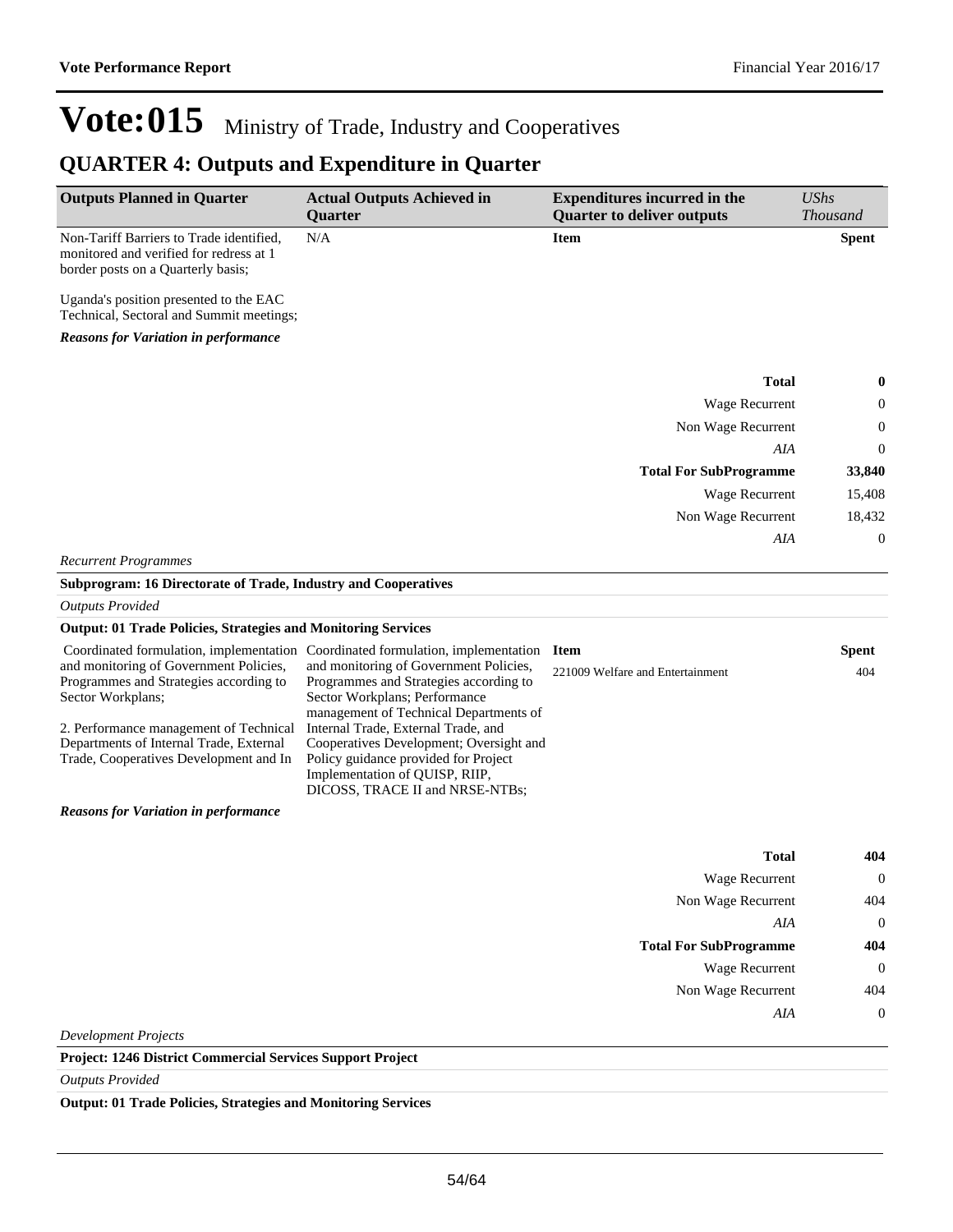## **QUARTER 4: Outputs and Expenditure in Quarter**

| <b>Outputs Planned in Quarter</b>                                                                                                                | <b>Actual Outputs Achieved in</b><br>Quarter                                                              | <b>Expenditures incurred in the</b><br><b>Quarter to deliver outputs</b> | <b>UShs</b><br><b>Thousand</b> |
|--------------------------------------------------------------------------------------------------------------------------------------------------|-----------------------------------------------------------------------------------------------------------|--------------------------------------------------------------------------|--------------------------------|
| Project Steering Committee meetings<br>facilitated for effective and efficient<br>project management support;                                    | Project Steering Committee meetings<br>facilitated                                                        | <b>Item</b>                                                              | <b>Spent</b>                   |
| Project Administration and Staff<br>facilitated to deliver;                                                                                      |                                                                                                           |                                                                          |                                |
| Mid-term Evaluation Report;                                                                                                                      |                                                                                                           |                                                                          |                                |
| The 7 selected Local Governments<br>monitored on the effective uti                                                                               |                                                                                                           |                                                                          |                                |
| <b>Reasons for Variation in performance</b>                                                                                                      |                                                                                                           |                                                                          |                                |
|                                                                                                                                                  |                                                                                                           | <b>Total</b>                                                             | 0                              |
|                                                                                                                                                  |                                                                                                           | GoU Development                                                          | 0                              |
|                                                                                                                                                  |                                                                                                           | <b>External Financing</b>                                                | $\boldsymbol{0}$               |
|                                                                                                                                                  |                                                                                                           | AIA                                                                      | $\boldsymbol{0}$               |
| <b>Output: 03 Capacity Building for Trade Facilitating Institutions</b>                                                                          |                                                                                                           |                                                                          |                                |
| The District Commercial Offices tooled<br>and equipped to deliver Commercial<br><b>Extension Services;</b>                                       | The District Commercial Offices tooled<br>and equipped to deliver Commercial<br><b>Extension Services</b> | <b>Item</b><br>221002 Workshops and Seminars                             | <b>Spent</b><br>5,600          |
| The District Commercial Offices<br>networked to key stakeholders for the<br>coordinated implementation of<br>Government Policies and Programmes; |                                                                                                           |                                                                          |                                |
| Operationalise Trade In                                                                                                                          |                                                                                                           |                                                                          |                                |
| <b>Reasons for Variation in performance</b>                                                                                                      |                                                                                                           |                                                                          |                                |
|                                                                                                                                                  |                                                                                                           | <b>Total</b>                                                             | 5,600                          |
|                                                                                                                                                  |                                                                                                           | GoU Development                                                          | 5,600                          |
|                                                                                                                                                  |                                                                                                           | <b>External Financing</b>                                                | $\boldsymbol{0}$               |
|                                                                                                                                                  |                                                                                                           | AIA                                                                      | $\boldsymbol{0}$               |
| <b>Output: 04 Trade Information and Product Market Research</b>                                                                                  |                                                                                                           |                                                                          |                                |
|                                                                                                                                                  | DCOs facilitated and liaised with to<br>collect specific market information                               | Item                                                                     | <b>Spent</b>                   |
| <b>Reasons for Variation in performance</b>                                                                                                      |                                                                                                           |                                                                          |                                |
|                                                                                                                                                  |                                                                                                           | <b>Total</b>                                                             | 0                              |
|                                                                                                                                                  |                                                                                                           | GoU Development                                                          | 0                              |
|                                                                                                                                                  |                                                                                                           | <b>External Financing</b>                                                | $\boldsymbol{0}$               |
|                                                                                                                                                  |                                                                                                           | AIA                                                                      | $\boldsymbol{0}$               |
|                                                                                                                                                  |                                                                                                           | <b>Total For SubProgramme</b>                                            | 5,600                          |
|                                                                                                                                                  |                                                                                                           | <b>GoU</b> Development                                                   | 5,600                          |
|                                                                                                                                                  |                                                                                                           | <b>External Financing</b>                                                | $\boldsymbol{0}$               |
|                                                                                                                                                  |                                                                                                           | AIA                                                                      | $\boldsymbol{0}$               |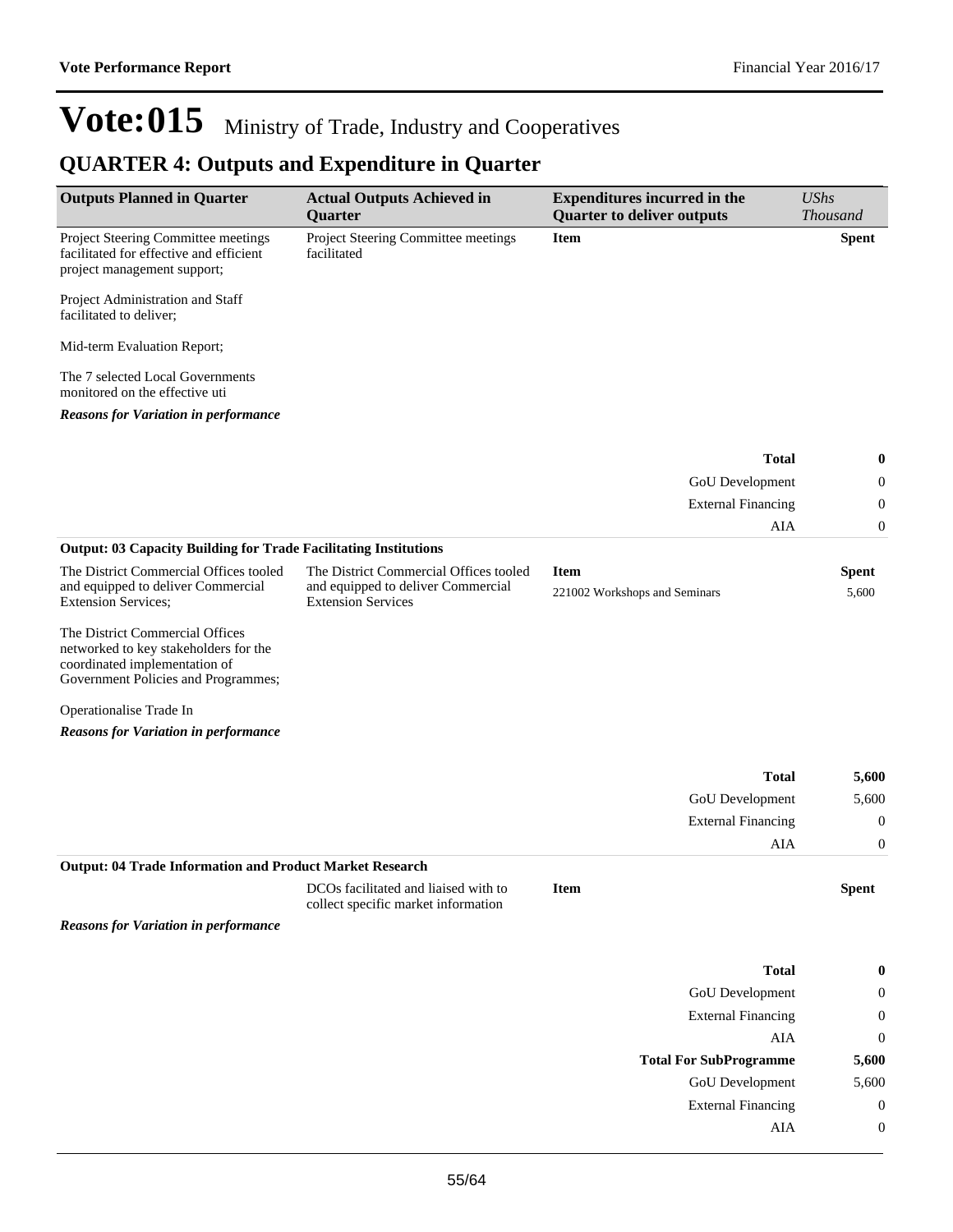## **QUARTER 4: Outputs and Expenditure in Quarter**

| <b>Outputs Planned in Quarter</b>                                       | <b>Actual Outputs Achieved in</b><br>Quarter                                             | <b>Expenditures incurred in the</b><br><b>Quarter to deliver outputs</b> | <b>UShs</b><br>Thousand              |
|-------------------------------------------------------------------------|------------------------------------------------------------------------------------------|--------------------------------------------------------------------------|--------------------------------------|
| <b>Development Projects</b>                                             |                                                                                          |                                                                          |                                      |
|                                                                         | Project: 1291 Regional Integration Implementation Programme [RIIP] Support for Uganda    |                                                                          |                                      |
| <b>Outputs Provided</b>                                                 |                                                                                          |                                                                          |                                      |
| <b>Output: 01 Trade Policies, Strategies and Monitoring Services</b>    |                                                                                          |                                                                          |                                      |
|                                                                         |                                                                                          | <b>Item</b>                                                              | <b>Spent</b>                         |
| <b>Reasons for Variation in performance</b>                             |                                                                                          |                                                                          |                                      |
|                                                                         |                                                                                          |                                                                          |                                      |
|                                                                         |                                                                                          | <b>Total</b>                                                             | $\bf{0}$                             |
|                                                                         |                                                                                          | GoU Development                                                          | $\boldsymbol{0}$                     |
|                                                                         |                                                                                          | <b>External Financing</b>                                                | $\boldsymbol{0}$                     |
|                                                                         |                                                                                          | AIA                                                                      | $\mathbf{0}$                         |
| <b>Output: 02 Trade Negotiation</b>                                     |                                                                                          |                                                                          |                                      |
|                                                                         |                                                                                          | <b>Item</b>                                                              | <b>Spent</b>                         |
| <b>Reasons for Variation in performance</b>                             |                                                                                          |                                                                          |                                      |
|                                                                         |                                                                                          | <b>Total</b>                                                             |                                      |
|                                                                         |                                                                                          |                                                                          | $\bf{0}$                             |
|                                                                         |                                                                                          | GoU Development<br><b>External Financing</b>                             | $\boldsymbol{0}$                     |
|                                                                         |                                                                                          | AIA                                                                      | $\boldsymbol{0}$<br>$\boldsymbol{0}$ |
| <b>Output: 03 Capacity Building for Trade Facilitating Institutions</b> |                                                                                          |                                                                          |                                      |
|                                                                         |                                                                                          | <b>Item</b>                                                              | <b>Spent</b>                         |
| <b>Reasons for Variation in performance</b>                             |                                                                                          |                                                                          |                                      |
|                                                                         |                                                                                          |                                                                          |                                      |
|                                                                         |                                                                                          | <b>Total</b>                                                             | 0                                    |
|                                                                         |                                                                                          | GoU Development                                                          | $\boldsymbol{0}$                     |
|                                                                         |                                                                                          | <b>External Financing</b>                                                | $\mathbf{0}$                         |
|                                                                         |                                                                                          | AIA                                                                      | $\boldsymbol{0}$                     |
| <b>Output: 04 Trade Information and Product Market Research</b>         |                                                                                          |                                                                          |                                      |
|                                                                         |                                                                                          | <b>Item</b>                                                              | <b>Spent</b>                         |
| <b>Reasons for Variation in performance</b>                             |                                                                                          |                                                                          |                                      |
|                                                                         |                                                                                          |                                                                          |                                      |
|                                                                         |                                                                                          | <b>Total</b>                                                             | $\bf{0}$                             |
|                                                                         |                                                                                          | GoU Development                                                          | $\boldsymbol{0}$                     |
|                                                                         |                                                                                          | <b>External Financing</b>                                                | $\boldsymbol{0}$                     |
|                                                                         |                                                                                          | ${\rm AIA}$                                                              | $\boldsymbol{0}$                     |
|                                                                         | Output: 05 Economic Integration and Market Access (Bilateral, Regional and Multilateral) |                                                                          |                                      |
|                                                                         |                                                                                          | <b>Item</b>                                                              | <b>Spent</b>                         |
| <b>Reasons for Variation in performance</b>                             |                                                                                          |                                                                          |                                      |
|                                                                         |                                                                                          |                                                                          |                                      |
|                                                                         |                                                                                          | <b>Total</b>                                                             | $\bf{0}$                             |
|                                                                         |                                                                                          | GoU Development                                                          | $\boldsymbol{0}$                     |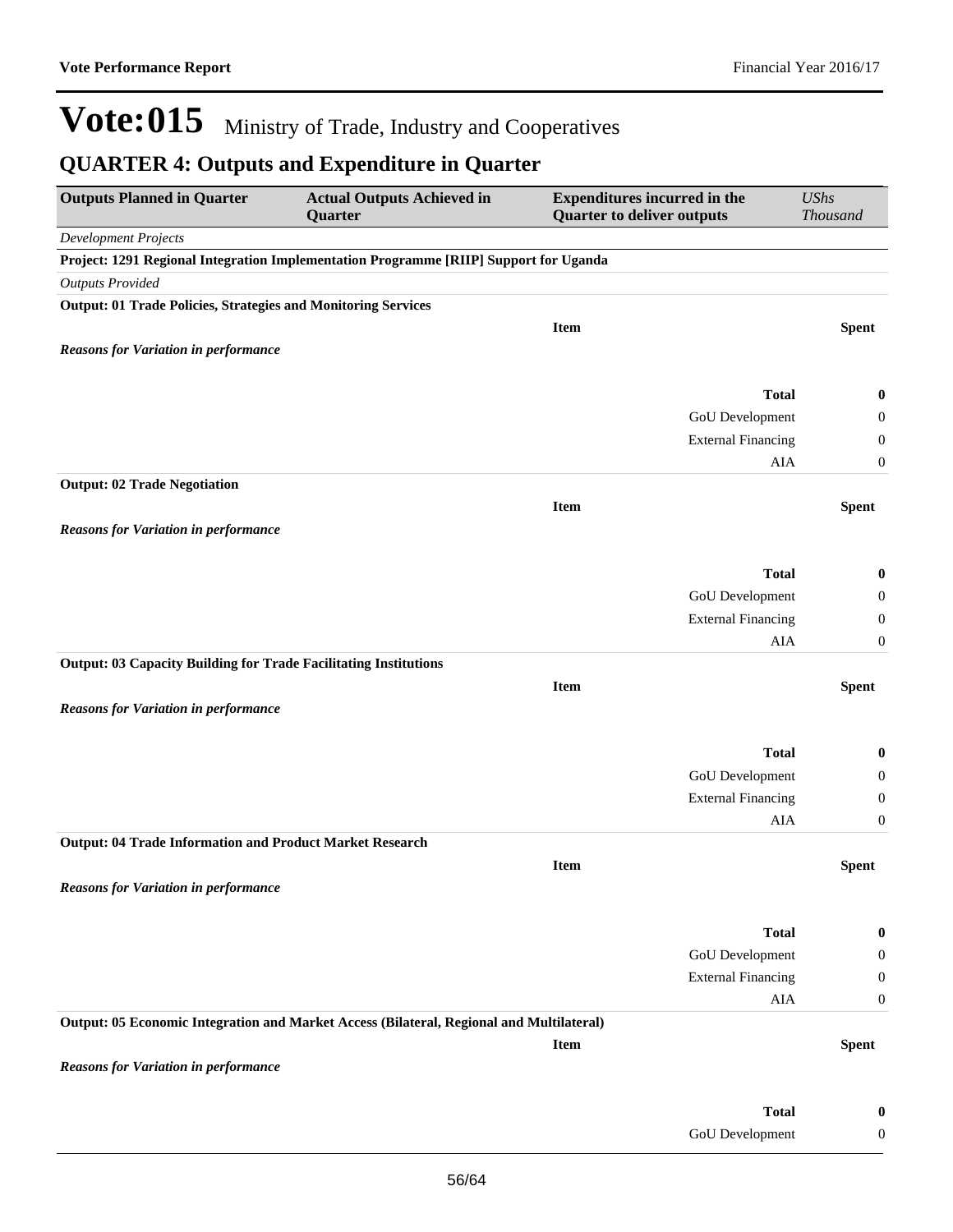AIA 0

# Vote:015 Ministry of Trade, Industry and Cooperatives

## **QUARTER 4: Outputs and Expenditure in Quarter**

| <b>Outputs Planned in Quarter</b>                                                                      | <b>Actual Outputs Achieved in</b><br>Quarter | <b>Expenditures incurred in the</b><br><b>Quarter to deliver outputs</b> | <b>UShs</b><br>Thousand |
|--------------------------------------------------------------------------------------------------------|----------------------------------------------|--------------------------------------------------------------------------|-------------------------|
|                                                                                                        |                                              | <b>External Financing</b>                                                | $\boldsymbol{0}$        |
|                                                                                                        |                                              | AIA                                                                      | $\boldsymbol{0}$        |
|                                                                                                        |                                              | <b>Total For SubProgramme</b>                                            | 0                       |
|                                                                                                        |                                              | <b>GoU</b> Development                                                   | 0                       |
|                                                                                                        |                                              | <b>External Financing</b>                                                | 0                       |
|                                                                                                        |                                              | AIA                                                                      | 0                       |
| <b>Development Projects</b>                                                                            |                                              |                                                                          |                         |
| Project: 1306 National Response Strategy on Elimination of Non Tariff Barriers (NRSE-NTB's)            |                                              |                                                                          |                         |
| <b>Outputs Provided</b>                                                                                |                                              |                                                                          |                         |
| <b>Output: 01 Trade Policies, Strategies and Monitoring Services</b>                                   |                                              |                                                                          |                         |
| Task Force to assist MTIC on the                                                                       |                                              | <b>Item</b>                                                              | <b>Spent</b>            |
| Institutional Structure of NMC<br>established;                                                         |                                              | 227002 Travel abroad                                                     | 36,271                  |
| Draft Structure for Establishment of NMC<br>Prepared;                                                  |                                              |                                                                          |                         |
| Prioritization of NTB for removal from<br>the EAC Time Bound Programme<br>reviewed:                    |                                              |                                                                          |                         |
| Research & Studies on NTB category<br>specifi                                                          |                                              |                                                                          |                         |
| <b>Reasons for Variation in performance</b>                                                            |                                              |                                                                          |                         |
|                                                                                                        |                                              | <b>Total</b>                                                             | 36,271                  |
|                                                                                                        |                                              | GoU Development                                                          | 36,271                  |
|                                                                                                        |                                              | <b>External Financing</b>                                                | $\boldsymbol{0}$        |
|                                                                                                        |                                              | AIA                                                                      | 0                       |
| <b>Output: 02 Trade Negotiation</b>                                                                    |                                              |                                                                          |                         |
| Internal Conferences and Meetings on                                                                   |                                              | <b>Item</b>                                                              | <b>Spent</b>            |
| NTB Elimination advocacy Conducted;                                                                    |                                              | 221002 Workshops and Seminars                                            | 16,400                  |
| Meetings of MTIC in bilateral & regional<br>negotiations for elimination of priority<br>NTBs attended: |                                              |                                                                          |                         |
| Meetings of EAC Secretariat and other<br>EAC Institutions on EAC legally binding<br>mecha              |                                              |                                                                          |                         |
| <b>Reasons for Variation in performance</b>                                                            |                                              |                                                                          |                         |
|                                                                                                        |                                              |                                                                          |                         |
|                                                                                                        |                                              | <b>Total</b>                                                             | 16,400                  |
|                                                                                                        |                                              | <b>GoU</b> Development                                                   | 16,400                  |
|                                                                                                        |                                              | <b>External Financing</b>                                                | $\mathbf{0}$            |

**Output: 03 Capacity Building for Trade Facilitating Institutions**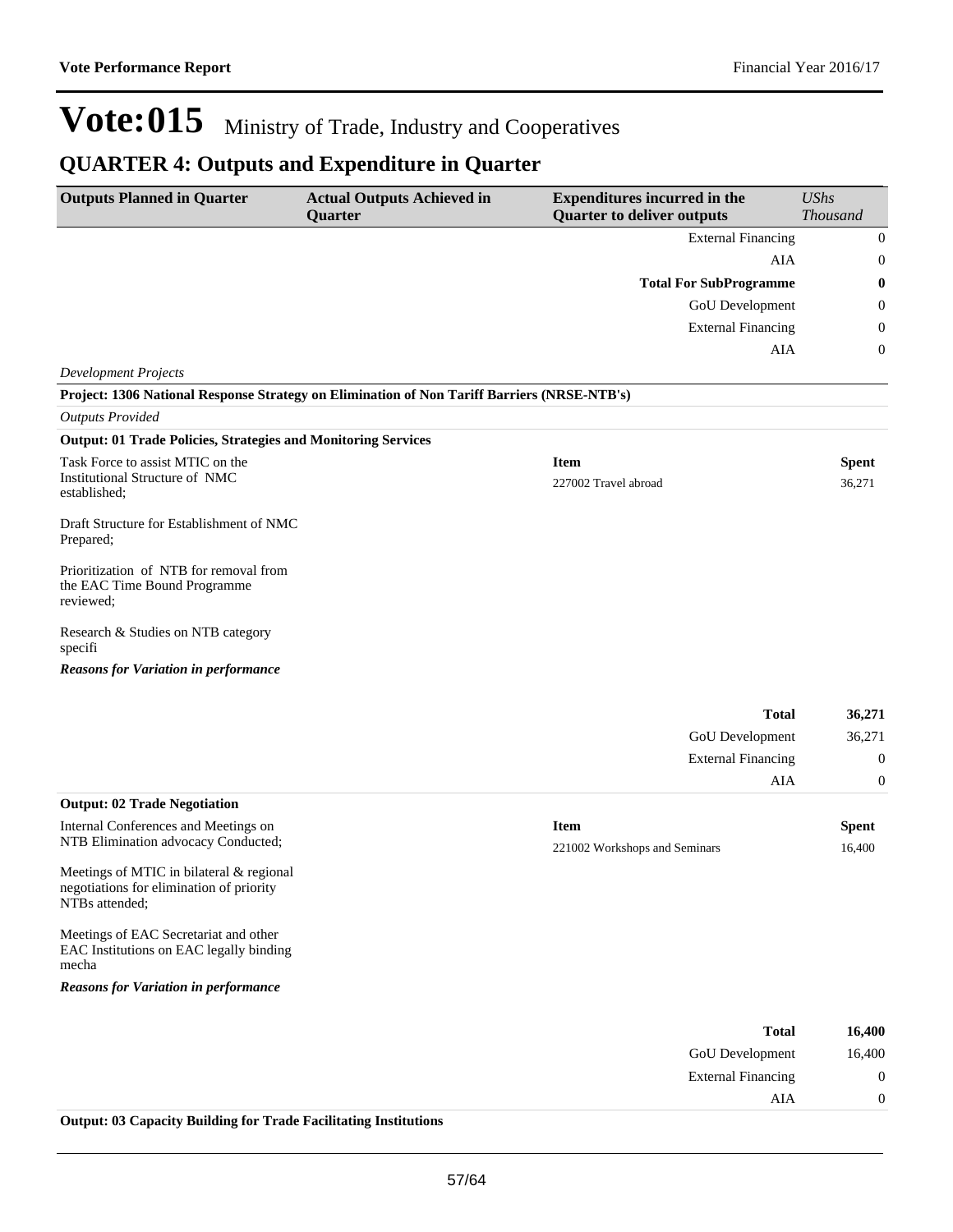## **QUARTER 4: Outputs and Expenditure in Quarter**

| <b>Outputs Planned in Quarter</b>                                                        | <b>Actual Outputs Achieved in</b><br>Quarter | <b>Expenditures incurred in the</b><br><b>Quarter to deliver outputs</b> | <b>UShs</b><br><b>Thousand</b> |
|------------------------------------------------------------------------------------------|----------------------------------------------|--------------------------------------------------------------------------|--------------------------------|
| NMC institutions trained on IEF reporting<br>Mechanism;                                  |                                              | <b>Item</b>                                                              | <b>Spent</b>                   |
| Private Sector & Stakeholders trained on<br>utilization of IEF;                          |                                              |                                                                          |                                |
| Stakeholder Trained on the EAC<br>Reporting System;                                      |                                              |                                                                          |                                |
| <b>Reasons for Variation in performance</b>                                              |                                              |                                                                          |                                |
|                                                                                          |                                              | <b>Total</b>                                                             | 0                              |
|                                                                                          |                                              | GoU Development                                                          | 0                              |
|                                                                                          |                                              | <b>External Financing</b>                                                | $\mathbf 0$                    |
|                                                                                          |                                              | AIA                                                                      | $\mathbf{0}$                   |
| <b>Output: 04 Trade Information and Product Market Research</b>                          |                                              |                                                                          |                                |
| Equipment Procured;                                                                      |                                              | <b>Item</b>                                                              | <b>Spent</b>                   |
| MoU between MTIC & User Institutions<br>signed;                                          |                                              |                                                                          |                                |
| Performance of NTB Reporting System<br>monitored;                                        |                                              |                                                                          |                                |
| Baseline Survey for Monitoring Indicators                                                |                                              |                                                                          |                                |
| conducted<br>Stakeholder workshop on NTBs held;                                          |                                              |                                                                          |                                |
| Media training workshops held<br>Promotional materials                                   |                                              |                                                                          |                                |
| <b>Reasons for Variation in performance</b>                                              |                                              |                                                                          |                                |
|                                                                                          |                                              | <b>Total</b>                                                             | 0                              |
|                                                                                          |                                              | GoU Development                                                          | $\mathbf{0}$                   |
|                                                                                          |                                              | <b>External Financing</b>                                                | $\boldsymbol{0}$               |
|                                                                                          |                                              | AIA                                                                      | 0                              |
| Output: 05 Economic Integration and Market Access (Bilateral, Regional and Multilateral) |                                              |                                                                          |                                |
|                                                                                          |                                              | <b>Item</b>                                                              | <b>Spent</b>                   |
| <b>Reasons for Variation in performance</b>                                              |                                              |                                                                          |                                |
|                                                                                          |                                              | <b>Total</b>                                                             | $\bf{0}$                       |
|                                                                                          |                                              | GoU Development                                                          | $\mathbf{0}$                   |
|                                                                                          |                                              | <b>External Financing</b>                                                | $\boldsymbol{0}$               |
|                                                                                          |                                              | ${\rm AIA}$                                                              | $\boldsymbol{0}$               |
| <b>Capital Purchases</b>                                                                 |                                              |                                                                          |                                |

**Output: 81 Trade Infrastructure Development**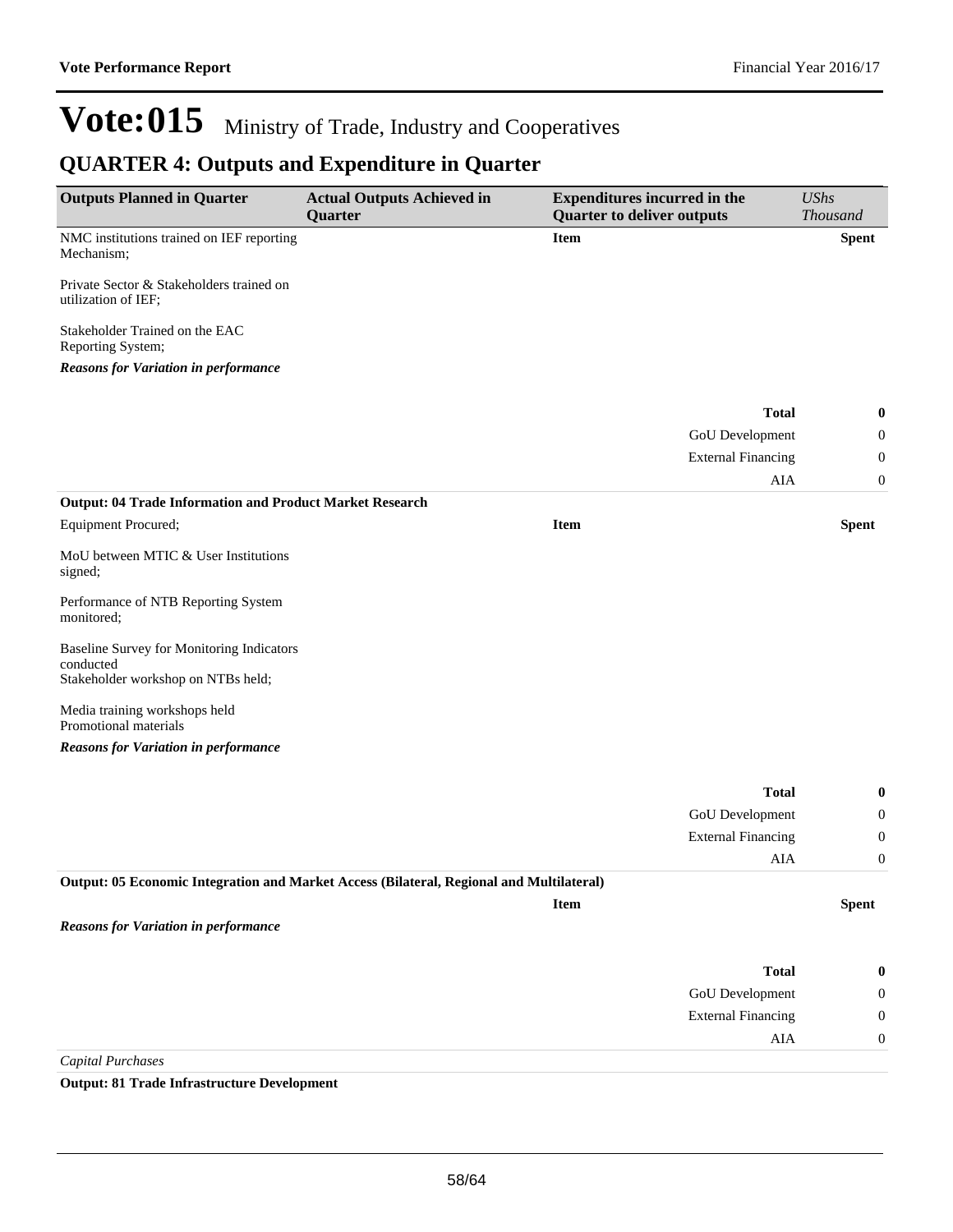Non Wage Recurrent 27,913

*AIA* 0

# Vote:015 Ministry of Trade, Industry and Cooperatives

### **QUARTER 4: Outputs and Expenditure in Quarter**

| <b>Outputs Planned in Quarter</b>                                                                                                                            | <b>Actual Outputs Achieved in</b><br><b>Ouarter</b>        | <b>Expenditures incurred in the</b><br><b>Quarter to deliver outputs</b> | <b>UShs</b><br><b>Thousand</b> |
|--------------------------------------------------------------------------------------------------------------------------------------------------------------|------------------------------------------------------------|--------------------------------------------------------------------------|--------------------------------|
| Trade information offices/centres set up at<br>Kyanika, Malaba, Busia and Elegu border<br>posts to enhance access to information by<br>cross border traders; |                                                            | <b>Item</b>                                                              | <b>Spent</b>                   |
| Computer and network equipment<br>procured and installed in 7 key institutions<br>to facilitate information exch                                             |                                                            |                                                                          |                                |
| <b>Reasons for Variation in performance</b>                                                                                                                  |                                                            |                                                                          |                                |
|                                                                                                                                                              |                                                            | <b>Total</b>                                                             | 0                              |
|                                                                                                                                                              |                                                            | GoU Development                                                          | 0                              |
|                                                                                                                                                              |                                                            | <b>External Financing</b>                                                | $\mathbf 0$                    |
|                                                                                                                                                              |                                                            | AIA                                                                      | $\mathbf 0$                    |
|                                                                                                                                                              |                                                            | <b>Total For SubProgramme</b>                                            | 52,671                         |
|                                                                                                                                                              |                                                            | GoU Development                                                          | 52,671                         |
|                                                                                                                                                              |                                                            | <b>External Financing</b>                                                | $\boldsymbol{0}$               |
|                                                                                                                                                              |                                                            | AIA                                                                      | $\mathbf 0$                    |
| Program: 49 General Administration, Policy and Planning                                                                                                      |                                                            |                                                                          |                                |
| <b>Recurrent Programmes</b>                                                                                                                                  |                                                            |                                                                          |                                |
| <b>Subprogram: 01 HQs and Administration</b>                                                                                                                 |                                                            |                                                                          |                                |
| <b>Outputs Provided</b>                                                                                                                                      |                                                            |                                                                          |                                |
| Output: 01 Policy, consultation, planning and monitoring services                                                                                            |                                                            |                                                                          |                                |
| Office of the PS:                                                                                                                                            | Ministry's Executive Committee Meetings Item               |                                                                          | <b>Spent</b>                   |
| 1. Strategic Policy Guidance provided to                                                                                                                     | held every Monday to evaluate Policies<br>being developed. | 211101 General Staff Salaries                                            | 33,311                         |
| the Ministry and Sector Institutions;                                                                                                                        |                                                            | 211103 Allowances                                                        | 2,804                          |
|                                                                                                                                                              |                                                            | 221009 Welfare and Entertainment                                         | 1,682                          |
| 2. As Leader of Government's Trade<br>Negotiating Team; Uganda's trade and                                                                                   |                                                            | 227001 Travel inland                                                     | 10,402                         |
| industrialisation interests represented at                                                                                                                   |                                                            | 227002 Travel abroad                                                     | 6,294                          |
| International and inland meetings organis                                                                                                                    |                                                            | 227004 Fuel, Lubricants and Oils                                         | 6,730                          |
| <b>Reasons for Variation in performance</b>                                                                                                                  |                                                            |                                                                          |                                |
|                                                                                                                                                              |                                                            | <b>Total</b>                                                             | 61,224                         |
|                                                                                                                                                              |                                                            | Wage Recurrent                                                           | 33,311                         |
|                                                                                                                                                              |                                                            |                                                                          |                                |

**Output: 02 Sector Coordination and Administrative Services**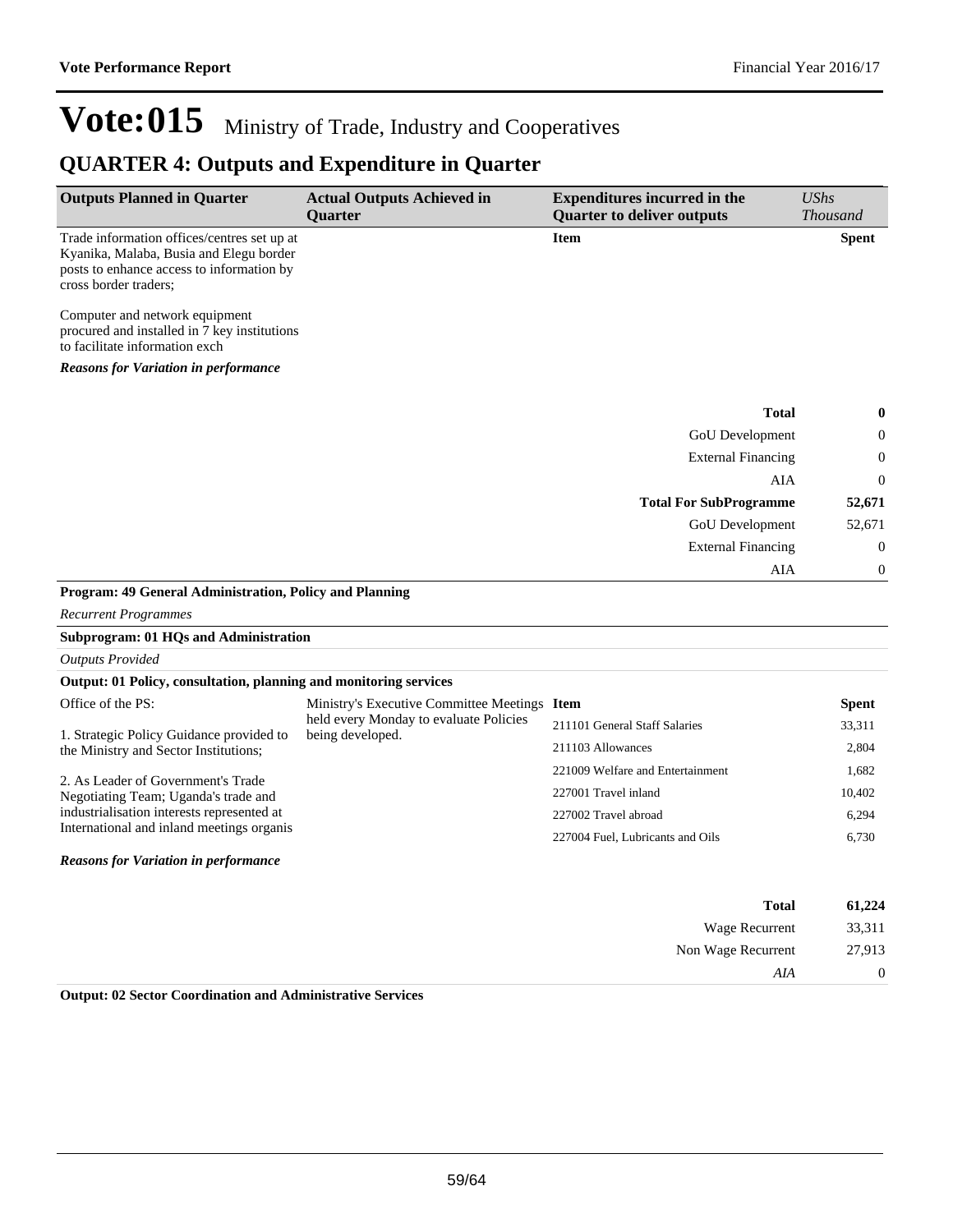### **QUARTER 4: Outputs and Expenditure in Quarter**

| <b>Outputs Planned in Quarter</b>                                            | <b>Actual Outputs Achieved in</b><br><b>Ouarter</b>                                    | <b>Expenditures incurred in the</b><br><b>Ouarter to deliver outputs</b> | UShs<br><i>Thousand</i> |
|------------------------------------------------------------------------------|----------------------------------------------------------------------------------------|--------------------------------------------------------------------------|-------------------------|
| A) Administrative Secretaries+Office                                         | nitiated Procurements for various                                                      | <b>Item</b>                                                              | <b>Spent</b>            |
| Supervision:<br>1. Administrative support provided to the                    | logistical needs such as Stationery,<br>Vehicle Repair and Maintenance; Office         | 211101 General Staff Salaries                                            | 55,869                  |
| Ministry and logistical management;                                          | Premises were repaired, maintained and                                                 | 211103 Allowances                                                        | 27,622                  |
| 2. Fleet register maintained;                                                | cleaned; Guidance was provided on                                                      | 221002 Workshops and Seminars                                            | 21,740                  |
| 3. Ministry fleet maintained with 95% of<br>fleet in good working condition; | Protocol related demands for the Ministers<br>and Delegations received or attended to: | 221007 Books, Periodicals & Newspapers                                   | 1,410                   |
| 4. Ministry events orga                                                      | Routine maintenance of Ministry's ICT                                                  | 221009 Welfare and Entertainment                                         | 7,490                   |
|                                                                              | equipment and Local Area Network was<br>undertaken; Ministry's stakeholders were       | 221012 Small Office Equipment                                            | 753                     |
|                                                                              | availed access to a range of Resource                                                  | 222001 Telecommunications                                                | 5,608                   |
|                                                                              | Materials for reference at the Resource<br>Centre; Ministry's Public Image and         | 227001 Travel inland                                                     | 4,500                   |
|                                                                              | awareness creation was kept through                                                    | 227004 Fuel, Lubricants and Oils                                         | 8,412                   |
|                                                                              | continuous engagement with various                                                     |                                                                          |                         |
|                                                                              | Public stakeholders and Media Houses:                                                  |                                                                          |                         |

#### *Reasons for Variation in performance*

| 133,404  | <b>Total</b>       |
|----------|--------------------|
| 55,869   | Wage Recurrent     |
| 77,535   | Non Wage Recurrent |
| $\theta$ | AIA                |

Ministry's Functions and Events inland and abroad were coordinated;

#### **Output: 03 Ministerial Support Services**

| 1. Strategic policy guidance                | Briefs on Cabinet Memos prepared and                                                                                                                                                                                                                           | <b>Item</b>                      | <b>Spent</b> |
|---------------------------------------------|----------------------------------------------------------------------------------------------------------------------------------------------------------------------------------------------------------------------------------------------------------------|----------------------------------|--------------|
| provided;                                   | facilitated; Uganda's Trade and Industrial<br>Development Interests represented by the                                                                                                                                                                         | 211103 Allowances                | 19,838       |
| 2. Inland and                               | Ministers in various Regional and                                                                                                                                                                                                                              | 221009 Welfare and Entertainment | 5,047        |
| international meetings attended;            | <b>International Meetings; Ministers'</b>                                                                                                                                                                                                                      | 227001 Travel inland             | 27,950       |
| 3. Ministry events hosted;                  | Responsibility Allowances and other<br>Emoluments like Fuel and Field<br>Allowances paid; Welfare and                                                                                                                                                          | 227004 Fuel, Lubricants and Oils | 11,379       |
| 4. Emoluments provided for Ministers;       | entertainment provided at Meetings with<br>the Ministers' Stakeholders and Guests;<br>Ministers' Logistics maintained including<br>vehicle maintenance and repair; Top<br>Management Meetings facilitated on<br>Monthly and Quarterly basis within<br>Kampala; |                                  |              |
| <b>Reasons for Variation in performance</b> |                                                                                                                                                                                                                                                                |                                  |              |
|                                             |                                                                                                                                                                                                                                                                |                                  |              |

| 64,214       | <b>Total</b>          |  |
|--------------|-----------------------|--|
| $\mathbf{0}$ | <b>Wage Recurrent</b> |  |
| 64,214       | Non Wage Recurrent    |  |
| $\theta$     | AIA                   |  |
|              |                       |  |

**Output: 07 Human Resource Management Services**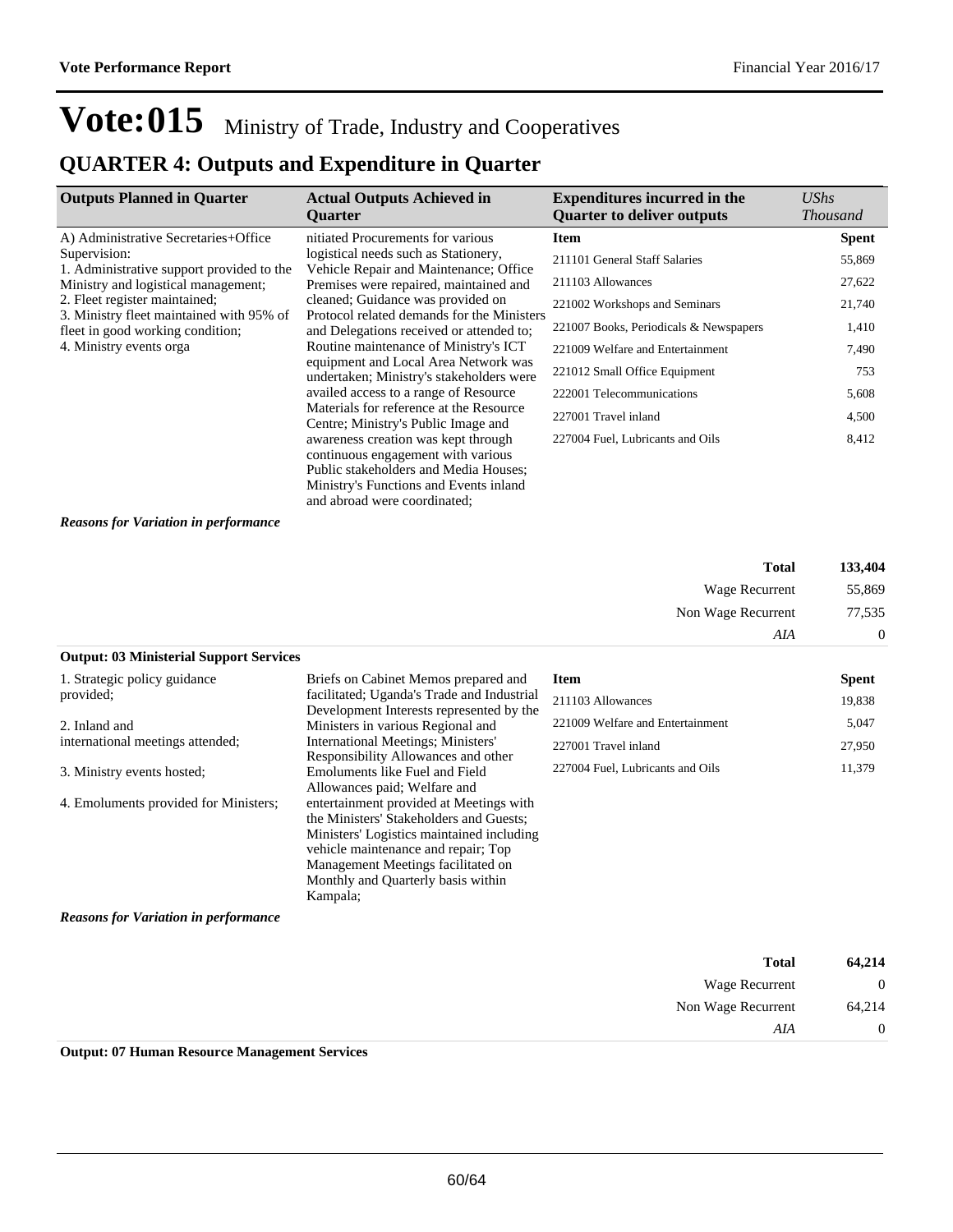### **QUARTER 4: Outputs and Expenditure in Quarter**

| <b>Outputs Planned in Quarter</b>                                                               | <b>Actual Outputs Achieved in</b><br><b>Ouarter</b>                               | <b>Expenditures incurred in the</b><br><b>Quarter to deliver outputs</b> | UShs<br><i>Thousand</i> |
|-------------------------------------------------------------------------------------------------|-----------------------------------------------------------------------------------|--------------------------------------------------------------------------|-------------------------|
| Human Resource and Registry:                                                                    | Ministry's Payroll verified and managed;                                          | <b>Item</b>                                                              | <b>Spent</b>            |
| 1. Staff sensitised on HIV/AIDS and other                                                       | Ministry's Pensioners attended to and<br>verified; Staff Entry and Exit managed;  | 211101 General Staff Salaries                                            | 8,606                   |
| health issues:                                                                                  | Staff Motivation maintained through                                               | 211103 Allowances                                                        | 26,943                  |
|                                                                                                 | Team Building Meetings and provision of                                           | 212102 Pension for General Civil Service                                 | 225,711                 |
| 2. Conducive working<br>environment, well facilitated staff and                                 | Allowances, Welfare and Entertainment;<br>Staff Performance Appraisals managed;   | 212106 Validation of old Pensioners                                      | 10,000                  |
| well coordinated workforce;                                                                     | Staff Training coordinated for Human                                              | 213001 Medical expenses (To employees)                                   | 5,000                   |
| 3. Team spirit built and harnessed amongst Ministry; Staff medical needs attended to;<br>staff: | Resource capacity development of the<br><b>Staff and Immediate Family Members</b> | 213002 Incapacity, death benefits and funeral<br>expenses                | 2,000                   |
|                                                                                                 | supported during times of bereavement.                                            | 221009 Welfare and Entertainment                                         | 1,615                   |
| 4. Training of Staff;                                                                           |                                                                                   | 221020 IPPS Recurrent Costs                                              | 11,680                  |
| 5.                                                                                              |                                                                                   | 222001 Telecommunications                                                | 1,122                   |
|                                                                                                 |                                                                                   | 227004 Fuel, Lubricants and Oils                                         | 1,379                   |
| <b>Reasons for Variation in performance</b>                                                     |                                                                                   |                                                                          |                         |

| <b>Total</b>          | 294,055  |
|-----------------------|----------|
| Wage Recurrent        | 8,606    |
| Non Wage Recurrent    | 285,450  |
| AIA                   | $\theta$ |
| <b>Outputs Funded</b> |          |

#### **Output: 51 Contributions and Memberships to International Organisations**

| Uganda's Membership subscriptions and<br>n/a | Item | <b>Spent</b> |
|----------------------------------------------|------|--------------|
| Contributions made to International          |      |              |
| Organisations such as the World Trade        |      |              |
| Organisation (WTO), the Common Market        |      |              |
| for Eastern and Southern Africa              |      |              |
| (COMESA), the United Nations Industrial      |      |              |
| Development Organisation (UNIDO),            |      |              |
| <b>Reasons for Variation in performance</b>  |      |              |
|                                              |      |              |
|                                              |      |              |

| 0              | Total                 |
|----------------|-----------------------|
| $\overline{0}$ | <b>Wage Recurrent</b> |
| $\overline{0}$ | Non Wage Recurrent    |
| $\Omega$       | AIA                   |
|                |                       |

#### *Arrears*

#### **Output: 99 Arrears**

*Reasons for Variation in performance*

| 0       |
|---------|
| 0       |
| 0       |
| 0       |
| 552,897 |
|         |

**Item Spent**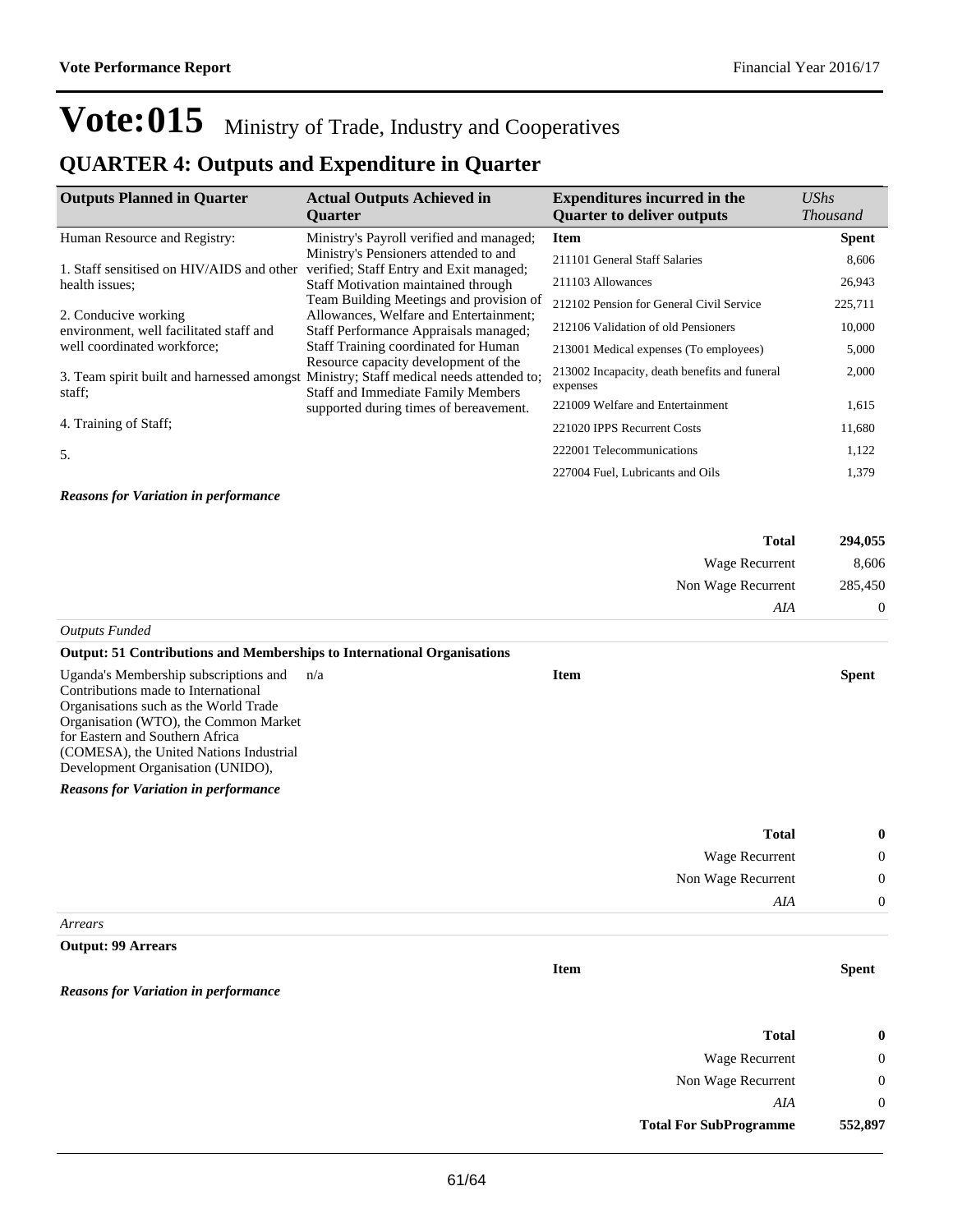## **QUARTER 4: Outputs and Expenditure in Quarter**

| <b>Outputs Planned in Quarter</b>                                                                                                                                                                                                                              | <b>Actual Outputs Achieved in</b><br><b>Quarter</b>                                                                                                                                                                                                                                                                                     | <b>Expenditures incurred in the</b><br><b>Quarter to deliver outputs</b> | <b>UShs</b><br><b>Thousand</b> |
|----------------------------------------------------------------------------------------------------------------------------------------------------------------------------------------------------------------------------------------------------------------|-----------------------------------------------------------------------------------------------------------------------------------------------------------------------------------------------------------------------------------------------------------------------------------------------------------------------------------------|--------------------------------------------------------------------------|--------------------------------|
|                                                                                                                                                                                                                                                                |                                                                                                                                                                                                                                                                                                                                         | <b>Wage Recurrent</b>                                                    | 97,786                         |
|                                                                                                                                                                                                                                                                |                                                                                                                                                                                                                                                                                                                                         | Non Wage Recurrent                                                       | 455,111                        |
|                                                                                                                                                                                                                                                                |                                                                                                                                                                                                                                                                                                                                         | AIA                                                                      | $\boldsymbol{0}$               |
| <b>Recurrent Programmes</b>                                                                                                                                                                                                                                    |                                                                                                                                                                                                                                                                                                                                         |                                                                          |                                |
| Subprogram: 15 Internal Audit                                                                                                                                                                                                                                  |                                                                                                                                                                                                                                                                                                                                         |                                                                          |                                |
| <b>Outputs Provided</b>                                                                                                                                                                                                                                        |                                                                                                                                                                                                                                                                                                                                         |                                                                          |                                |
| Output: 01 Policy, consultation, planning and monitoring services                                                                                                                                                                                              |                                                                                                                                                                                                                                                                                                                                         |                                                                          |                                |
| isk Profile report;                                                                                                                                                                                                                                            | Reviewed and report on Pension and                                                                                                                                                                                                                                                                                                      | <b>Item</b>                                                              | <b>Spent</b>                   |
| Management letters on:<br>1. The Accounting systems and<br>preparation of Financial statements;<br>2. The financial and operational<br>procedures and the effectiveness of<br>internal controls:<br>3. Procurement procedures;<br>4. Review of donor aided pro | Salary Payrolls; Reviewed and reported on<br>Headquarters Assets; Reviewed and<br>reported on Cash management, advances<br>and accountability; Audited affiliated<br>Institutions (MTAC, UDC, UWRSA) and<br>the Quality Infrastructure and Standards<br>Programme (QUISP); Daily review of<br>Payment Files as instructed by the PS/ST; | 221009 Welfare and Entertainment                                         | 404                            |
| <b>Reasons for Variation in performance</b>                                                                                                                                                                                                                    |                                                                                                                                                                                                                                                                                                                                         |                                                                          |                                |
|                                                                                                                                                                                                                                                                |                                                                                                                                                                                                                                                                                                                                         | <b>Total</b>                                                             | 404                            |
|                                                                                                                                                                                                                                                                |                                                                                                                                                                                                                                                                                                                                         | Wage Recurrent                                                           | $\Omega$                       |
|                                                                                                                                                                                                                                                                |                                                                                                                                                                                                                                                                                                                                         | Non Wage Recurrent                                                       | 404                            |
|                                                                                                                                                                                                                                                                |                                                                                                                                                                                                                                                                                                                                         | AIA                                                                      | $\theta$                       |
|                                                                                                                                                                                                                                                                |                                                                                                                                                                                                                                                                                                                                         | <b>Total For SubProgramme</b>                                            | 404                            |
|                                                                                                                                                                                                                                                                |                                                                                                                                                                                                                                                                                                                                         | Wage Recurrent                                                           | $\theta$                       |
|                                                                                                                                                                                                                                                                |                                                                                                                                                                                                                                                                                                                                         | Non Wage Recurrent                                                       | 404                            |
|                                                                                                                                                                                                                                                                |                                                                                                                                                                                                                                                                                                                                         | AIA                                                                      | $\mathbf{0}$                   |
| <b>Recurrent Programmes</b>                                                                                                                                                                                                                                    |                                                                                                                                                                                                                                                                                                                                         |                                                                          |                                |
| <b>Subprogram: 17 Policy and Planning</b>                                                                                                                                                                                                                      |                                                                                                                                                                                                                                                                                                                                         |                                                                          |                                |
| <b>Outputs Provided</b>                                                                                                                                                                                                                                        |                                                                                                                                                                                                                                                                                                                                         |                                                                          |                                |

#### **Output: 01 Policy, consultation, planning and monitoring services**

|                                                                                                        | Ministerial Policy Statement prepared and Ministerial Policy Statement and Detailed                       | <b>Item</b>                      | <b>Spent</b> |
|--------------------------------------------------------------------------------------------------------|-----------------------------------------------------------------------------------------------------------|----------------------------------|--------------|
| submitted to Parliament by 10th June 2016 Budget Estimates for Financial Year<br>$\ddot{\phantom{0}},$ | 2017/18 along with Procurement Plans                                                                      | 221009 Welfare and Entertainment | 2,423        |
|                                                                                                        | and other requirements according to                                                                       |                                  |              |
|                                                                                                        | PFMA prepared and submitted to                                                                            |                                  |              |
| Fourth QuarterProgress Reports prepared                                                                | Parliament; Ministry Discussions with                                                                     |                                  |              |
| and submitted to MoFPED and OPM;                                                                       | Parliament on the Budget Policy for                                                                       |                                  |              |
|                                                                                                        | Financial Year 2017/18 conducted:                                                                         |                                  |              |
|                                                                                                        | Programme and Project Performance                                                                         |                                  |              |
|                                                                                                        |                                                                                                           |                                  |              |
|                                                                                                        |                                                                                                           |                                  |              |
| Trade, Industry and Cooperatives                                                                       |                                                                                                           |                                  |              |
| <b>Reasons for Variation in performance</b>                                                            |                                                                                                           |                                  |              |
| Sector Working Group Review meetings<br>and Strategic Reports;                                         | tracked and reported upon quarterly;<br>Policy Advice provided in Policy<br><b>Formulation Processes:</b> |                                  |              |

| Total          | 2,423 |
|----------------|-------|
| Wage Recurrent | 0     |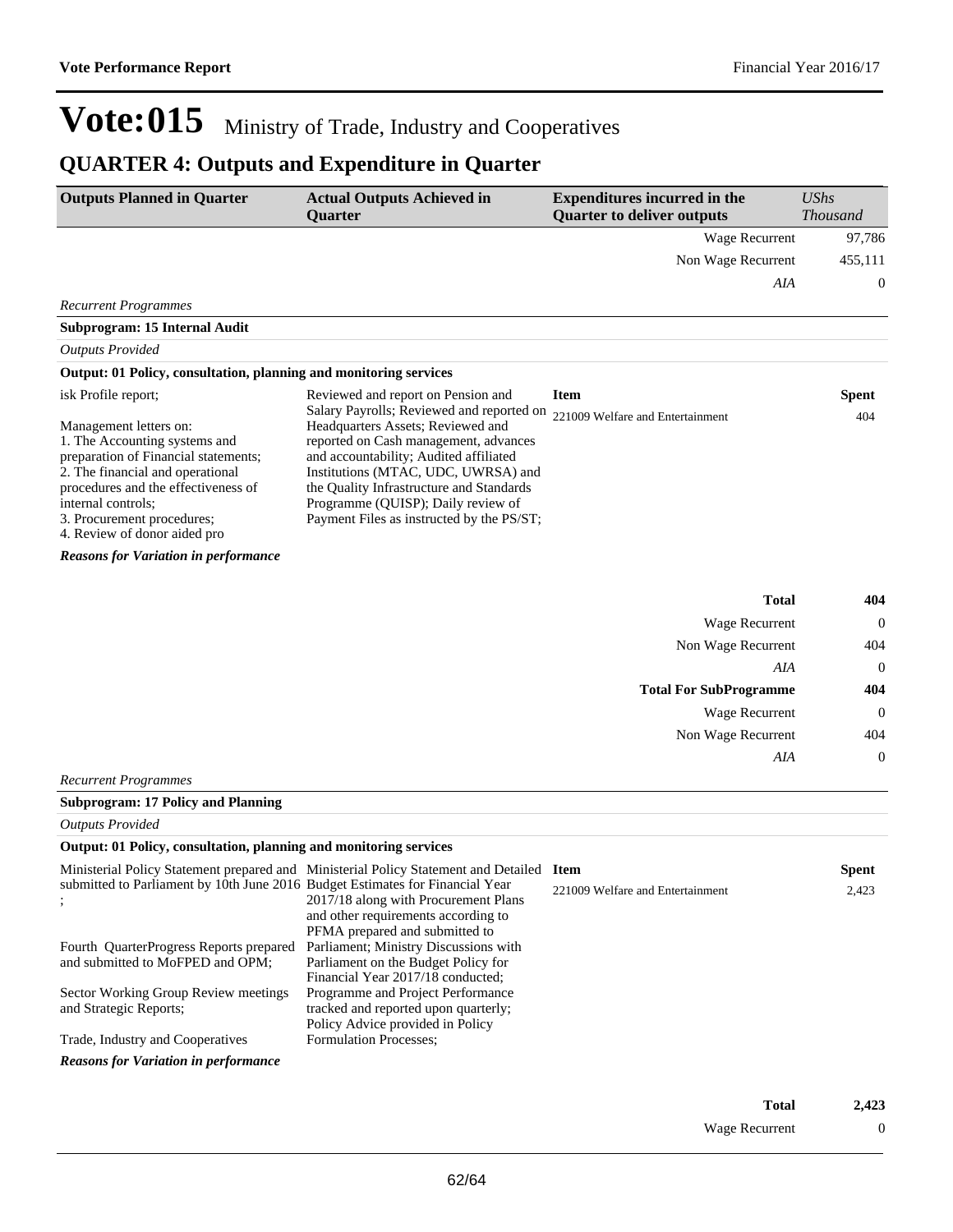## **QUARTER 4: Outputs and Expenditure in Quarter**

| Non Wage Recurrent<br>2,423<br>AIA<br>$\boldsymbol{0}$<br><b>Output: 08 Research, Information and Statistical Services</b><br>MoTIC Statistical Abstract 2015;<br>Statistical Work coordinated in the<br><b>Item</b><br><b>Spent</b><br>Ministry with UBOS<br>221002 Workshops and Seminars<br>4,995<br>Guidelines on compilation of Business<br>profiles at the Local Governments;<br>Sector Strategic Plan for Statistics (2013 -<br>2018);<br><b>Coordinated Sector Statistical</b><br>Development activities;<br>(Comment: Funds inadequate to facilit<br><b>Reasons for Variation in performance</b><br><b>Total</b><br>4,995<br>Wage Recurrent<br>$\mathbf{0}$<br>Non Wage Recurrent<br>4,995<br>AIA<br>$\boldsymbol{0}$<br><b>Total For SubProgramme</b><br>7,417<br>$\boldsymbol{0}$<br><b>Wage Recurrent</b><br>Non Wage Recurrent<br>7,417<br>AIA<br>$\boldsymbol{0}$<br><b>Development Projects</b><br>Project: 0248 Government Purchases and Taxes<br><b>Outputs Provided</b><br><b>Output: 02 Sector Coordination and Administrative Services</b><br><b>Item</b><br><b>Spent</b><br><b>Reasons for Variation in performance</b><br><b>Total</b><br>$\boldsymbol{0}$<br><b>GoU</b> Development<br>$\boldsymbol{0}$<br><b>External Financing</b><br>$\boldsymbol{0}$<br>AIA<br>$\boldsymbol{0}$<br><b>Capital Purchases</b><br><b>Output: 75 Purchase of Motor Vehicles and Other Transport Equipment</b><br><b>Item</b><br><b>Spent</b><br><b>Reasons for Variation in performance</b><br><b>Total</b><br>$\bf{0}$<br>GoU Development<br>$\boldsymbol{0}$<br><b>External Financing</b><br>$\boldsymbol{0}$ | <b>Outputs Planned in Quarter</b> | <b>Actual Outputs Achieved in</b><br>Quarter | <b>Expenditures incurred in the</b><br><b>Quarter to deliver outputs</b> | <b>UShs</b><br><b>Thousand</b> |
|------------------------------------------------------------------------------------------------------------------------------------------------------------------------------------------------------------------------------------------------------------------------------------------------------------------------------------------------------------------------------------------------------------------------------------------------------------------------------------------------------------------------------------------------------------------------------------------------------------------------------------------------------------------------------------------------------------------------------------------------------------------------------------------------------------------------------------------------------------------------------------------------------------------------------------------------------------------------------------------------------------------------------------------------------------------------------------------------------------------------------------------------------------------------------------------------------------------------------------------------------------------------------------------------------------------------------------------------------------------------------------------------------------------------------------------------------------------------------------------------------------------------------------------------------------------------------------------------------------------------|-----------------------------------|----------------------------------------------|--------------------------------------------------------------------------|--------------------------------|
|                                                                                                                                                                                                                                                                                                                                                                                                                                                                                                                                                                                                                                                                                                                                                                                                                                                                                                                                                                                                                                                                                                                                                                                                                                                                                                                                                                                                                                                                                                                                                                                                                        |                                   |                                              |                                                                          |                                |
|                                                                                                                                                                                                                                                                                                                                                                                                                                                                                                                                                                                                                                                                                                                                                                                                                                                                                                                                                                                                                                                                                                                                                                                                                                                                                                                                                                                                                                                                                                                                                                                                                        |                                   |                                              |                                                                          |                                |
|                                                                                                                                                                                                                                                                                                                                                                                                                                                                                                                                                                                                                                                                                                                                                                                                                                                                                                                                                                                                                                                                                                                                                                                                                                                                                                                                                                                                                                                                                                                                                                                                                        |                                   |                                              |                                                                          |                                |
|                                                                                                                                                                                                                                                                                                                                                                                                                                                                                                                                                                                                                                                                                                                                                                                                                                                                                                                                                                                                                                                                                                                                                                                                                                                                                                                                                                                                                                                                                                                                                                                                                        |                                   |                                              |                                                                          |                                |
|                                                                                                                                                                                                                                                                                                                                                                                                                                                                                                                                                                                                                                                                                                                                                                                                                                                                                                                                                                                                                                                                                                                                                                                                                                                                                                                                                                                                                                                                                                                                                                                                                        |                                   |                                              |                                                                          |                                |
|                                                                                                                                                                                                                                                                                                                                                                                                                                                                                                                                                                                                                                                                                                                                                                                                                                                                                                                                                                                                                                                                                                                                                                                                                                                                                                                                                                                                                                                                                                                                                                                                                        |                                   |                                              |                                                                          |                                |
|                                                                                                                                                                                                                                                                                                                                                                                                                                                                                                                                                                                                                                                                                                                                                                                                                                                                                                                                                                                                                                                                                                                                                                                                                                                                                                                                                                                                                                                                                                                                                                                                                        |                                   |                                              |                                                                          |                                |
|                                                                                                                                                                                                                                                                                                                                                                                                                                                                                                                                                                                                                                                                                                                                                                                                                                                                                                                                                                                                                                                                                                                                                                                                                                                                                                                                                                                                                                                                                                                                                                                                                        |                                   |                                              |                                                                          |                                |
|                                                                                                                                                                                                                                                                                                                                                                                                                                                                                                                                                                                                                                                                                                                                                                                                                                                                                                                                                                                                                                                                                                                                                                                                                                                                                                                                                                                                                                                                                                                                                                                                                        |                                   |                                              |                                                                          |                                |
|                                                                                                                                                                                                                                                                                                                                                                                                                                                                                                                                                                                                                                                                                                                                                                                                                                                                                                                                                                                                                                                                                                                                                                                                                                                                                                                                                                                                                                                                                                                                                                                                                        |                                   |                                              |                                                                          |                                |
|                                                                                                                                                                                                                                                                                                                                                                                                                                                                                                                                                                                                                                                                                                                                                                                                                                                                                                                                                                                                                                                                                                                                                                                                                                                                                                                                                                                                                                                                                                                                                                                                                        |                                   |                                              |                                                                          |                                |
|                                                                                                                                                                                                                                                                                                                                                                                                                                                                                                                                                                                                                                                                                                                                                                                                                                                                                                                                                                                                                                                                                                                                                                                                                                                                                                                                                                                                                                                                                                                                                                                                                        |                                   |                                              |                                                                          |                                |
|                                                                                                                                                                                                                                                                                                                                                                                                                                                                                                                                                                                                                                                                                                                                                                                                                                                                                                                                                                                                                                                                                                                                                                                                                                                                                                                                                                                                                                                                                                                                                                                                                        |                                   |                                              |                                                                          |                                |
|                                                                                                                                                                                                                                                                                                                                                                                                                                                                                                                                                                                                                                                                                                                                                                                                                                                                                                                                                                                                                                                                                                                                                                                                                                                                                                                                                                                                                                                                                                                                                                                                                        |                                   |                                              |                                                                          |                                |
|                                                                                                                                                                                                                                                                                                                                                                                                                                                                                                                                                                                                                                                                                                                                                                                                                                                                                                                                                                                                                                                                                                                                                                                                                                                                                                                                                                                                                                                                                                                                                                                                                        |                                   |                                              |                                                                          |                                |
|                                                                                                                                                                                                                                                                                                                                                                                                                                                                                                                                                                                                                                                                                                                                                                                                                                                                                                                                                                                                                                                                                                                                                                                                                                                                                                                                                                                                                                                                                                                                                                                                                        |                                   |                                              |                                                                          |                                |
|                                                                                                                                                                                                                                                                                                                                                                                                                                                                                                                                                                                                                                                                                                                                                                                                                                                                                                                                                                                                                                                                                                                                                                                                                                                                                                                                                                                                                                                                                                                                                                                                                        |                                   |                                              |                                                                          |                                |
|                                                                                                                                                                                                                                                                                                                                                                                                                                                                                                                                                                                                                                                                                                                                                                                                                                                                                                                                                                                                                                                                                                                                                                                                                                                                                                                                                                                                                                                                                                                                                                                                                        |                                   |                                              |                                                                          |                                |
|                                                                                                                                                                                                                                                                                                                                                                                                                                                                                                                                                                                                                                                                                                                                                                                                                                                                                                                                                                                                                                                                                                                                                                                                                                                                                                                                                                                                                                                                                                                                                                                                                        |                                   |                                              |                                                                          |                                |
|                                                                                                                                                                                                                                                                                                                                                                                                                                                                                                                                                                                                                                                                                                                                                                                                                                                                                                                                                                                                                                                                                                                                                                                                                                                                                                                                                                                                                                                                                                                                                                                                                        |                                   |                                              |                                                                          |                                |
|                                                                                                                                                                                                                                                                                                                                                                                                                                                                                                                                                                                                                                                                                                                                                                                                                                                                                                                                                                                                                                                                                                                                                                                                                                                                                                                                                                                                                                                                                                                                                                                                                        |                                   |                                              |                                                                          |                                |
|                                                                                                                                                                                                                                                                                                                                                                                                                                                                                                                                                                                                                                                                                                                                                                                                                                                                                                                                                                                                                                                                                                                                                                                                                                                                                                                                                                                                                                                                                                                                                                                                                        |                                   |                                              |                                                                          |                                |
|                                                                                                                                                                                                                                                                                                                                                                                                                                                                                                                                                                                                                                                                                                                                                                                                                                                                                                                                                                                                                                                                                                                                                                                                                                                                                                                                                                                                                                                                                                                                                                                                                        |                                   |                                              |                                                                          |                                |
|                                                                                                                                                                                                                                                                                                                                                                                                                                                                                                                                                                                                                                                                                                                                                                                                                                                                                                                                                                                                                                                                                                                                                                                                                                                                                                                                                                                                                                                                                                                                                                                                                        |                                   |                                              |                                                                          |                                |
|                                                                                                                                                                                                                                                                                                                                                                                                                                                                                                                                                                                                                                                                                                                                                                                                                                                                                                                                                                                                                                                                                                                                                                                                                                                                                                                                                                                                                                                                                                                                                                                                                        |                                   |                                              |                                                                          |                                |
|                                                                                                                                                                                                                                                                                                                                                                                                                                                                                                                                                                                                                                                                                                                                                                                                                                                                                                                                                                                                                                                                                                                                                                                                                                                                                                                                                                                                                                                                                                                                                                                                                        |                                   |                                              |                                                                          |                                |
|                                                                                                                                                                                                                                                                                                                                                                                                                                                                                                                                                                                                                                                                                                                                                                                                                                                                                                                                                                                                                                                                                                                                                                                                                                                                                                                                                                                                                                                                                                                                                                                                                        |                                   |                                              |                                                                          |                                |
|                                                                                                                                                                                                                                                                                                                                                                                                                                                                                                                                                                                                                                                                                                                                                                                                                                                                                                                                                                                                                                                                                                                                                                                                                                                                                                                                                                                                                                                                                                                                                                                                                        |                                   |                                              |                                                                          |                                |
|                                                                                                                                                                                                                                                                                                                                                                                                                                                                                                                                                                                                                                                                                                                                                                                                                                                                                                                                                                                                                                                                                                                                                                                                                                                                                                                                                                                                                                                                                                                                                                                                                        |                                   |                                              |                                                                          |                                |
|                                                                                                                                                                                                                                                                                                                                                                                                                                                                                                                                                                                                                                                                                                                                                                                                                                                                                                                                                                                                                                                                                                                                                                                                                                                                                                                                                                                                                                                                                                                                                                                                                        |                                   |                                              |                                                                          |                                |
|                                                                                                                                                                                                                                                                                                                                                                                                                                                                                                                                                                                                                                                                                                                                                                                                                                                                                                                                                                                                                                                                                                                                                                                                                                                                                                                                                                                                                                                                                                                                                                                                                        |                                   |                                              |                                                                          |                                |
|                                                                                                                                                                                                                                                                                                                                                                                                                                                                                                                                                                                                                                                                                                                                                                                                                                                                                                                                                                                                                                                                                                                                                                                                                                                                                                                                                                                                                                                                                                                                                                                                                        |                                   |                                              |                                                                          |                                |
|                                                                                                                                                                                                                                                                                                                                                                                                                                                                                                                                                                                                                                                                                                                                                                                                                                                                                                                                                                                                                                                                                                                                                                                                                                                                                                                                                                                                                                                                                                                                                                                                                        |                                   |                                              |                                                                          |                                |